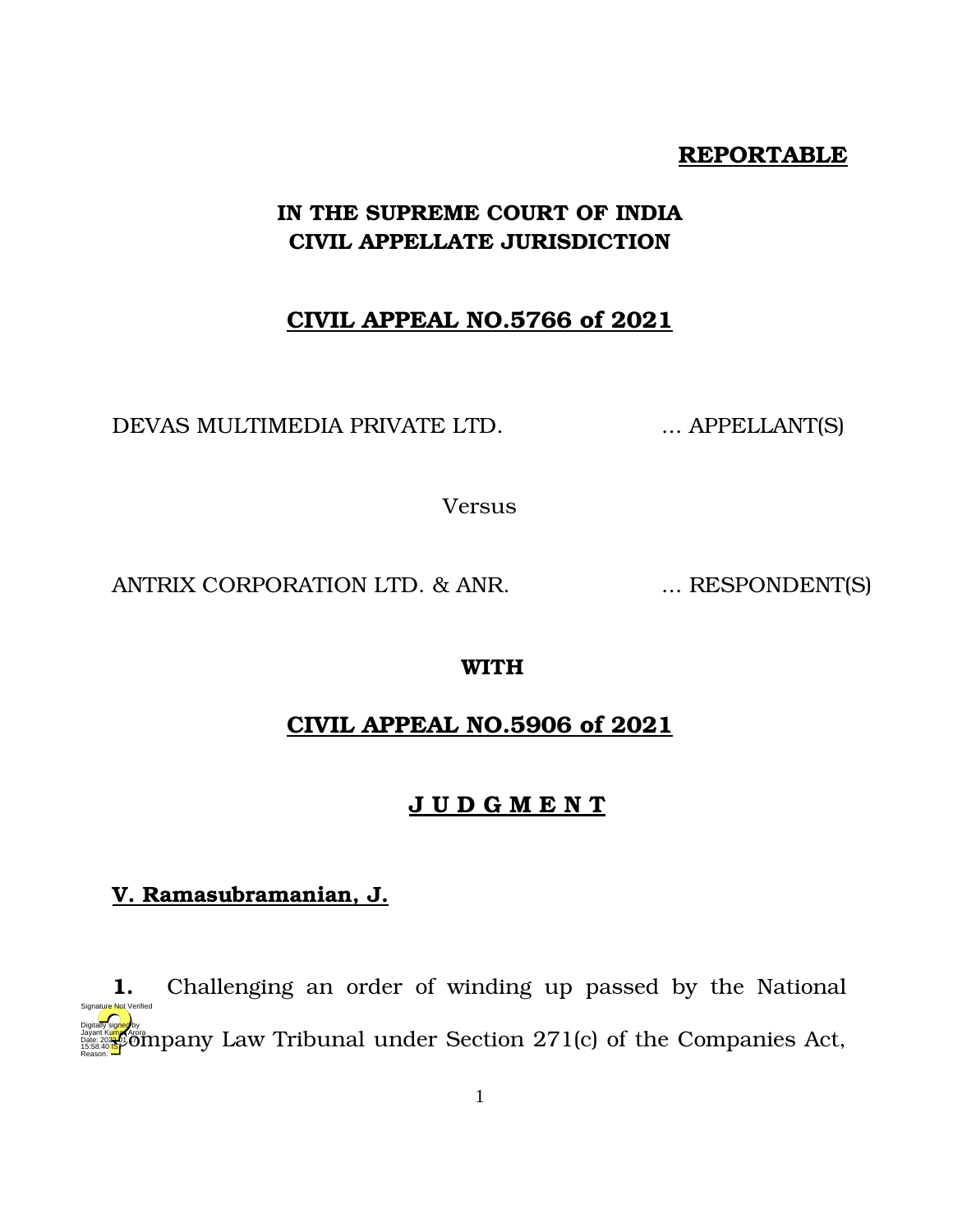2013 (for short *the 2013 Act*), which was confirmed by the National Company Law Appellate Tribunal on appeals, the company in liquidation, namely, Devas Multimedia Private Limited, through its ex-Director has come up with an appeal in Civil Appeal No.5766 of 2021 and one of the shareholders of the company in liquidation, namely, Devas Employees Mauritius Private Limited (hereinafter referred to as *DEMPL*) has come up with another appeal in CA No.5906 of 2021.

**2.** We have heard Shri Mukul Rohtagi, learned senior counsel appearing for the company in liquidation, Shri Arvind P. Datar, learned senior counsel appearing for the shareholder-appellant, Shri N. Venkataraman, learned Additional Solicitor General appearing for Respondent No. 1 herein, which is the company which moved the Tribunal for winding up the company in liquidation and Shri Balbir Singh, learned Additional Solicitor General appearing for the Union of India.

#### **3. Brief Background**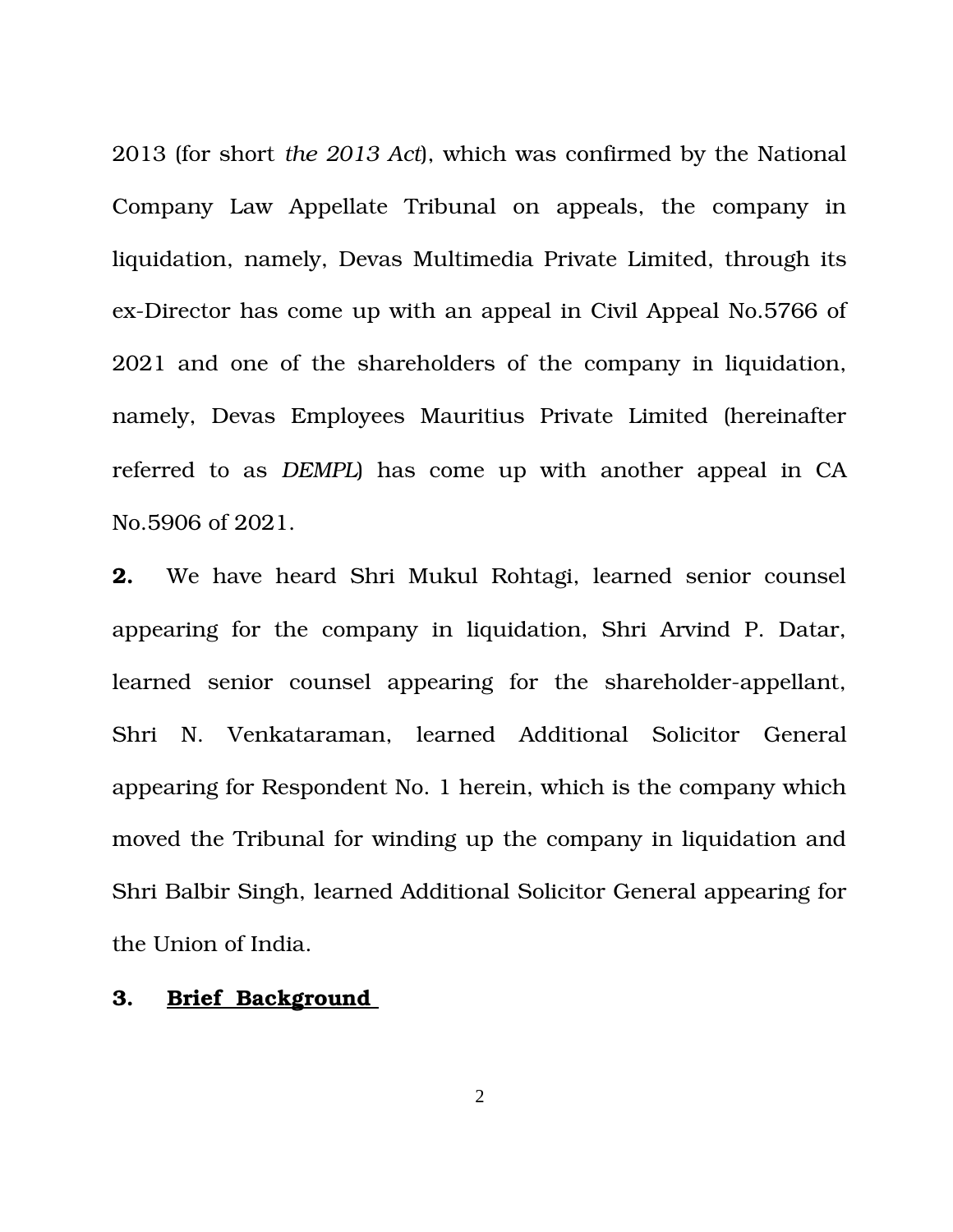**3.1** The first respondent in these appeals, namely, Antrix Corporation Limited (hereinafter referred to as *Antrix*), incorporated on 28.09.1992 under the Companies Act, 1956, is the commercial arm of the Indian Space Research Organisation (*ISRO* for short) which is wholly owned by the Government of India and coming under the administrative control of the Department of Space.

**3.2** On 28.07.2003, Antrix entered into a Memorandum of Understanding with Forge Advisors, LLC, a Virginia Corporation. The intent, as spelt out in the MOU, was to make both parties become "*strong and vital partners in evaluating and implementing major new satellite applications across diverse sectors including agriculture, education, media and telecommunications".* Apart from other things, the MOU contemplated Forge Advisors to provide a broad array of advisory services that included near-term tactical projects in the areas of sales, marketing, business development, strategic partnership negotiations and other related business areas and long term projects in the areas of corporate strategy, market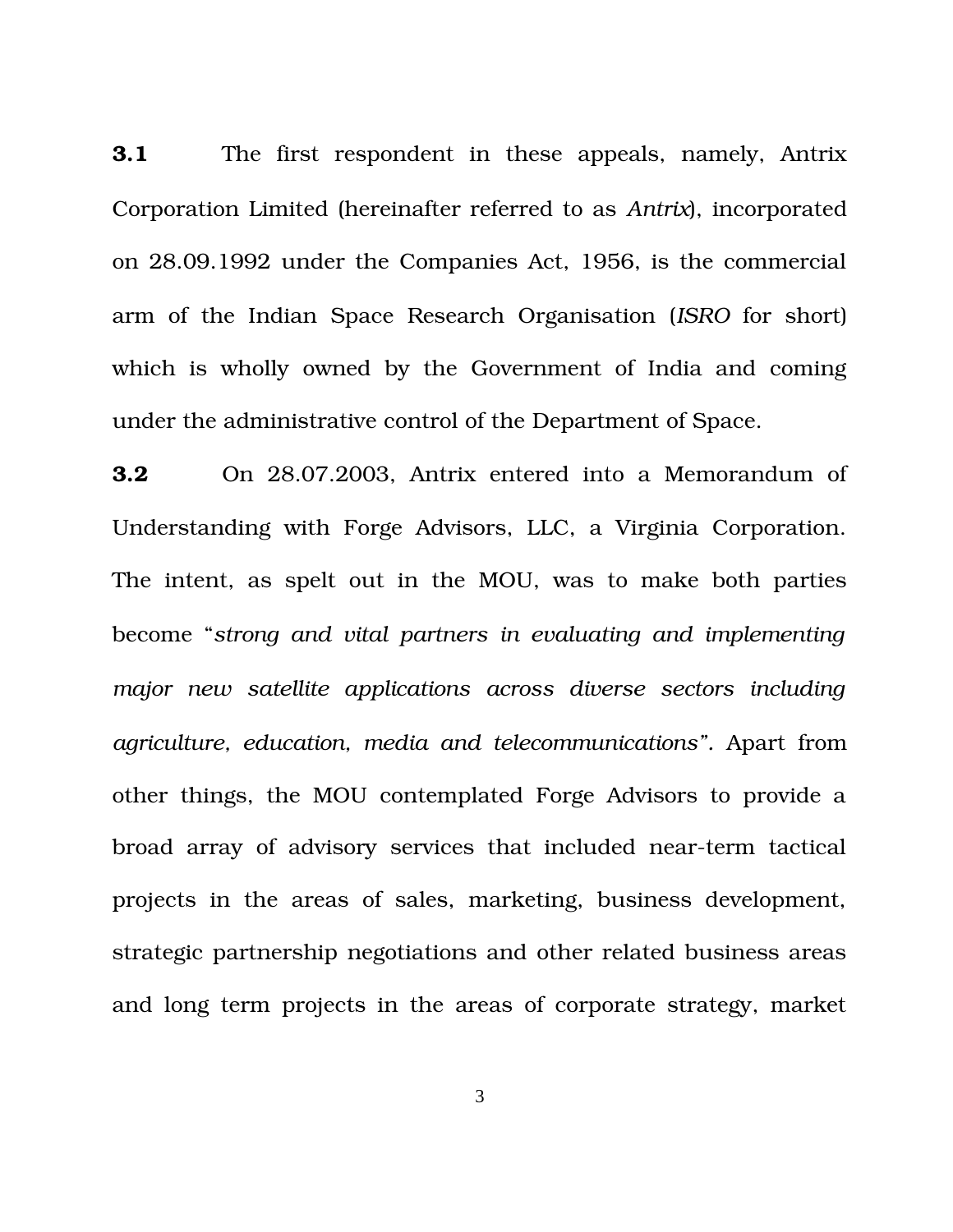opportunity assessment, business case development for new services, launch of new application services etc.

**3.3** On 22.03.2004, Forge Advisors made a presentation proposing an Indian joint venture, to launch what came to be known as "*DEVAS*" (Digitally Enhanced Video and Audio Services). It was projected in the said proposal that DEVAS platform will be capable of delivering multimedia and information services *via* satellite to mobile devices tailored to the needs of various market segments such as *(i)* **consumer segment**, comprising of entertainment and information services to digital multimedia consoles in cars and vehicles; *(ii)* commercial segment, comprising of high value information services to Commercial Information Devices in commercial transport vehicles; and *(iii)* **social segment**, comprising of Developmental Information Services to Rural Information kiosks in underserved areas.

**3.4** The presentation dated 22.03.2004 was followed by a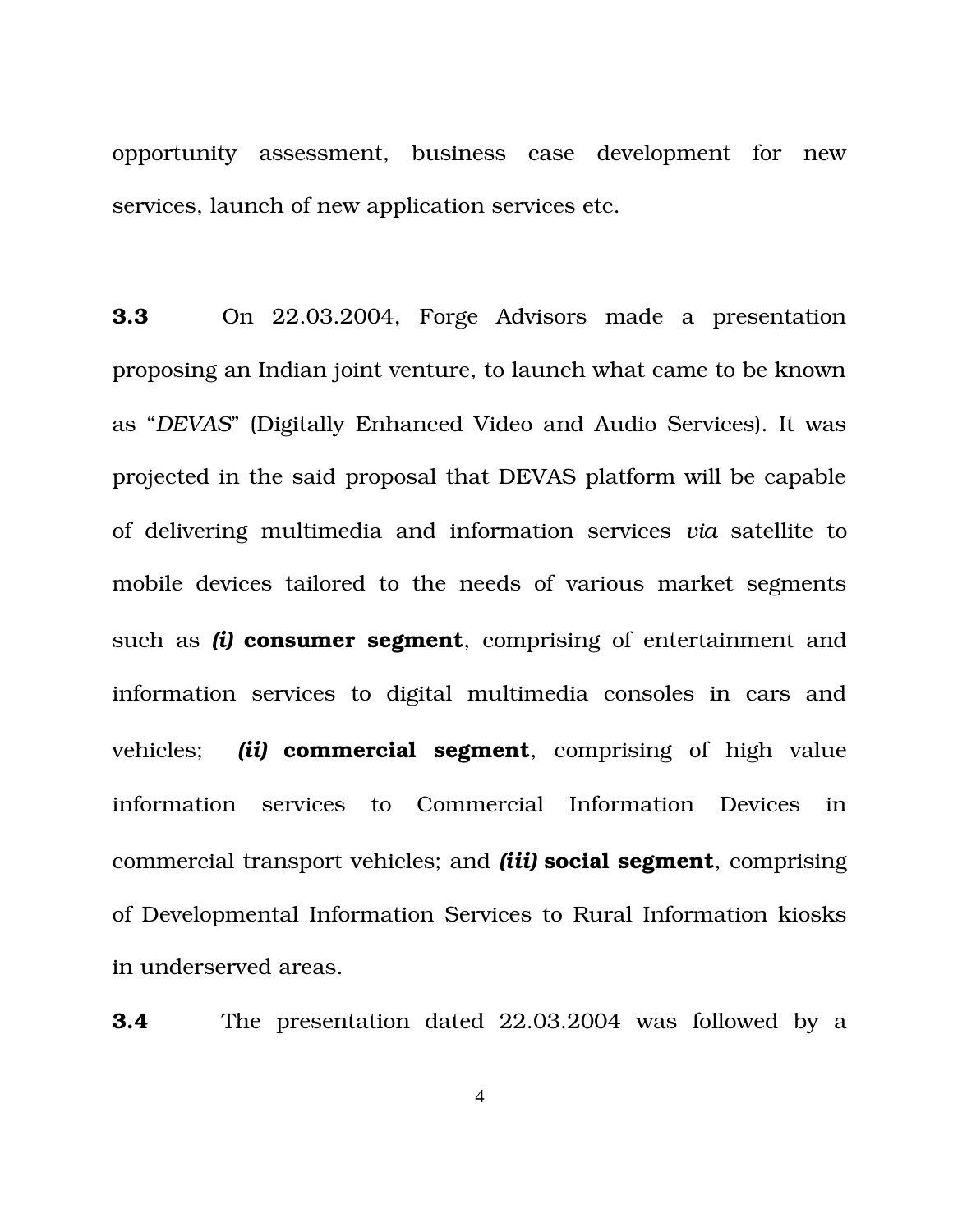proposal dated 15.04.2004. The proposal was to form "*a strategic partnership to launch DEVAS, a new service that delivers video, multimedia and information services via satellite to mobile receivers in vehicles and mobile phones across India*". The proposal dated 15.04.2004 indicated that DEVAS was conceived as a new National Service, expected to be launched by the end of 2006, that would deliver video, multimedia and information services *via* satellite to mobile receivers in vehicles and mobile phones across India<sup>[1](#page-4-0)</sup>. The proposal contemplated the formation of a joint venture and an obligation on the part of ISRO and Antrix to invest in one operational S-Band satellite with a ground space segment to be leased to the joint venture. In return, ISRO and Antrix were to receive lease payments of USD 11 million annually for a period of 15 years.

**3.5** The concept of DEVAS, as indicated in the penultimate paragraph of the Executive Summary of the proposal dated 15.04.2004, was based upon the evolution and performance of

<span id="page-4-0"></span><sup>1</sup> Paragraph 1 of the Executive Summary of the Proposal dated 15.04.2004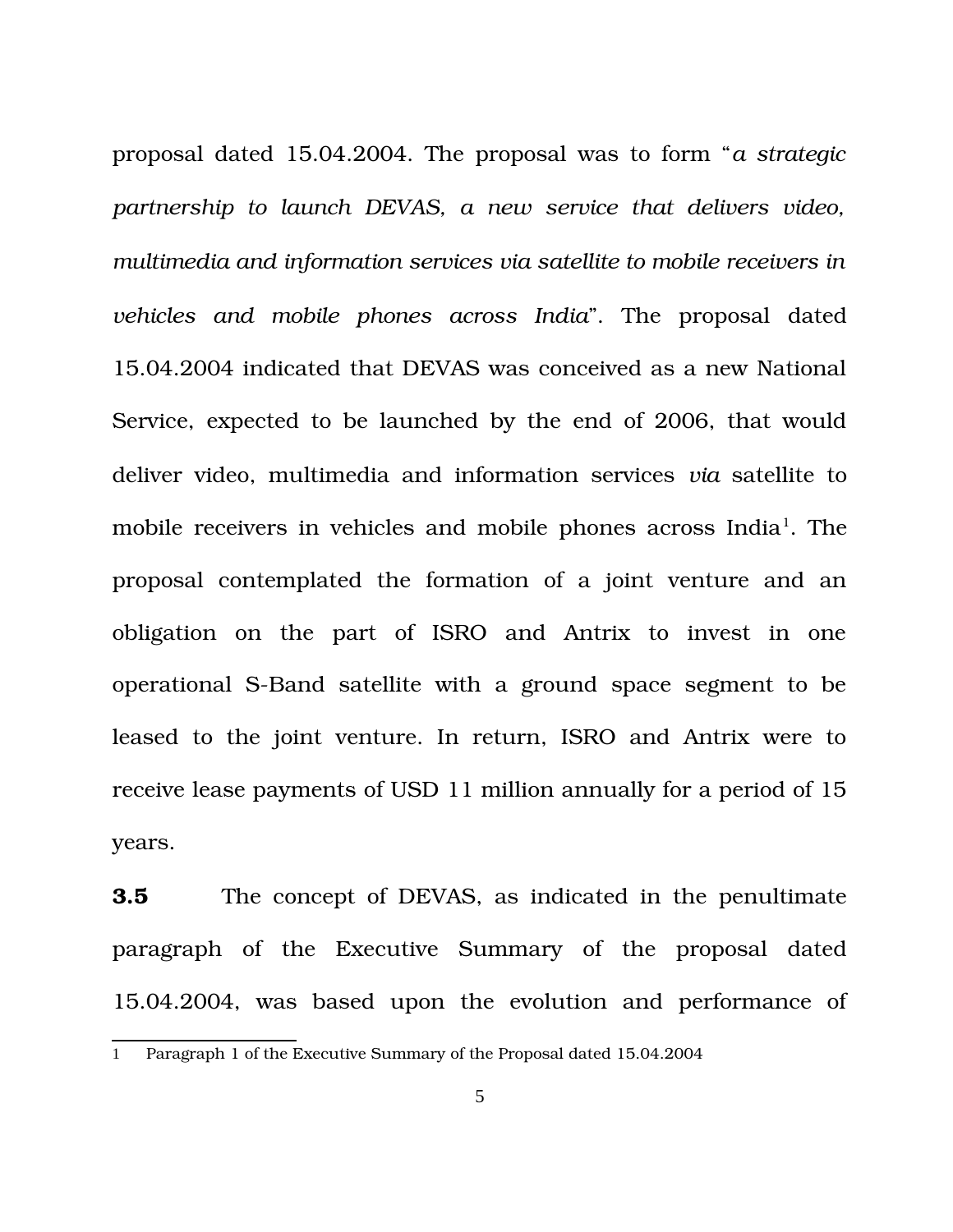similar services in other markets such as XM Radio and Sirius Radio in the United States and Mobile Broadcasting Corporation's multimedia services *via* satellite in Korea and Japan.

**3.6** It appears that pursuant to the aforesaid proposal, several meetings were held between the representatives of Forge and ISRO/Antrix and a Committee headed by one Dr. K.N. Shankara, Director of SAC (Space Application Centre) was constituted to examine the proposal.

**3.7** On 17.12.2004 Devas Multimedia Private Limited, (hereinafter referred to as 'Devas' or the 'company in liquidation') was incorporated as a private company under the Companies Act, 1956. Immediately thereafter, Antrix entered into an Agreement with the said company on 28.01.2005. The Agreement was titled as "*Agreement for the lease of space segment capacity on ISRO/Antrix S-Band spacecraft by DEVAS*". The preamble of the Agreement stated that Devas was developing a platform capable of delivering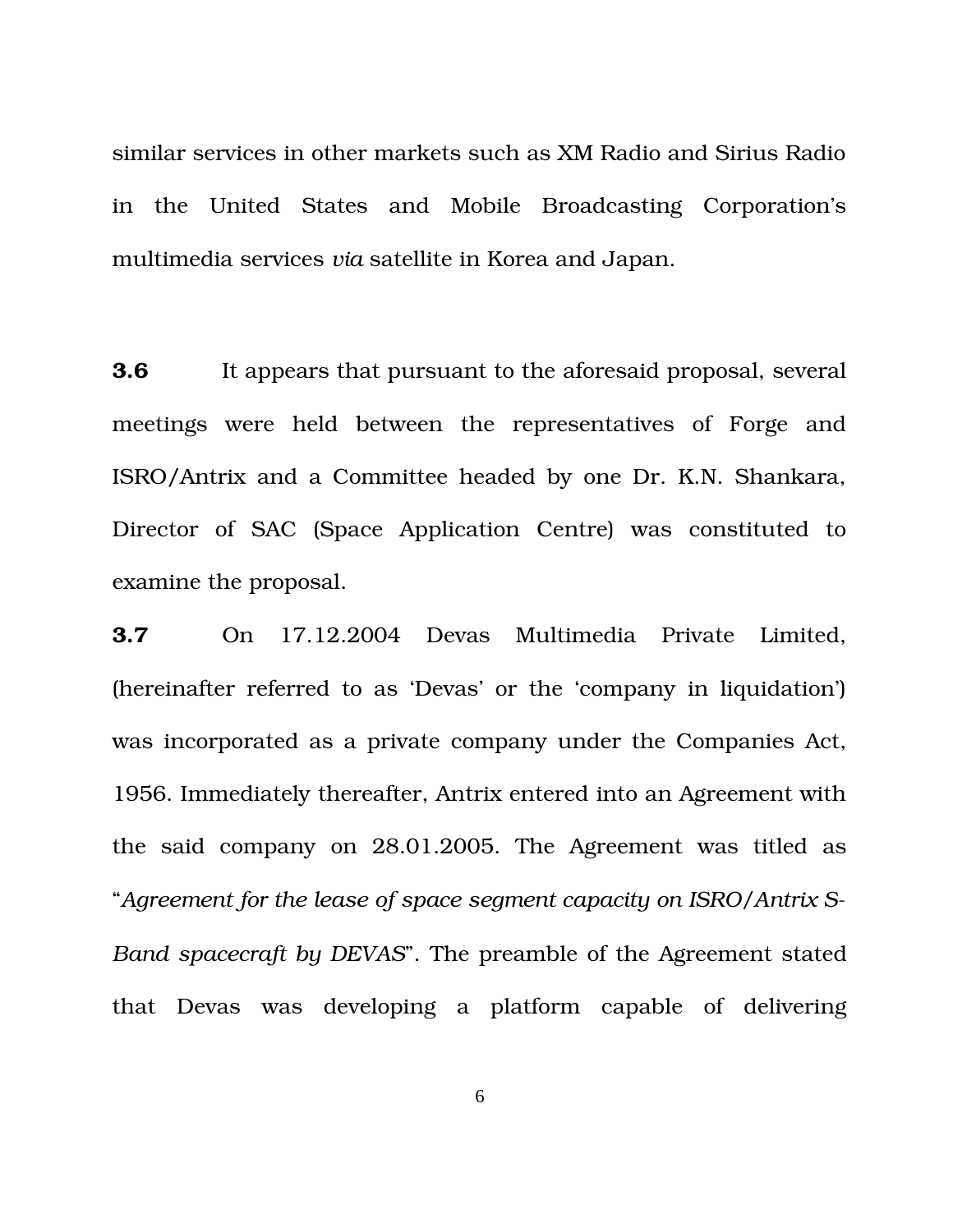multimedia and information services *via* satellite and terrestrial system to mobile receivers, tailored to the needs of various market segments and that Devas had, therefore, requested Antrix, space segment capacity for the purpose of offering S-DMB service, a new digital multimedia and information service, including but not limited to audio and video content and information interactive services, across India that will be delivered *via* satellite and terrestrial system *via* fixed, portable mobile receivers including mobile phones, mobile video/audio receivers for vehicles etc.. What was to be leased out by Antrix to Devas was 5 numbers of C X S transponders each of 8.1 MHz capacity and 5 numbers of S X C transponders each of 2.7 MHz capacity on the Primary Satellite 1 (PS1). The leased capacity was agreed to be delivered by Antrix to Devas from a fully operational and ready PS-1 within 30 months of the agreement, with a further grace period of six months.

**3.8** Article 7 of the Agreement contained provisions for the termination of the Agreement by either of the parties, with certain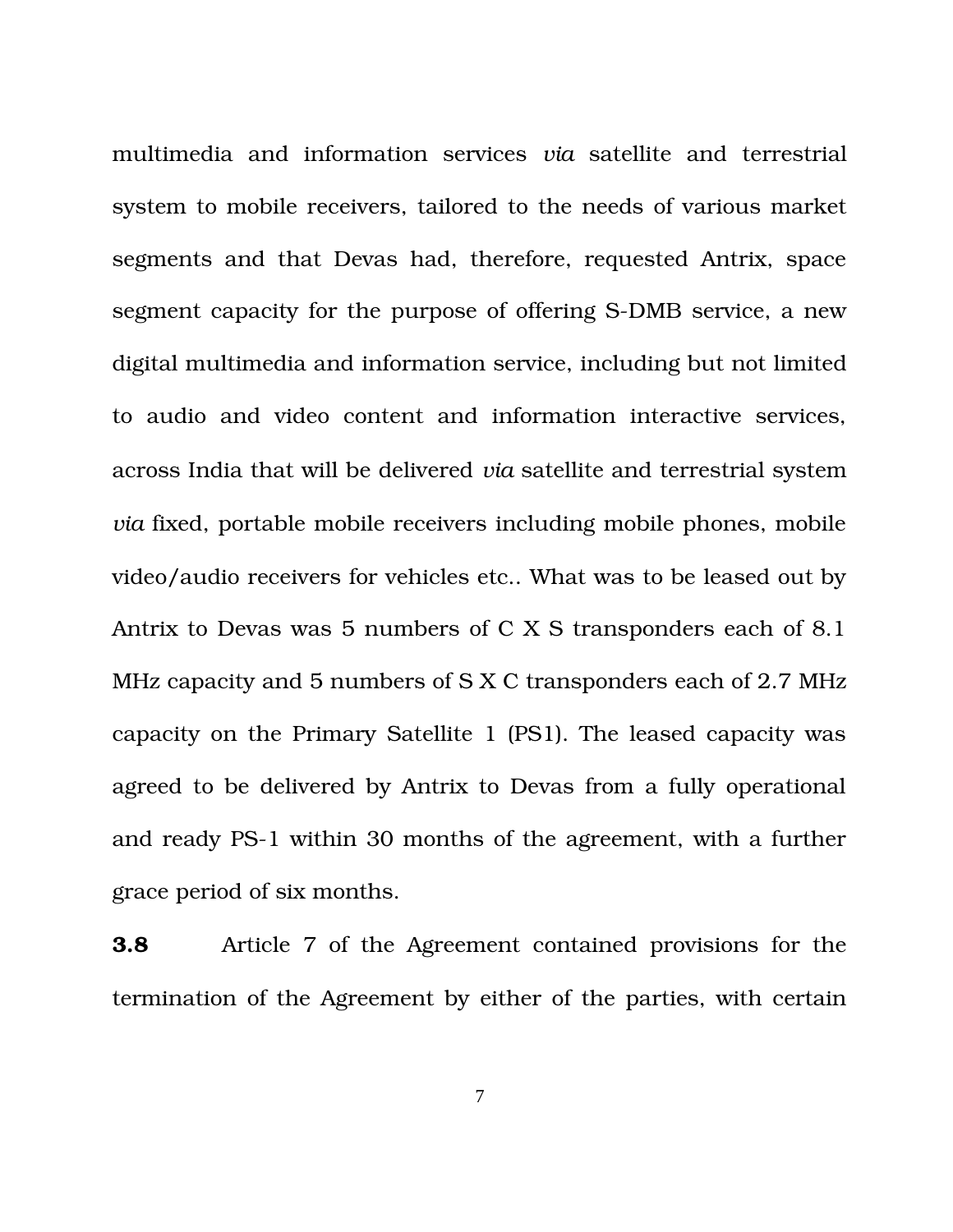consequences to one or the other, depending upon the circumstances under which termination was made.

**3.9** It appears that Devas obtained approvals from Foreign Investment Promotion Board (FIPB) during the period May 2006 to September 2009. Pursuant to those approvals, Devas actually brought into India, an investment of about INR 579 crores.

**3.10** Devas also obtained an Internet Service Provider (ISP) License from the Department of Telecommunications on 02.05.2008. Devas then obtained permission from the Department of Telecommunications on 31.03.2009 for providing Internet Protocol Television (IPTV) Services within the scope of the terms and conditions of ISP license. Devas claims to have conducted experiments on the emerging technologies for satellite and terrestrial system in September 2009.

**3.11** However the Agreement dated 28.01.2005 was terminated by Antrix by a Communication dated 25.02.2011, in accordance with Article 7(c) of the Agreement, which provides for termination on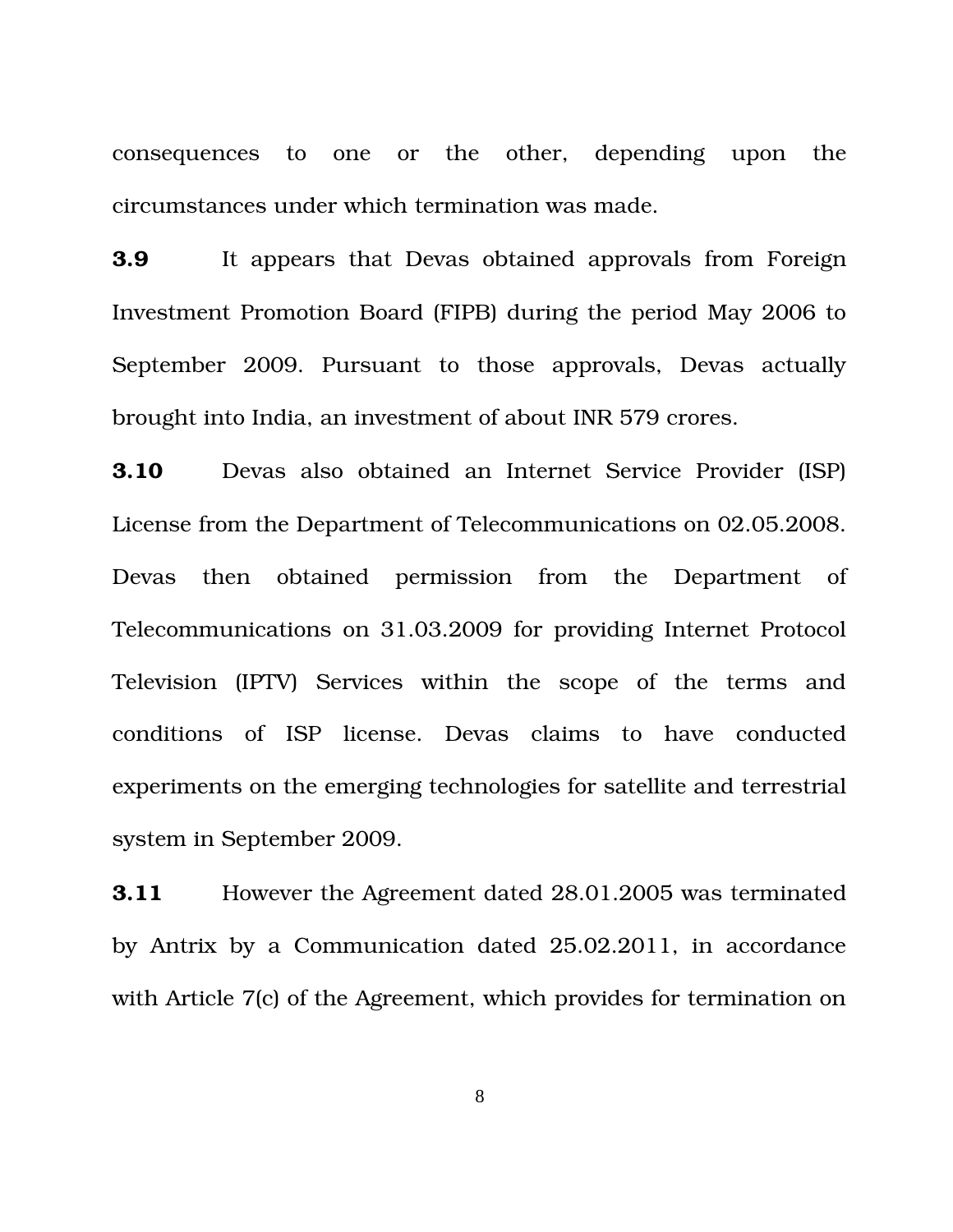the ground of *force majeure*. It was stated in the said letter that the Government of India had taken a policy decision not to provide orbital slots in S-Band for commercial activities.

**3.12** This termination led to Devas initiating a commercial arbitration in India before the ICC Arbitral Tribunal. Independently, the Mauritius investors initiated a BIT arbitration under the India-Mauritius Bilateral Investment Treaty and the German Company by name Deutsche Telecom, initiated a BIT arbitration under the India-Germany BIT. ICC Arbitral Tribunal passed an Award on 14.09.2015 directing Antrix to pay Devas, a sum of USD 562.5 million with simple interest @ 18% p.a. The Government of India suffered similar awards in the other 2 BIT Arbitral proceedings also.

**3.13** In the meantime, the Central Bureau of Investigation (CBI) filed a First Information Report on 16.03.2015, against the company in liquidation namely Devas, as well as the officers of Devas and Antrix, for offences under Section 420 read with Section 120B of IPC and Section 13(1)(d) read with Section 13(2) of the Prevention of Corruption Act, 1988. It was followed by a charge-sheet filed on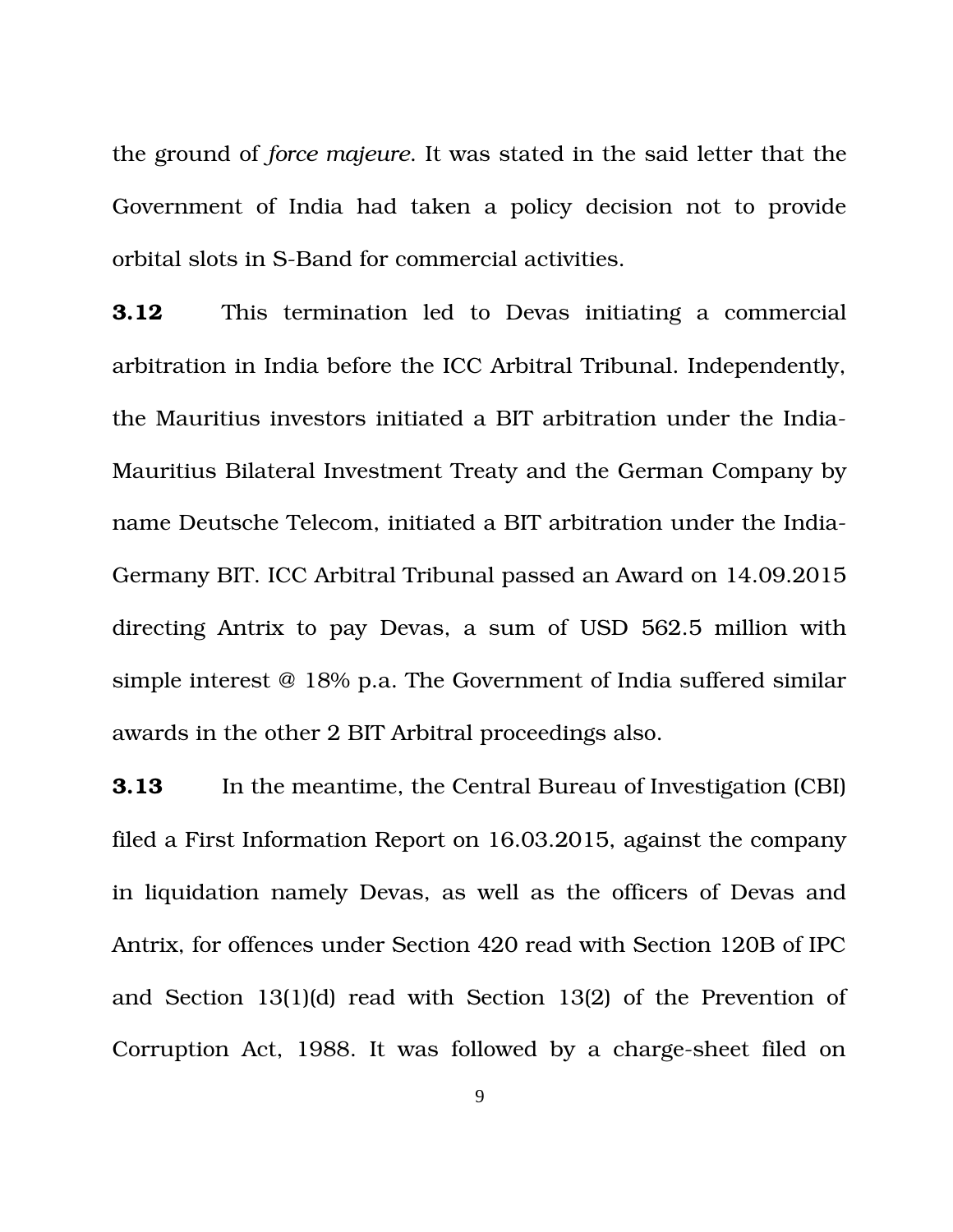11.08.2016 and a supplementary charge-sheet on 08.01.2019. Similarly the Enforcement Directorate filed a report in ECIR No.12/BGZO/2015.

**3.14** Therefore, Antrix made a request to the Ministry of Corporate Affairs, Government of India, on 14.01.2021 seeking authorization to initiate proceedings under Section 271(c) of the 2013 Act for winding up Devas. Authorisation was given on 18.01.2021, on the basis of which Antrix filed a petition before the National Company Law Tribunal, Bengaluru Bench on 18.01.2021 for the winding up of Devas.

**3.15** On 19.01.2021, NCLT passed a reasoned order, after hearing the counsel for Devas, admitting the company petition and appointing the Official Liquidator attached to the High Court of Karnataka at Bangalore, as the provisional liquidator.

**3.16** Against the said order of NCLT admitting the company petition, DEMPL filed an appeal, but the same was disposed of by the NCLAT with a direction to DEMPL to seek impleadment before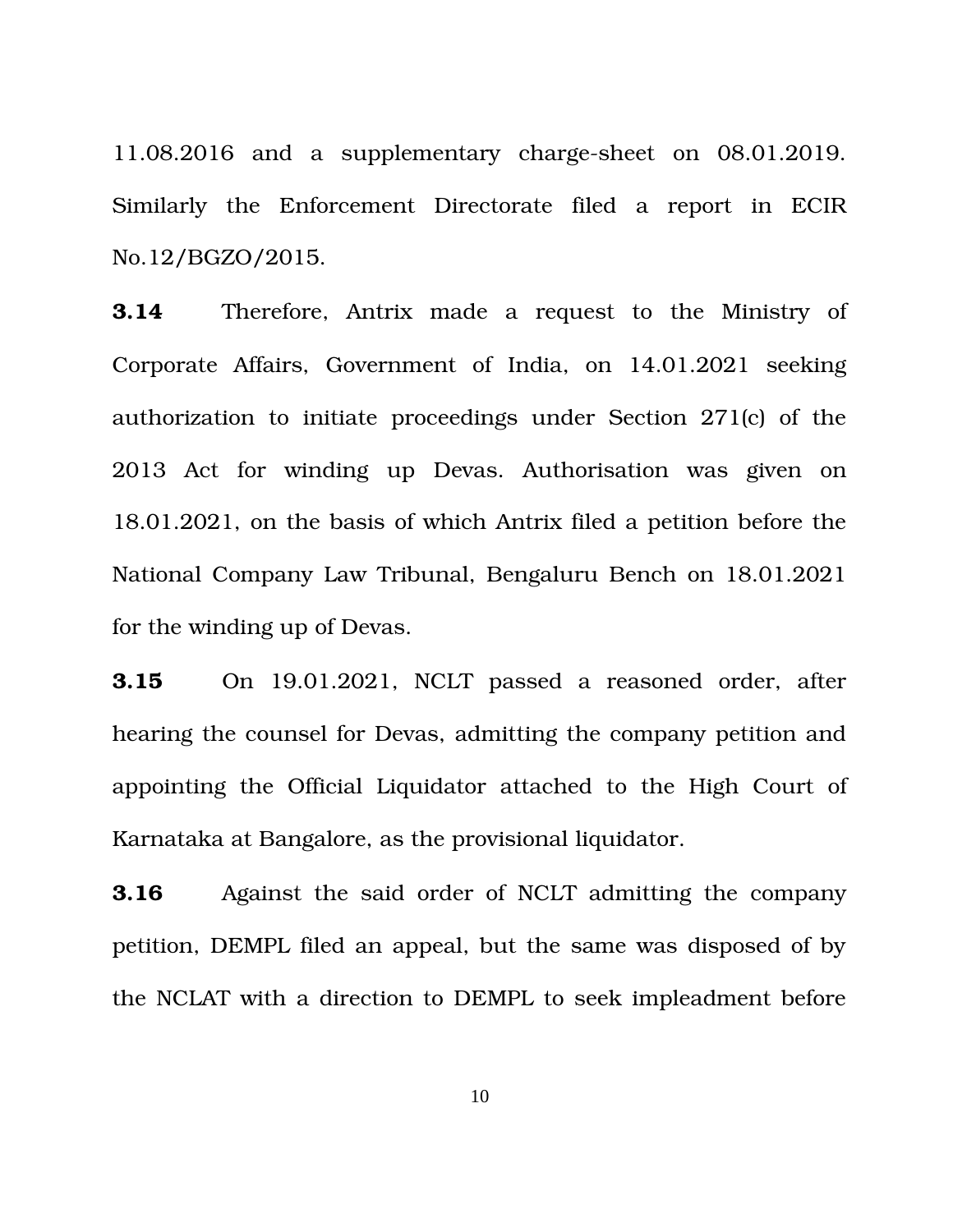NCLT and raise all objections.

**3.17** DEMPL simultaneously filed a writ petition in W.P. No. 6191 of 2021 before the Karnataka High Court challenging the constitutional validity of Section 272(1)(e) of the Companies Act, 2013 and praying for quashing the authorization dated 18.01.2021 granted by the Ministry of Corporate Affairs to Antrix to initiate proceedings for winding up Devas. The High Court dismissed the Writ Petition on 28.04.2021 and also imposed costs of Rs.5,00,000/ on DEMPL on the ground that they were guilty of abuse of process of law.

**3.18** By a final order dated 25.05.2021, NCLT directed the winding up of Devas. Aggrieved by the order of winding up, Devas filed one appeal and the shareholder-DEMPL filed another appeal before NCLAT. These appeals having been dismissed by NCLAT by an Order dated 08.09.2021, the ex-Director of the company as well as the shareholder are on appeal before us.

### **4. Grounds of Attack:**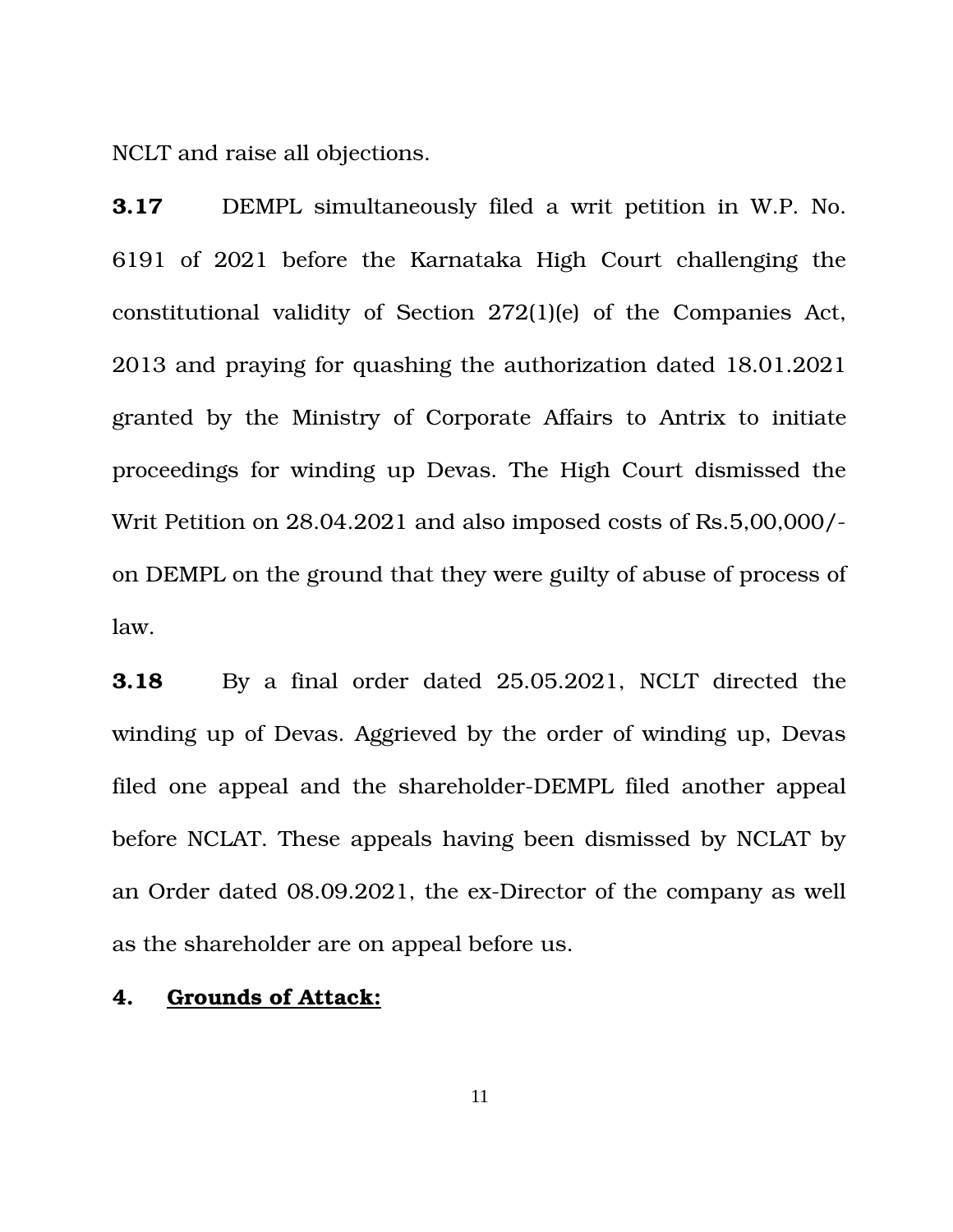**4.1** The Company in liquidation, which is the appellant in one appeal, assails the impugned orders of NCLT and NCLAT broadly on the following grounds:

- (i) breach of the mandatory requirement of advertisement before ordering winding up;
- (ii) winding up petition barred by limitation;
- (iii) Antrix estopped from pleading fraud;
- (iv) violation of the principles of natural justice due to the denial of permission for cross examination.
- (v) erroneous findings of fact;
- (vi) application of incorrect standard of proof on the question of fraud;
- (vii) erroneous conclusions regarding the consequences of fraud, assuming that fraud was established;

**4.2** DEMPL, which is the appellant in the second appeal before us and which holds 3.48% of the issued equity share capital of the Company in liquidation, assails the impugned orders broadly on the following grounds: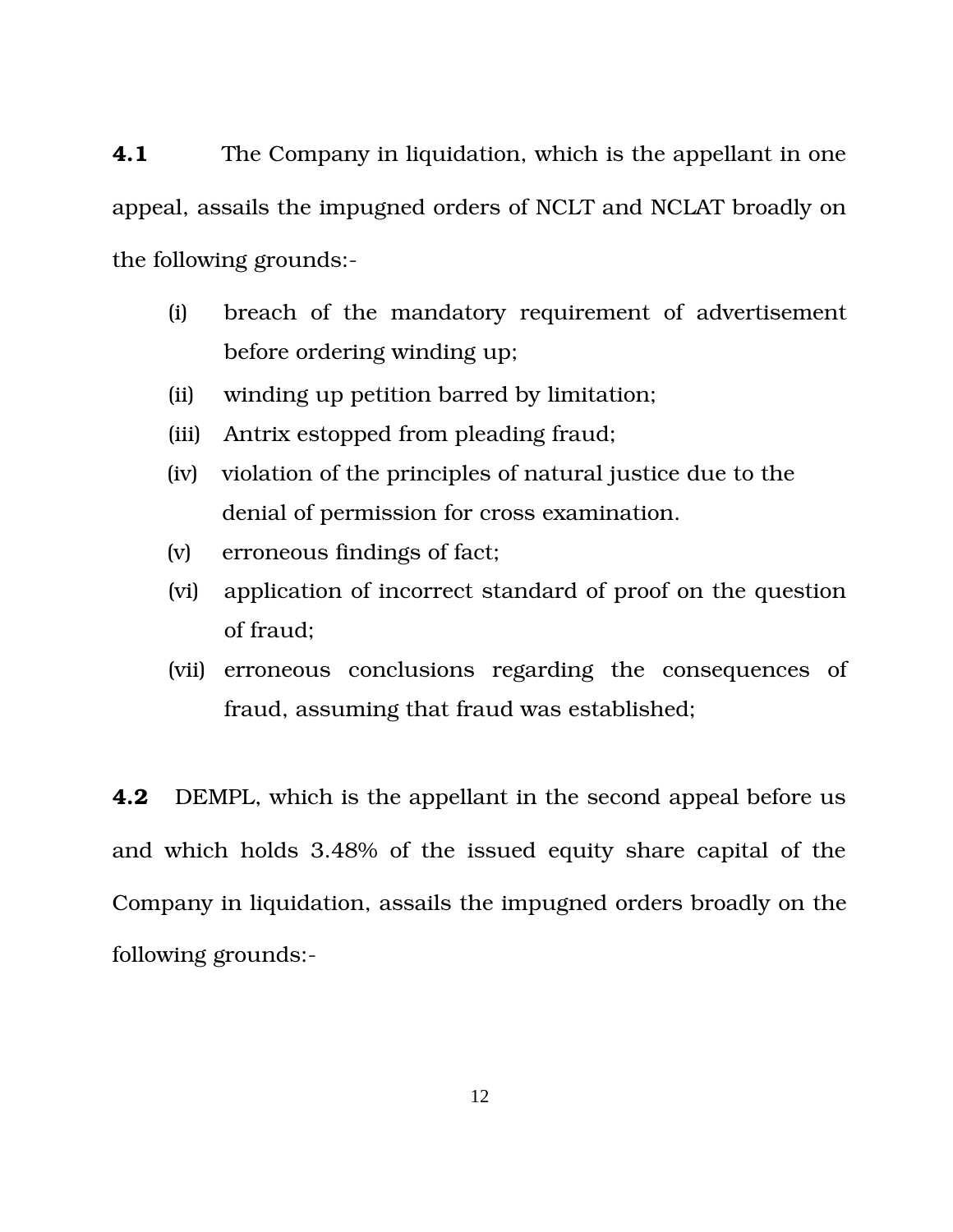- (i) The question of locus of a small shareholder to oppose winding up has been decided by both Tribunals contrary to law;
- (ii) Findings recorded against shareholders on the question of fraud, have been so recorded without making them a party and without giving them an opportunity of hearing;
- (iii) Inapplicability of the theory of useless formality to mandatory requirements such as advertisements before ordering winding up.

#### **5 Defence**

**5.1** The impugned orders are sought to be defended by Shri N. Venkataraman, learned Additional Solicitor General appearing for Antrix, broadly on the following grounds:

(i) Detailed findings recorded by the Tribunal on 8 different types of fraud committed by Devas, both in the formation of the Company and in the manner in which the affairs of the Company were carried out, which cannot be assailed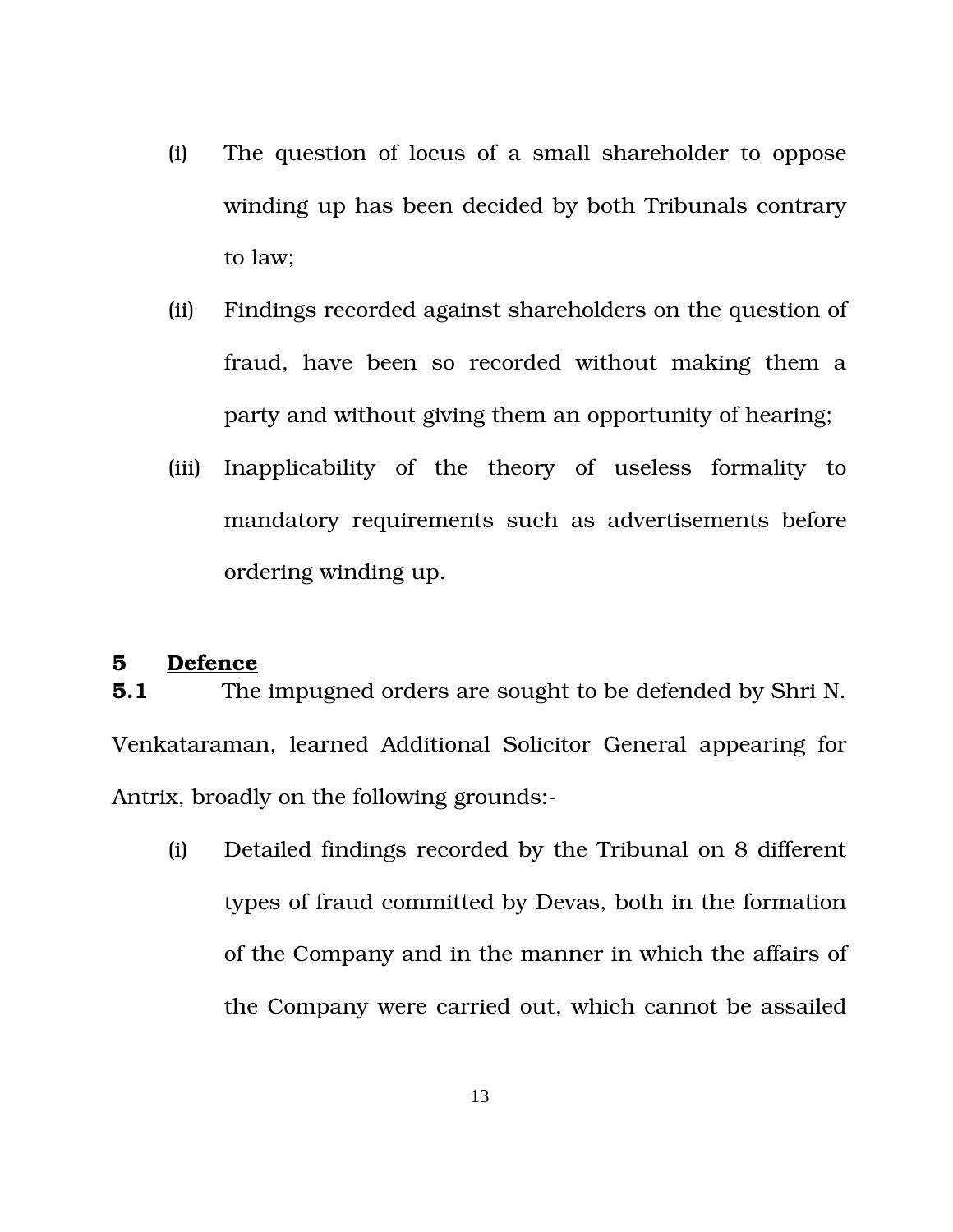in an appeal under Section 423 of the Companies Act, 2013.

- (ii) The Agreement dated 28.01.2005 entered into between Antrix and Devas spoke about three components, namely, DEVAS<sup>[2](#page-13-0)</sup> Technology, DEVAS services and DEVAS device, none of which existed either on the date of formation of Devas or on the date of execution of the Agreement or on the date of termination of the Agreement and not even on the date of winding up of the company.
- (iii) Violation of SATCOM policy, manipulation of minutes of meetings and the misleading Cabinet Note.
- (iv) Shocking nature of the financial fraud.

**5.2** Shri Balbir Singh, learned Additional Solicitor General appearing for the Union of India defended the impugned orders broadly on the following grounds:

(i) The requirement of an advertisement before winding up is

<span id="page-13-0"></span><sup>2</sup> Wherever there is a reference to the company in liquidation, we have used the lowercase of the letters in the word 'Devas' and wherever there is a reference to the technology and services offered by Devas, we have used the capital letters in the word 'DEVAS'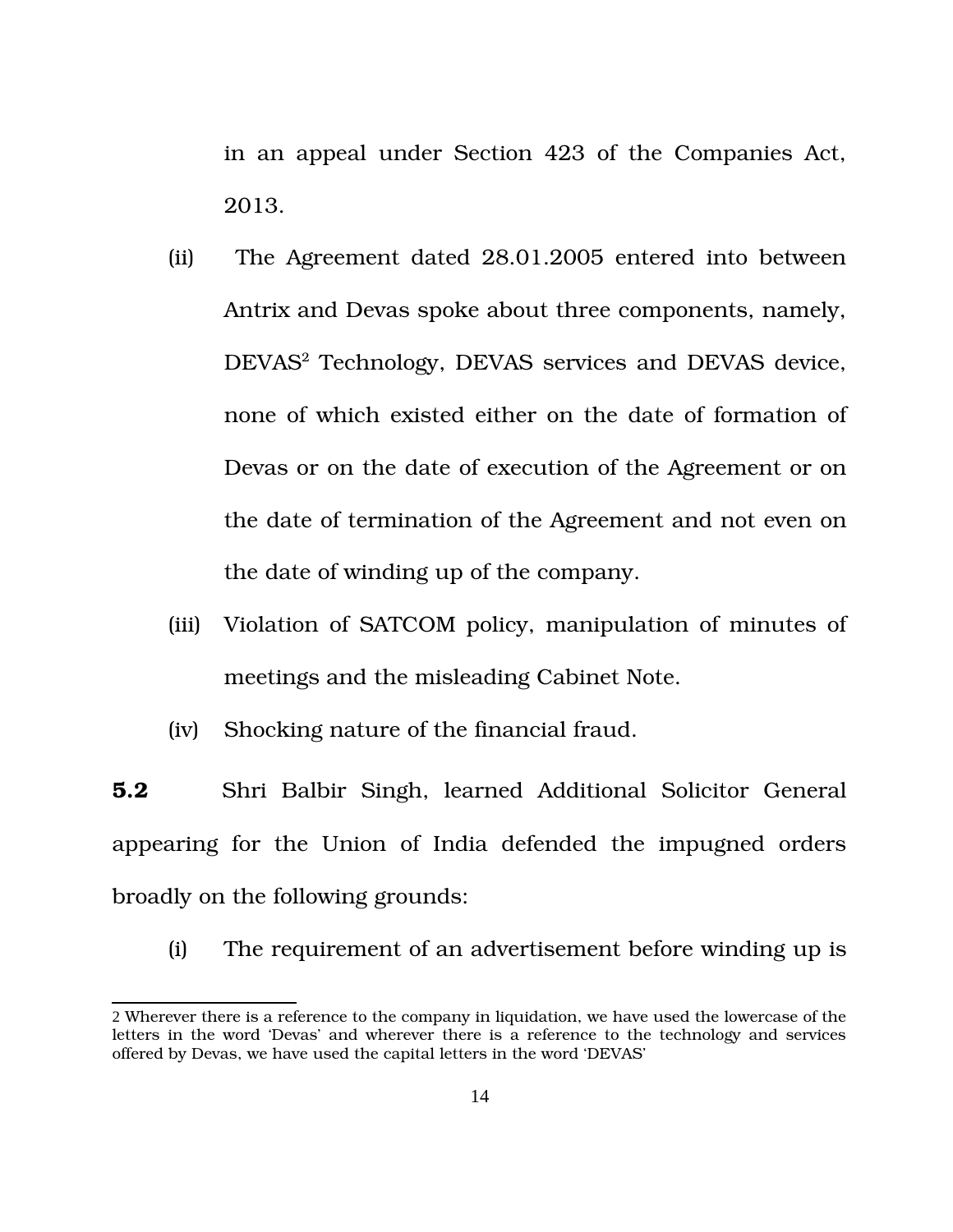redundant in a petition under Section 271(c).

- (ii) The question of fraud has to be addressed from the broad parameters laid down, not only in Section 17 of the Indian Contract Act, 1872, but also in Section 447 read with Section 7 of the Companies Act, 2013 and keeping in mind the distinction between fraud, fraudulent manner, fraudulent purpose and unlawful purpose.
- (iii) The attempt of Devas to challenge the constitutional validity of Section 271(c) and its failure.
- (iv) The case on hand not falling under the category of cases where cross-examination was necessary.

# **6. Fraud as a ground for winding up and the difference between 1956 Act and 2013 Act**

Before we proceed to consider the specific grounds of challenge to the impugned order, it is necessary to see the contours of Section 271 (c) of the Companies Act, 2013, as it is stated by the learned counsel on both sides *(i)* that this is a new addition to the Compa-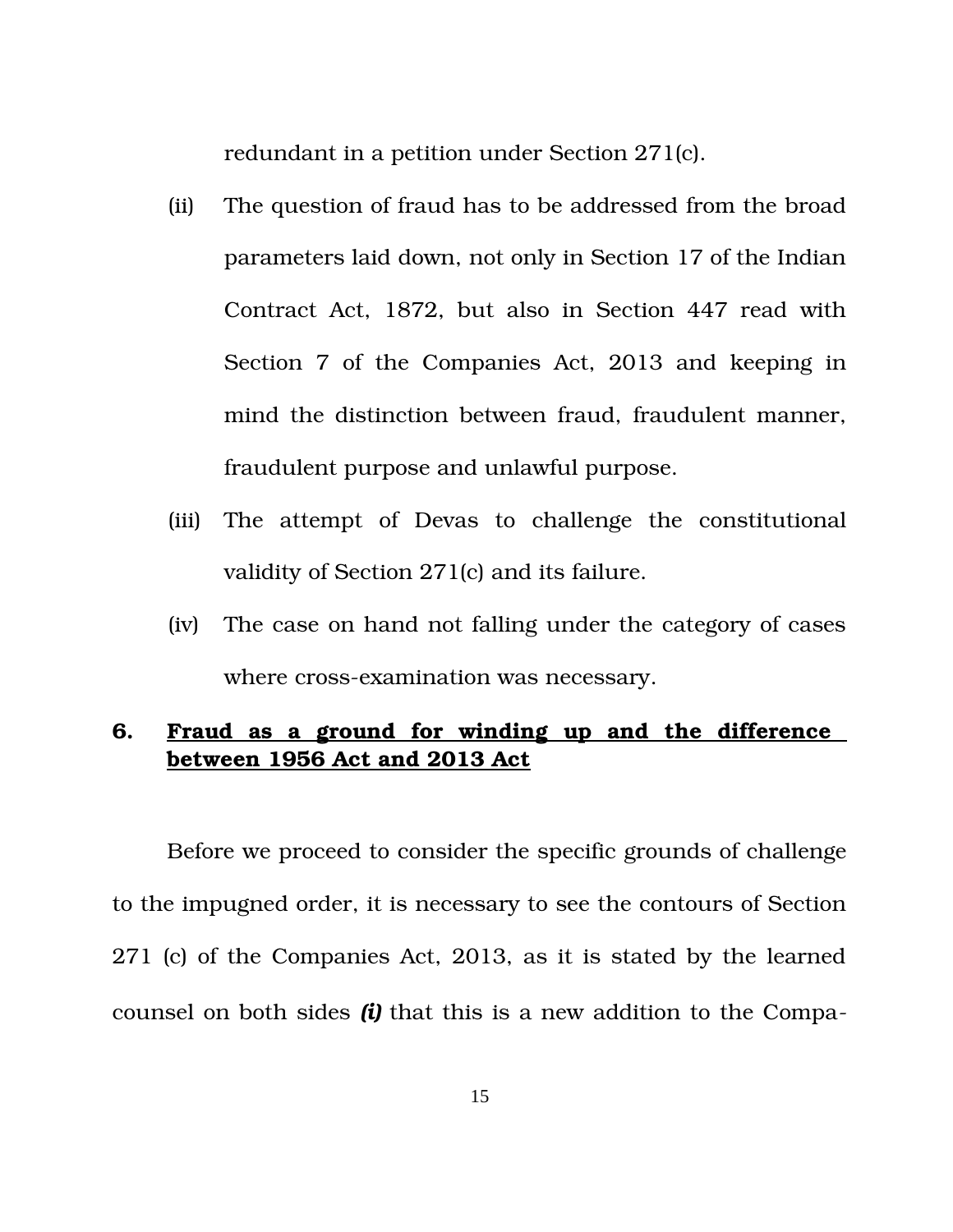nies Act; and *(ii)* that this is the first case of winding up on the ground of fraud. Therefore, a comparison of the provisions of 2013 Act with those of the 1956 Act may serve us better.

**6.1** The Companies Act, 1956 spoke about two categories of winding up, *namely*, *(i)* winding up by the Tribunal; and *(ii)* voluntary winding up. The circumstances in which a company could be wound up by the Court, were enlisted in Section 433 of the 1956 Act. This Section contained a list of nine circumstances in which a company may be wound up. *Fraud (i) either in the formation of the company or (ii) in the conduct of affairs of the company or (iii) on the part of persons concerned in the formation of or the management of its affairs, was not one of the circumstances stipulated in Section 433 of 1956 Act*.

**6.2** Though Section 433 of the 1956 Act did not include fraud as one of the circumstances in which a company may be wound up, there was still an indirect reference to fraud. Section 439(1) of the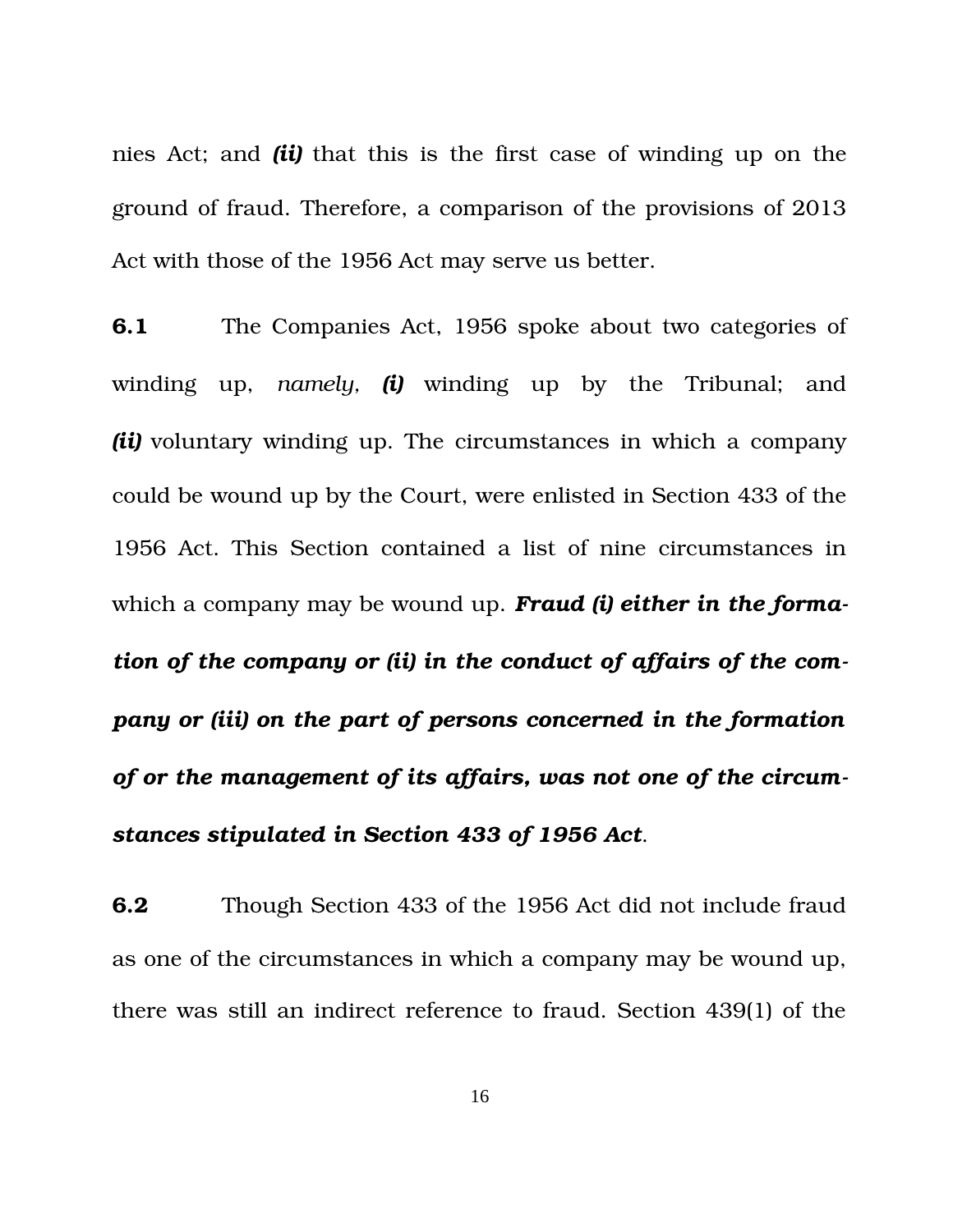1956 Act provided a list of seven persons who were entitled to file an application for the winding up of a company. Under clause (f) of subsection (1) of Section 439, an application for winding up shall be presented by "*any person authorized by the Central Government in their behalf*" in a case falling under Section 243.

**6.3** Section 243 of the 1956 Act empowered the Central Government to cause a petition for winding up to be presented, in cases covered by sub-clause (i) or sub clause (ii) of Clause (b) of Section 237. Section 243 of the 1956 Act read as follows:

> "**243. Application for winding up of company or an order under section 397 or 398**. If any such company or other body corporate is liable to be wound up under this Act and it appears to the Central Government from any such report as aforesaid that it is expedient so to do by reason of any such circumstances as are referred to in sub-clause (i) or (ii) of clause (b) of section 237, the Central Government may, unless the company, or body corporate is already being wound up by the Tribunal, cause to be presented to the Tribunal by any person authorised by the Central Government in this behalf –

- (a) a petition for the winding up of the company, or body corporate on the ground that it is just and equitable that it should be wound up ;
- (b) an application for an order under section 397 or 398,
- (c) both a petition and an application as aforesaid."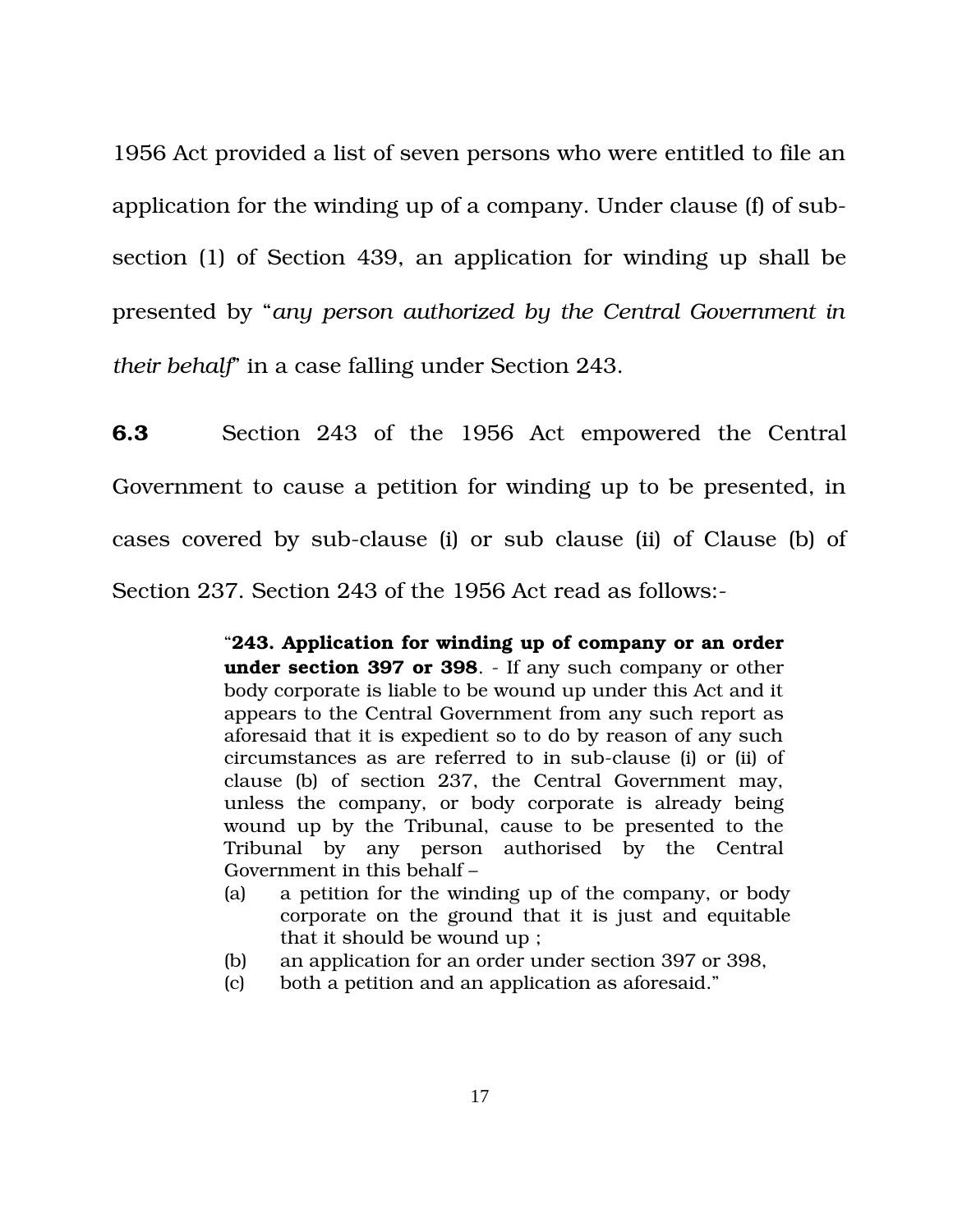**6.4** Section 243 forms part of a set of provisions from Sections 235 to 251 in Chapter I of Part VI of the Act. This cluster of provisions from Sections 235 to 251 is grouped under the Heading "*Investigation*". Section 235(1) empowers the Central Government to order an investigation into the affairs of the company whenever a Report has been made by the Registrar under Section 234. Independent of Section 235(1), *Central Government is empowered also under Section 237 to order an investigation, if, in its opinion or in the opinion of the Company Law Board (i) the business of the company is being conducted for a fraudulent or unlawful purpose or (ii) the company was formed for any fraudulent or unlawful purpose or (iii) persons concerned in the formation of the company or the management of its affairs have in connection therewith, are guilty of fraud*. Section 237 of the 1956 Act reads as follows:

> **"237. Investigation of company's affairs in other cases**. Without prejudice to its powers under section 235, the Central Government –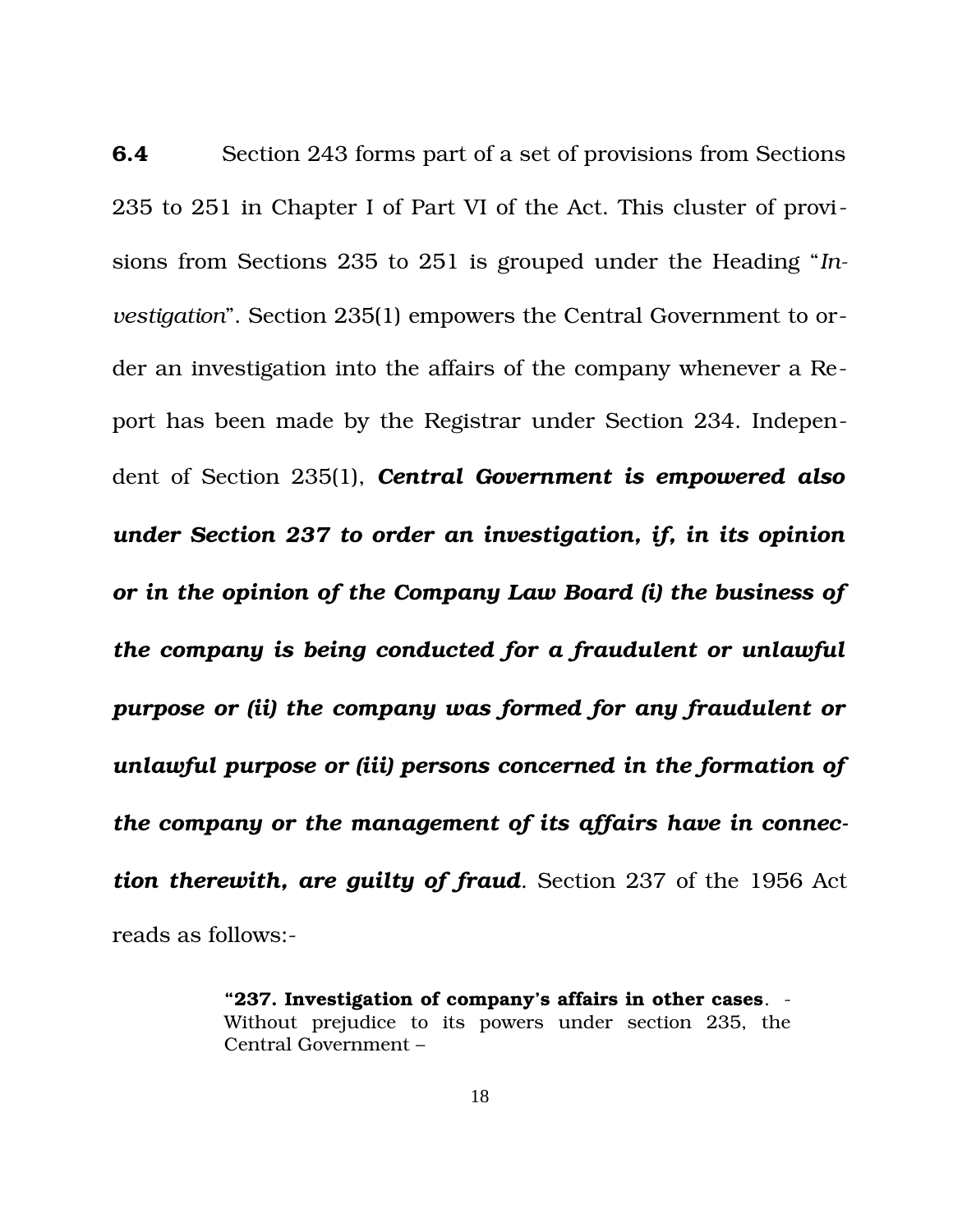- (a) shall appoint one or more competent persons as inspectors to investigate the affairs of a company and to report thereon in such manner as the Central Government may direct, if –
	- (i) the company, by special resolution ; or
	- (ii) the Court, by order,

declares that the affairs of the company ought to be investigated by an inspector appointed by the Central Government ; and

- $(b)$  may do so in its opinion or in the opinion of the Tribunal, there are circumstances suggesting –
	- (i) that the business of the company is being conducted with intent to defraud its creditors, members or any other persons, or otherwise for a fraudulent or unlawful purpose or in a manner oppressive of any of its members, or that the company was formed for any fraudulent or unlawful purpose;
	- (ii) that persons concerned in the formation of the company or the management of its affairs have in connection therewith been guilty of fraud, misfeasance or other misconduct towards the company or towards any of its members ; or
	- (iii) that the members of the company have not been given all the information with respect to its affairs which they might reasonably expect, including information relating to the calculation of the commission payable to a managing or other director, or the manager, of the company."

# **6.5** Thus a combined reading of Sections 439(1)(f), 243 and

237(b) of the 1956 Act shows that, *(i)* fraud in the formation of the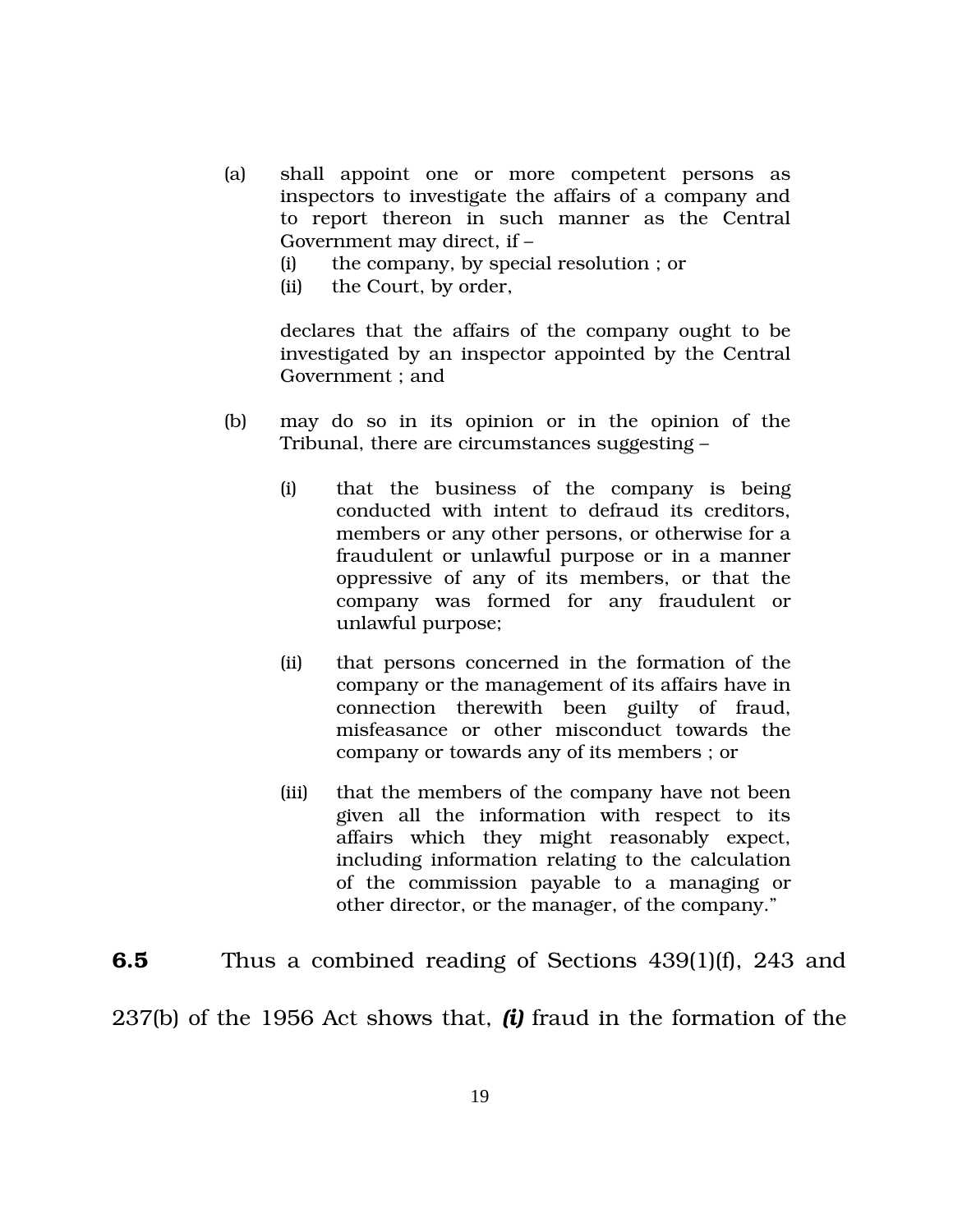company; *(ii)* fraud in the conduct of affairs of the company; and *(iii)* fraud on the part of the persons engaged in the formation or conduct of the affairs of the company, though not listed as some of the circumstances under Section 433 of the 1956 Act, were still available for the winding up of the company, even under the 1956 Act. But there were 3 requirements to be satisfied. They are: *(i)* the perpetration of one or the other types of fraud mentioned above are reflected in a report of investigation; *(ii)* the petition under these provisions is to be filed only by a person authorised by the Central Government; and *(iii)* the petition should be premised on the ground that it is just and equitable to wind up the company.

**6.6** What is interesting to observe from section 243 (a) is that *a petition for winding up in terms of Section 439(1)(f) of the 1956 Act, read with Section 237(b)(i) and (ii), has to be on "just and equitable" ground.* Clause (a) of Section 243 of the 1956 Act, enabled the Central Government (if upon receipt of a report about the existence of the circumstances referred to in Section 237(b)(i)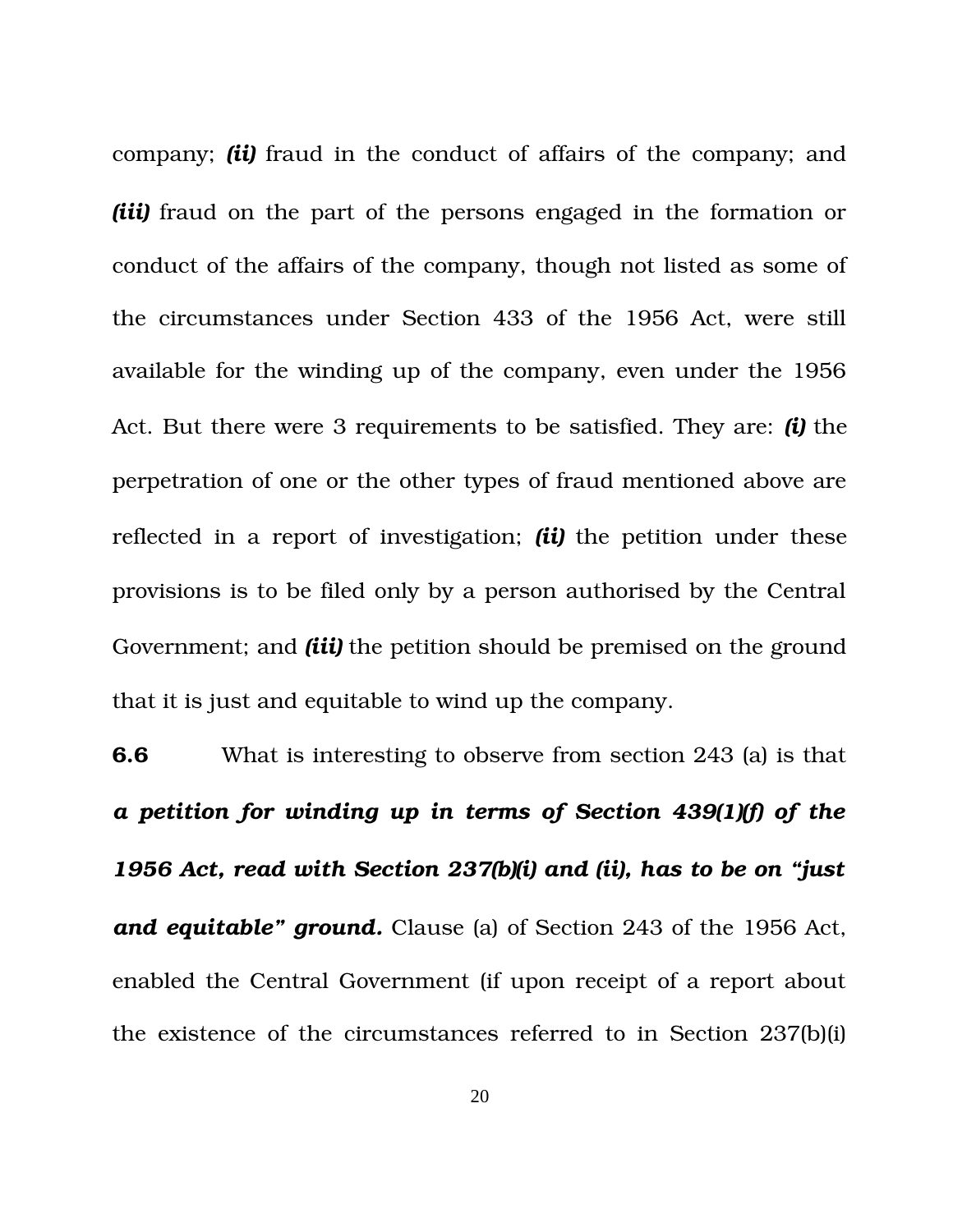and (ii), it appears to the Central Government that it is expedient to do so), to authorize any person to present a petition for the winding up of a company, not directly on the ground of fraud but actually on the ground that it is just and equitable that the company should be wound up.

**6.7** It must be noted that just and equitable clause has several facets. The origin of just and equitable clause in Company law, is traceable to the law of partnership, which developed *"the conceptions of probity, good faith and mutual confidence[3](#page-20-0) "*. The principle behind just and equitable clause, in the words of the House of Lords is that *"equity always does enable the Court to subject the exercise of legal rights to equitable considerations".* In other words, equitable considerations get superimposed on statutorily governed legal rights under this clause.

**6.8** It is well settled that the words *"just and equitable*" in the legislation specifying the grounds for winding up by the Court, are not to be read as being *ejusdem generis* with the preceding words of

<span id="page-20-0"></span><sup>3</sup> Ebrahimi vs. Westbourne Galleries Ltd.; (1972) 2 WLR 1289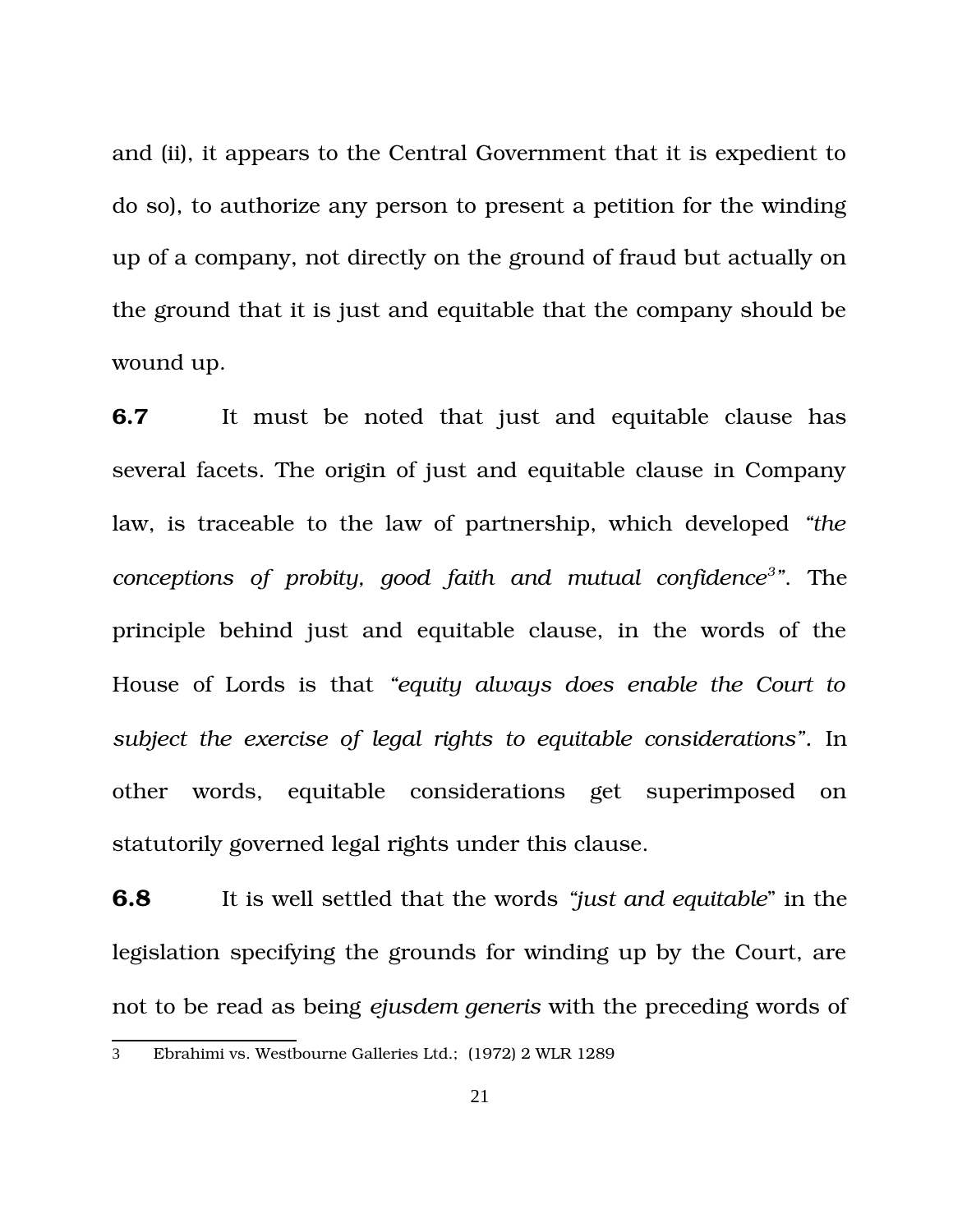the enactment. They are not to be cut down by the formation of categories or headings under which cases must be brought if the enactment is to apply<sup>[4](#page-21-0)</sup>. But apart from cases,  $(i)$  where there is something in the history of the company or in the relationship between the shareholders; or *(ii)* where there is functional deadlock of a paralysing kind; or *(iii)* where there is justifiable lack of confidence, which may give rise to a petition for winding up on just and equitable clause, there have also been other cases at least before the Courts in England, some of which are listed in paragraph 360 of Volume 16 of the Fifth Edition (2017) of the Halsbury's Laws of England. Two of them are *(i)* where the company is a bubble company; and *(ii)* where the company is fraudulent in its inception and carries on at a loss without a capital of its own.

**6.9** But traditionally, fraud committed by a company on outsiders or the fact that the company acted dishonestly to outsiders, was not a ground for winding up in English Law. A useful

<span id="page-21-0"></span><sup>4</sup> Para 359, Vol. XVI, Fifth Edition (2017) of Halsbury's Laws of England.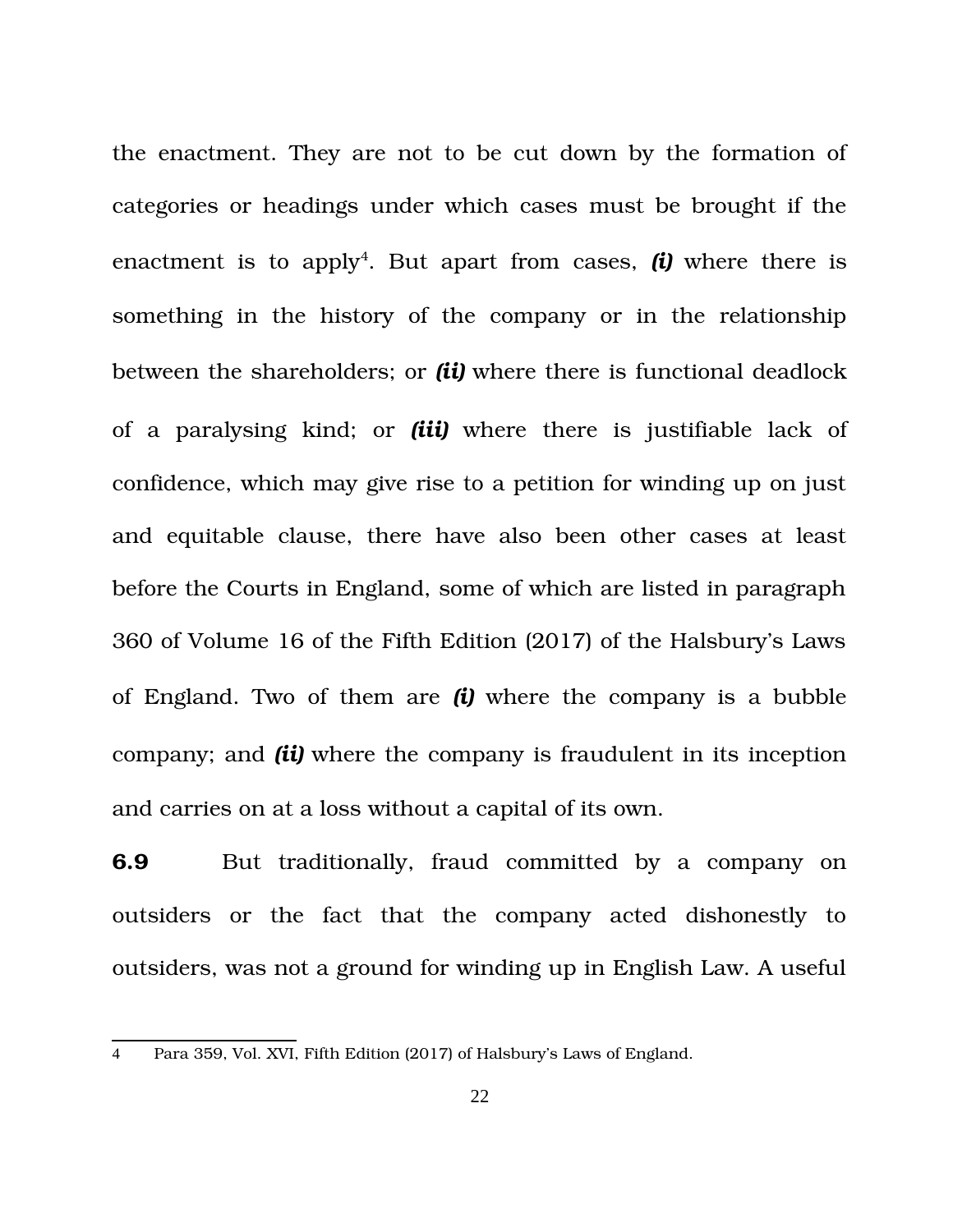reference may be made in this regard to *Re Medical Battery Co.[5](#page-22-0)* , where a question relating to investigation through public examination came up. It was held therein that the relevant provision was not intended to apply to a case where the charges were about the commitment of fraud in the course of business with the outside world and not connected in any way with the promotion or formation of the company.

**6.10** But the law has not remained static even in England. The Insolvency Act, 1986 was amended in England through the Companies Act, 1989 to incorporate Section 124A. Under Section 124A of the Insolvency Act, 1986, *(i) the Secretary of State may seek the winding up of a company if he thinks that it is expedient in the public interest to wind up the company and (ii) if the court thinks it just and equitable to do so*. Such winding up may be based upon, *(i)* the reports of some investigations under the Companies Act itself; or *(ii)* a report under the Financial

<span id="page-22-0"></span><sup>5</sup> (1894) 1 Ch. 444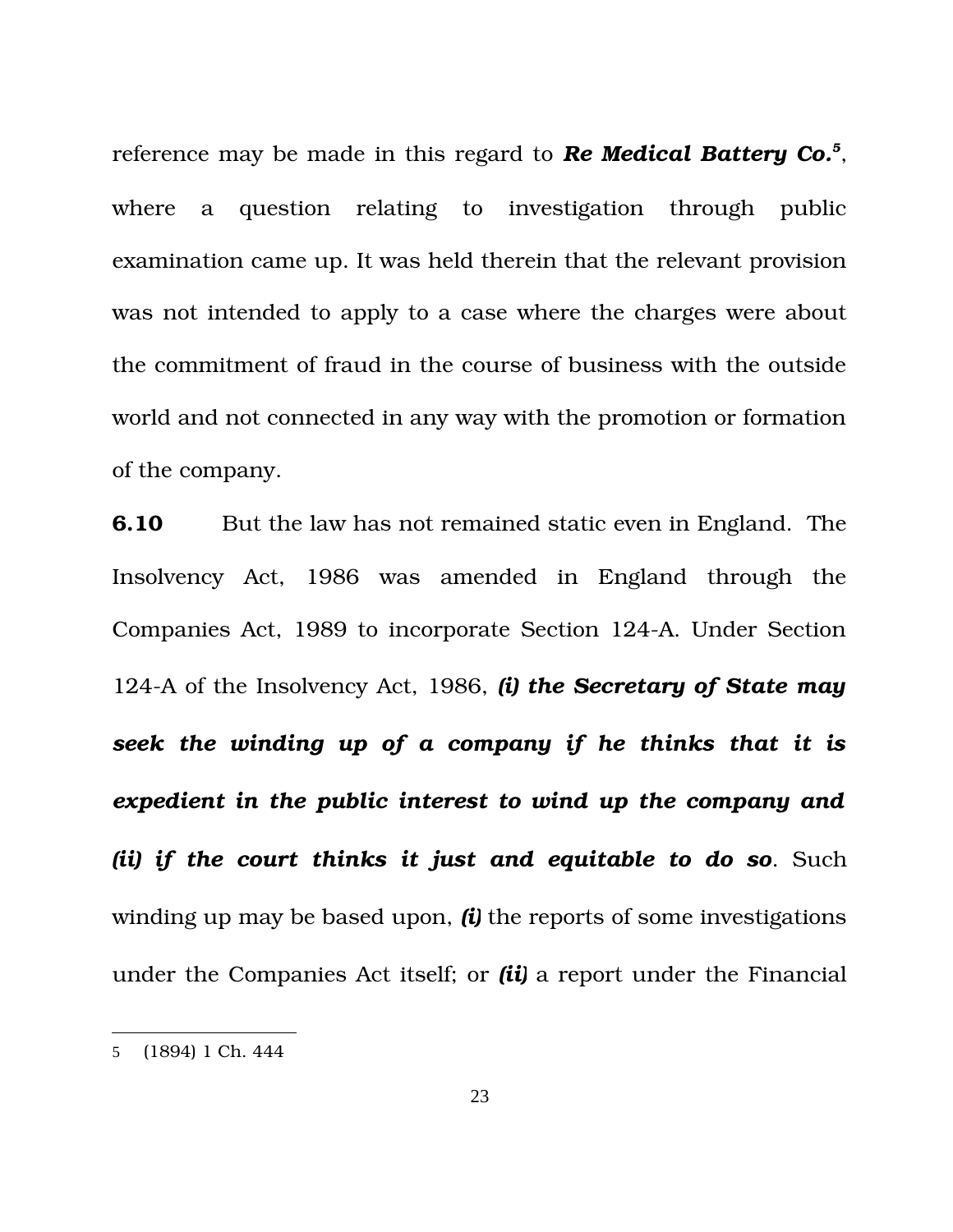Services and Markets Act; or *(iii)* any information under the Criminal Justice Act, 1987.

**[6](#page-23-0).11** In *Re Walter L. Jacob & Co. Ltd.*<sup>6</sup>, the Court of Appeal (Civil Division) was concerned with a case, where the Secretary of State, after examining the books of the company in question, formed an opinion that the company should be wound up in public interest. Therefore, he filed a petition under Section 447 of the Companies Act, 1985 for winding up on just and equitable ground under Section  $122(1)(g)$  of the Insolvency Act, 1986. The High Court dismissed the petition. While reversing the decision and ordering the winding up, the Court of Appeal held that the Court's task in the case of petitions for winding up in public interest, is to carry out a balancing exercise, having regard to all the circumstances as disclosed by the totality of the evidence. One of the arguments raised in that case was that the company sought to be wound up did well and that all clients to whom the company owed money except one, had settled the matter with the company. While rejecting the said

<span id="page-23-0"></span><sup>6</sup> (1989) 5 BCC 244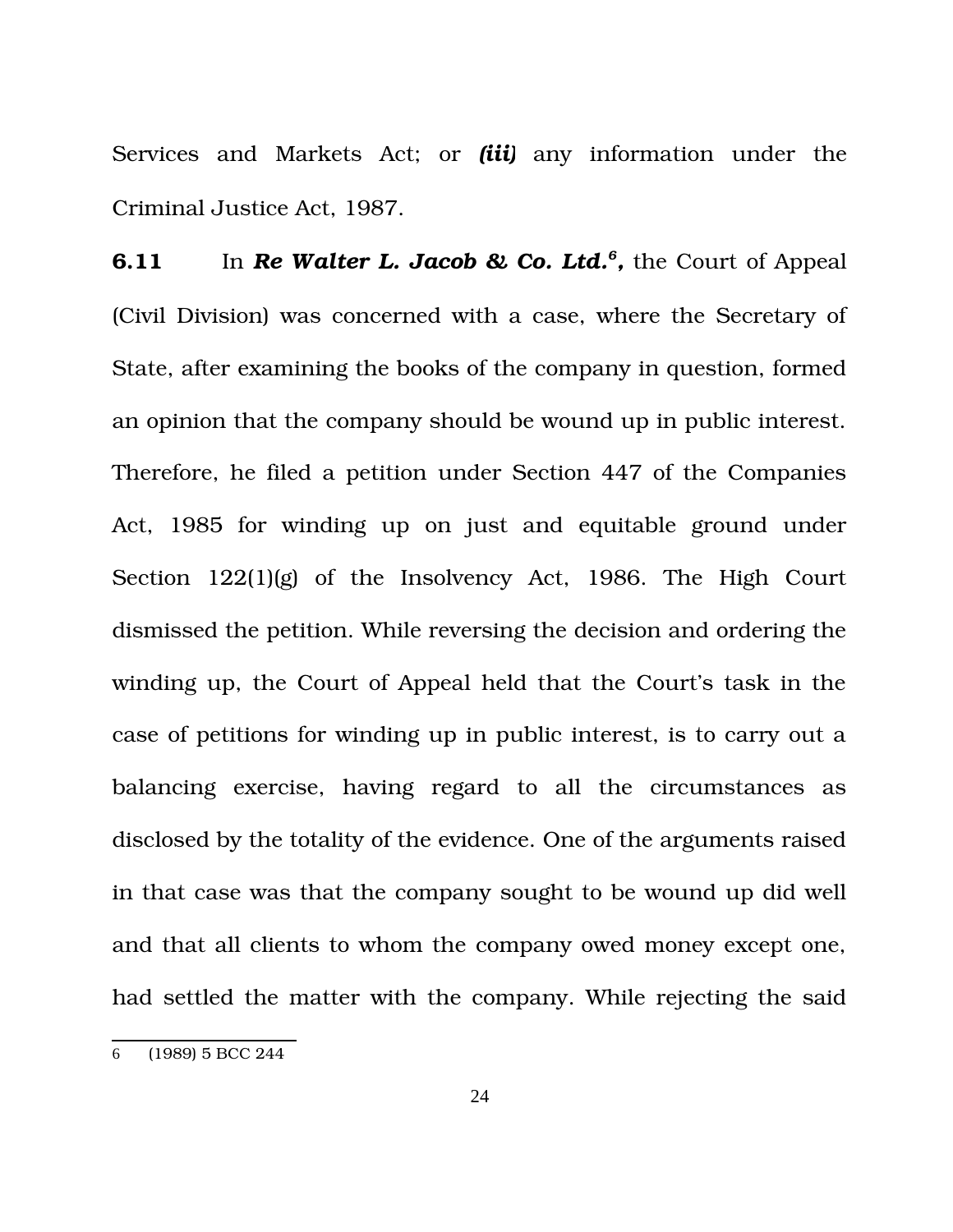argument, the Court of Appeal emphasised that the Parliament had recognised the need for the general public to be protected against the activities of unscrupulous persons who deal in securities.

**6.12** Thus, there was a shift even in the English Law, from the conservative view that fraud committed by the company upon outsiders was not available as a ground for winding up. However, winding up on the ground of public interest was also linked to just and equitable clause in England. This is perhaps why the law even in India, for the winding up of a company on the ground of fraud, was also linked to just and equitable clause under the 1956 Act.

**6.13** But the mandate of Section 243 (a) of the Companies Act, 1956 to take recourse, in cases of fraud, to just and equitable ground, was little incongruous. This is due to the reason that under Section 443(2), the court may refuse to make an order of winding up, on just and equitable ground, if some other remedy was available to the persons seeking winding up. Section 443(2) of the 1956 Act reads as follows:

#### "**443. Powers of tribunal on hearing petition**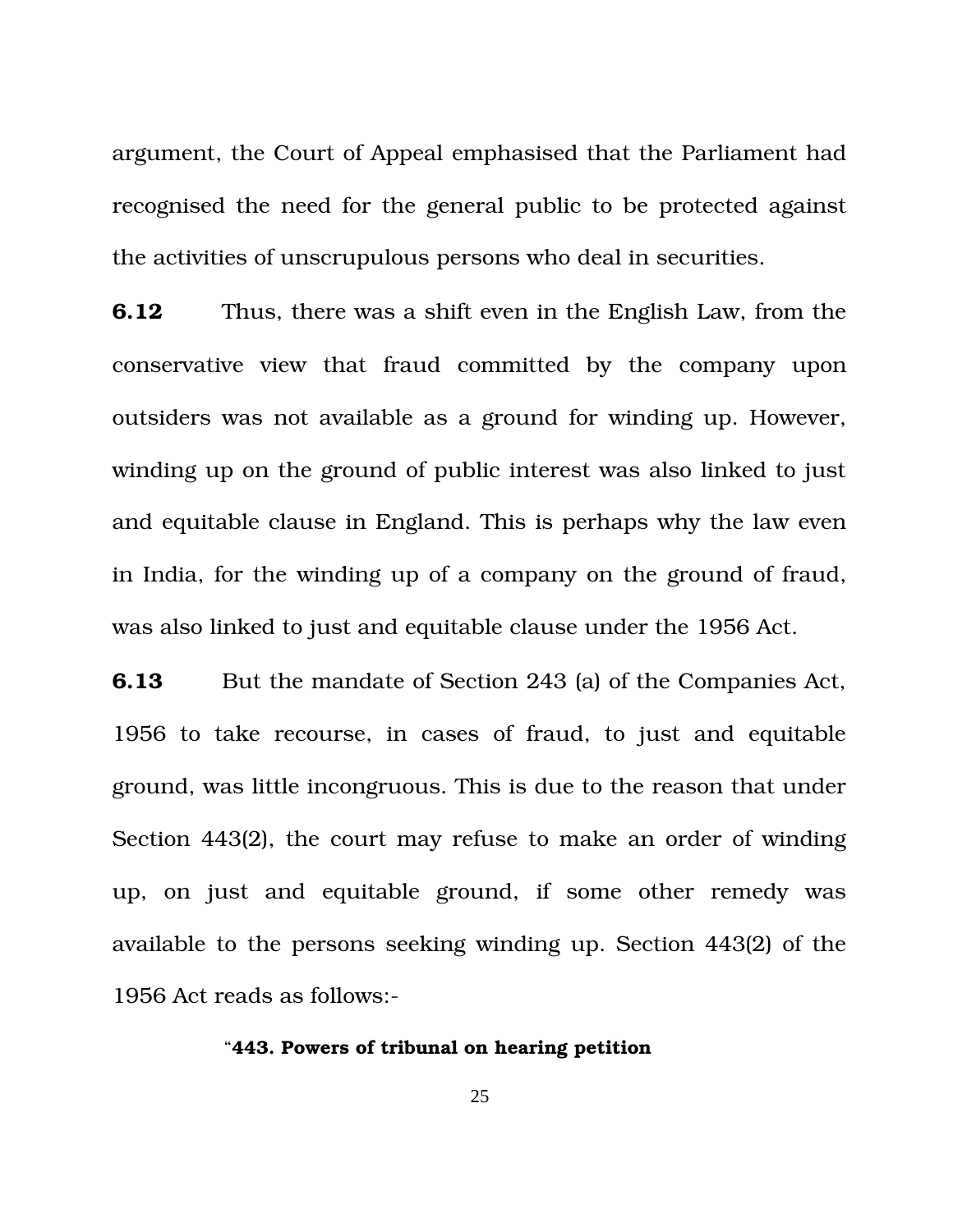#### xxxxxxxxxxxxxxx

(2) Where the petition is presented on the ground that it is just and equitable that the company should be wound up, the Tribunal may refuse to make an order of winding up, if it is of the opinion that some other remedy is available to the petitioners and that they are acting unreasonably in seeking to have the company wound up instead of pursuing that other remedy."

*Therefore, despite the fact that fraud was available, albeit indirectly, as a circumstance for the winding up of a company, even under the 1956 Act, its link to just and equitable clause was little problematic because of section 443(2).* 

**6.14** Coming to the 2013 Act, provisions similar to sub-clauses (i) and (ii) of clause (b) of section 237 of the 1956 Act, are to be found in sub-clauses (i) and (ii) of clause (b) of section  $213$  of the 2013 Act. They employ the same language for the purpose of ordering an investigation into the affairs of a company. But under section 237 of the 1956 Act, the power to order investigation was with the central Government, while it is with the Tribunal under Section 213 of the 2013 Act. Section 224 (2) of the 2013 Act is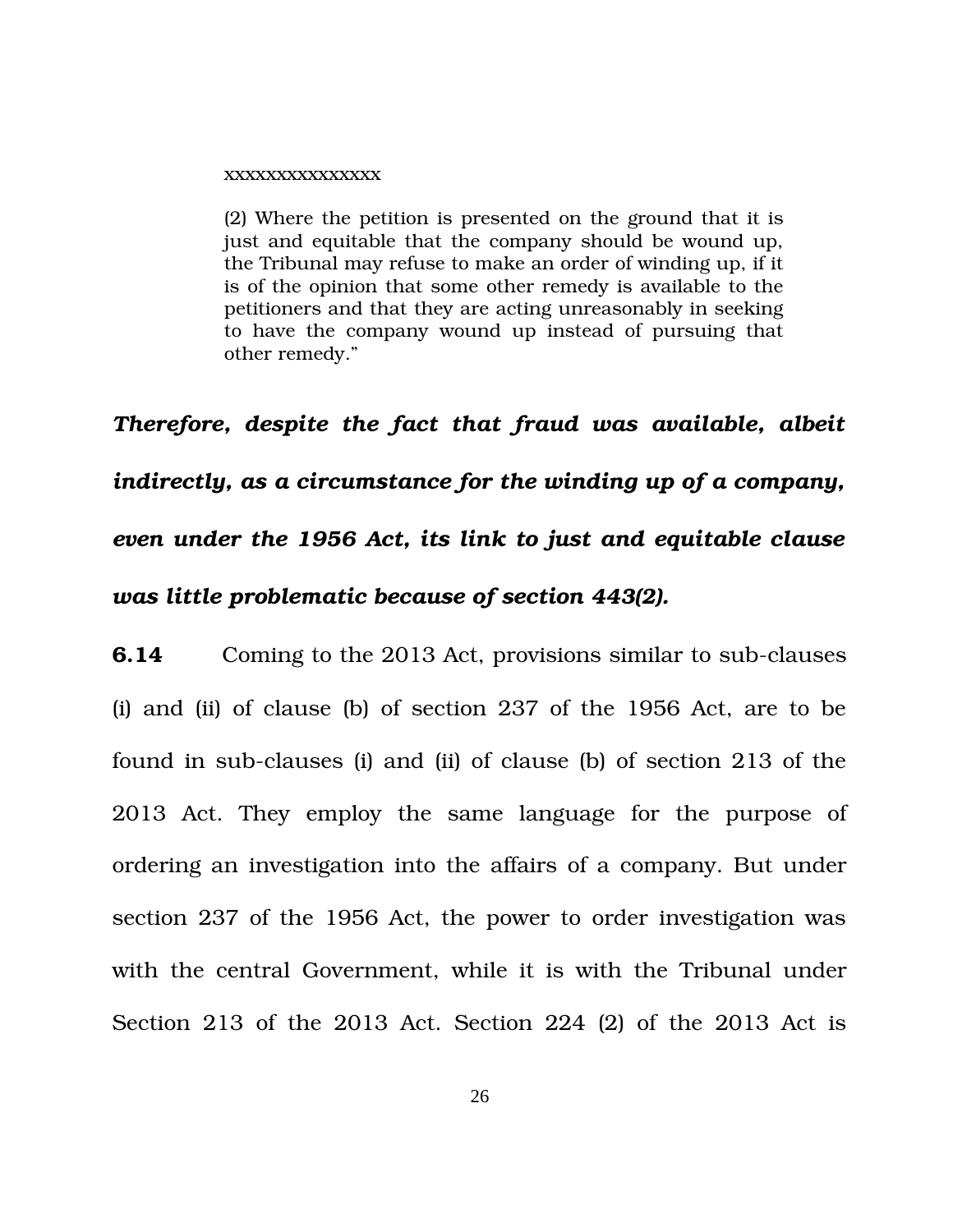similar to Section 243 of the 1956 Act as it enables the Central Government to authorize any person to file a petition for winding up, on the basis of the report of any investigation. Here again, the petition for winding up on the basis of the report of such investigation, is to be on just and equitable ground by virtue of clause (a) of sub-section  $(2)$  of Section 224, which is similar to clause (a) of Section 243.

**6.15** The main departure of the 2013 Act from the statutory regime of the 1956 Act, is the specific inclusion of fraud, directly as one of the circumstances in which a company could be wound up. Section 271 of the 2013 Act lists out the circumstances in which a company may be wound up. What were clauses (a), (g), (h) and (i) of Section 433 of 1956 Act have now become clauses (a), (b), (d) and (e) of Section 271 of the 2013 Act, though not in the same order. In addition, *(i)* conduct of the affairs of the company in a fraudulent manner; *(ii)* formation of the company for fraudulent or unlawful purpose; and *(iii)* persons concerned in the formation or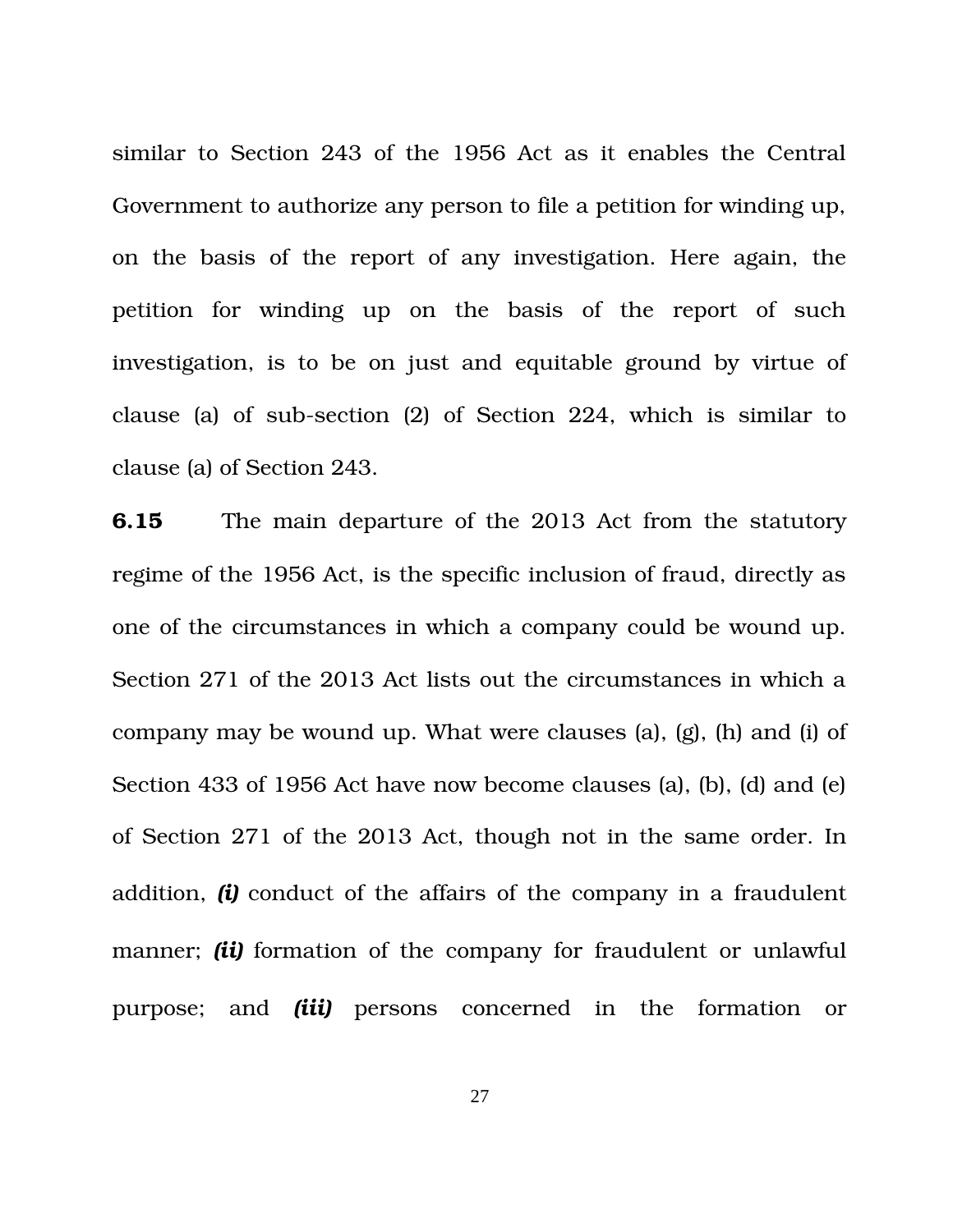management of its affairs being guilty of fraud, misfeasance or misconduct, have now been included in clause (c) of Section 271, as some of the circumstances in which a company could be wound up. In other words, fraud has now directly become (under the 2013 regime), one of the circumstances in which a company could be wound up, though it also continues to be a ground indirectly, under section 224(2) read with section 213 [as it was under Section 439(1) (f) read with sections 243 and 237(b) of the 1956 Act] .

**6.16** As a matter of fact, Section 271(1) of the 2013 Act, as it was originally enacted, included the inability of a company to pay its debts as one of the grounds for winding up. Therefore, the deeming provision which was there in Section 434 of the 1956 Act found a place as sub-section (2) of Section 271 of the 2013 Act. But by the Insolvency and Bankruptcy Code, 2016 (Act 31 of 2016), "*inability to pay debts*" has been deleted from Section 271. As a consequence, the deeming provision in sub-section  $(2)$  of Section 271 also stands deleted. In fact, section 271 of the 2013 Act (along with sections 270 and 272) got amended even before they were notified under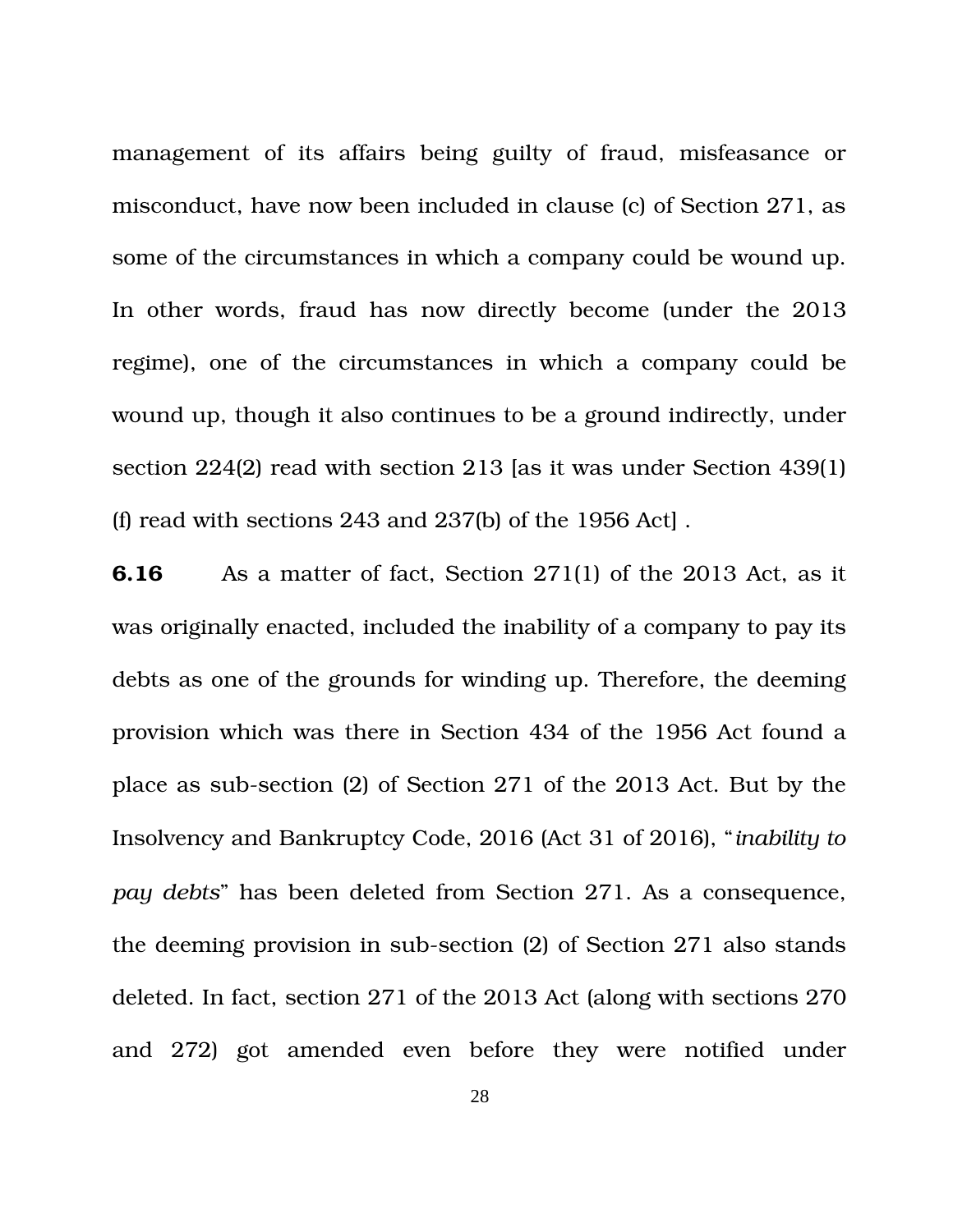Section 1 (3) of the Act to come into force.

**6.17** In other words, Section 271 as it originally stood in the 2013 Act, listed six circumstances in which a company may be wound up. Inability to pay debts was one of those six circumstances. But by Act 31 of 2016, 'inability to pay debts' got deleted from the list of circumstances<sup>[7](#page-28-0)</sup>. Section 271 of the 2013 Act, as it now stands after 2016, reads as follows:

> **"271. Circumstances in which company may be wound up by Tribunal**— A company may, on a petition under section 272, be wound up by the Tribunal,

- (a) if the company has, by special resolution, resolved that the company be wound up by the Tribunal;
- (b) if the company has acted against the interests of the sovereignty and integrity of India, the security of the State, friendly relations with foreign States, public order, decency or morality;
- (c) if on an application made by the Registrar or any other person authorised by the Central Government by notification under this Act, the Tribunal is of the opinion that the affairs of the company have been conducted in a fraudulent manner or the company was formed for fraudulent and unlawful purpose or the persons concerned in the formation or management of its affairs have been guilty of fraud, misfeasance or misconduct in connection therewith and that it is proper that the company be wound up;

<span id="page-28-0"></span><sup>7</sup> Now the inability of a company to pay its debts is a ground for initiation of CIRP. If CIRP fails, winding up can be resorted to.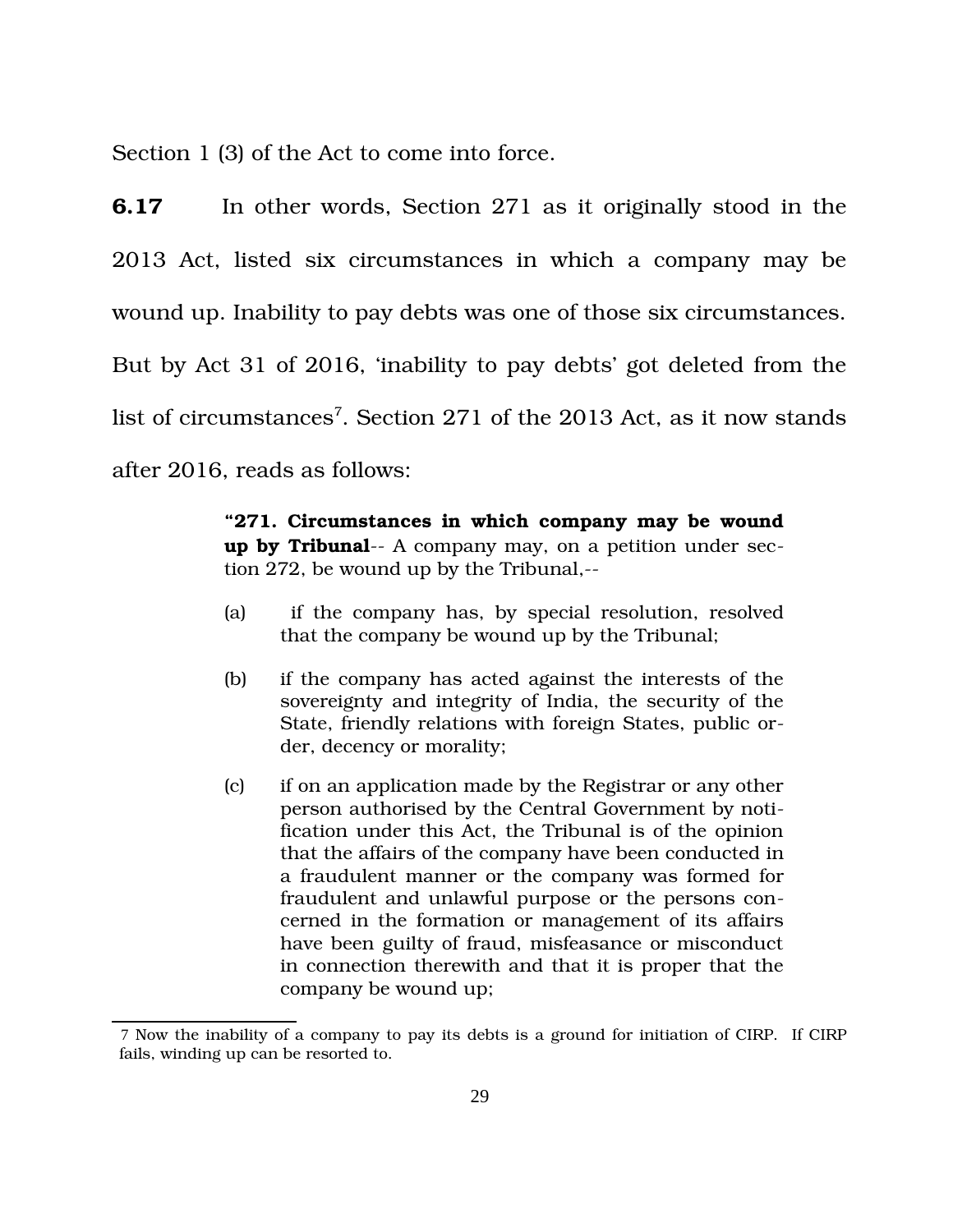- (d) if the company has made a default in filing with the Registrar its financial statements or annual returns for immediately preceding five consecutive financial years; or
- (e) if the Tribunal is of the opinion that it is just and equitable that the company should be wound up."

**6.18** Just as Section 439(1) of the 1956 Act provided a list of persons by whom an application for winding up may be filed, Section 272(1) of the 2013 Act also provides a list of persons by whom a petition for winding up may be filed. What is common to both Section 439(1) of the 1956 Act and Section 272(1) of the 2013 Act, is that a petition for winding up may be filed by: *(i)* the company; *(ii)* any contributory; *(iii)* the Registrar; and *(iv)* any person authorized by the Central Government in that behalf.

**6.19** Both Section 439(1) of the 1956 Act and Section 272(1) of the 2013 Act use two important expressions, in relation to the persons competent to file a petition for winding up and the procedure to be followed. They are, *(i)* authorization; and *(ii)* sanction. The circumstances in which an 'authorization' has to be granted and the circumstances in which a sanction has to be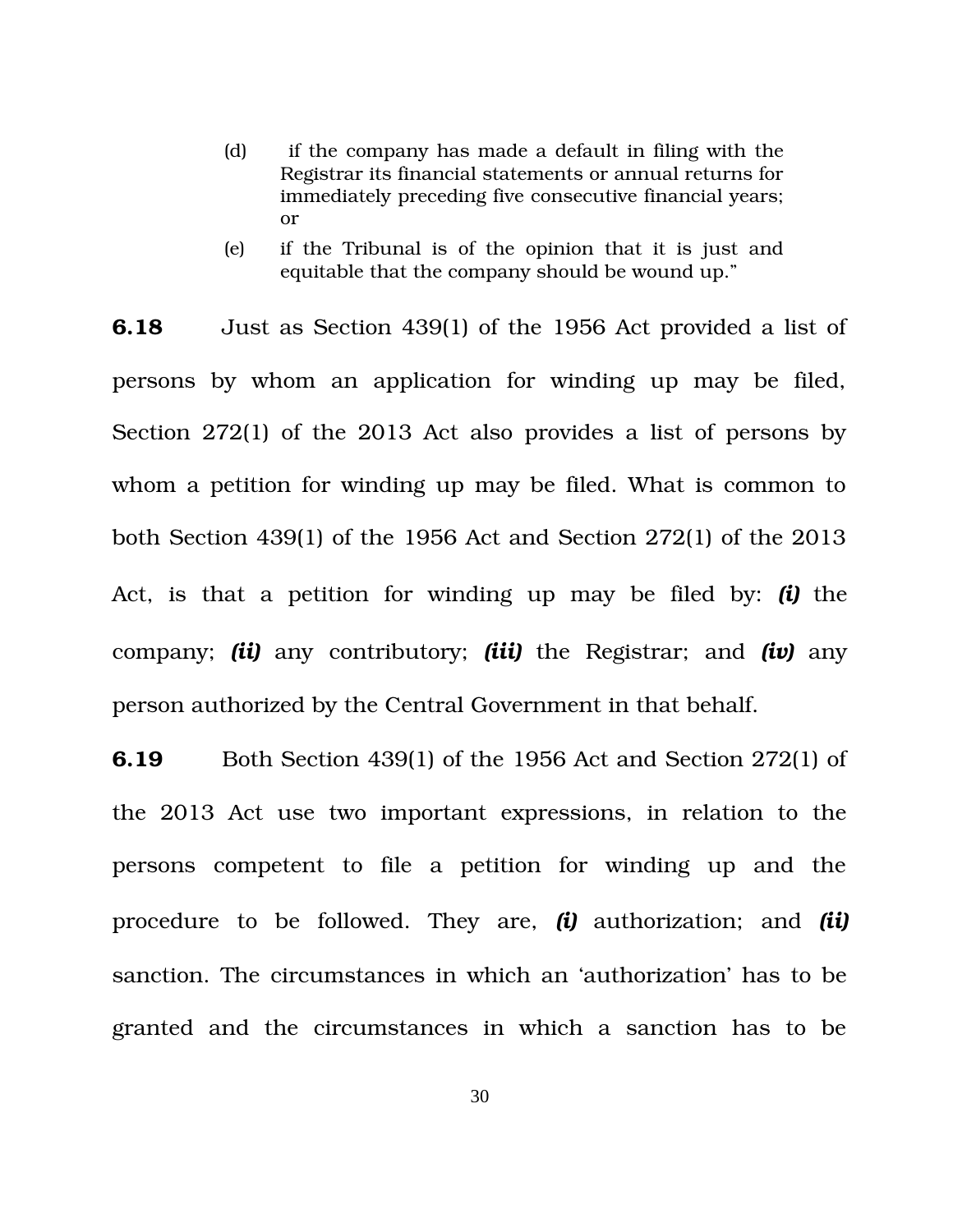granted, are different. Similarly, the grant of sanction should be preceded by an opportunity of hearing, but the issue of authorization does not require any prior opportunity to the company to make a representation. Sub-sections (5) and (6) of section 439 of the 1956 Act and sub-section (3) of section 272 of the 2013 Act are presented in a table for easy reference:

| 439. Provisions as to applica-                                   | 272. Petition for winding up      |
|------------------------------------------------------------------|-----------------------------------|
| tions for winding up                                             | $(1)$                             |
| $(1)$                                                            | $(2)$                             |
| $(2)$                                                            | (3) The Registrar shall be enti-  |
| $(3)$                                                            | tled to present a petition for    |
| $(4)$                                                            | winding up under section 271,     |
| $(5)$ Except in the case where he                                | except on the grounds specified   |
| is authorised in pursuance of                                    | in clause (a) of that section:    |
| clause $(f)$ of sub-section $(1)$ , the                          | Provided that the Registrar shall |
| Registrar shall be entitled to pre-                              | obtain the previous sanction of   |
| sent a petition for winding up a                                 | the Central Government to the     |
| company only on the grounds                                      | presentation of a petition:       |
| specified in clauses (b), (c), (d), (e)                          | Provided further<br>that<br>the   |
| and (f) of section 433:                                          | Central Government shall<br>not   |
| Provided that the Registrar shall                                | accord its sanction unless the    |
| not present a petition on the                                    | company has been given<br>a       |
| ground specified in clause (e)                                   | reasonable<br>opportunity<br>of   |
| aforesaid, unless it appears to<br>him either from the financial | making representations.           |
| condition of the company as dis-                                 |                                   |
| closed in its balance sheet or                                   |                                   |
| from the report of a special audi-                               |                                   |
| appointed under section<br>tor                                   |                                   |
| 233A or an inspector] appointed                                  |                                   |
| under section 235 or 237, that                                   |                                   |
| the company is unable to pay its                                 |                                   |
| debts:                                                           |                                   |
| Provided further that the Reg-                                   |                                   |
| istrar shall obtain the previous                                 |                                   |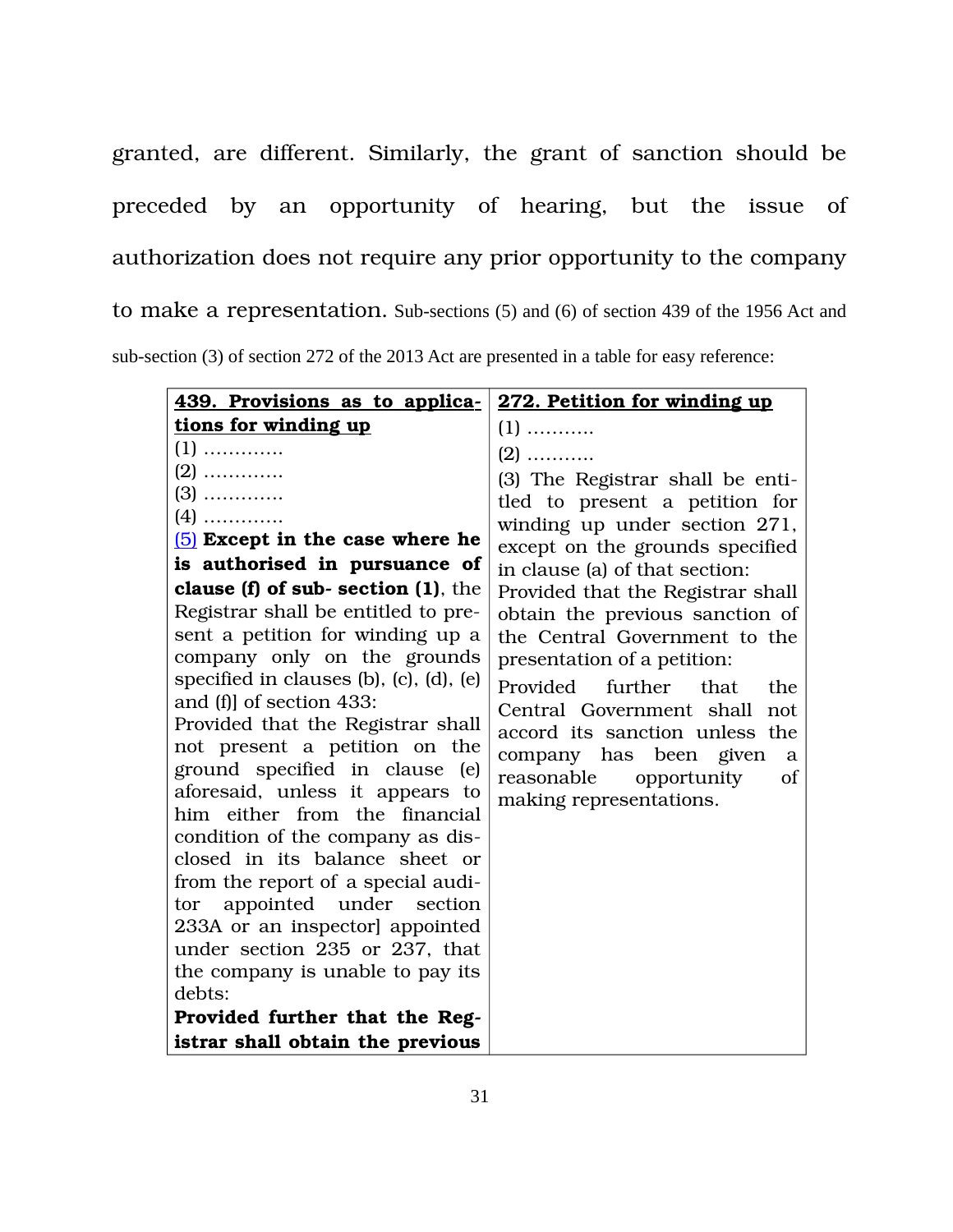| sanction of the Central Gov-<br>ernment to the presentation of<br>the petition on any of the<br>grounds aforesaid. |
|--------------------------------------------------------------------------------------------------------------------|
|                                                                                                                    |
| <b>6</b> The Central Government shall                                                                              |
| not accord its sanction in pur-                                                                                    |
| suance of the foregoing proviso,                                                                                   |
| unless the company has first                                                                                       |
| been afforded an opportunity                                                                                       |
| of making its representations,                                                                                     |
|                                                                                                                    |
| if any.                                                                                                            |

**6.20** It may be seen from the above table that the second proviso to sub-section (5) of section 439 of the 1956 Act became the first proviso to sub-section (3) of Section 272 of the 2013 Act and sub-section (6) of Section 439 became the second proviso to subsection (3) of Section 272. They respectively prescribe, *(i)* that for presenting a petition for winding up, the Registrar requires previous sanction of the Central Government; and *(ii)* that before granting sanction, the Central Government should give a reasonable opportunity to the company to make a representation.

**6.21** Thus, in effect, the distinction between the procedure to be followed by the Registrar and the procedure to be followed by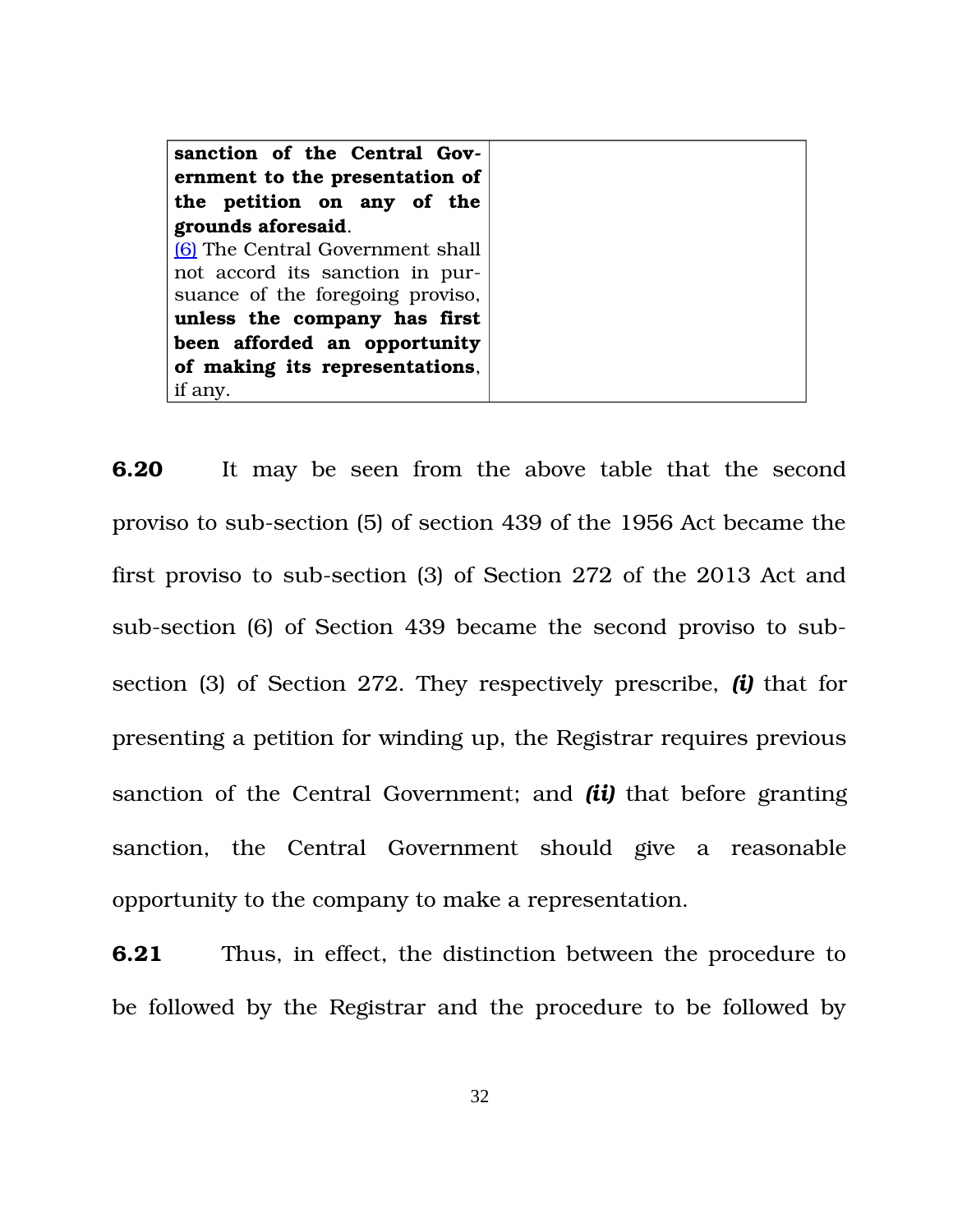"any other person authorised by the Central Government", for presenting a petition for winding up, is maintained as such. If the petition is to be filed by the Registrar, it should be preceded by 2 things namely, *(i)* a sanction; and *(ii)* an opportunity to the company to object. If the petition is to be filed by "any other person", there is only one requirement namely that of authorization by the Central Government by notification.

**6.22** The above discussion would show that in contrast to the 1956 Act, the 2013 Act provides 2 different routes for the winding up of a company on the ground of fraud. They are:

*(i)* winding up under clause (c) of Section 271 (directly on the ground of fraud) by any person authorised by the Central Government by notification; or

*(ii)* winding up under clause (e) of Section 271 (on the ground that it is just and equitable to wind up) in terms of Section 224(2)(a) on the basis of a report of investigation under Section 213(b).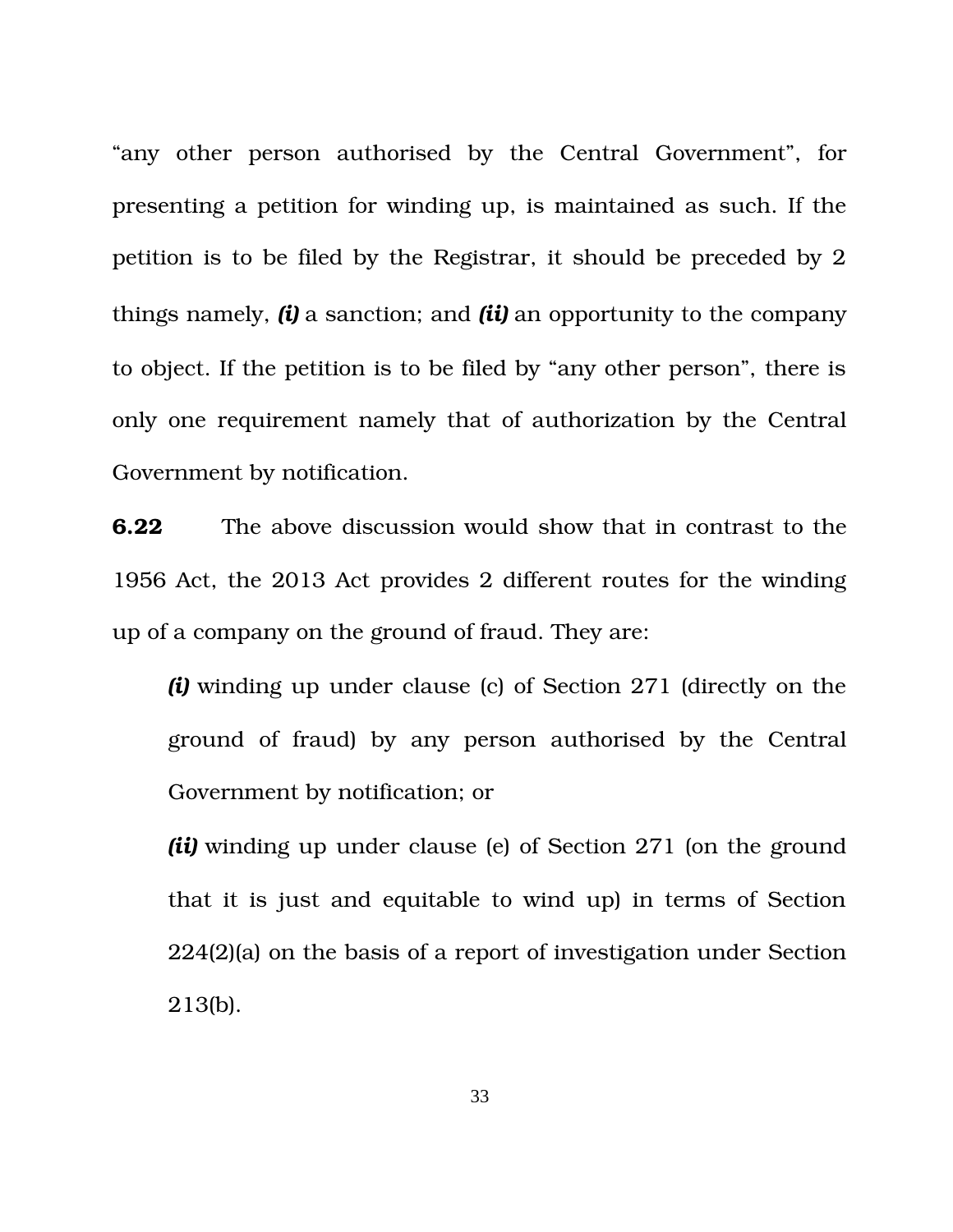**6.23** If the second route is taken, then the power of the Tribunal to order winding up, may perhaps stand circumscribed by sub-section (2) of Section 273 which states that where a petition is presented on just and equitable ground, the Tribunal may refuse to make an order of winding up, if it is of the opinion that some other remedy is available to the petitioners and that they are acting unreasonably in seeking to have the company wound up instead of pursuing the other remedy. But the question whether such a restriction could be applied to cases of fraud, established by reports of investigation, may have to be tested in appropriate cases.

**6.24** Having seen the distinguishing features between the 1956 Act and the 2013 Act, with regard to the question of availability of fraud as a ground for the winding up of a company, let us now take up for consideration, the grounds of attack to the impugned orders one after another.

### **7. Advertisement of the Company Petition**

Admittedly, the petition for winding up, in this case, was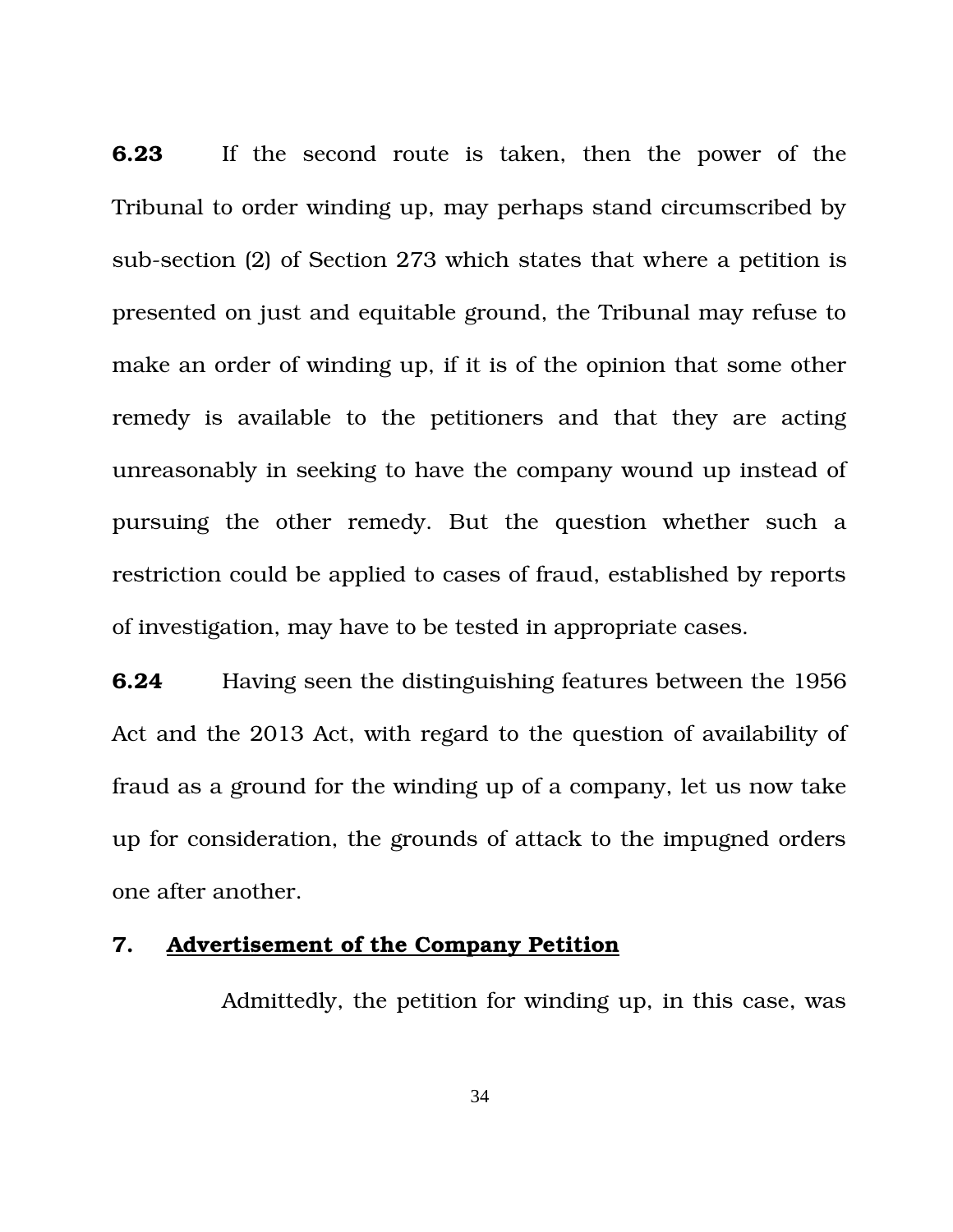never advertised nor even ordered to be advertised, either upon the admission of the petition or anytime thereafter. It is therefore contended by the appellants that the failure to comply with this requirement which is mandatory, vitiates the whole proceedings.

**7.1** Under the 1956 Act regime, the mode of proceedings to be held for winding up of a company, was prescribed by the Companies (Court) Rules, 1959 issued in exercise of the powers conferred by sub-sections (1) and (2) of Section 643 of the 1956 Act. Rule 10 of these 1959 Rules prescribed that all applications under the Act, unless otherwise provided by the Rules or permitted by the Judge, shall be made *(i)* either by a petition; or *(ii)* by a Judge's summons. Rule 11(a) contains a list of about 23 types of applications under the Act, which shall be made by way of petition. Rule 11(b) states that all applications other than those covered by Rule 11(a), shall be made by a Judge's summons.

**7.2** After making a distinction between *(i)* applications to be made by way of a petition; and *(ii)* applications to be made by way of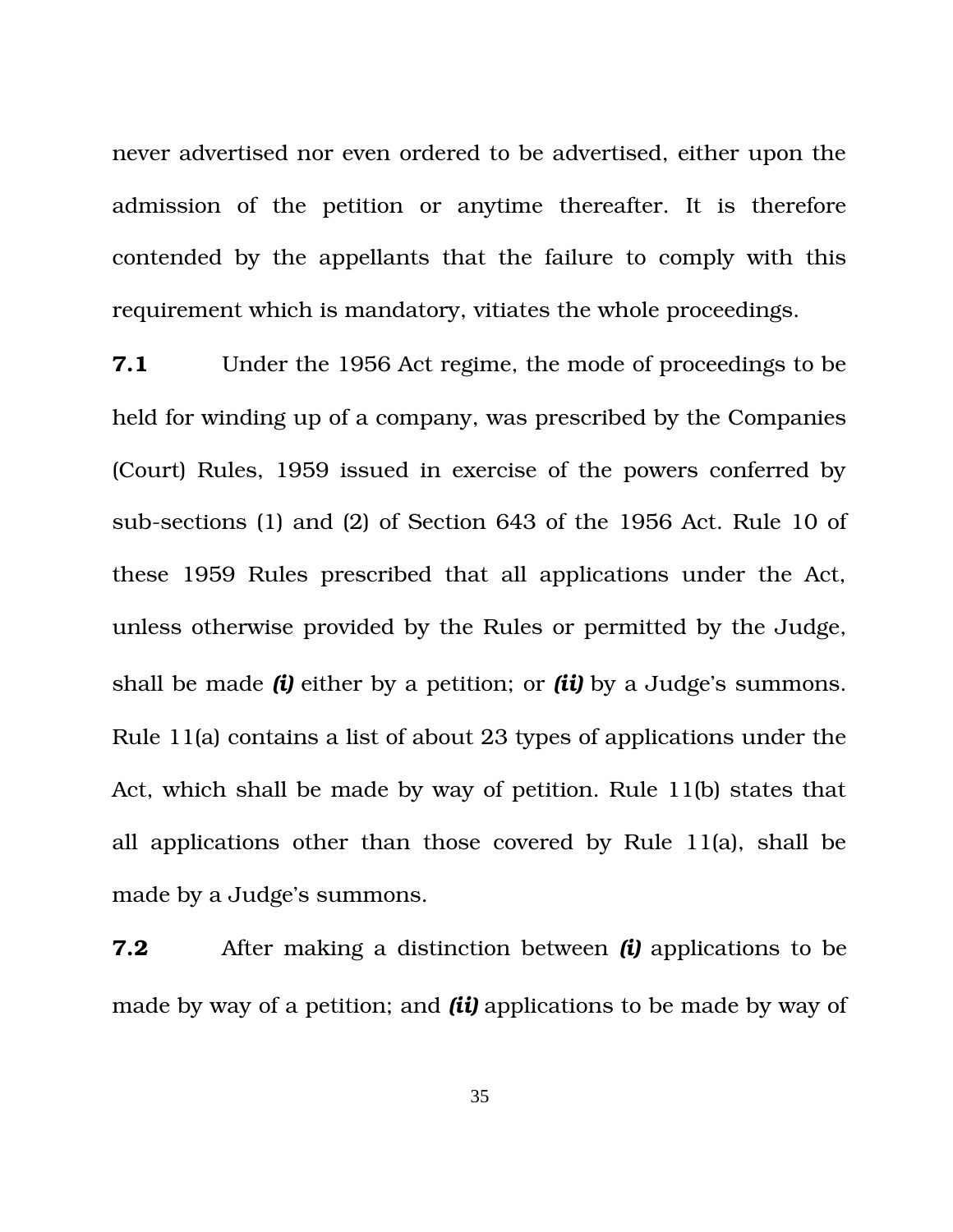a Judge's summons in Rule 11, the Companies (Court) Rules, 1959 speaks about advertisement in Rules 23 and 24. Rules 23 and 24 of the Companies (Court) Rules, 1959 read as follows:

> "**23. Summons for direction** (a) Where a petition is presented under paragraphs (1), (3), (4), (22) and (23) of Rule 11, an application shall, in every case, be made by summons to the Judge in Chambers for directions as to the advertisement of the petition, the notices to be served and the proceedings to be taken. Except where, in any particular case, a different form is prescribed by these rules, such summons shall be in Form No. 4. (b) The summons shall be posted for hearing before the Judge in Chambers at the next Chamber sittings, and the Judge may make such orders thereon and may give such directions as may seem to him appropriate. (c) No summons for directions shall be necessary in the case of other petitions, but the petition shall, upon admission, be placed before the Judge in Chambers for fixing the date of hearing and directions as to the advertisement of the petition and the notices to be served, and such other directions as may be necessary.

> **24. Advertisement of petition** - (1) Where any petition is required to be advertised, it shall, unless the Judge otherwise orders, or these rules otherwise provide, be advertised not less than fourteen days before the date fixed for hearing, in one issue of the Official Gazette of the State or the Union Territory concerned, and in one issue each of a daily newspaper in the English language and a daily newspaper in the regional language circulating in the State or the Union Territory concerned, as may be fixed by the Judge.  $(2)$  Except in the case of a petition to wind-up a company the Judge may, if he thinks fit, dispense with any advertisement required by these rules."

**7.3** As could be seen from Rule 23, the summons for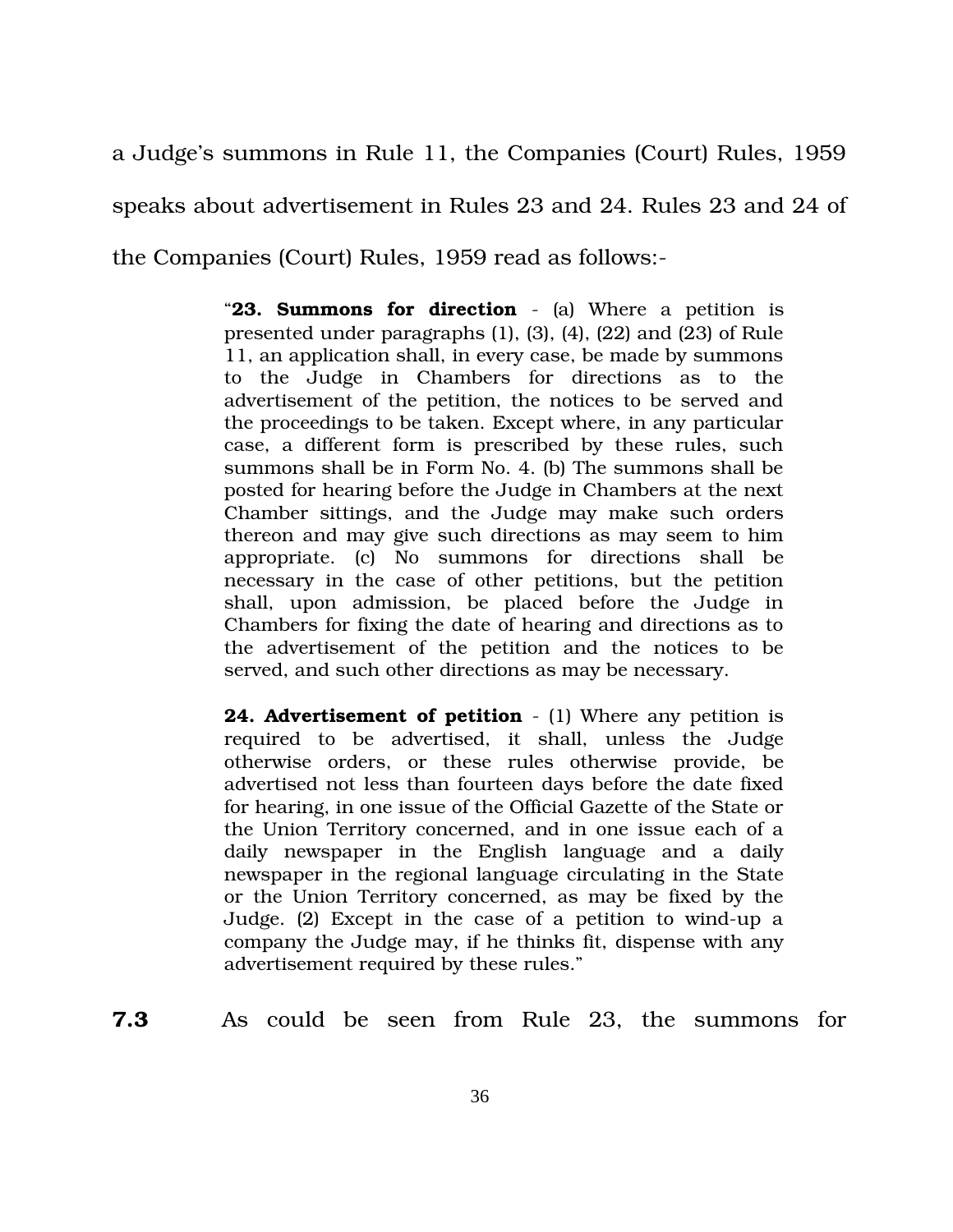directions as to advertisement of the petition, dealt with by Rule 23, correlates only to 5 out of the 23 items listed in Rule 11(a). These 5 items mentioned in Rule 23, are those found in serial Nos.1, 3, 4, 22 and 23 of Rule 11(a). A petition for winding up falls under item No.15 of Rule 11(a). Therefore, Rule 23 has no application to a petition for winding up.

**7.4** Rule 24 deals with advertisement of a petition. But Rule 24(1) begins with the words "*where any petition is required to be advertised*". Therefore, Rule 24 will also have no application unless there is any provision in the Act or the Rules which require the petition to be advertised.

**7.5** Part III of the 1959 Rules contains special provisions relating to proceedings for winding up. This part comprises of Rules 95 to 338. Rule 95 requires a petition for winding up to be in Form No.45, 46 or 47. Rule 96 speaks about admission of petition and directions as to advertisement. It reads as follows:

> **"96. Admission of petition and directions as to advertisement** - Upon the filing of the petition, it shall be posted before the Judge in Chambers for admission of the

> > 37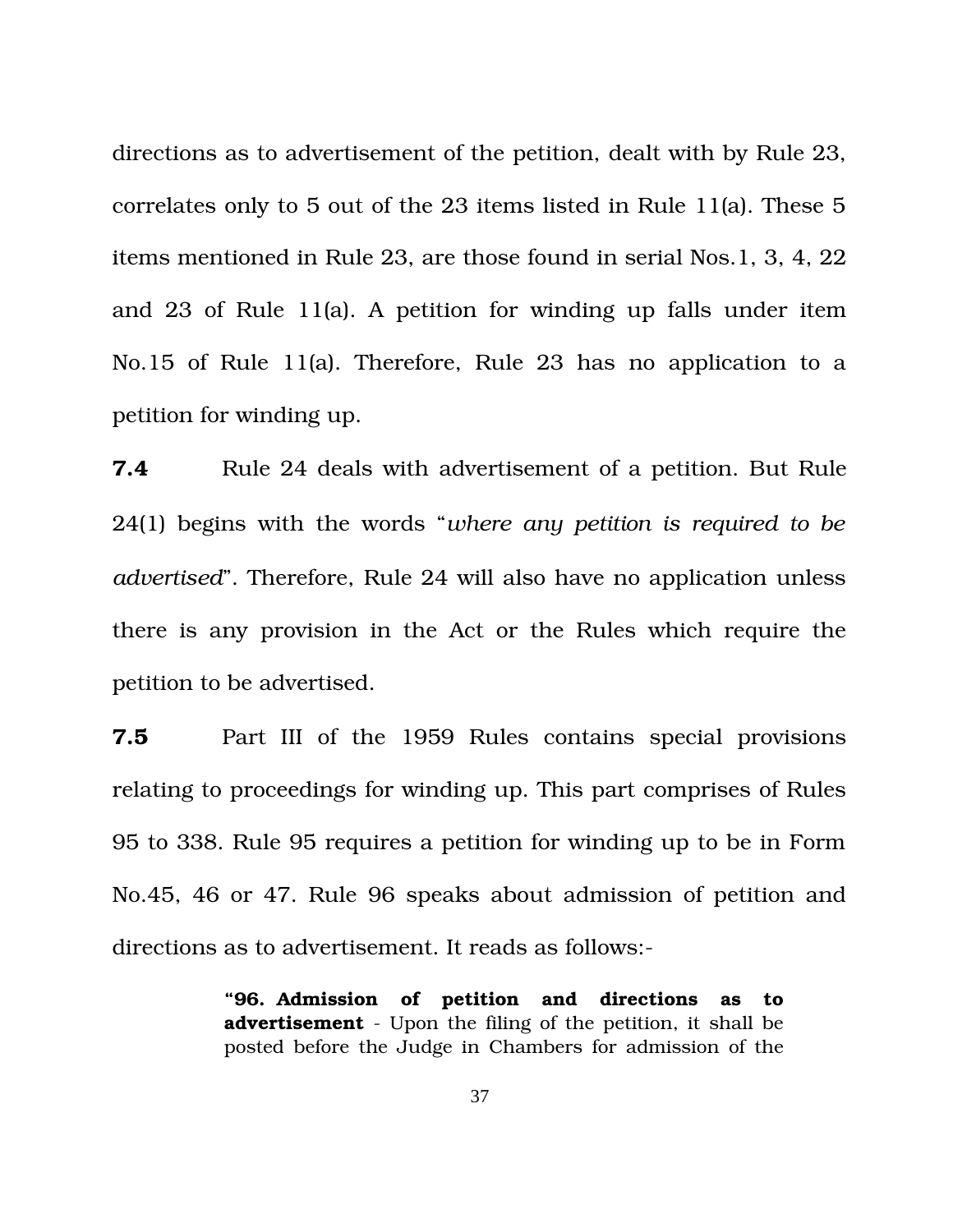petition and fixing a date for the hearing thereof and for directions as to the advertisements to be published and the persons, if any, upon whom copies of the petition are to be served. The Judge may, if he thinks fit, direct notice to be given to the company before giving directions as to the advertisement of the petition."

Rule 99 deals with advertisement and it reads as follows:

"**99. Advertisement of petition** - Subject to any directions of the Court, the petition shall be advertised within the time and in the manner provided by rule 24 of these rules. The advertisement shall be in Form No. 48."

**7.6** It must be remembered that Chapter II of Part VII of the

1956 Act, did not contain a provision in itself, requiring the advertisement of a petition for winding up. But Section 643(1) read with Clause (i) of Sub-section (2) of Section 643 of the 1956 Act delegated to the Rule making power of the Central Government, the power to prescribe the mode of proceedings to be held for the winding up of a company by the Court. Therefore it is the Rules that speak about advertisement.

**7.7** Coming to the rules framed under the 2013 Act, Sub-sections (1) and (2) of Section 468 of the 2013 Act empower the Central Government to make Rules providing for all matters relating to winding up of companies. In exercise of the powers so conferred, the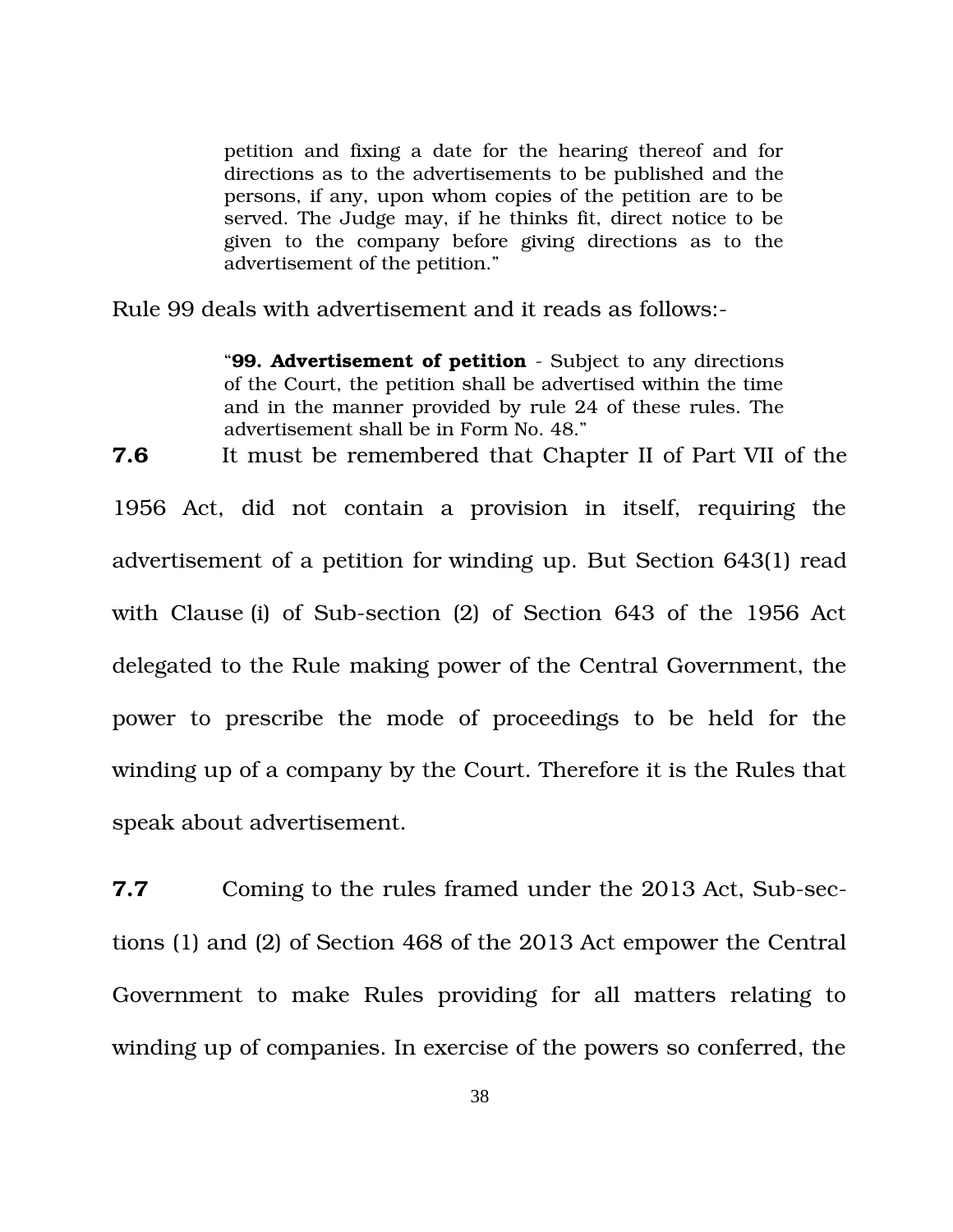Central Government has issued a set of Rules known as the Companies (Winding up) Rules, 2020. Rules 5 and 7 of these Rules speak about advertisement. These Rules read as follows:

> "**5. Admission of petitioner and directions as to advertisement**.- Upon filing of the petition, it shall be posted before the Tribunal for admission of the petition and fixing a date for the hearing thereof and for appropriate directions as to the advertisements to be published and the persons, if any, upon whom copies of the petition are to be served, and where the petition has been filed by a person other than the company, the Tribunal may, if it thinks fit, direct notice to be given to the company and give an opportunity of being heard, before giving directions as to the advertisement of the petition, if any, and the petitioner shall bear all costs of the advertisement.

> **7. Advertisement of petition.** Subject to any directions of the Tribunal, notice of the petition shall be advertised not less than fourteen days before the date fixed for hearing in any daily newspaper in English and vernacular language widely circulated in the State or Union territory in which the registered office of the company is situated, and the advertisement shall be in Form WIN 6."

**7.8** In view of the language employed in Rule 7 of the 2020 Rules, it is contended by Shri Arvind P. Datar, learned senior counsel appearing for DEMPL, that there is no option available to NCLT but to order the advertisement of the petition. Rule 7 begins with the words "*subject to any directions of the Tribunal, notice of the*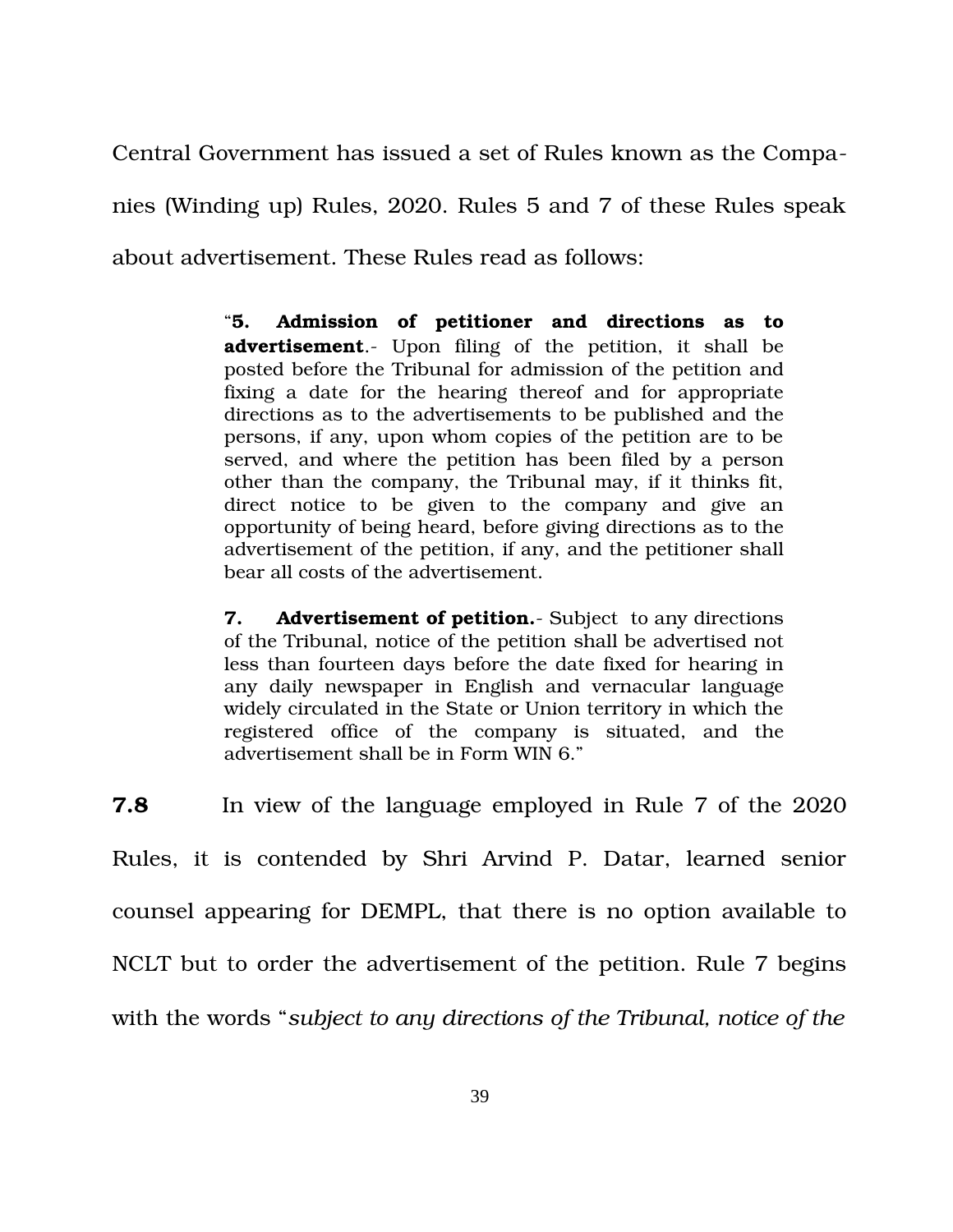*petition shall be advertised"*. These words, in the contention of the learned senior counsel for DEMPL, indicate the availability of a limited elbow space to the Tribunal to issue directions about the newspaper in which the advertisement is to be issued and the particular edition (State, Regional or National Edition) in which the advertisement shall be published. In other words, his contention is that ordering the publication of an advertisement is mandatory, but smaller things such as the particular newspaper, particular edition etc., are left to the discretion of the Tribunal to be exercised in the form of directions.

**7.9** Before we test the correctness of the above argument, it may be necessary to look at the anatomy of Rule 5 which prescribes the procedure to be followed by the Tribunal, upon the filing of a petition for winding up. The step-by-step procedure prescribed in Rule 5 is as follows:

*(1)* The petition should first be posted before the Tribunal for admission.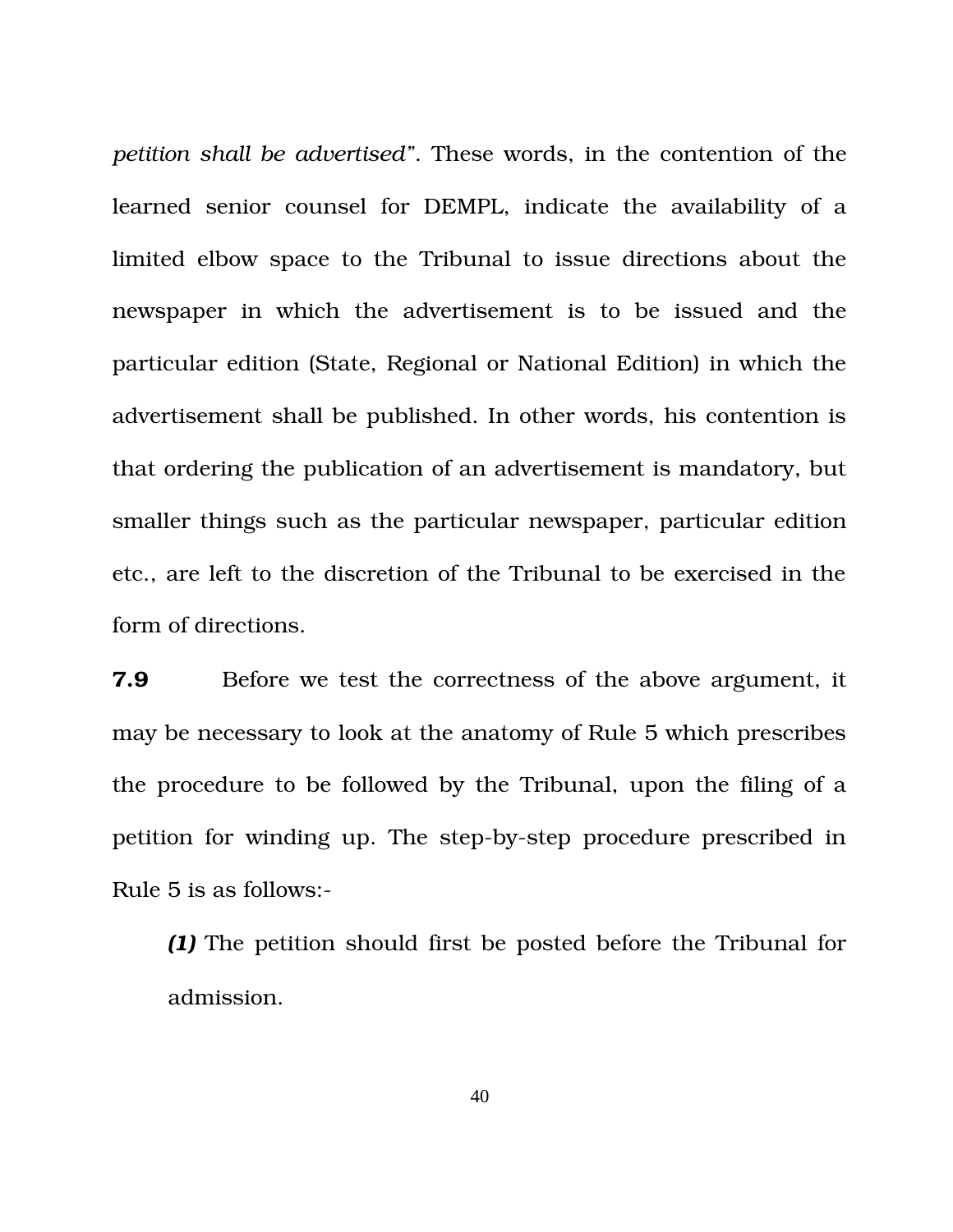*(2)* The purpose of posting the petition for admission is threefold, *namely*, *(i)* fixing a date for hearing of the petition; *(ii)* issuing appropriate directions as to the advertisement to be published; and *(iii)* indicating the persons upon whom the copies of the petition are to be served.

*(3)* On the date when the petition is posted for admission, *the Tribunal may direct notice to be given to the company and also provide an opportunity of being heard before giving directions as to the advertisement of the petition*.

**7.10** The essence of Rule 5 is to provide an opportunity of being heard to the company sought to be wound up, even before directions as to the advertisement of the petition are given. The last limb of Rule 5 speaks about the discretion vested in the Tribunal to direct notice to be given to the company and to give an opportunity of being heard before giving any directions as to the advertisement of the petition. This last limb of Rule 5 provides the clue about the purpose of advertisement.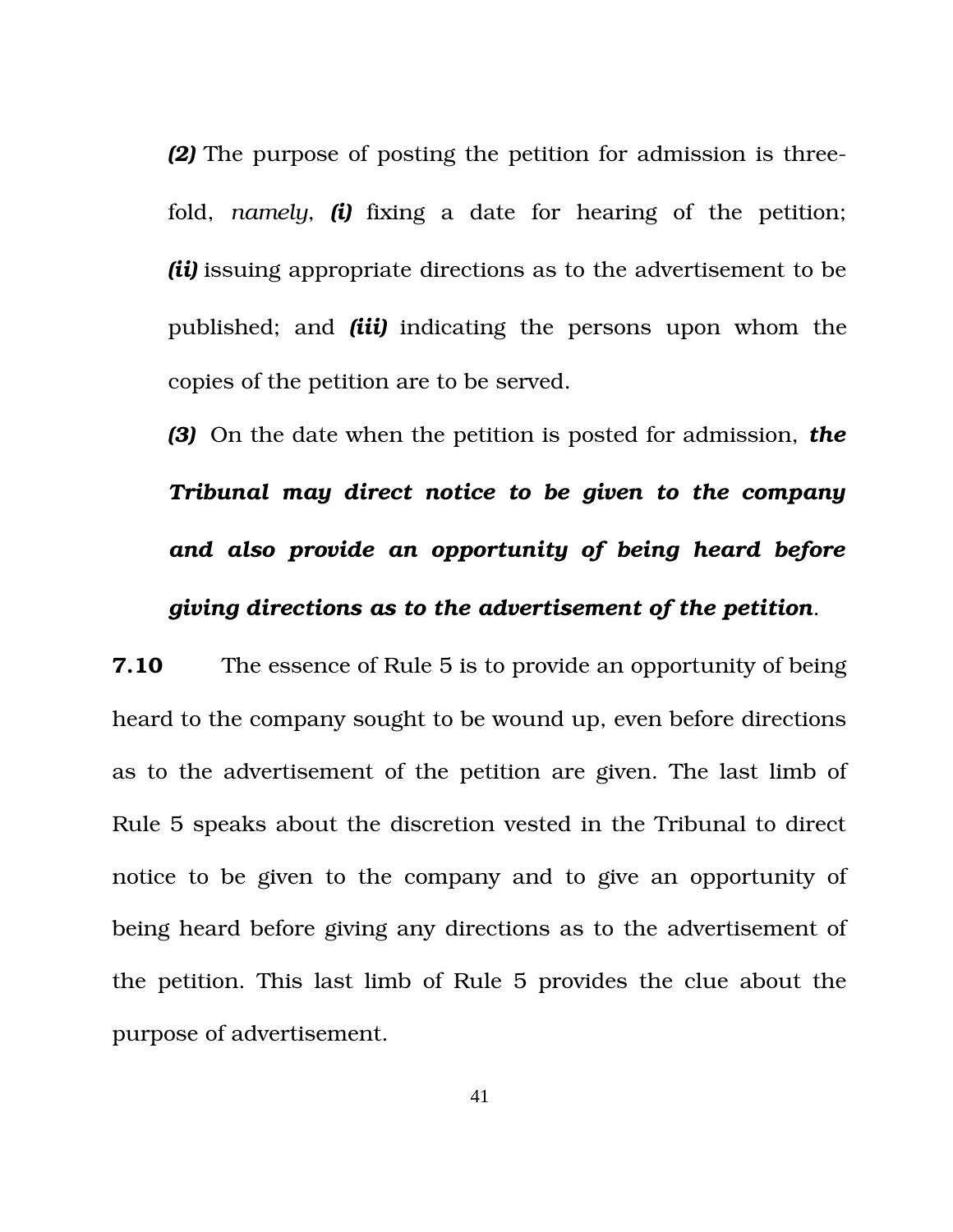**7.11** One way of looking at the requirement of an advertisement is that it provides an opportunity to all the stakeholders such as *(i)* creditors; *(ii)* workers; *(iii)* suppliers; *(iv)* customers; and *(v)* the general public, either to support or oppose the proceedings for winding up. There is also another way of looking at the object of issuing an advertisement of the petition for winding up. The advertisement serves as a warning/notice or red alert to all those dealing with the company so that they know that there could be an element of risk in dealing with the company.

**7.12** After all, the winding up of a company is like the insolvency of an individual. The advertisement of the petition for winding up, not merely serves as an opportunity to support or oppose winding up, but also harms the reputation of the company and sends shock waves in the stock market, if it is a listed company or among the stakeholders who have dealings with the company. This is why an opportunity of being heard is contemplated in Rule 5, before ordering the advertisement of the petition. This is exactly the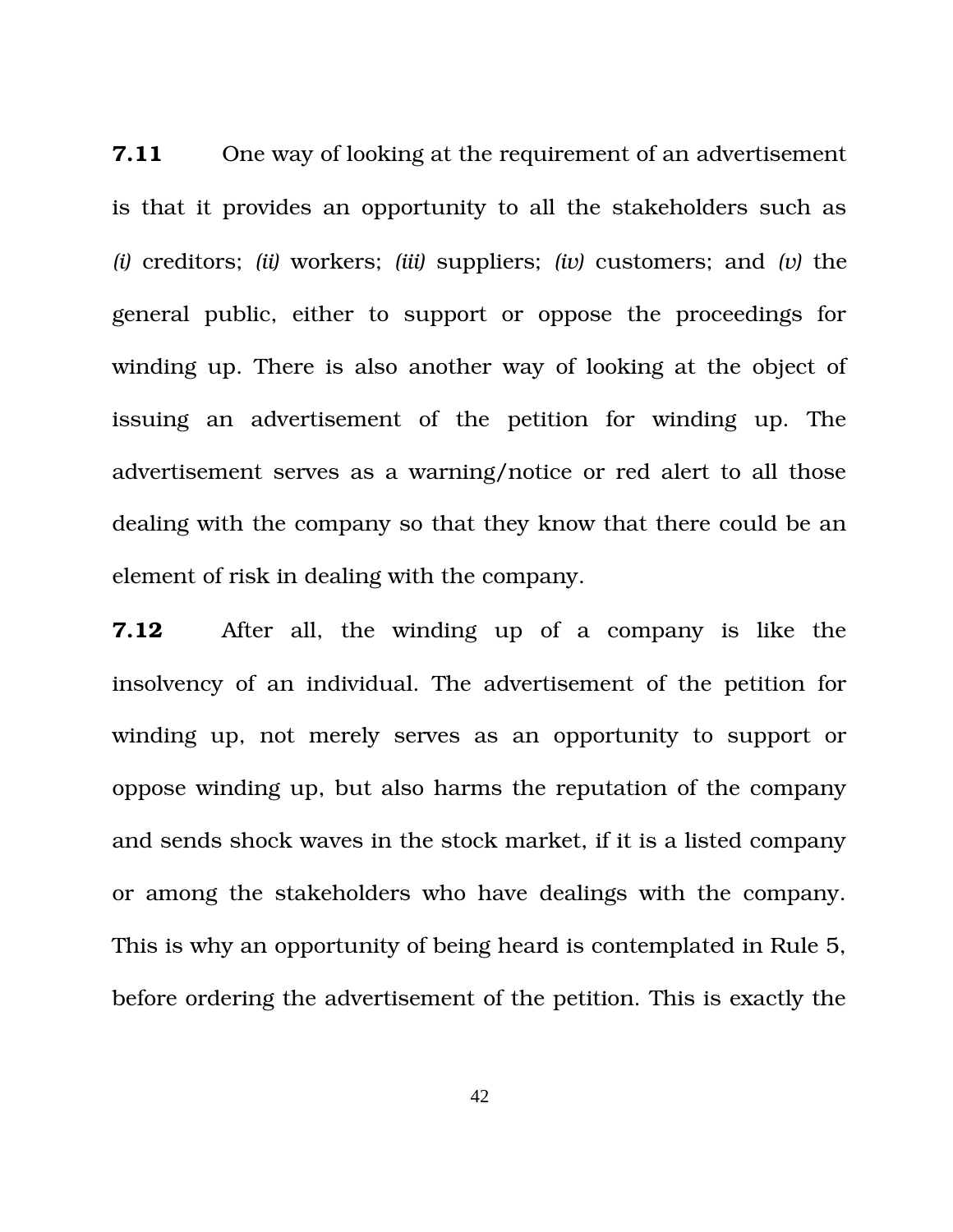reason why this Court held in *National Conduits (P) Ltd. vs. S.S.*

*Arora[8](#page-42-0)* as follows:

"xxxxx xxxxx xxxxx

The view taken by the High Court that the Court must, as soon as the petition is admitted, advertise the petition is contrary to the plain terms of Rule 96. **Such a view, if accepted, would make the Court an instrument, in possible cases, of harassment and even of blackmail, for once a petition is advertised, the business of the Company is bound to suffer serious loss and injury.**"

**7.13** The decision is *National Conduits (P) Ltd*. (supra) was followed in *Cotton Corporation of India Limited vs. United* Industrial Bank Ltd. & Ors.<sup>[9](#page-42-1)</sup> In fact, the argument of the companies sought to be wound up in *Cotton Corporation of India Limited* (supra) was that "*the presentation of winding up petition coupled with advertisement thereof in newspapers, has certain serious consequences on the status, standing, financial viability and stability and operational efficiency of the company*." While dispelling the apprehensions so expressed, this

<span id="page-42-0"></span><sup>8</sup> AIR 1968 SC 279

<span id="page-42-1"></span><sup>9</sup> (1983) 4 SCC 625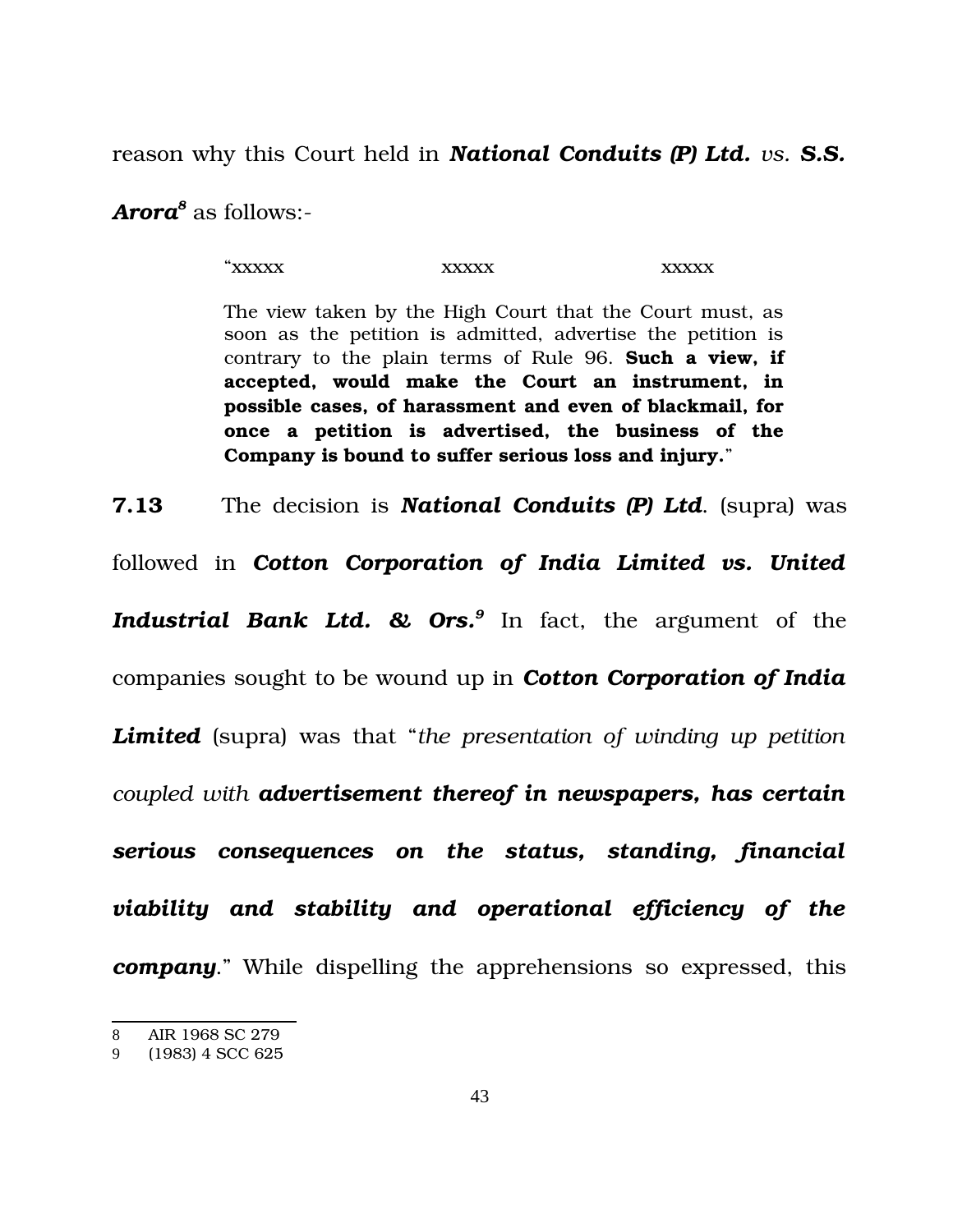Court relied upon the decision in National Conduits (P) Ltd. (supra) to say that *the apprehensions stood removed by taking a view that advertisement is not automatic*.

**7.14** Therefore, the way in which the requirement of advertisement has been viewed by Courts is that advertisement causes more harm to the company than the benefit that it brings to the company. Hence the argument of the appellant in this case that the failure to advertise the petition was prejudicial to their interest, goes contrary to one of the important purposes of the advertisement and the chilling effect that it is supposed to have on the company.

**7.15** It is no doubt true that in *National Conduits,* this Court was concerned with an appeal arising out of an order of the Delhi High Court, holding that once a petition is admitted to file, the Court is bound forthwith to advertise the petition. Interestingly, such an order was challenged by the Company itself on the ground that advertisement was prejudicial to them. While considering the challenge, in terms of Rule 24(2), this Court held in *National*

44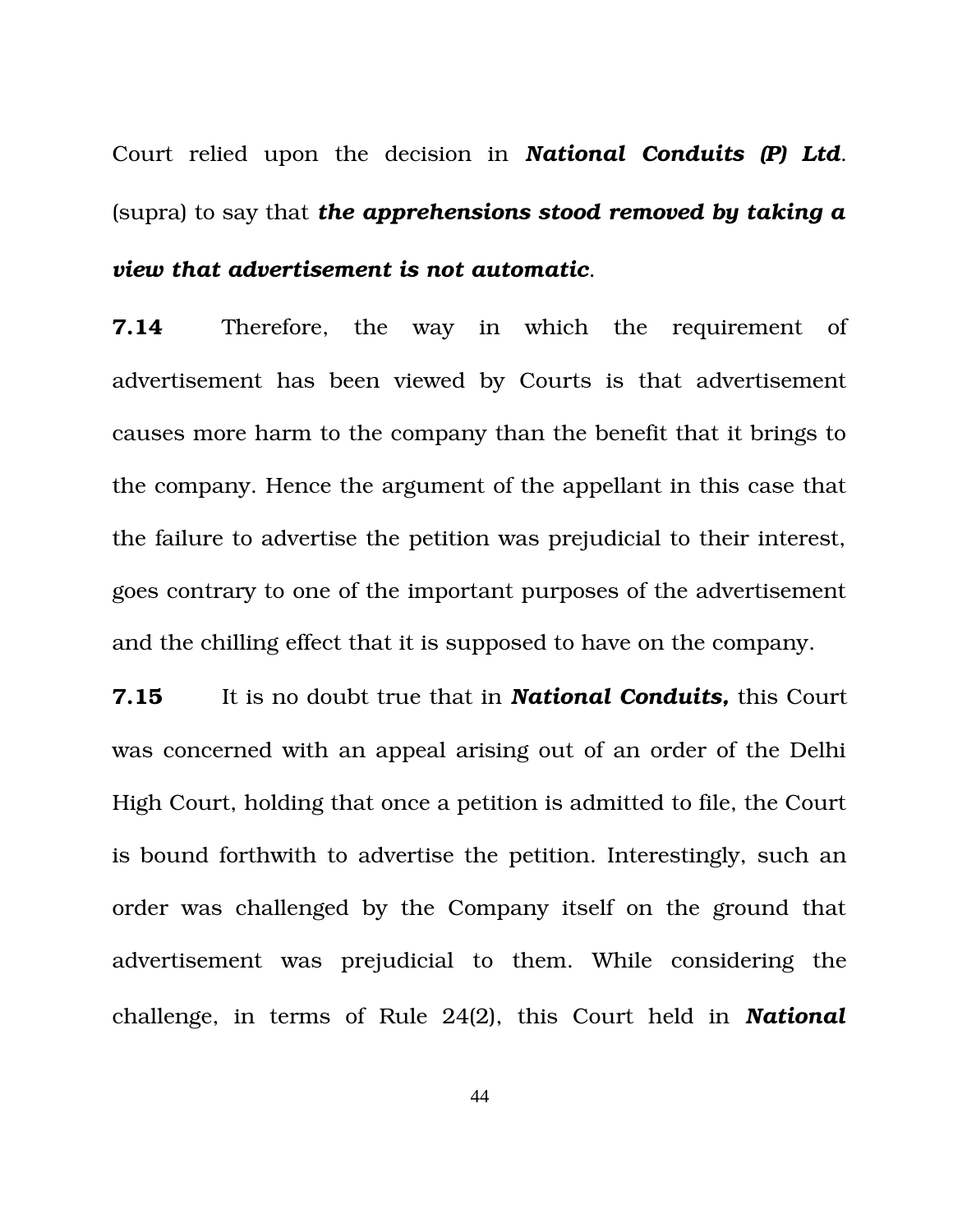**Conduits** (in paragraph 4) that a petition for winding up cannot be placed for hearing before the Court, unless the petition is advertised.

**7.16** In *IDBI Bank Ltd. vs. the Official Liquidator[10](#page-44-0)* , authored by one of us (VRS, J.) as a Company Judge in the High Court of Judicature at Madras, it was held that Rule 99 of the 1959 Rules makes it mandatory for an advertisement to be issued and that Rule 24(2) does not confer any power even upon the Company Court to dispense with any advertisement, in the proceedings for winding up. It was also pointed out in *IDBI Bank Ltd.* (supra) that Rule 100(2) which prohibits the withdrawal of a winding up petition before the date fixed in the advertisement for the hearing of the parties, also provided a clue about the mandatory nature of the requirement to advertise. In the aforesaid decision, Rule 101 which provides for the substitution of a creditor or contributory in the place of the original petitioner, upon his failure to advertise, was also taken note of. Rule 101 of the Companies (Court) Rules, 1959 reads as follows:

<span id="page-44-0"></span><sup>10</sup> 2013(6) CTC 40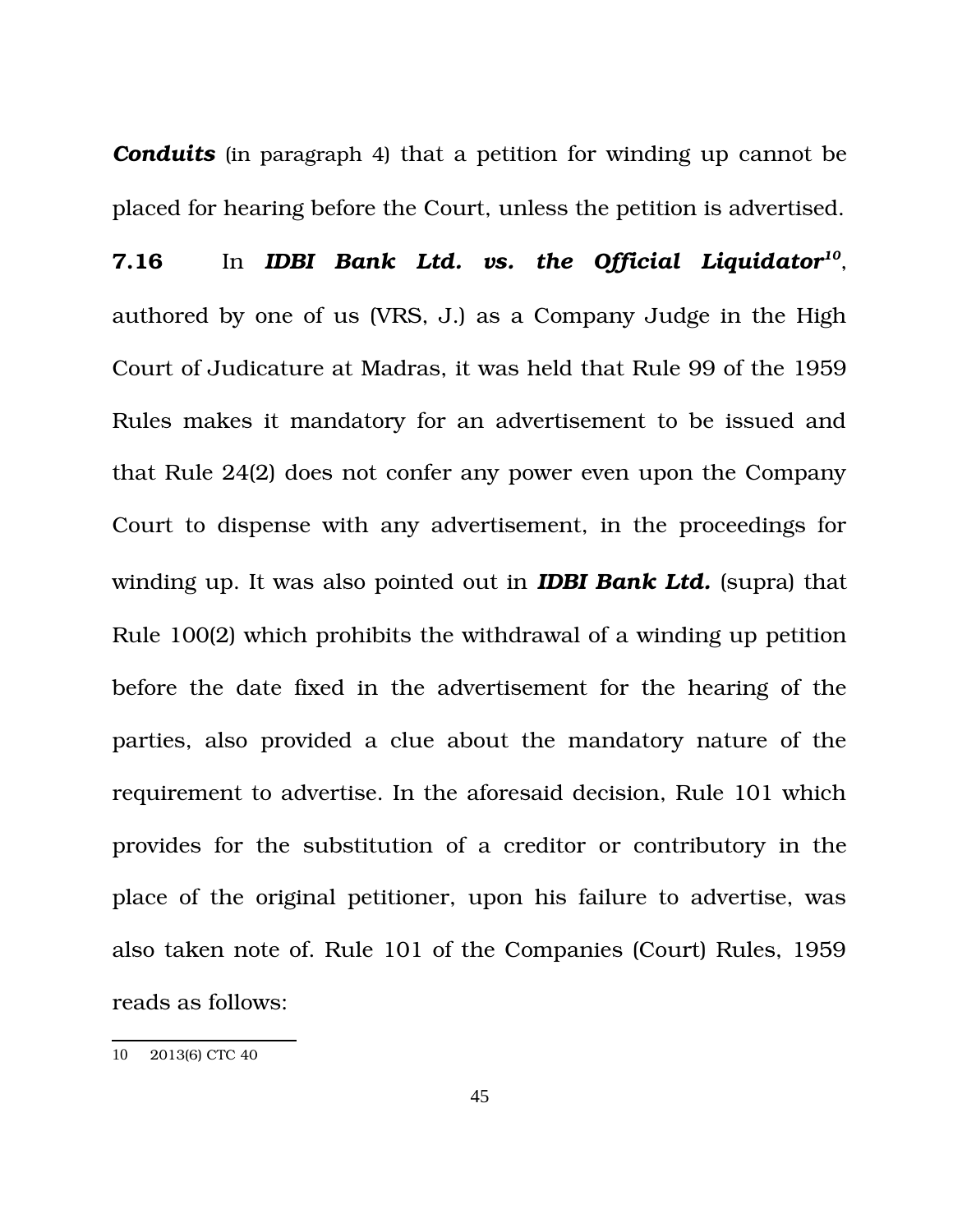#### "**Rule 101. Substitution of creditor or contributory for original petitioner**. – Where a petitioner. –

(1) is not entitled to present a petition, or

(2) fails to advertise his petition within the time prescribed by these rules or by order of court or such extended time as the court may allow, or

(3) consents to withdraw the petition, or to allow it to be dismissed, or the hearing to be adjourned or fails to appear in support of his petition when it is called on in court on the day originally fixed for the hearing thereof, or any day to which the hearing has been adjourned, or

(4) if appearing, does not apply for an order in terms of the prayer of his petition

or

where in the opinion of the court there is other sufficient cause for an order being made under this rule, the court may, upon such terms as it may think just, substitute as petitioner any creditor or contributory who, in the opinion of the court, would have a right to present a petition, and who is desirous of prosecuting the petition."

**7.17** In the light of the aforesaid Rule 101 also, it was held in

**IDBI Bank Ltd.,** that the requirement of advertisement was mandatory. While coming to the said conclusion, the Madras High Court also took note of the difference of opinion in this regard between the High Courts of Allahabad and Gujarat on the one hand and the High Court of Delhi on the other hand, with respect to the power of the Court to dispense with the publication of advertisement in the official Gazette. Paragraphs 53 to 55 of the decision of the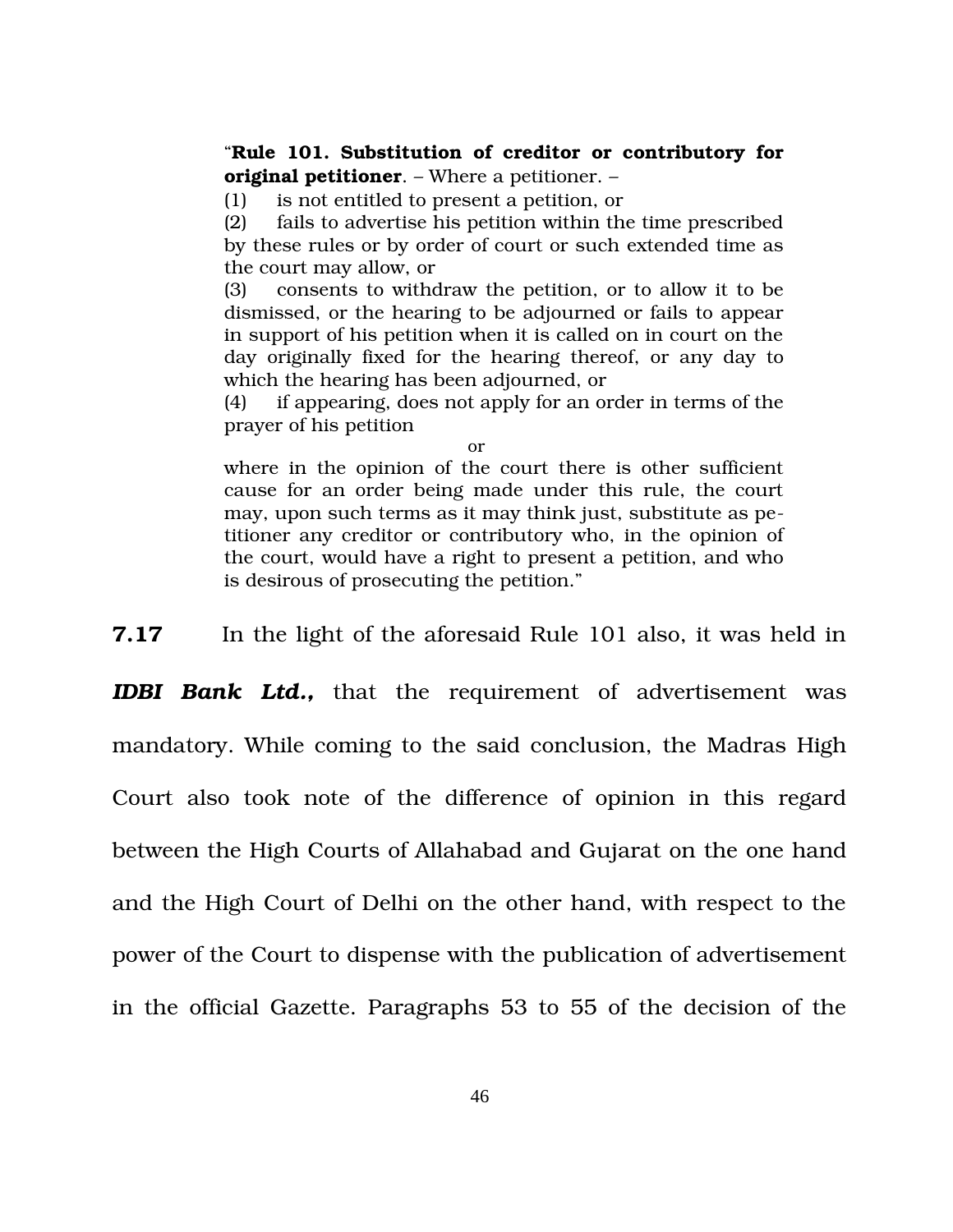## Madras High Court in *IDBI Bank Ltd.* is reproduced for easy

reference as follows:

"53. [In U.P. Twiga Fiberglass Ltd vs. Parekh Marketing Pvt.](https://indiankanoon.org/doc/1157708/) [Ltd](https://indiankanoon.org/doc/1157708/) {1986 (59) CC 886}, a Division Bench of the Allahabad High Court considered on appeal, a question, among others, as to whether the non-publication of the advertisement in the Gazette would be violative of Rule 24. In that case, the Company Judge ordered the publication of advertisements in one English Daily and one Vernacular Daily, but not in the Gazette. The Division Bench of the Allahabad High Court held that Rule 24(1) contains a rider "unless the Judge otherwise orders" and that Rule 99 also speaks about "subject to any directions of the Court". A similar view with regard to the power of the Company Court to dispense with the publication of advertisement in the Government Gazette was taken by a Division Bench of the Gujarat High Court in [Plas](https://indiankanoon.org/doc/1512482/)[tisac P. Ltd vs. Gujarat Lease Finance Ltd](https://indiankanoon.org/doc/1512482/) {2000 (101) CC 334 (Guj.)}. But a Division Bench of the Delhi High Court disagreed with the views expressed by the Allahabad and Gujarat High Courts, with regard to the power of the Company Court to dispense with the publication of advertisement in the Official Gazette. In Lt. Col. [R.K.Saxena vs. Imperial](https://indiankanoon.org/doc/28904/) [Forestry Corporation](https://indiankanoon.org/doc/28904/) {2001 (107) CC 401 (Del.)}, a Division Bench of the Delhi High Court, after a careful consideration of Rules 96, 99 and 24 held that "the publication of the advertisement of a petition for winding up is mandatory, even in respect of the Official Gazette". On the scope of the discretion conferred by Rule 99, the Delhi High Court held that the discretion is limited only to the extent of deciding at what stage the petition is to be advertised. The contention that the Company Court has inherent powers by virtue of Rule 9 even to dispense with the requirement of Rule 24, was also rejected by the Delhi High Court on the ground that "if a statute requires a thing to be done in a particular manner, it shall be done in that manner or not at all".

54. Though there was a difference of opinion between the Allahabad and Gujarat High Courts on the one hand and the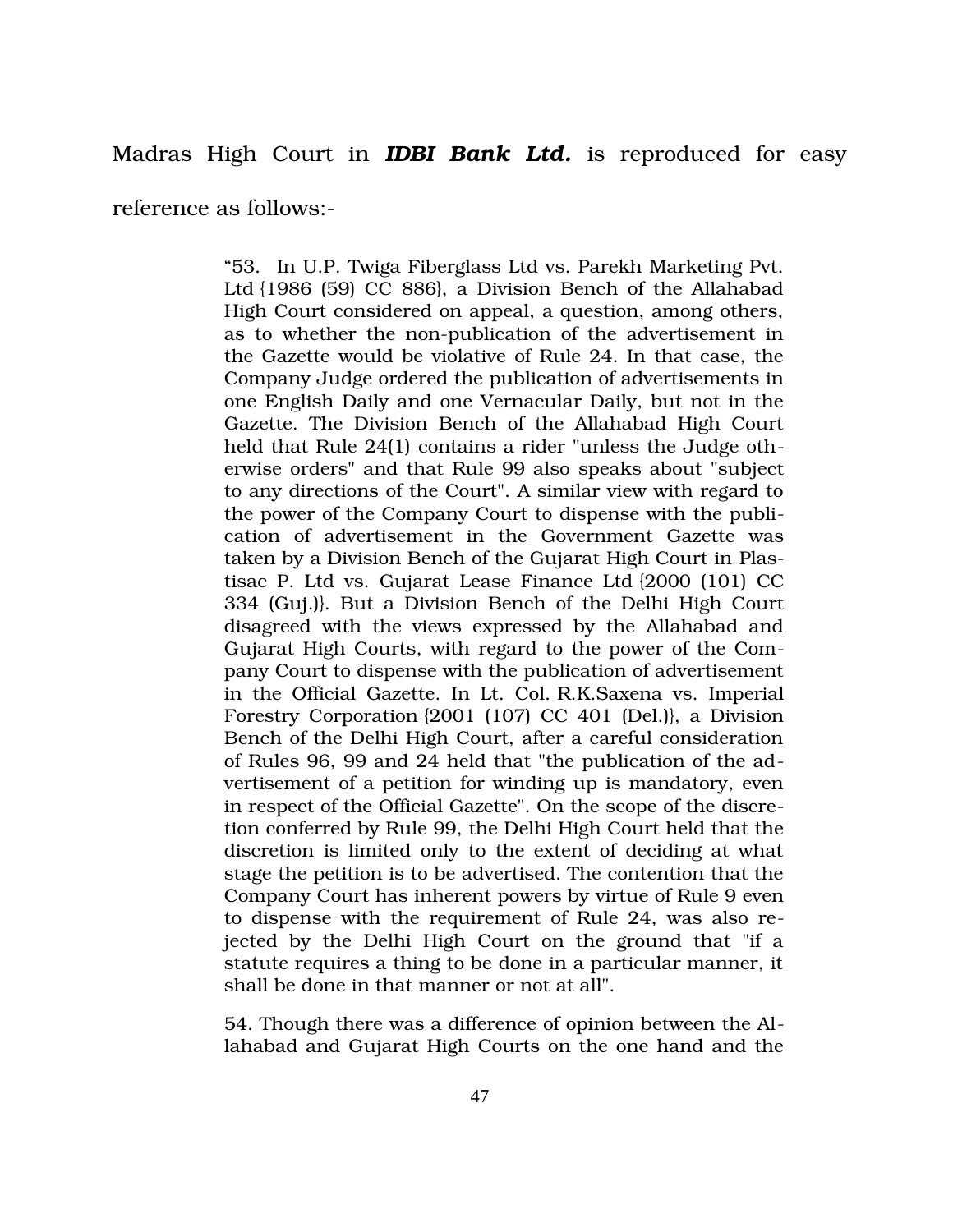Delhi High Court on the other hand, with regard to the power to dispense with the publication of advertisement in the Official Gazette, all these Courts were unanimous in their opinion at least with regard to the mandatory nature of the requirement of publication of advertisements, in one English Daily and one Vernacular Daily as ordered by the Company Judge. Therefore, it is clear that publication of advertisements is mandatory. Irrespective of whether the Court has any discretion to dispense with the publication in the Gazette or not, the publication of advertisements at least in newspapers is mandatory and the failure of the petitioning creditor to comply with this requirement despite a positive order to that effect, is fatal to his petition.

55. [In Falcon Gulf Ceramics Ltd vs. Industrial Designs Bu](https://indiankanoon.org/doc/1223810/)[reau](https://indiankanoon.org/doc/1223810/) {1996 (86) CC 207 (Raj.)}, a Division Bench of the Rajasthan High Court set aside an order of winding up passed by the Company Court, on the sole ground that the winding up order was not preceded by an advertisement. The Division Bench of the Rajasthan High Court held in that case that advertisement of a petition was imperative in view of the provisions of Rule 96 read with Rule 99. For holding so, the Division Bench of the Rajasthan High Court relied upon paragraph 1463 of Halsbury's Laws of England (4th Edition), which stated that non-compliance with these provisions is a ground on which the Court shall reject the petition. After citing the relevant passage from the decision of the Supreme Court in National Conduits, the Division Bench held in para 16 of its decision that in the absence of advertisement and admission, the petition for winding up was bound to be rejected."

**7.18** However, when the decision of the Company Judge in

**IDBI Bank Ltd.** was assailed in an intra-court appeal, the Division

bench of the Madras High Court held in *Pradeep D. Kothari vs.*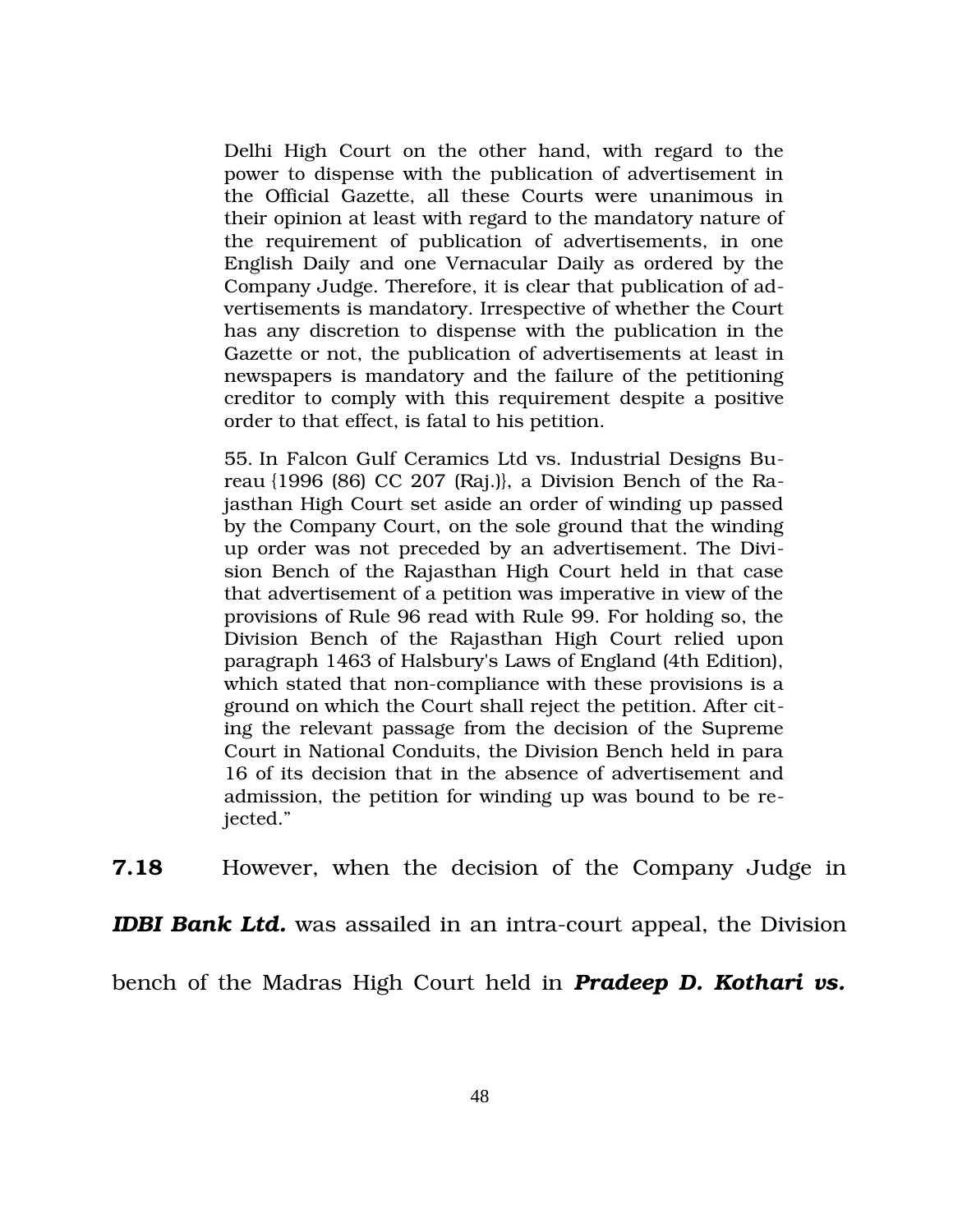# *IDBI Bank Ltd*.<sup>[11](#page-48-0)</sup> as follows:

"31. Therefore, to our minds, two aspects would arise for consideration given the fact and circumstances obtaining in the instant case. First, if, winding up is not advertised, by the original petitioner as directed, can the Court direct the PL to advertise the petition, having regard to the fact that the proceedings are inter alia for the benefit of creditors at large and not one single creditor ?

31.1. The answer to this poser, to our minds, has to be in affirmative as there is no bar in the Rules which prohibits a PL from advertising the Company Petition in such like circumstances, though, ordinarily, in practice, Company Petitions are advertised by the petitioner who institutes the action. As alluded to above, the Rules do not bar the Company Court from directing the PL to advertise the petition. **The reason, why we hold this view is plainly this, that, while, advertisement of the petition is compulsory as winding up proceedings are proceedings in rem and therefore should receive the widest of publicity enabling all stakeholders to have notice of the proceedings, there is no such stipulation in the Rules that once, the winding up petition is admitted by a Court, it can in no circumstances move forward, unless an advertisement is taken out by the original petitioner or a suitable substituent who fulfills the qualifications provided in Rule 101(4)**."

**7.19** But the Judgment of the Company Judge of the Madras

High Court in **IDBI Bank Ltd.** and the Judgment of the Division

Bench in *Pradeep D. Kothari*, arose out of proceedings for winding

up, in which a specific order directing the publication of the

<span id="page-48-0"></span><sup>11</sup> 2018 (1) CTC 136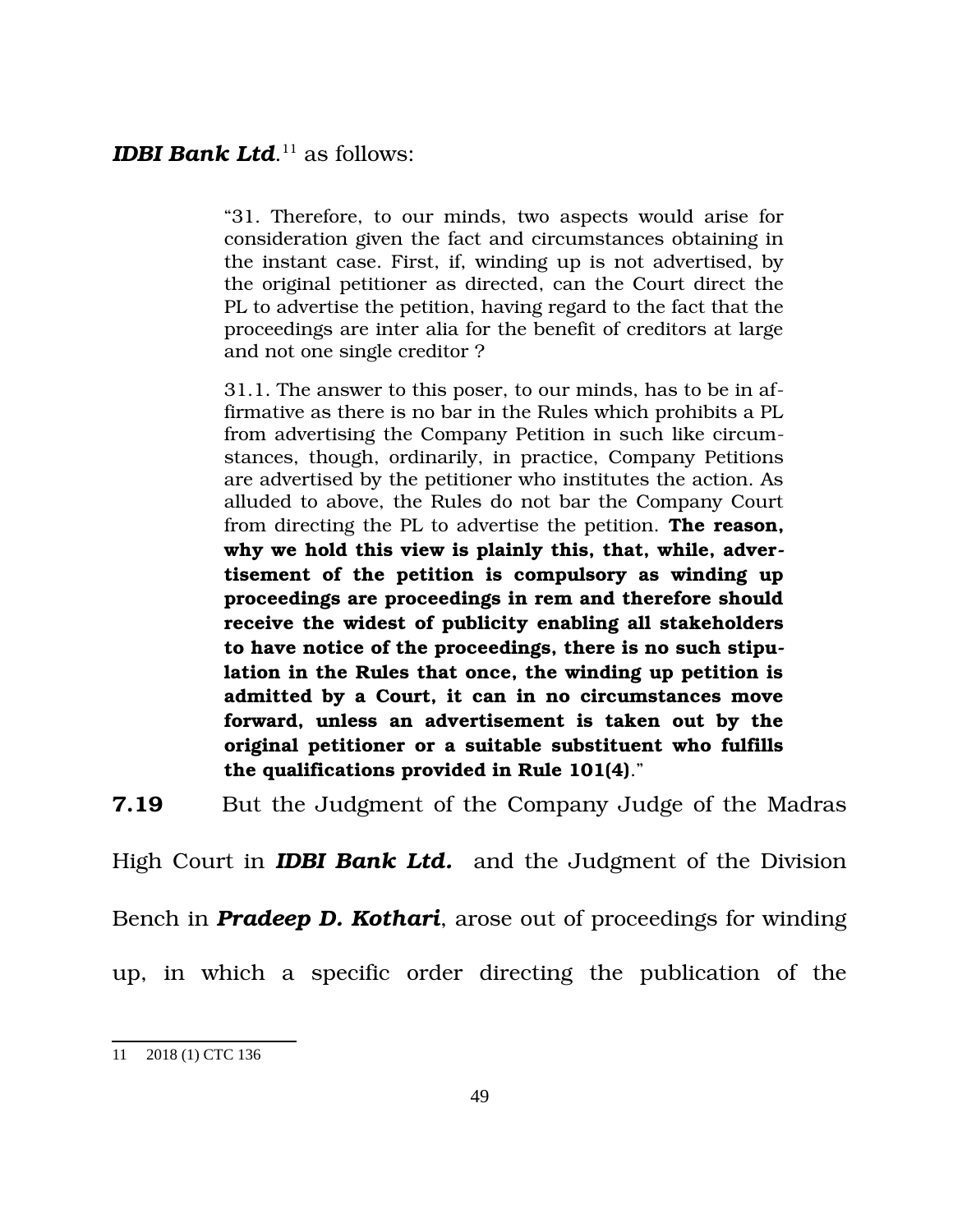advertisement had been made by the Company Court at the time of admission. However, the said direction was omitted to be complied with, by the petitioning creditor. Therefore, the crucial question that fell for consideration in that case was as to how a company Judge should proceed, in circumstances where the petitioning creditor loses interest in prosecuting the petition further and abandons the proceedings without carrying out the advertisement. This question assumed significance in the light of the fact that the failure of one petitioning creditor cannot result in serious prejudice to a whole body of creditors, in a *proceedings in rem.* 

**7.20** The above decision of the Division Bench of the Madras High Court in *Pradeep D. Kothari* was assailed before this Court. While upholding the decision of the Division Bench, in its decision in

*IDBI Bank Ltd. vs. the Official Liquidator[12](#page-49-0) ,* this Court held as follows:

> "14.3. Against this backdrop, the crucial question that arises for our consideration is whether a winding up petition can be dismissed solely on the ground lack of a prosecuting creditor under Rule 101, or whether the Company Court has

<span id="page-49-0"></span><sup>12</sup> (2020) 15 SCC 517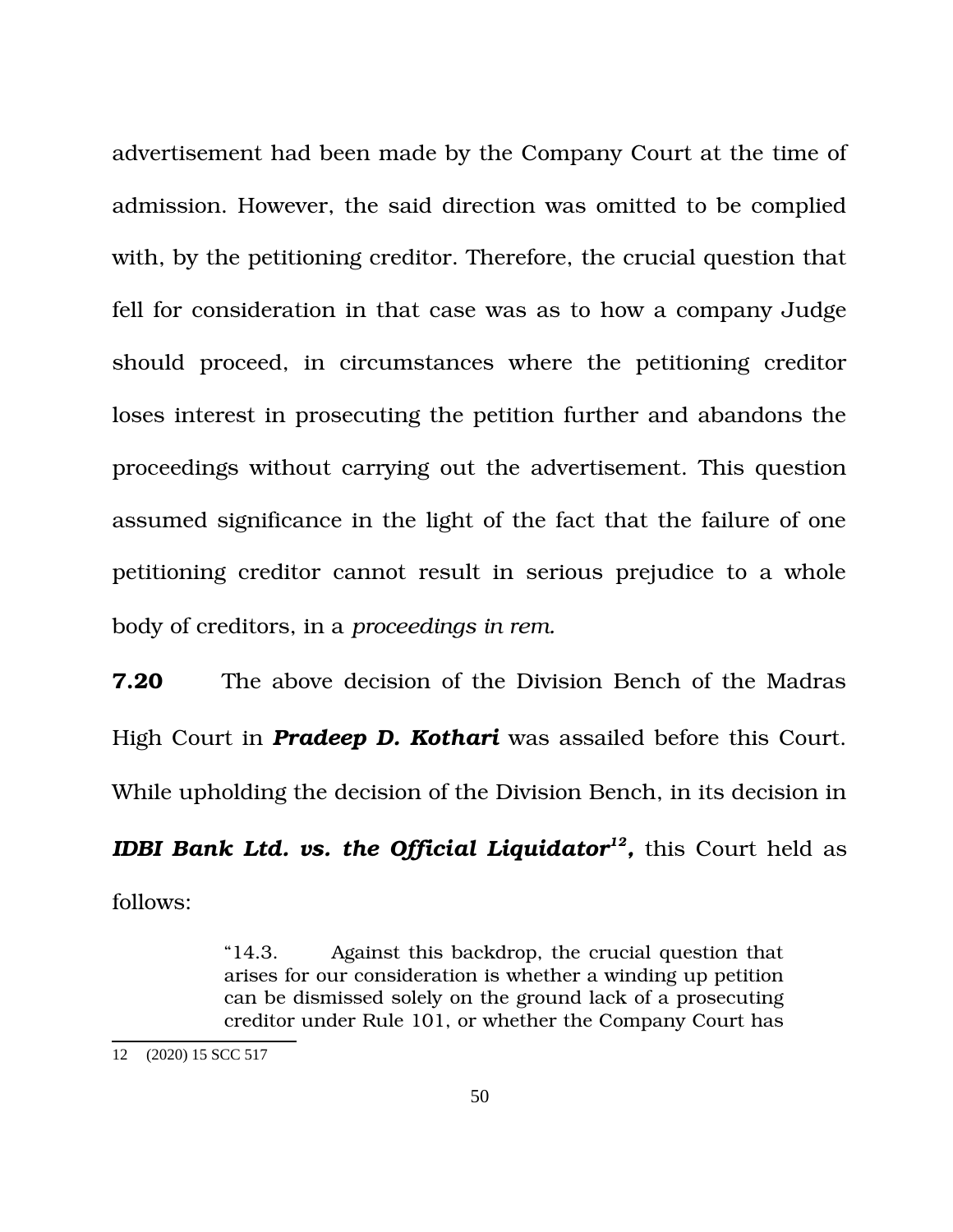the power to direct the publication of an advertisement by the Liquidator of the company, especially in cases where other unsatisfied creditors still remain. **For answering this question, it is important to bear in mind that winding proceedings are proceedings in rem and have an impact on the rights of people, in general. Thus, it is mandatory to advertise such proceedings so as to ensure that they receive the widest possible publicity and all relevant stakeholders have adequate notice.** This implies that in a situation where the petitioning creditor fails to advertise the petition and no other creditor or contributory comes forward to prosecute it, Rule 101 should not be read in a manner that absolutely bars the continuation of a winding up petition. This is particularly so when there are unsatisfied creditors who should have been given an opportunity to prosecute the petition, but were deprived of the same due to the failure to advertise. Indeed, Rule 101 is only limited to instances where the petitioning creditor fails to advertise the petition. However, there is nothing in the language of Rule 24, 96 or 99 to indicate that only such petitioning creditor can advertise the petition. In our considered opinion, given the absence of a specific provision mandating that the petition can only be advertised by the petitioning creditor, the Company Court has the discretion to direct the publishing of an advertisement to secure the interest of other creditors. In such situations, the winding up proceedings cannot be dismissed, as it would frustrate the very objective of securing the interest of all creditors.

14.4. In the light of this discussion, we find that it would be unjust to dismiss the winding up petition in the instant case solely on the ground that there is no other person willing to substitute the original creditor in terms of Rule 101. Here, due to the lack of advertisement of the winding petitions, it appears that the secured creditors of KOFL were constrained to approach the DRT for recovery of their dues by filling OAs Nos. 139 of 2001, 978 of 2000 and 14 of 2002. Further, upon learning of the decision of the Company Judge dated 04.10.2013, dismissing the winding up petition, one of the secured creditors (SBI) also approached the DRT to secure its interest. Based on this,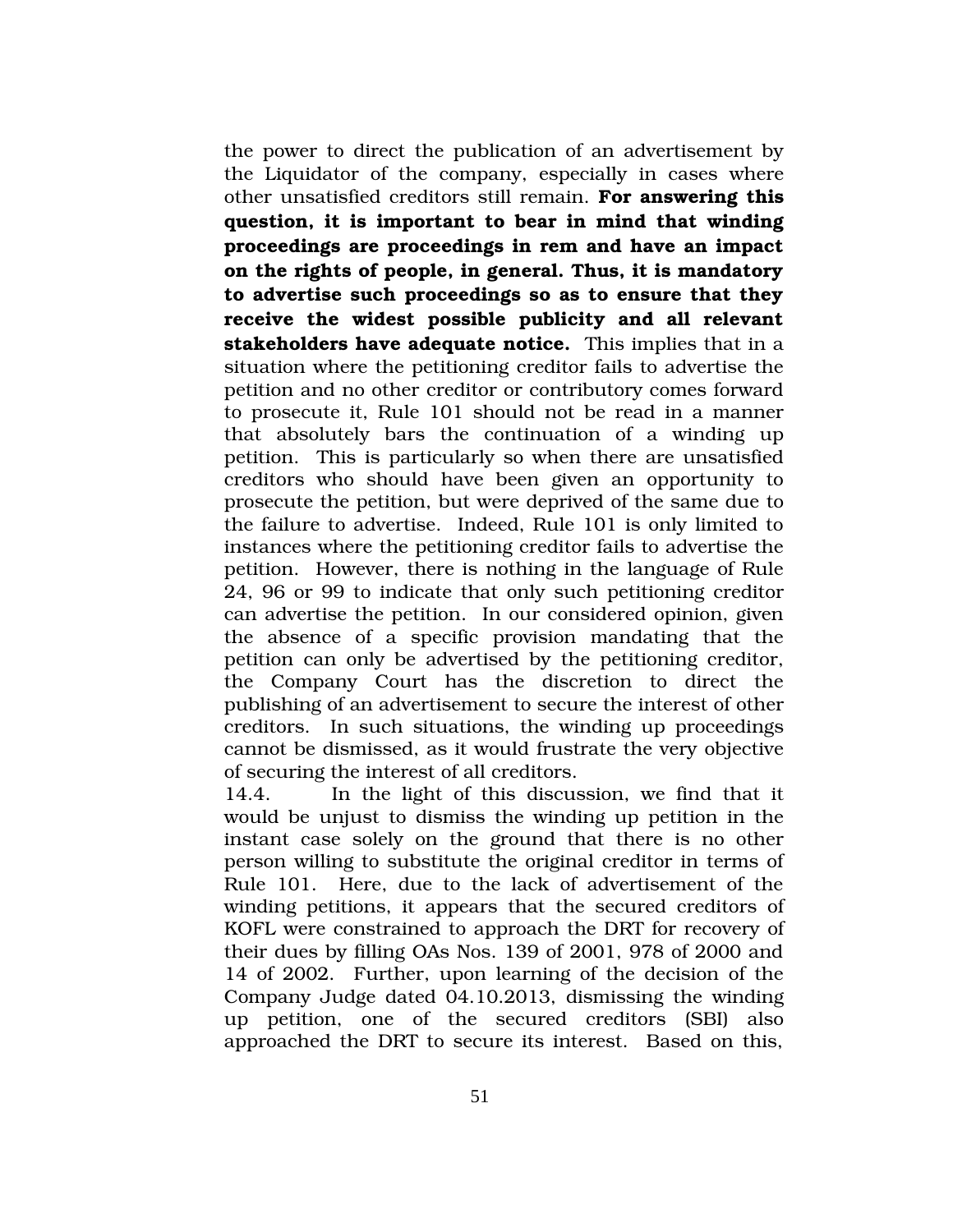vide order dated 13.12.2013, the DRT had directed that the amount to be returned to KOFL be attached so that the banks have an opportunity to recover their dues from KOFL. This clearly goes on to show that the secured creditors of KOFL were relevant stakeholders who were affected by the non-advertising of the winding-up petition. They should have been called upon to indicate whether they would want to step into the shoes of the petitioning creditors as per Rule 101."

**7.21** Thus even in a case where the Court took a view that advertisement is mandatory, not only in view of the prescription contained in the Rules, but also in view of the specific order passed by the Company Court at the time of admission, directing the publication of the advertisement in specified newspapers, this Court did not see the failure to publish an advertisement as something that would lead to the automatic dismissal of the petition for winding up. This is for the reason that the advertisement of a petition for winding up is perceived to be something that worked at cross purposes, sometimes beneficial to several stakeholders as it provides an opportunity of hearing to them and sometimes as a measure of harassment of the company. There are cases where the companies themselves have opposed the advertisement of the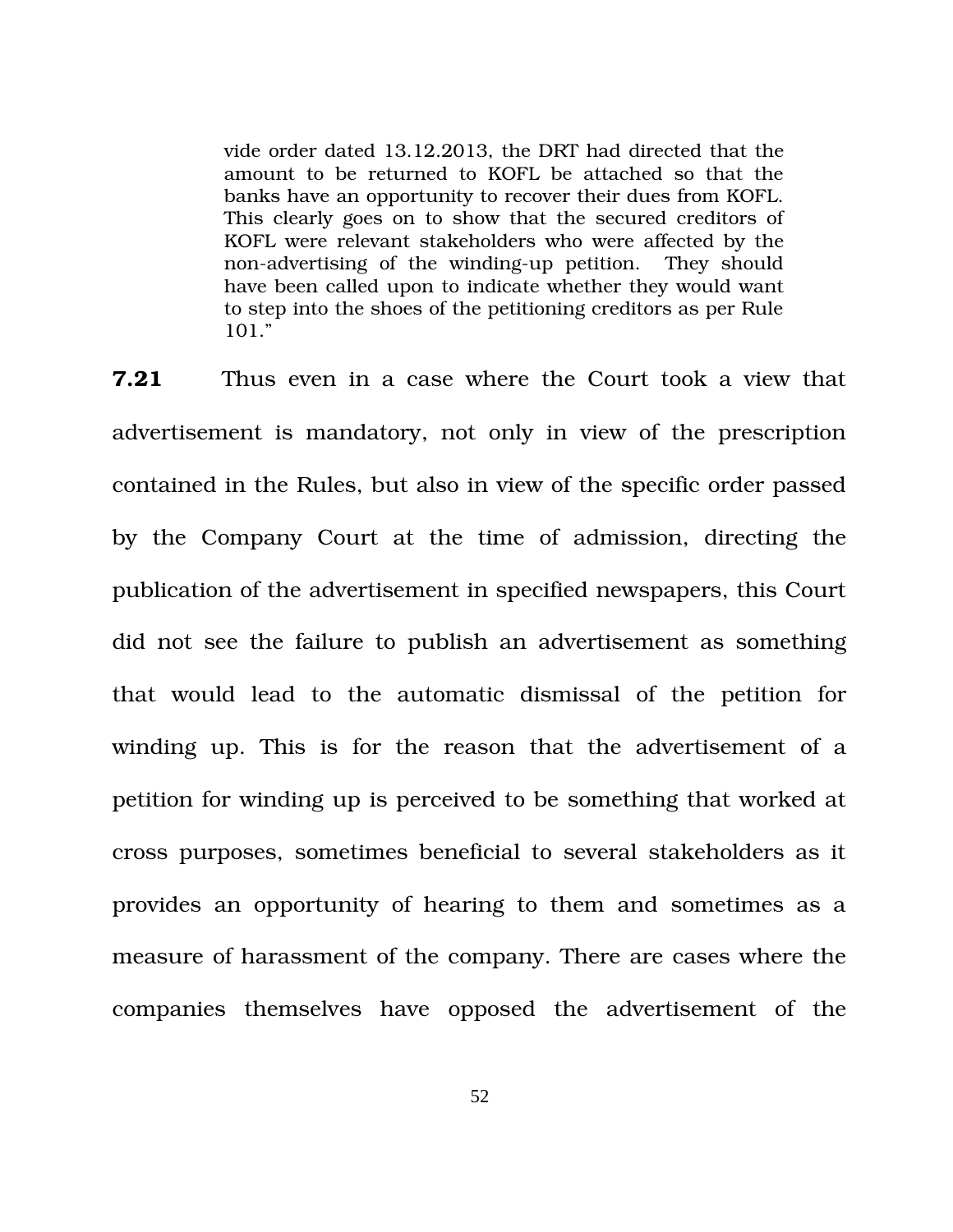petition on the ground that the same would harm their reputation and cripple their commercial activities. There are also cases where the failure to advertise has led to some of the creditors not having any notice of the proceedings and thereby suffering prejudice. This is why another Bench of the Madras High Court held in *T. Narayanan vs. the Official Liquidator[13](#page-52-0)*, after taking note of the decision in *National Conduits,* as follows:

> "38. Assuming that the mandatory requirement was not complied with, the question falling for consideration is, can the non-compliance of procedural mandatory requirement would ipso facto vitiate the winding up order and stall further proceedings?. **The next question falling for considera**tion is 'can the non-compliance of a procedural manda**tory requirement be a ground to set aside the winding up order after three years, especially when the appellant had the opportunity of fighting out the litigation in the earlier round?**'

> 39. The purpose of advertisement is to give an opportunity to the creditors/debtors/Company to put forth their case before the Court. **Assuming that the procedural mandatory requirement was not complied with, in our considered view, it cannot be a ground to set aside the winding up order after three years. As rightly contended by the learned Senior Counsel for the Official Liquidator, to sustain the allegations of violation of principles of natural justice, one must establish prejudice. When fairness is shown and if the facts and circumstances indicate that**

<span id="page-52-0"></span><sup>13</sup> 2012 (1) MLJ 59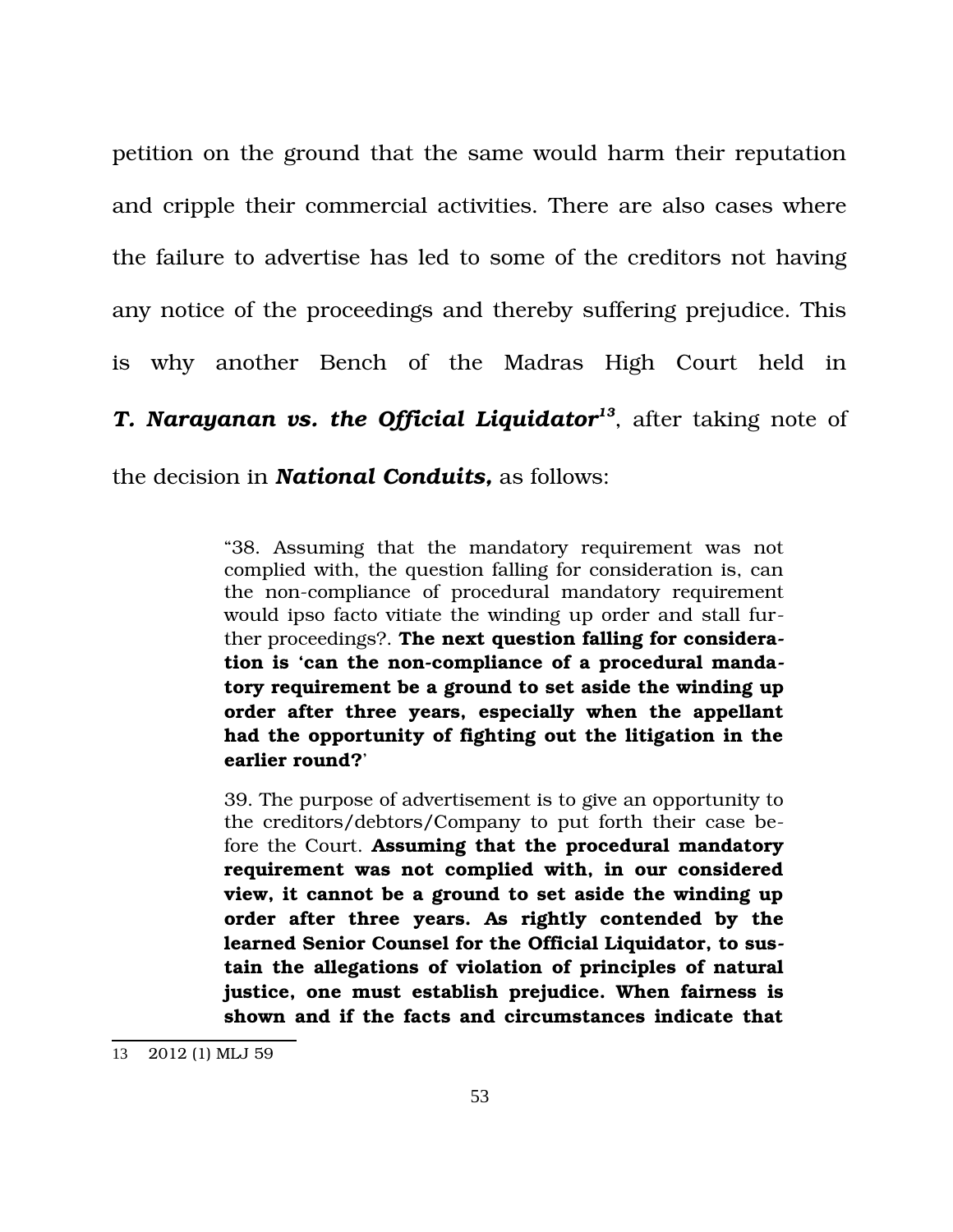**the Company/contributory were put on notice and that no prejudice was caused to them, the Company/contributory cannot complain of any procedural irregularity.**"

**7.22** We may also have to take note of one more aspect. The Companies Act, 2013 mandates the constitution of a National Company Law Tribunal and a National Company Law Appellate Tribunal to exercise and discharge such powers and functions as may be conferred upon it by or under the Act. Section 424(1) makes it clear *(i)* that the Tribunal and the Appellate Tribunal shall not be bound by the procedure laid down in the Code of Civil Procedure, 1908, but shall be guided by the principles of natural justice; and *(ii)* that subject to the other provisions of the Act and of any rules made thereunder, the Tribunal and the Appellate Tribunal shall have power to regulate their own procedure.

**7.23** While Section 468(1) of the 2013 Act empowers the Central Government to make Rules consistent with the Code of Civil Procedure, providing for all matters relating to winding up, Section 469(1) empowers the Central Government generally to make Rules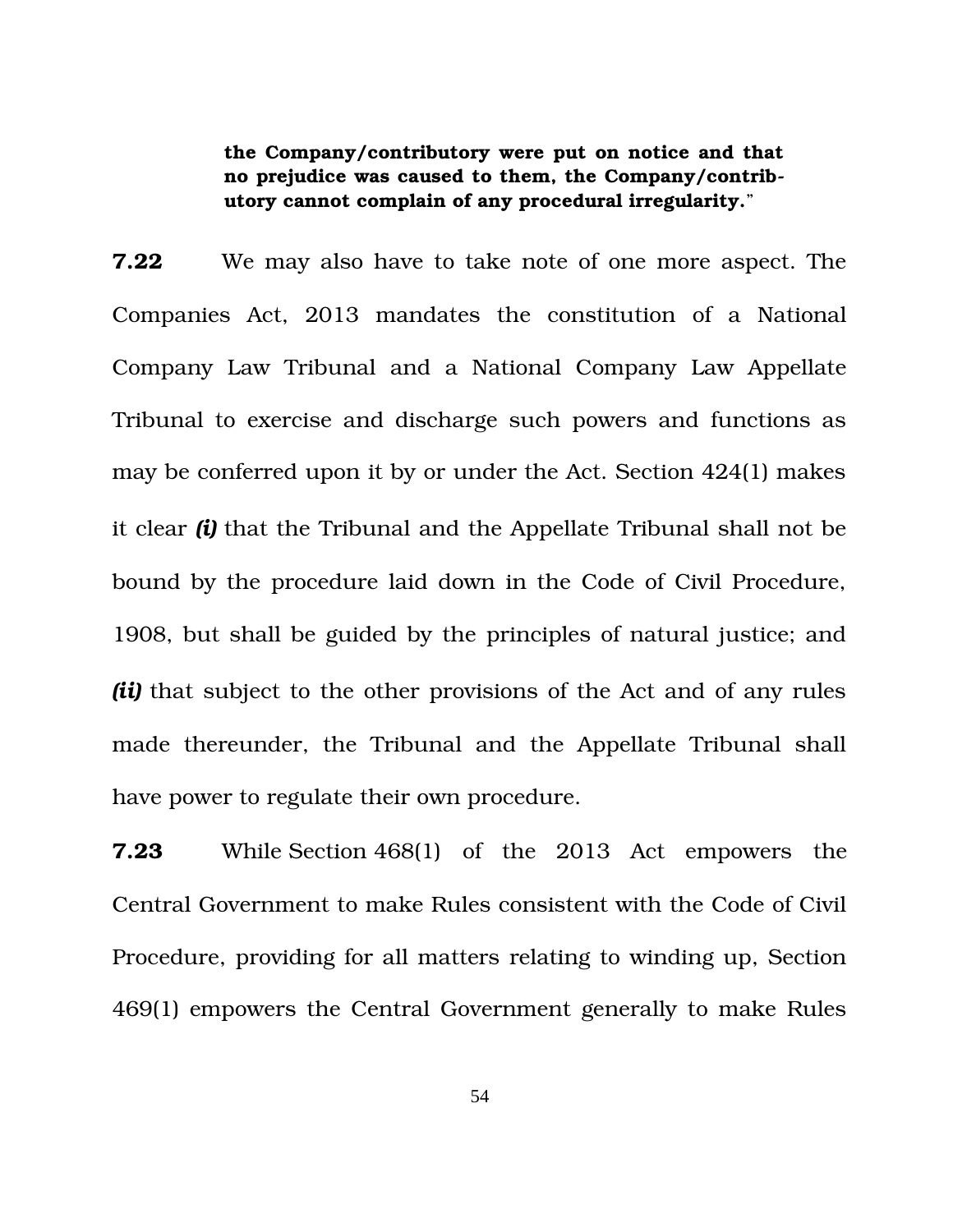for carrying out the provisions of the Act.

**7.24** In exercise of the powers conferred by Sections 468 and 469, the Central Government issued the Companies (Winding Up) Rules 2020. Similarly, the Central Government issued another set of Rules called the National Company Law Tribunal Rules, 2016 (for short *"NCLT Rules 2016*") in exercise of the powers conferred by Section 469.

**7.25** Rule 35 of the National Company Law Tribunal Rules, 2016 deals with advertisement of petitions. It reads as follows:

> "**35. Advertisement detailing petition.** (1) Where any application, petition or reference is required to be advertised, it shall, unless the Tribunal otherwise orders, or these rules otherwise provide, be advertised in Form NCLT-3A, not less than fourteen days before the date fixed for hearing, at least once in a vernacular newspaper in the principal vernacular language of the district in which the registered office of the company is situate, and at least once in English language in an English newspaper circulating in that district.

(2) Every such advertisement shall state;

- (a) the date on which the application, petition or reference was presented;
- (b) the name and address of the applicant, petitioner and his authorised representative, if any;
- (c) the nature and substance of application, petition or reference;
- (d) the date fixed for hearing;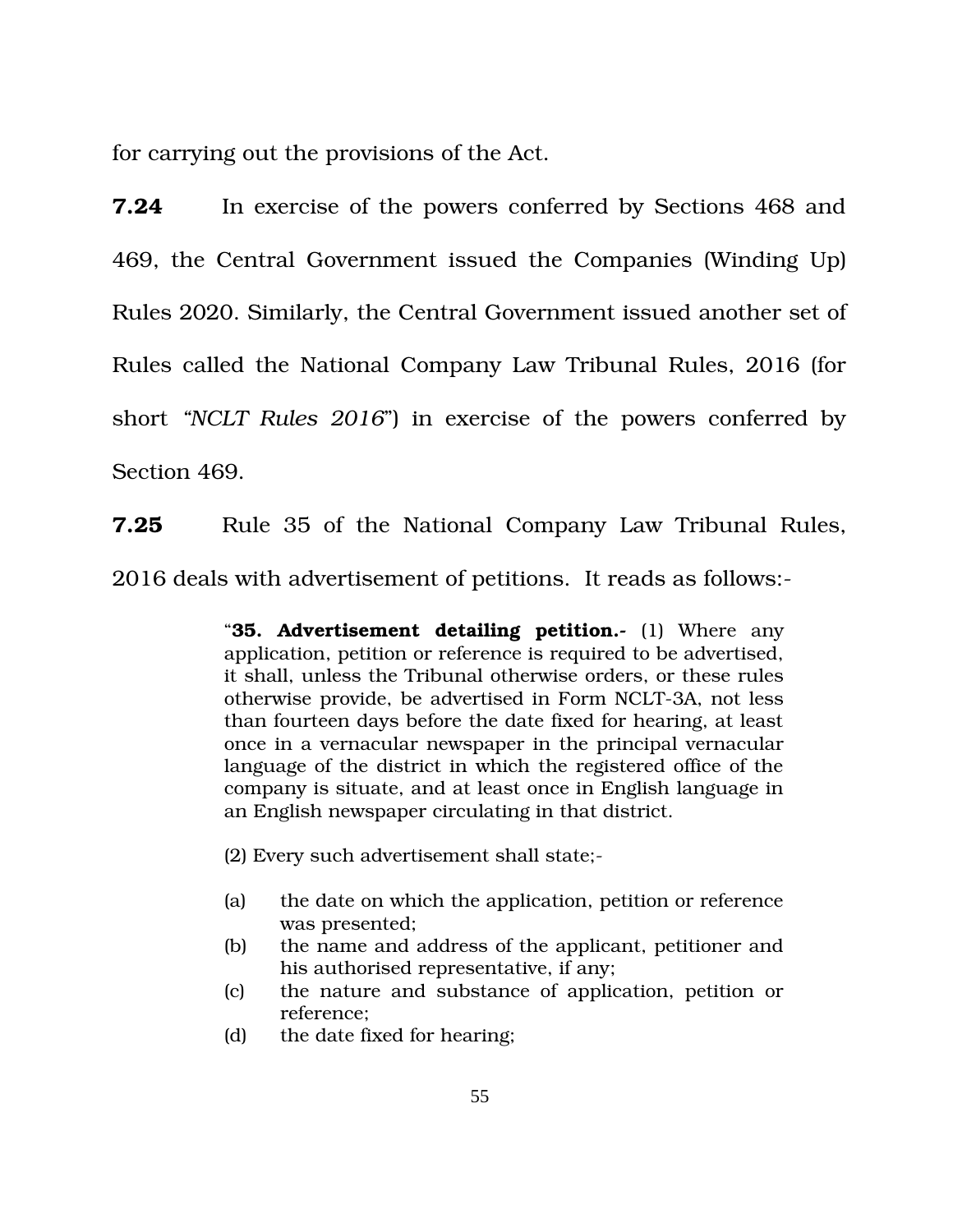$(e)$  a statement to the effect that any person whose interest is likely to be affected by the proposed petition or who intends either to oppose or support the petition or reference at the hearing shall send a notice of his intention to the concerned Bench and the petitioner or his authorised representative, if any, indicating the nature of interest and grounds of opposition so as to reach him not later than two days previous to the day fixed for hearing.

(3) Where the advertisement is being given by the company, then the same may also be placed on the website of the company, if any.

(4) An affidavit shall be filed to the Tribunal, not less than three days before the date fixed for hearing, stating whether the petition has been advertised in accordance with this rule and whether the notices, if any, have been duly served upon the persons required to be served:

Provided that the affidavit shall be accompanied with such proof of advertisement or of the service, as may be available.

(5) Where the requirements of this rule or the direction of the Tribunal, as regards the advertisement and service of petition, are not complied with, the Tribunal may either dismiss the petition or give such further directions as it thinks fit.

(6) The Tribunal may, if it thinks fit, and upon an application being made by the party, may dispense with any advertisement required to be published under this rule."

**7.26** It may be seen from Sub-rule (1) of Rule 35 that the

procedure laid down in Rule 35 is applicable to cases "*where any*

## *application, petition or reference is required to be advertised*."

**7.27** The requirement to advertise a petition for winding up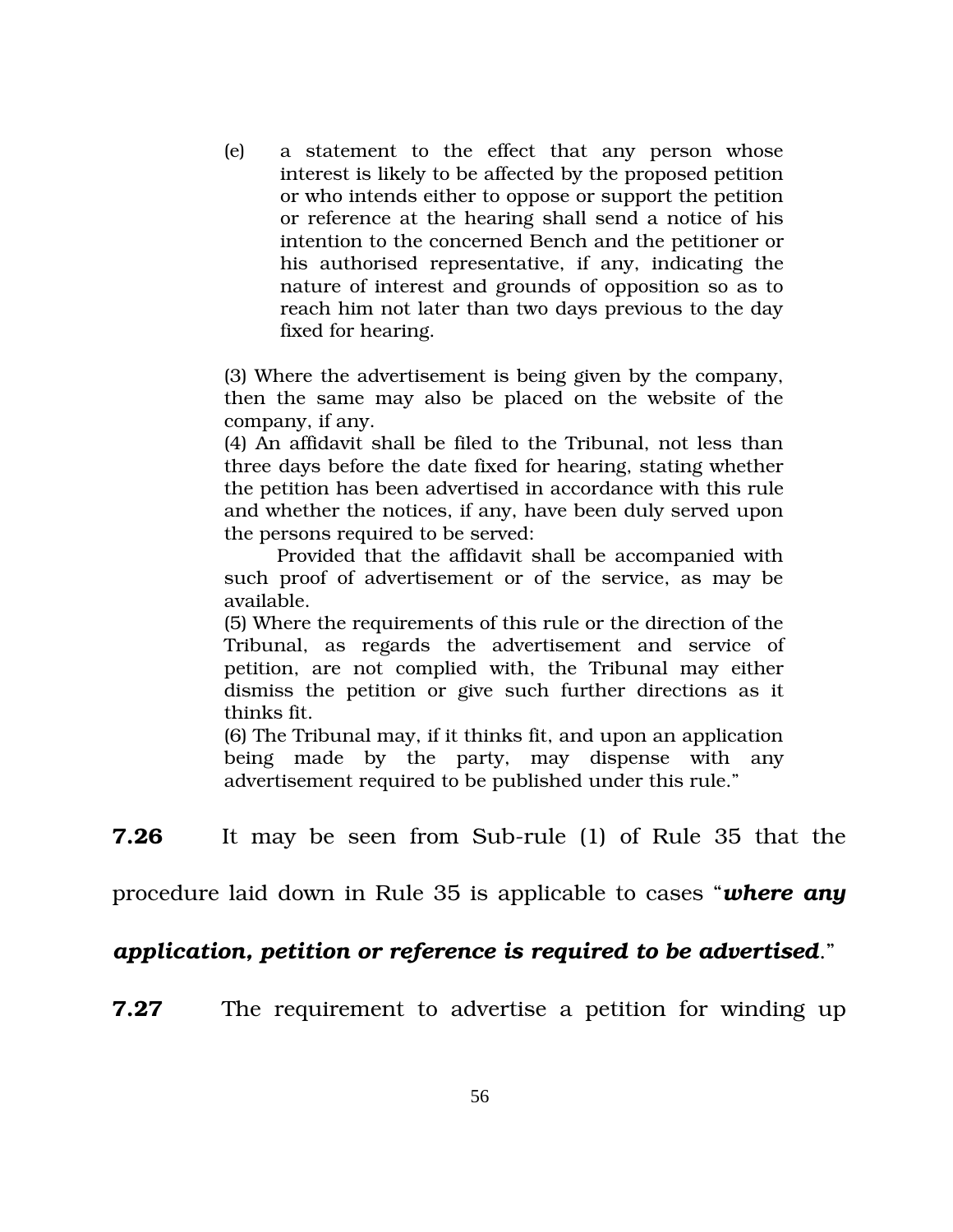does not flow out of the statute, but flows out of the Rules. Since the requirement to advertise a petition for winding up is stipulated in Rules 5 and 7 of the Companies (Winding up) Rules, 2020, what is prescribed in Rule 35 would cover even petitions for winding up.

**7.28** If so understood, Sub-rules (5) and (6) of Rule 35 of the NCLT Rules 2016 would throw light upon the controversy on hand. Sub-rule (5) makes it clear that even in cases where the direction of the Tribunal as regards advertisement has not been complied with, the Tribunal has an option *(i)* either to dismiss the petition; or *(ii)* to give such further directions as it may think fit. Sub-rule (6) confers power upon the Tribunal even to dispense with any advertisement.

**7.29** In other words, what was not specifically available in black and white, under the 1956 statutory regime, namely the power to dispense with any advertisement, is now made available specifically under the statutory regime of 2013.

**7.30** In the case on hand, the company in liquidation was incorporated on 17.12.2004, the Memorandum of Association of the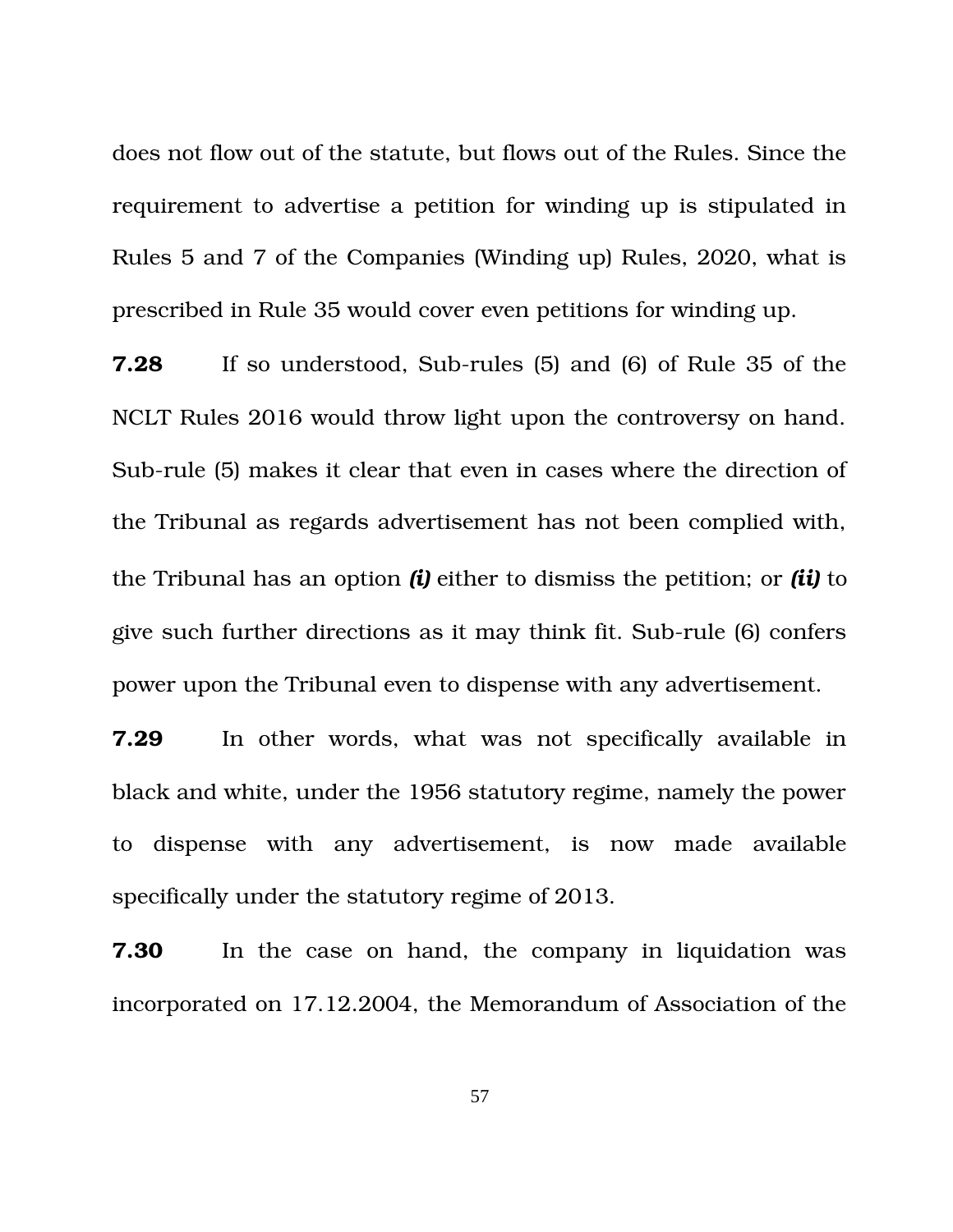Company was subscribed to by two persons by name D. Venugopal and M. Umesh. They subscribed to 9000 equity shares and 1000 equity shares respectively  $\omega$  Rs.10 per share. Subsequently six individuals by name Ramachandran Vishwanathan, Paresh Shah Natwarlal, James Fox, MG Chandrasekar, Abhishek Jain and L Clarence Irving were issued with equity shares on 31.12.2005. Thereafter, two corporate entities, namely, Columbus Capital Devas (Mauritius) Ltd. and the Telecom Devas Mauritius Ltd., were issued Optionally Convertible Preference Shares and equity shares. Subsequently, two other companies by name Deutsche Telecom Asia Plc. Ltd. and Devas Employees Mauritius Pvt. Ltd. were issued with equity shares. All these shareholders are aware of the winding up proceedings and the proceedings are fought tooth and nail by one shareholder DEMPL through Mr. Ramachandran Vishwanathan who was also a shareholder. Another individual shareholder by name MG Chandrasekar has filed one of the above appeals as the ex-director of the company in liquidation. Admittedly, the company in liquidation does not have any creditors or customers who have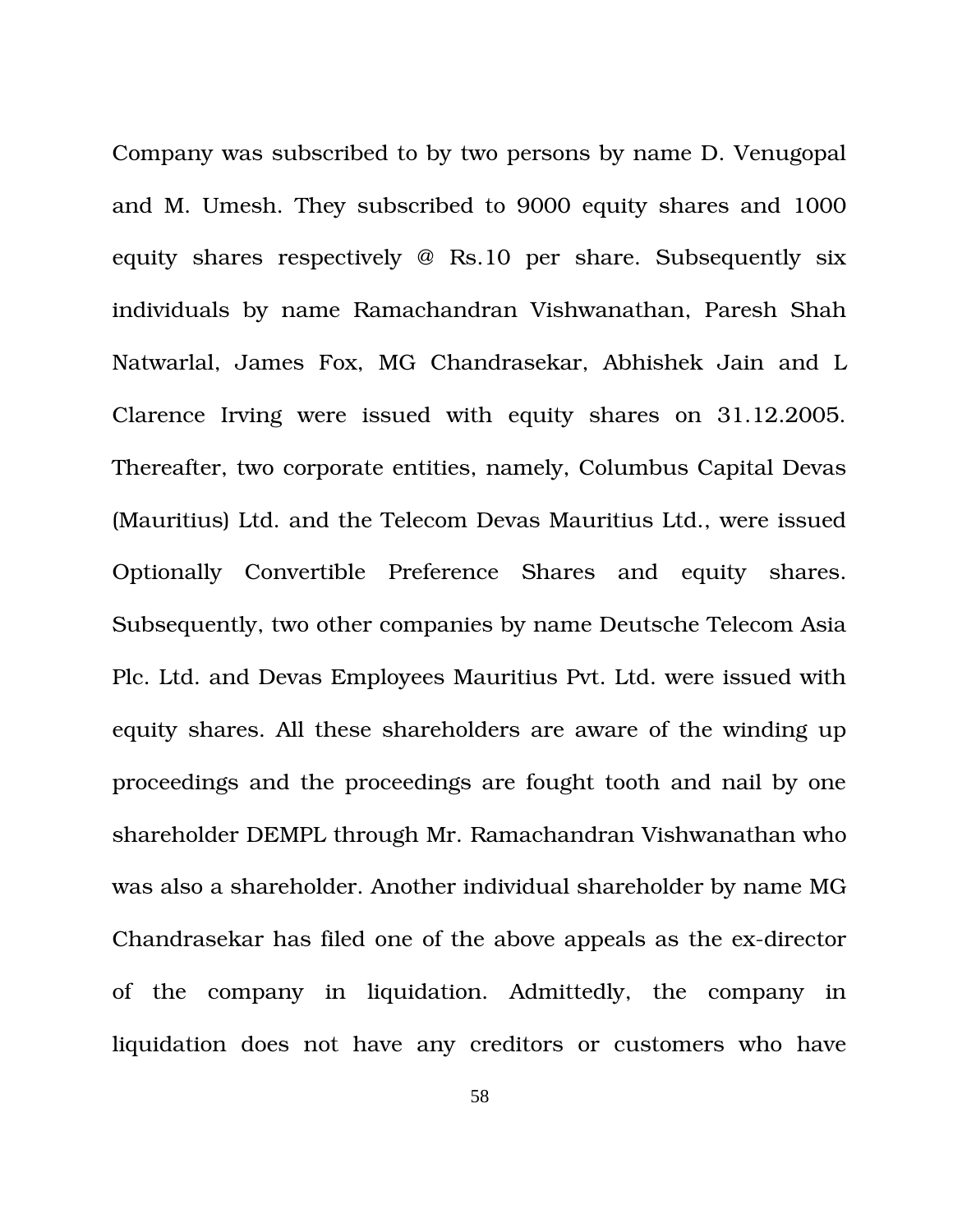dealings with the company. In other words, there are no stakeholders who are prejudiced by the failure of NCLT to order the publication of advertisement of the petition. Though technically the Tribunal may not be correct in invoking "*useless formality theory*" in cases of this nature, we can certainly apply the test of prejudice, especially in the light of the serious nature of the allegations of fraud, on the basis of which the company is sought to be wound up. This is not a case where the company is sought to be wound up on the ground of inability to pay debts or on just and equitable ground. This is a case of fraud and all stakeholders are fully aware of the proceedings and they have even shown extreme urgency in enforcing an ICC Arbitration award and 2 BIT awards, before the conclusion of the winding up proceedings. Therefore, we are unable to sustain the argument that the failure of the Tribunal to order the publication of an advertisement rendered the entire proceedings unlawful.

**7.31** The Companies (Winding Up) Rules, 2020 contain a list of Forms in which all the proceedings before the Tribunal are to be couched. While FORM WIN 1 prescribes the format of a petition for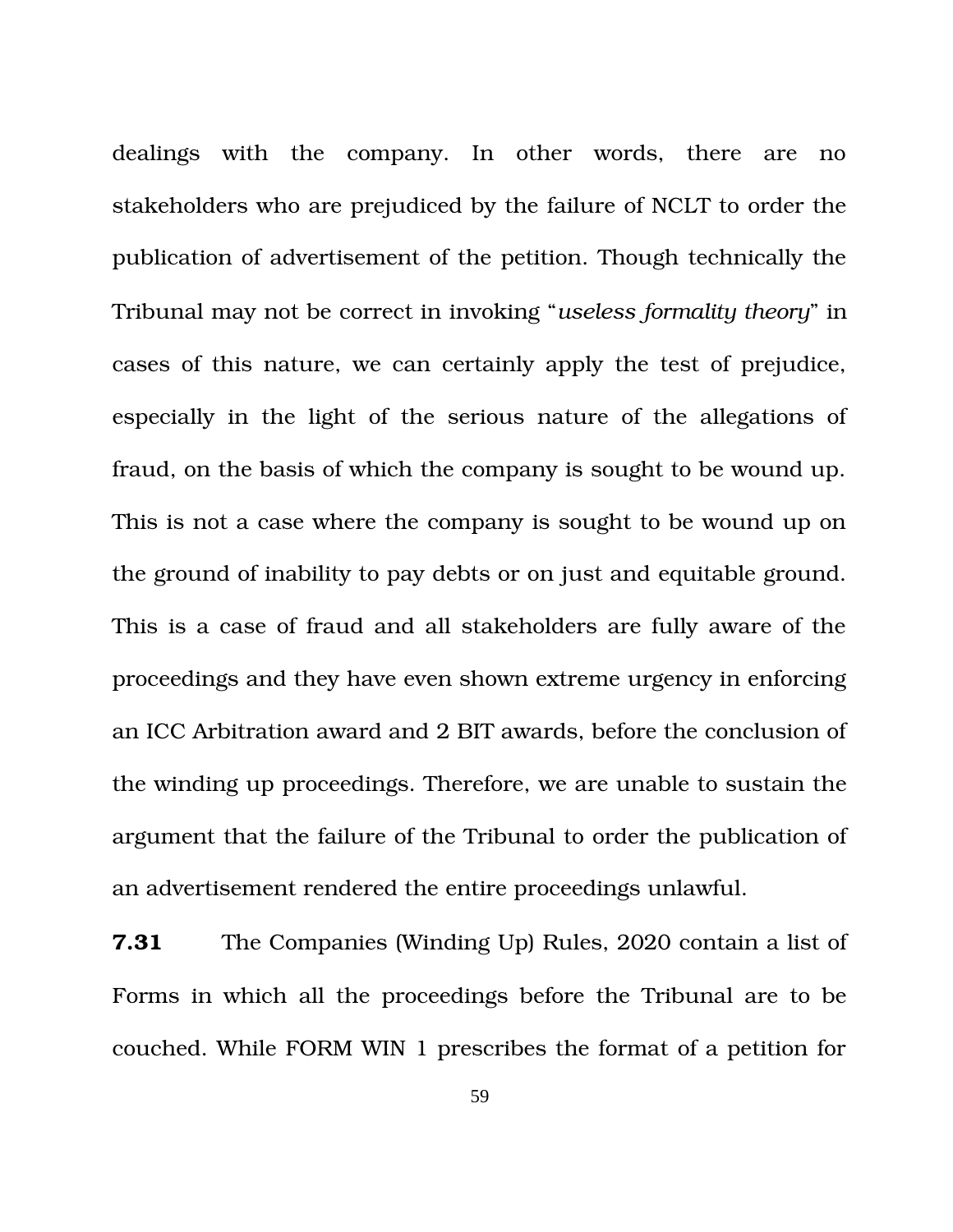winding up by a person other than the company and Forms WIN 2, WIN 3 etc., prescribe the formats of certain other things, FORM WIN 11 prescribes the format of a winding up order. The National Company Law Tribunal is obliged under Rule 17(1) of the Companies (Winding Up) Rules 2020, to prepare the order for winding up in FORM WIN 11 with such variations as may be necessary. On the basis of the contents of FORM WIN 11, it was argued by the learned counsel for the appellants that paper publication of the advertisement of the winding up petition is mandatory.

**7.32** FORM WIN 11 reads as follows:-

#### **FORM WIN 11**

[See rule 17(1)] Before The National Company Law Tribunal Bench At…………………………… In The Matter of-----Ltd (Give The Name of The Company) (Company incorporated under Companies Act,……………….. ) Company Petition No…../20…….. ……………….'Petitioner Before the Hon'ble Mr.

Dated…………

#### **Winding up Order**

Upon the petition of.................. presented on the day of……… .20 , upon hearing Shri ……………representative for the petitioner Shri representative for the creditors (or contributors) supporting the petition,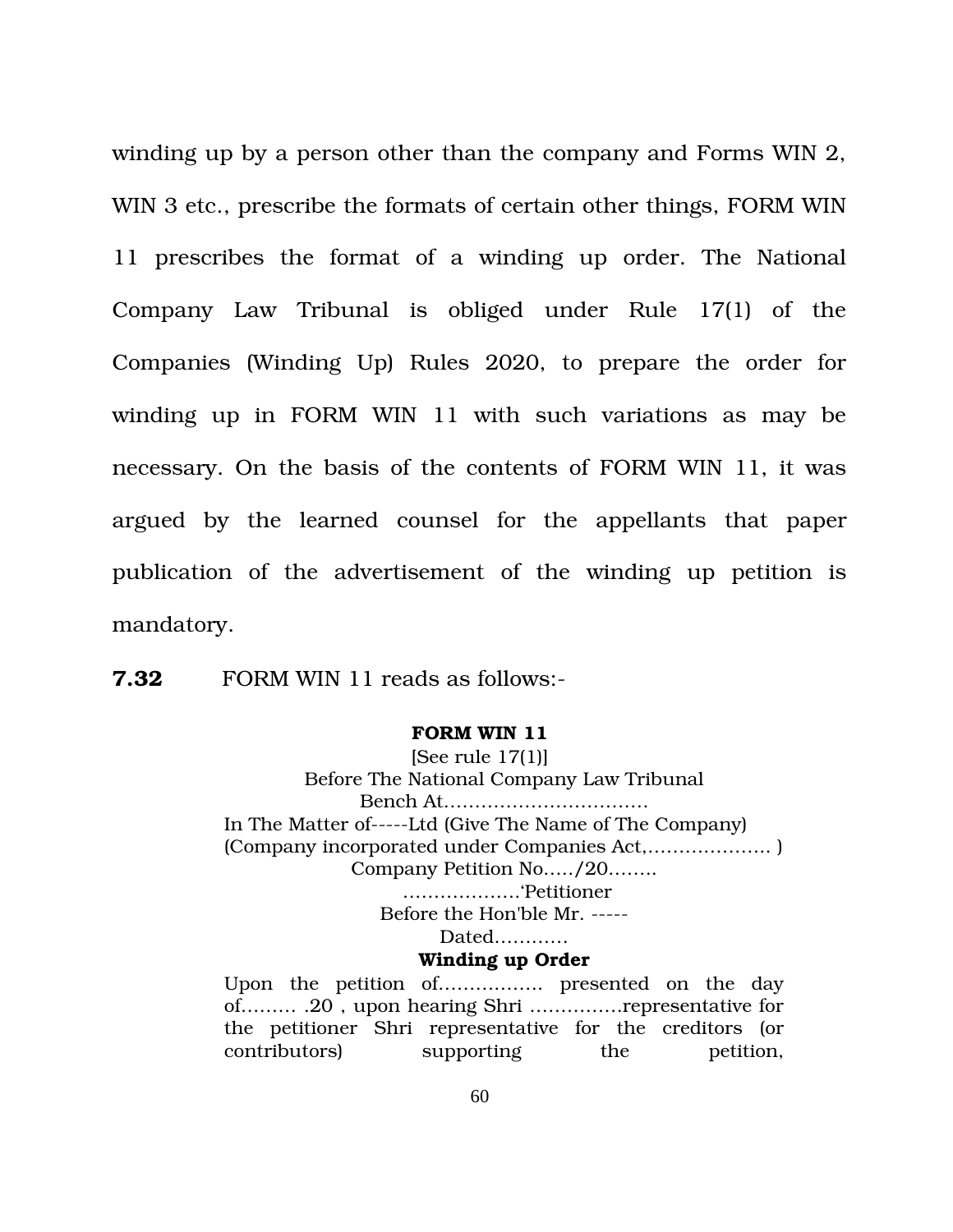Shri……………………….. representative for the creditors (or contributors) opposing the petition, and Shri………………… representative for the company, upon reading the said petition, the affidavit of A.B., filed the ………………….day of……………... 20 verifying the said petition, the affidavit of x.y., filed the ....... day of…………… 20 ..... the (state or union territory) **paper publication of the advertisement of the said petition** this Tribunal doth order:

\*(1) That the said company be wound up by this Tribunal under the provisions of the Companies Act, 2013; and

(2) That the provisional liquidator or Company Liquidator as the case may be as liquidator of the company aforesaid forthwith take charge of all the property effects actionable claims and books and papers of the said company;

\*\*(3) That the provisional liquidator or Company Liquidator shall cause a sealed copy of this order to be served on the company by pre'paid registered post;

(4) **That the petitioner do advertise within fourteen days from this date a notice in the prescribed form of the making of this order in one issue (each) of. .. (here enter the newspaper or newspapers in which the order is to be advertised);** 

(5) That the said petitioner do serve a certified copy of this order on the Registrar of Companies not later than one month from this date; and

(6) That the cost of the said petition shall be paid out of the assets of the said company.

Dated this …...... day ….... 20.

(By the Tribunal)

Registrar

\*Where the company ordered to be wound up is a Banking Company or an Insurance Company add at the end of clause (1) "and the Banking Companies Act, 1949' or 'and the Insurance Act 1938" as the case may be.

\*\* To be inserted only where the company is not the petitioner.

**7.33** The above FORM WIN 11 contains a reference to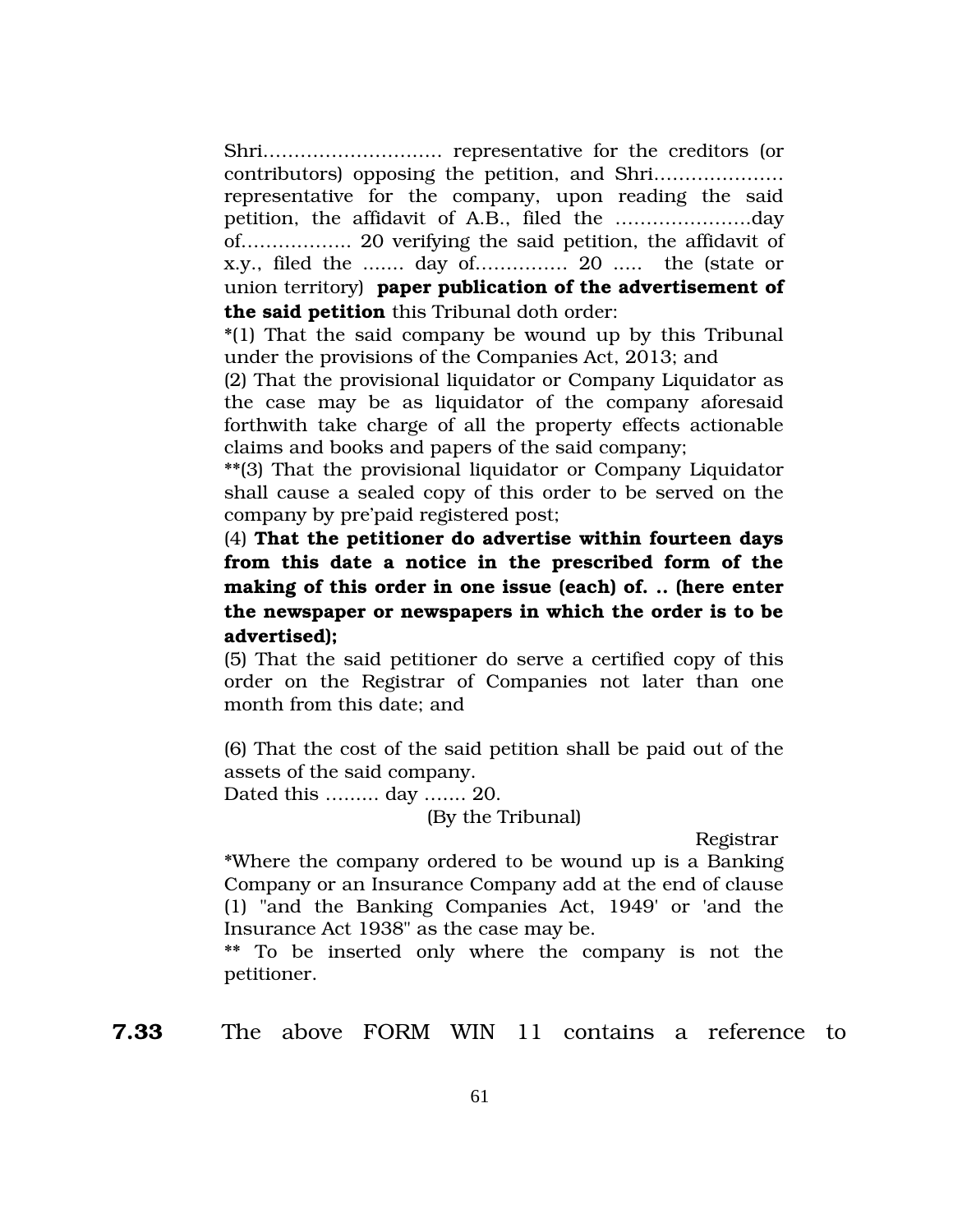advertisement, in two places. In the first place, it is found in the preamble portion of the format, beginning with the words "upon the petition…..". In the second place, a reference to advertisement is found in paragraph 4 of FORM WIN 11. While the advertisement referred to in the preamble of FORM WIN 11, obviously relates to the advertisement of the petition, the advertisement referred to in paragraph 4 of WIN 11 relates to the advertisement of the making of the order of winding up. It is needless to say that the advertisement of the petition for winding up is different from the advertisement of an order of winding up.

**7.34** In so far as the advertisement of the order of winding up is concerned, Rules 19 and 20 occupy the field. Rules 19 and 20 of the Companies (Winding Up) Rules, 2020 read as follows:

> "19. Directions on making winding up order. - At the time of making the winding up order or at any time thereafter the Tribunal shall give directions to the petitioner as to the advertisement of the order and the persons if any on whom the order shall be served and the persons if any to whom notice shall be given of the further proceedings in the liquidation and such further directions as may be necessary. **20. Advertisement of order.** - Save as otherwise ordered by the Tribunal the order for the winding up of a company by the Tribunal shall within fourteen days of the date of the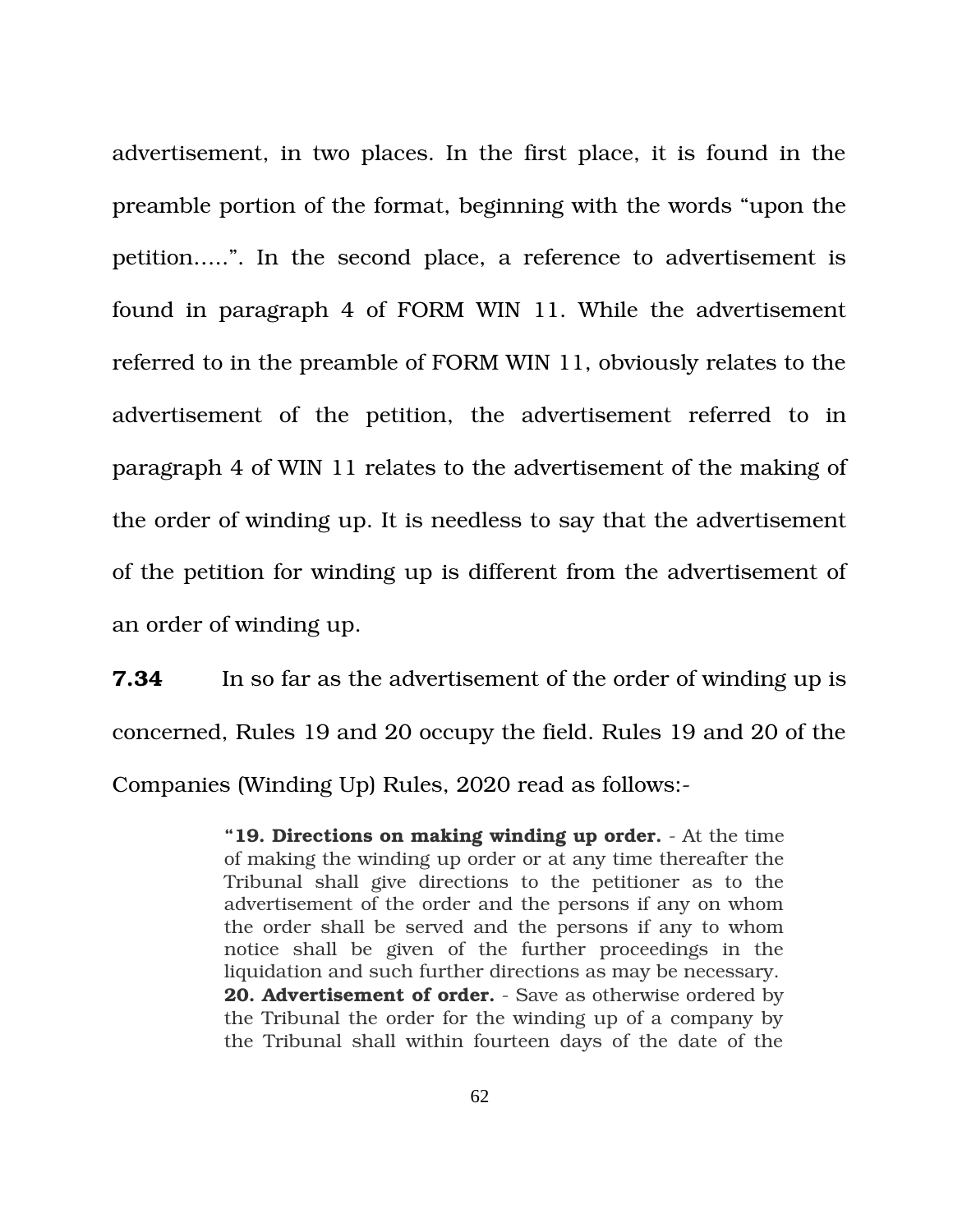order be advertised by the petitioner in a newspaper in the English language and a newspaper in vernacular language widely circulating in the State or the Union territory where the registered office of the company is situated and shall be served by the petitioner upon such person if any and in such manner as the Tribunal may direct and the advertisement shall be in Form WIN 14".

**7.35** Rule 19 mandates the Tribunal, *at the time of making of the winding up order or any time thereafter* to give directions to the petitioner as to the advertisement of the order. This is why paragraph 4 of FORM WIN 11 forms part of the operative portion of the FORM.

**7.36** In so far as the reference to advertisement contained in the preamble of FORM WIN 11 is concerned, it is merely one of the several items that the Tribunal may take into account for passing a winding up order. The items mentioned in the preamble of FORM WIN 11 are, *(i)* the petition for winding up; *(ii)* the hearing of the representative for the petitioner; *(iii)* the hearing of the representative for the creditors or contributories supporting the petition; *(iv)* the hearing of the representative for the creditors or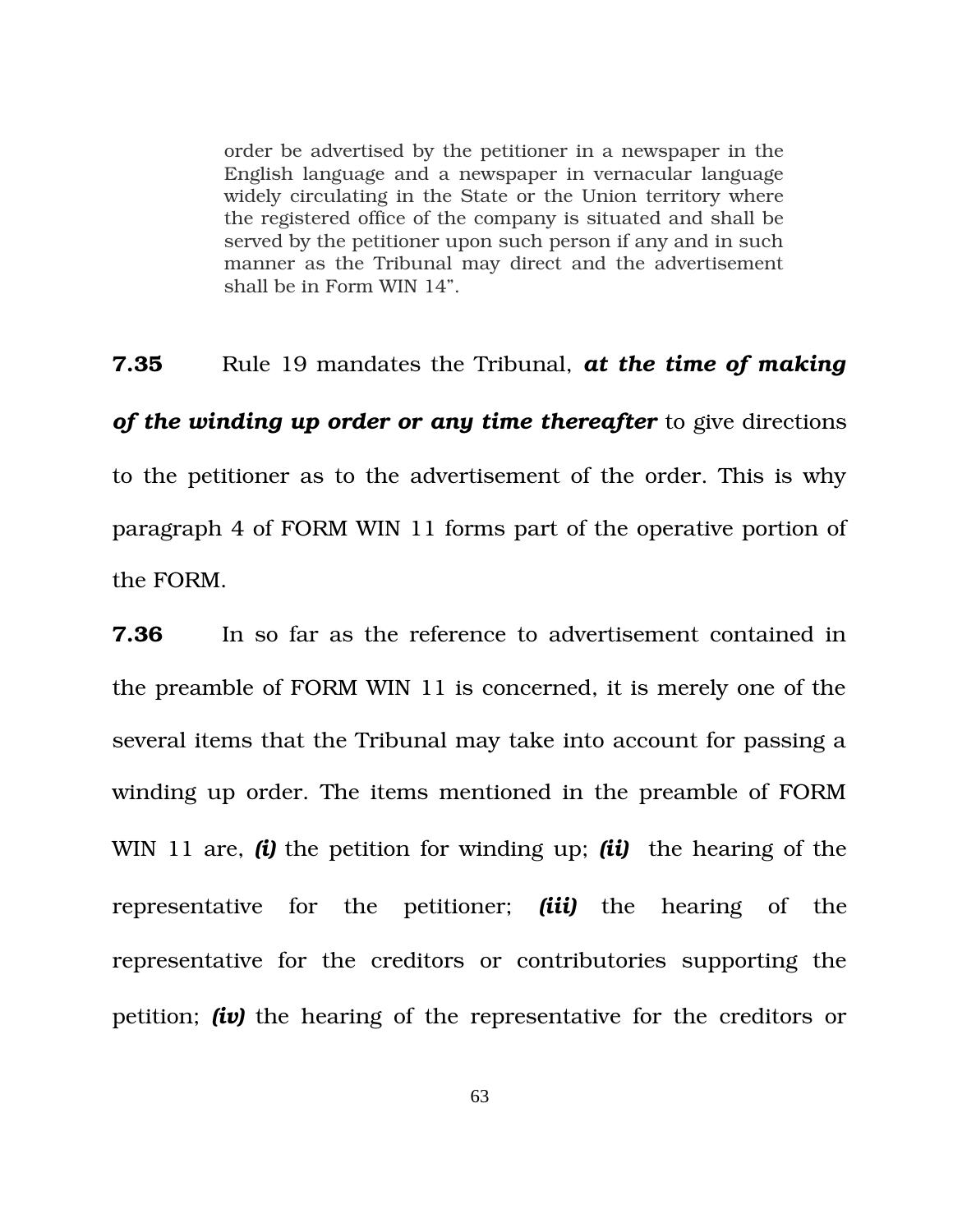contributories opposing the petition; *(v)* the hearing of the representative of the company; *(vi)* the affidavits; and *(vii)* the paper publication of the advertisement of the petition.

**7.37** Thus the preamble merely contains a list of several matters that may be taken into account by the Tribunal before passing an order of winding up. All those items need not necessarily be present in all cases. For instance, there may be cases where the petition may not be supported by all creditors or contributories. There may also be cases where the petition may not be opposed by all creditors or contributories. However, there is a mention in the preamble about the hearing of the representatives of creditors supporting or opposing the winding up petition. Therefore, we cannot hold that merely because something is mentioned in the preamble of Form WIN-11, it becomes mandatory.

## **8. LIMITATION**

**8.1** The second ground on which the impugned orders are assailed, is that the petition under Section 271(c) was hopelessly

64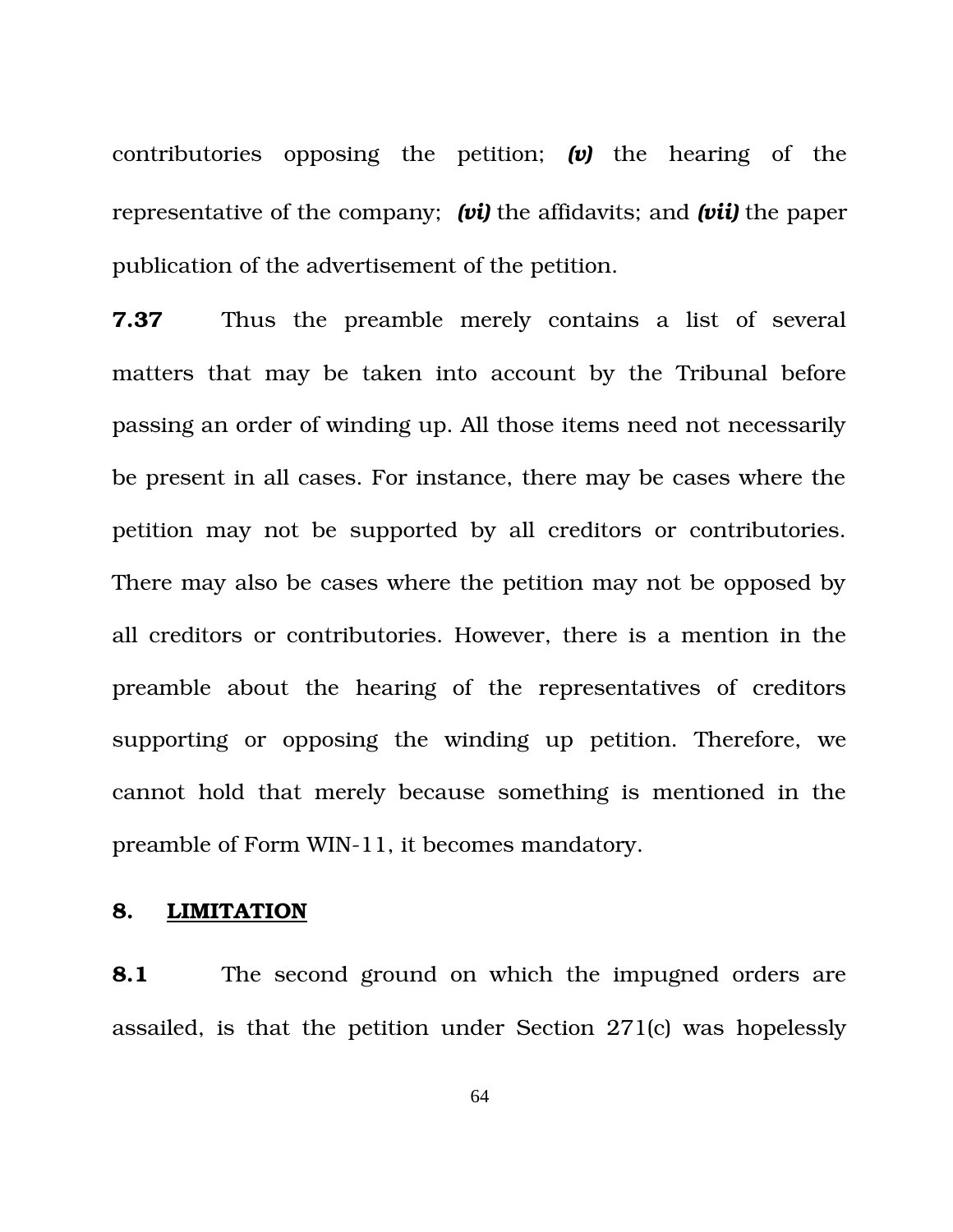barred by limitation. Section 433 of the Companies Act, 2013 makes the provisions of the Limitation Act, 1963 applicable to proceedings or appeals before the Tribunal or the Appellate Tribunal as the case may be. Therefore, it is the contention of the learned senior counsel for the appellants that Article 137 of the Schedule to the Limitation Act, which prescribes a period of limitation of 3 years for any application for which no period is prescribed elsewhere, is applicable to the case on hand. The period of 3 years so prescribed, according to the learned Senior Counsel for the appellants, in cases of fraud, would start running from the date stipulated in Section 17 of the Limitation Act, 1963. Section 17 reads as follows:

> **"17. Effect of fraud or mistake.**[—\(1\)](https://indiankanoon.org/doc/1991893/) Where, in the case of any suit or application for which a period of limitation is prescribed by this Act,—

- [\(a\)](https://indiankanoon.org/doc/14300/) the suit or application is based upon the fraud of the defendant or respondent or his agent; or
- [\(b\)](https://indiankanoon.org/doc/1304859/) the knowledge of the right or title on which a suit or application is founded is concealed by the fraud of any such person as aforesaid; or
- [\(c\)](https://indiankanoon.org/doc/1712916/) the suit or application is for relief from the consequences of a mistake; or
- [\(d\)](https://indiankanoon.org/doc/763892/) where any document necessary to establish the right of the plaintiff or applicant has been fraudulently concealed from him,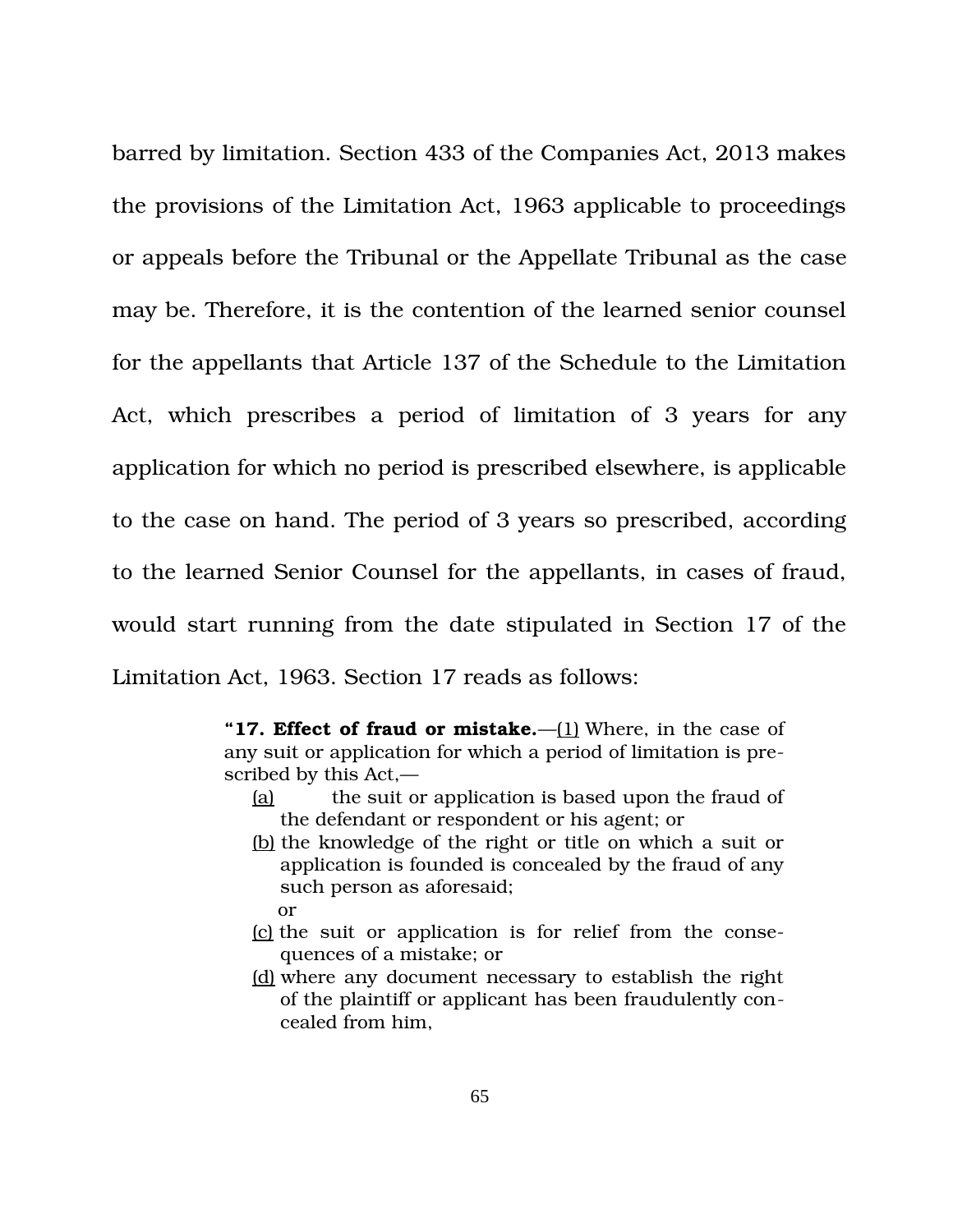the period of limitation shall not begin to run until plaintiff or applicant has discovered the fraud or the mistake or could, with reasonable diligence, have discovered it; or in the case of a concealed document, until the plaintiff or the applicant first had the means of producing the concealed document or compelling its production:

Provided that nothing in this section shall enable any suit to be instituted or application to be made to recover or enforce any charge against, or set aside any transaction affecting, any property which—

- [\(i\)](https://indiankanoon.org/doc/1479250/) in the case of fraud, has been purchased for valuable consideration by a person who was not a party to the fraud and did not at the time of the purchase know, or have reason to believe, that any fraud had been committed, or
- [\(ii\)](https://indiankanoon.org/doc/772405/) in the case of mistake, has been purchased for valuable consideration subsequently to the transaction in which the mistake was made, by a person who did not know, or have reason to believe, that the mistake had been made, or
- [\(iii\)](https://indiankanoon.org/doc/538652/) in the case of a concealed document, has been purchased for valuable consideration by a person who was not a party to the concealment and, did not at the time of purchase know, or have reason to believe, that the document had been concealed.

 $(2)$  Where a judgment-debtor has, by fraud or force, prevented the execution of a decree or order within the period of limitation, the court may, on the application of the judgment-creditor made after the expiry of the said period extend the period for execution of the decree or order: Provided that such application is made within one year from the date of the discovery of the fraud or the cessation of force, as the case may be."

**8.2** The argument of Shri Mukul Rohatgi, learned Senior Counsel for the appellant is that even assuming that the so called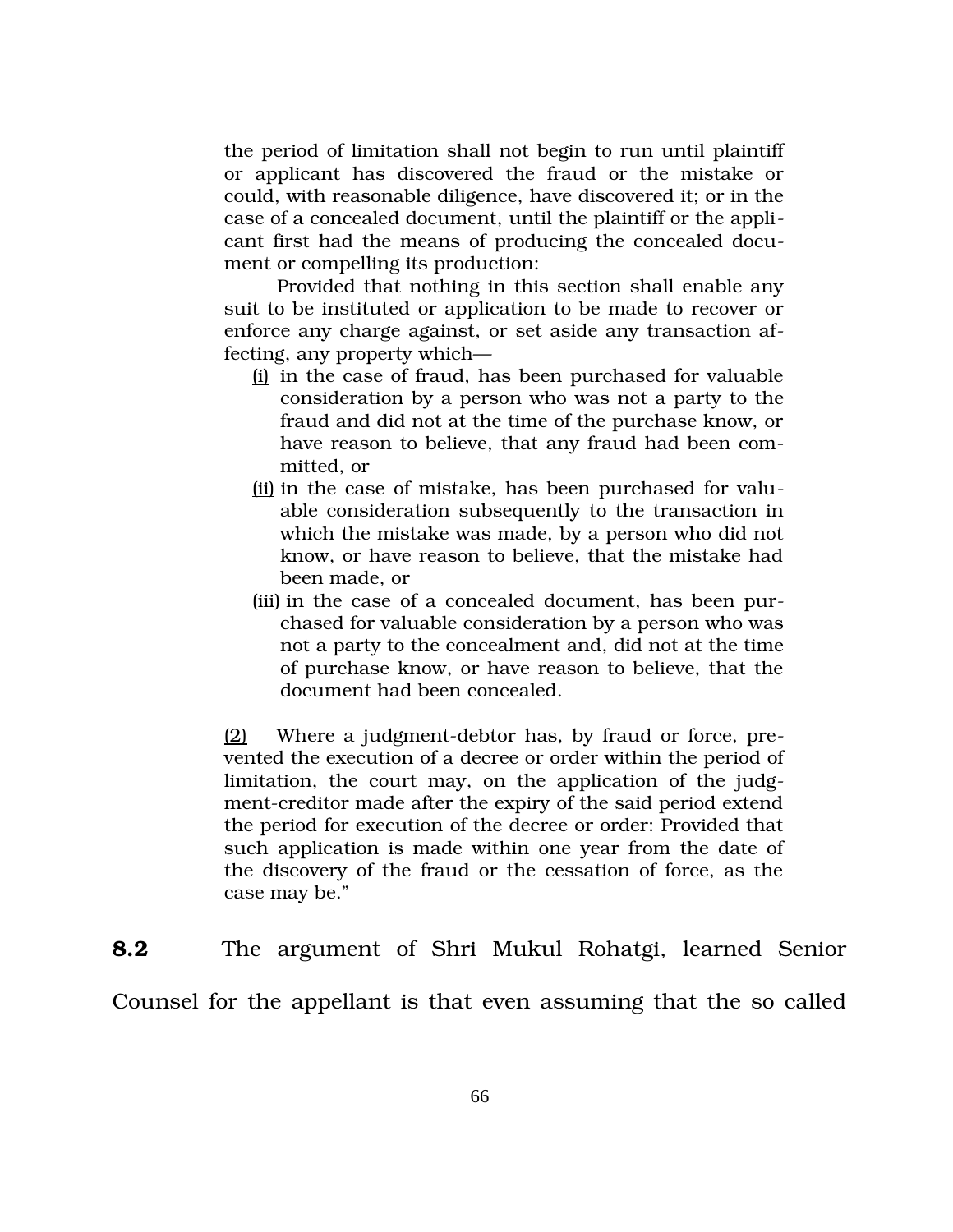fraud was incapable of being discovered with due diligence, limitation would start running at least from the date of actual discovery of the fraud. The date of actual discovery of fraud cannot be postponed beyond 11.08.2016, which was the date on which a charge sheet was filed in the criminal case, by the CBI before the Special Court. Therefore, it is the contention of the learned senior counsel for the appellants that the petition for winding up ought to have been filed at least on or before 10.08.2019. However, Antrix applied to the Government of India only on 14.01.2021 for the grant of authorisation. The authorisation was issued on 18.01.2021 and the petition for winding up was filed on 18.01.2021 (the same day). Therefore, placing heavy reliance upon the decision of the three member Bench of this Court in *Jignesh Shah and Anr. vs. Union of India and Anr.[14](#page-66-0)*, it is contended on behalf of the appellant that the petition for winding up should have been thrown out on the ground of limitation, even if we take the date of filing of the chargesheet alone as the date of knowledge of the alleged fraud.

<span id="page-66-0"></span><sup>14</sup> (2019) 10 SCC 750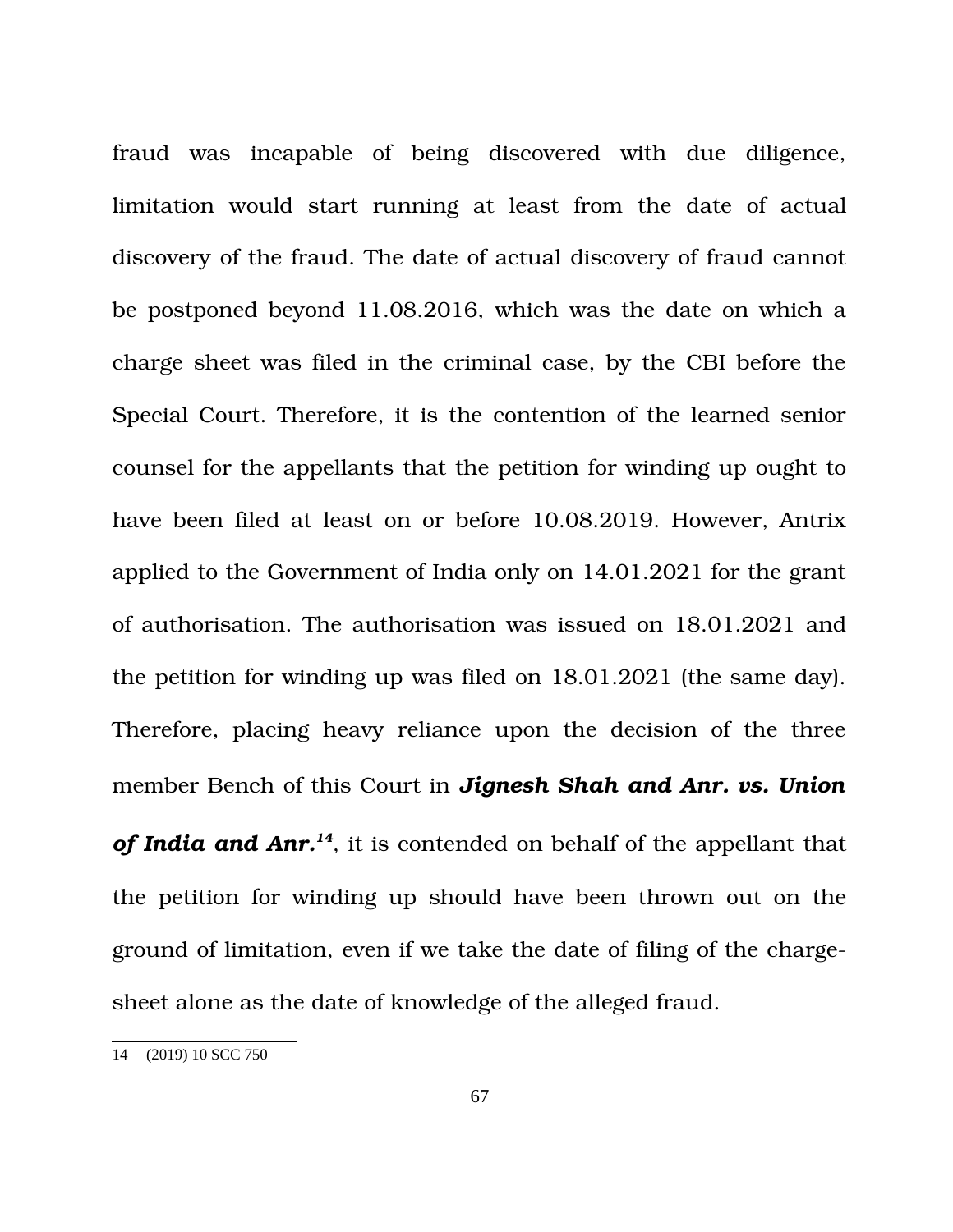**8.3** Before we consider the aforesaid contentions independently, it will be useful to take note of the manner in which the National Company Law Appellate Tribunal dealt with the question of limitation and decided the same against the appellants.

**8.4** The Member (Technical) of NCLAT, in his separate but concurring opinion, dealt with the question of limitation, from paragraphs  $2$  to  $13$ . In sum and substance, the Member  $(T)$  of NCLAT held *(i)* that the fraud alleged by Antrix was not a singular act which was transaction-specific; *(ii)* that the petition for winding up was based upon a series of acts of fraud, unearthed over a long period of time; *(iii)* that though the CBI filed a first charge-sheet on 11.08.2016, a supplementary charge-sheet was filed on 8.01.2019; *(iv)* that a complaint was lodged under the Prevention of Money Laundering Act, 2002 alleging financial frauds, only on 24.12.2018; and *(v)* that in cases of this nature, the date of discovery of the first act of fraud among a series of acts of fraud, cannot be taken to be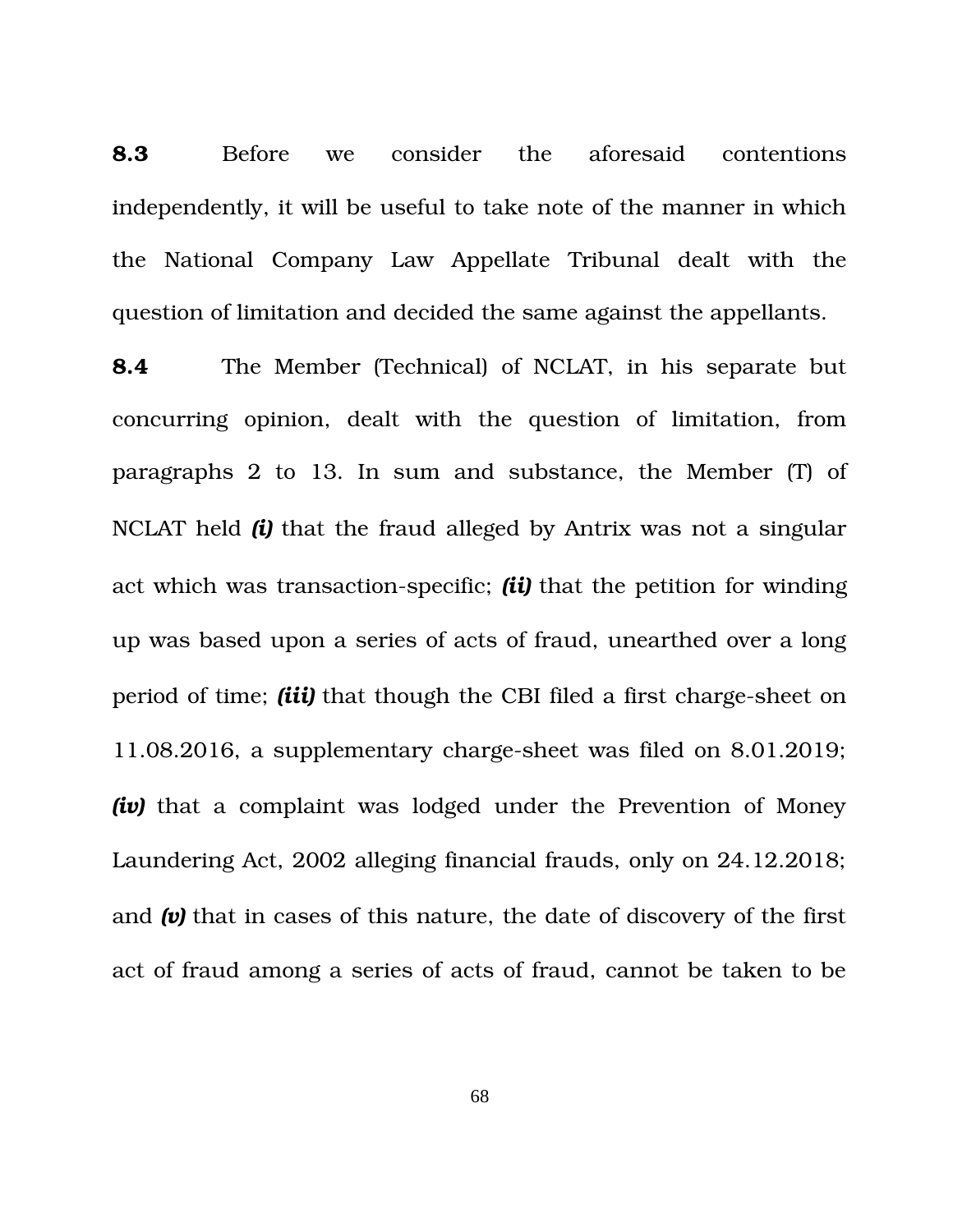the date on which the right to apply accrued in terms of Article 137 of the Schedule to the Limitation Act, 1963.

**8.5** The above view taken by NCLAT is a plausible view and does not suffer from any perversity. The above view cannot be said to be completely contrary to law. However, we will independently deal with this issue, so that the myth of limitation is demystified.

**8.6** The various provisions of the Companies Act, 2013, unfortunately came into force on various dates, in view of the leverage granted under Section 1(3) to the Central Government to appoint different dates for different provisions to come into force. Section 270 providing for the winding up by the Tribunal, Section 271 prescribing the circumstances in which a company may be wound up by the Tribunal and Section 272 stipulating the requirements of a petition for winding up, as they were originally enacted in the Companies Act, 2013, never came into force, since no notification under Section 1(3) of the Act was issued in respect of these three provisions.

69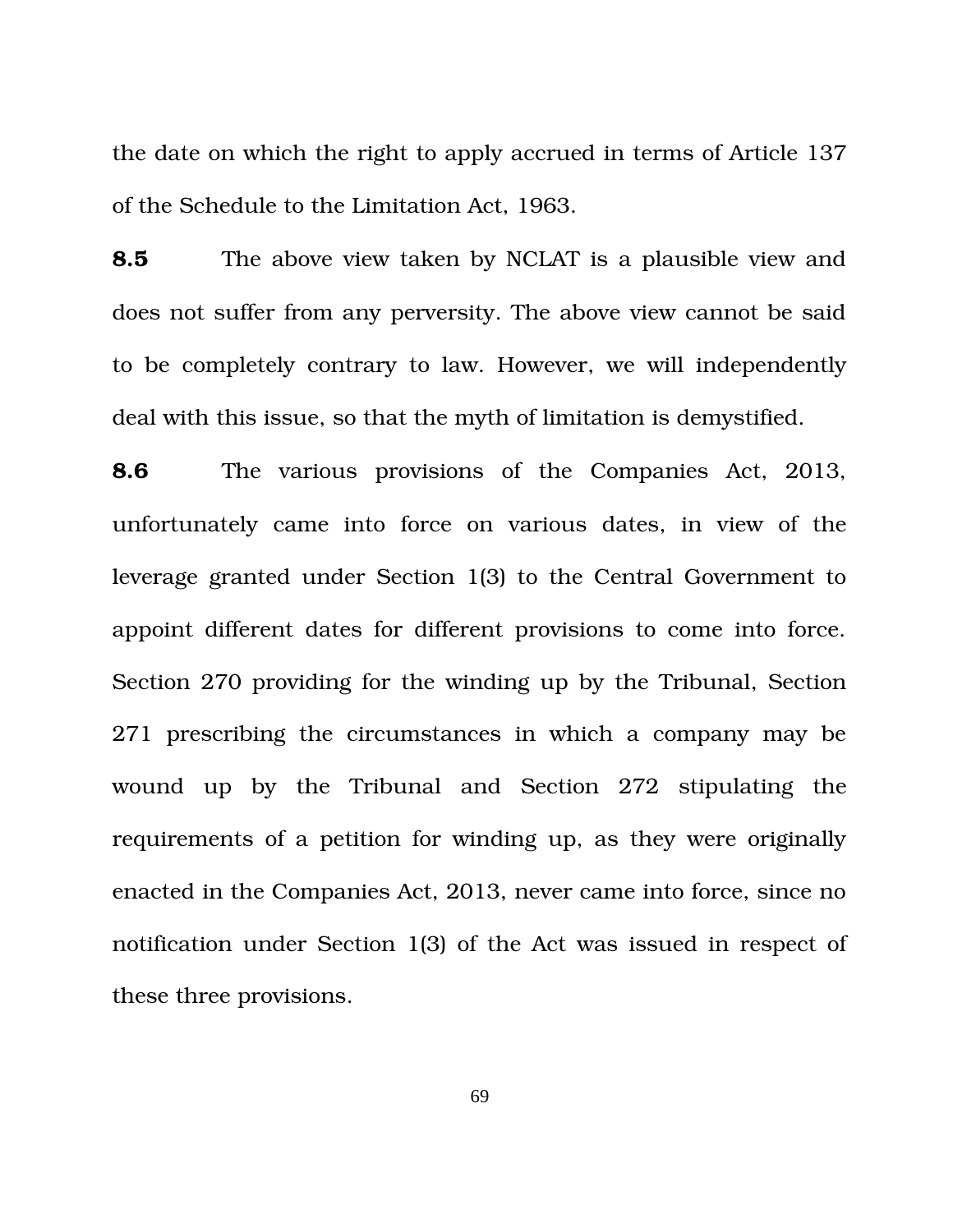**8.7** However, the Insolvency and Bankruptcy Code, 2016 (Act 31 of 2016) received the assent of the President on 28.05.2016. Section 255 of this Code declared that the Companies Act, 2013 shall stand amended in the manner specified in the  $11<sup>th</sup>$  Schedule to the Code. The existing provisions of Sections 270 to 272 of the Companies Act, 2013 were replaced by the  $11<sup>th</sup>$  Schedule read with Section 255 of IBC. Section 255 of IBC came into force on 15.11.2016 vide S.O 3453(E) dated 15.11.2016. Consequently the  $11<sup>th</sup>$  Schedule containing amendments to the Companies Act, 2013 also came into force on 15.11.2016. Sections 270, 271 and 272 as they stand today, resultantly came into force on 15.11.2016.

**8.8** In contrast, the provisions of Sections 4 to 32 of IBC came into force on 1.12.2016 vide S.O 3594(E) dated 30.11.2016. The provisions relating to Corporate Insolvency Resolution Process are found in Sections 6 to 32 of IBC 2016. Sections 7, 9 and 10 of IBC 2016 provide for the initiation of Corporate Insolvency Resolution Process, respectively by the financial creditor, the operational creditor and the corporate applicant.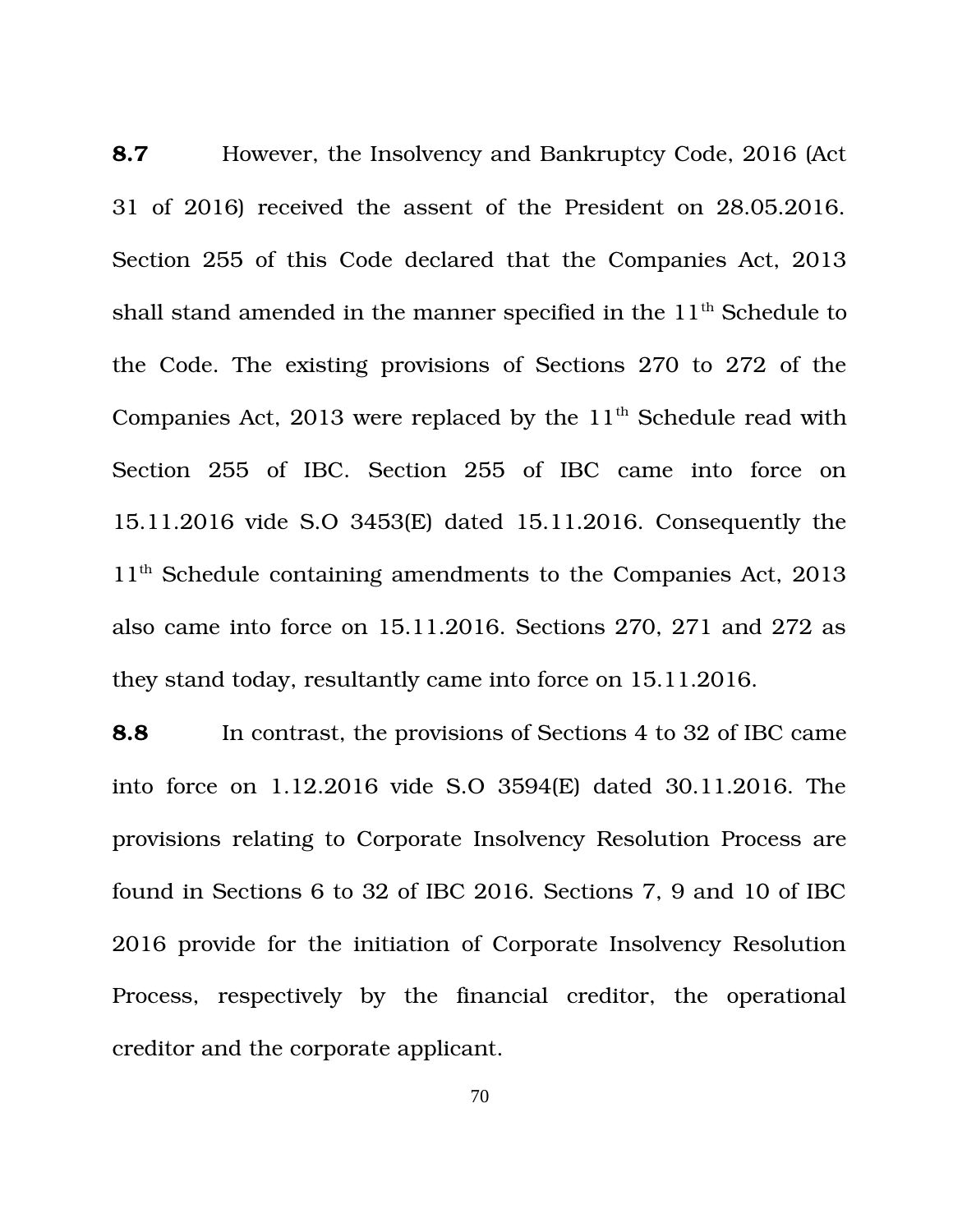**8.9** Section 434 of the Companies Act, 2013, as it was originally enacted, provided for transfer of certain proceedings pending before various forums on the date of coming into force of the Act. Clause (c) of Sub-section (1) of Section 434 provided for the transfer of the winding up proceedings to the Tribunal, with a mandate to the Tribunal to proceed to deal with those proceedings from the stage before their transfer. IBC 2016, through the  $11<sup>th</sup>$ Schedule, substituted a new provision in Section 434. Though the newly incorporated Section 434 also provided under Clause (c) of Sub-section (1) for the transfer of winding up proceedings from the High Court to the Tribunal, such transfer was made subject to certain restrictions. One of those restrictions was that only those proceedings relating to winding up which are at a stage as may be prescribed by the Central Government, which may be transferred to the Tribunal. This restriction is found in the first proviso to Section 434(1).

**8.10** Therefore, the Central Government issued a set of Rules known as the Companies (Transfer of Pending Proceedings) Rules,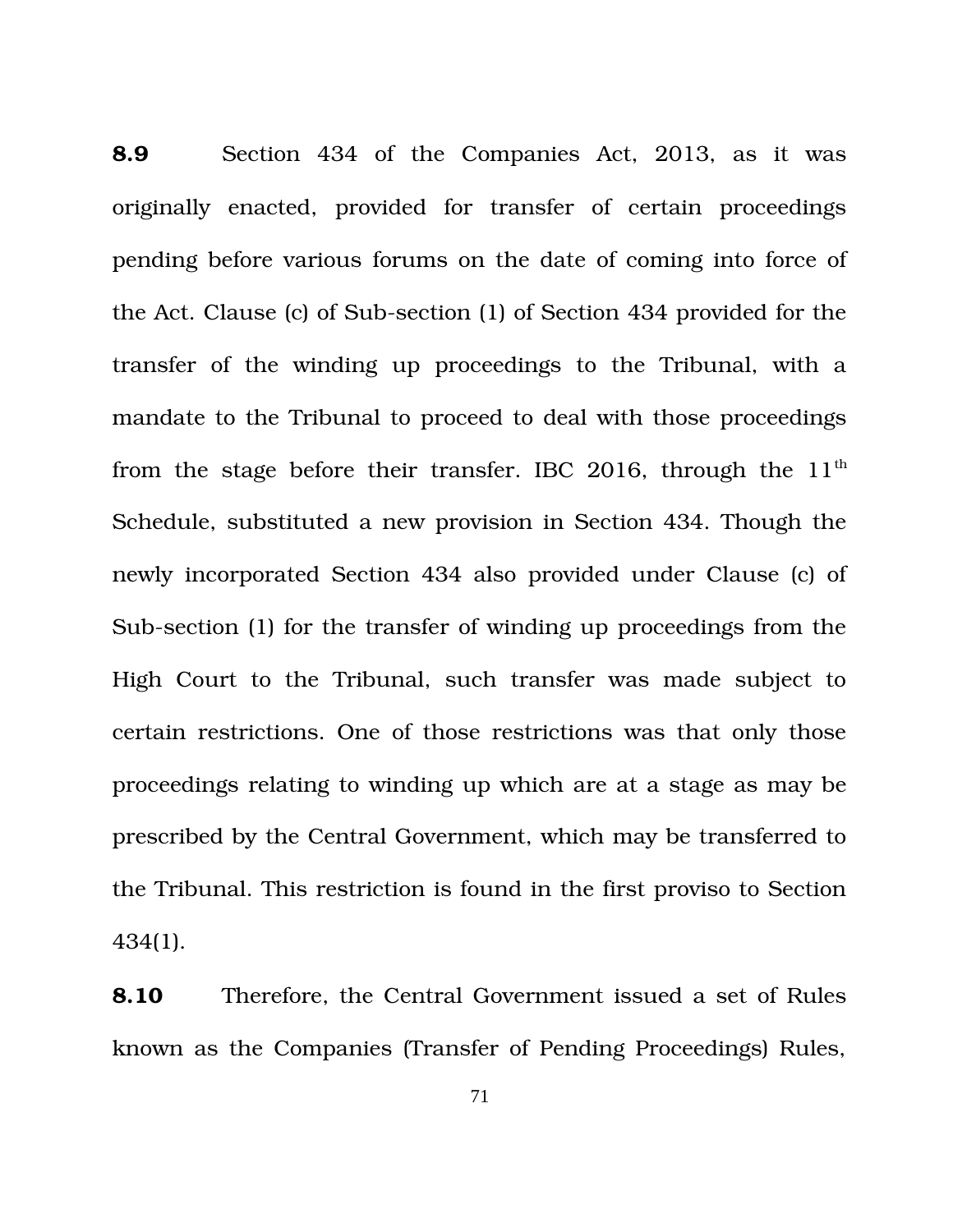2016. These Rules (except Rule 4 which relates to voluntary winding up) came into force with effect from 15.12.2016. Rule 5 of these Rules prescribes the stage at which alone, a petition for winding up under Section 433(e) of the 1956 Act could be transferred to NCLT. Similarly Rule 6 prescribes the stage at which the petitions for winding up filed under Clauses (a) and (f) of Section 433 of the 1956 Act could be transferred.

- **8.11** What is important to note from the above discussion is
	- *(i)* that while Sections 270 to 272 of the Companies Act, 2013 came into force on 15.11.2016, Sections 7, 9 and 10 of IBC came into force on 1.12.2016 and the Rules relating to transfer proceedings came into force on 15.12.2016; *and*
	- *(ii*) what is provided for under the Companies (Transfer of Pending Proceedings) Rules, 2016 read with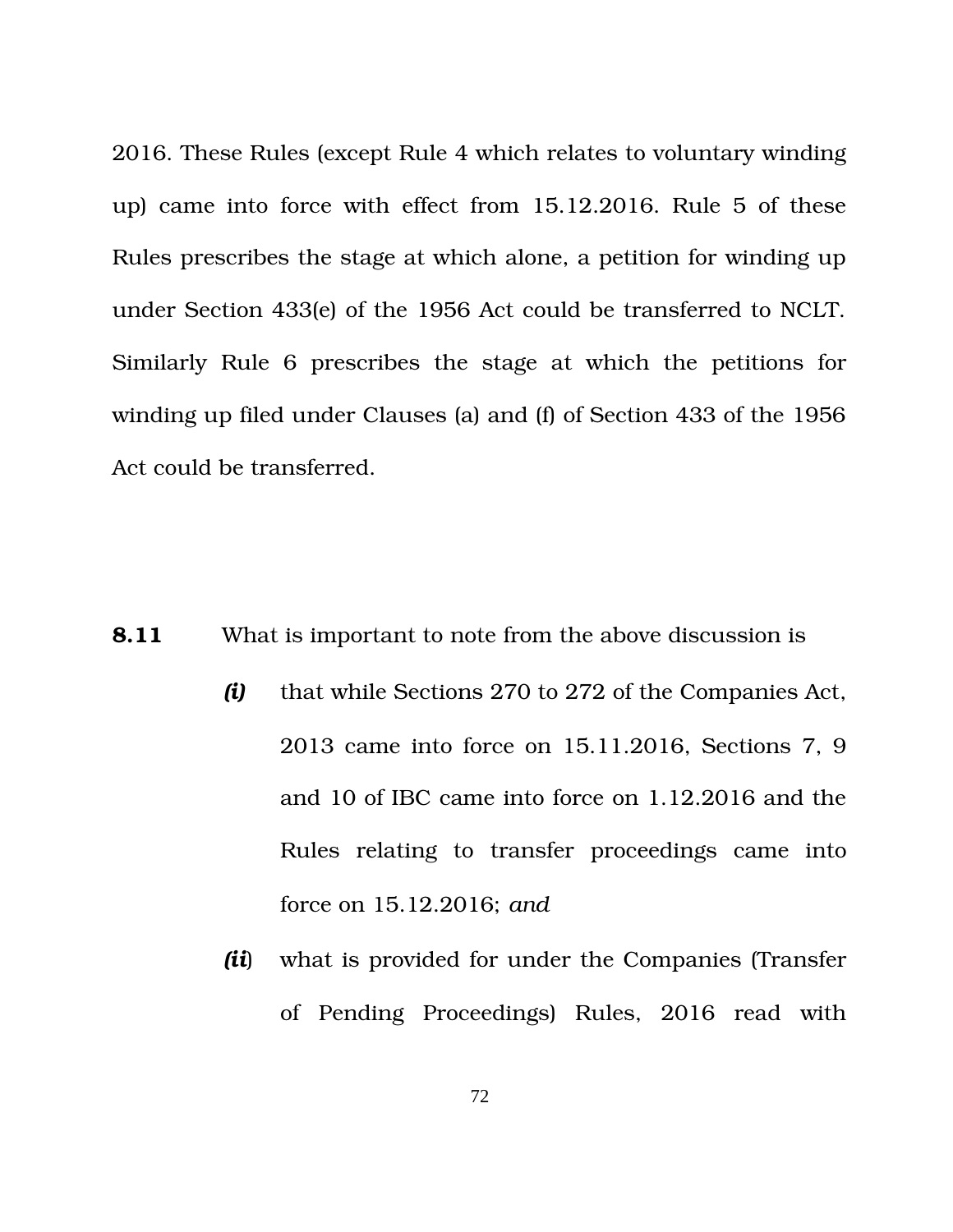Section 434 of the Companies Act, 2013 and Section 239 of the IBC 2016 is the transfer of only three categories of petitions for winding up, namely, those that fall under clauses (a), (e) and (f) of Section 433 of the 1956 Act.

**8.12** Keeping in mind the above statutory scheme, let us now see what happened in *Jignesh Shah* (supra), on which heavy reliance is placed. In *Jignesh Shah*, a suit for specific performance of an agreement with an alternative claim for damages, was filed by IL&FS, on 19.06.2013, on the ground that the cause of action, namely, the refusal to honour the commitment under the agreement arose on 16.08.2012. After more than two years of the date of the institution of the suit and after more than three years of the date mentioned in the plaint as the date of arising of the cause of action, the plaintiff in the suit issued a statutory notice under Sections 433 and 434 of the 1956 Act, on 3.11.2015. After receipt of the reply from the defendant, a petition for winding up was filed by the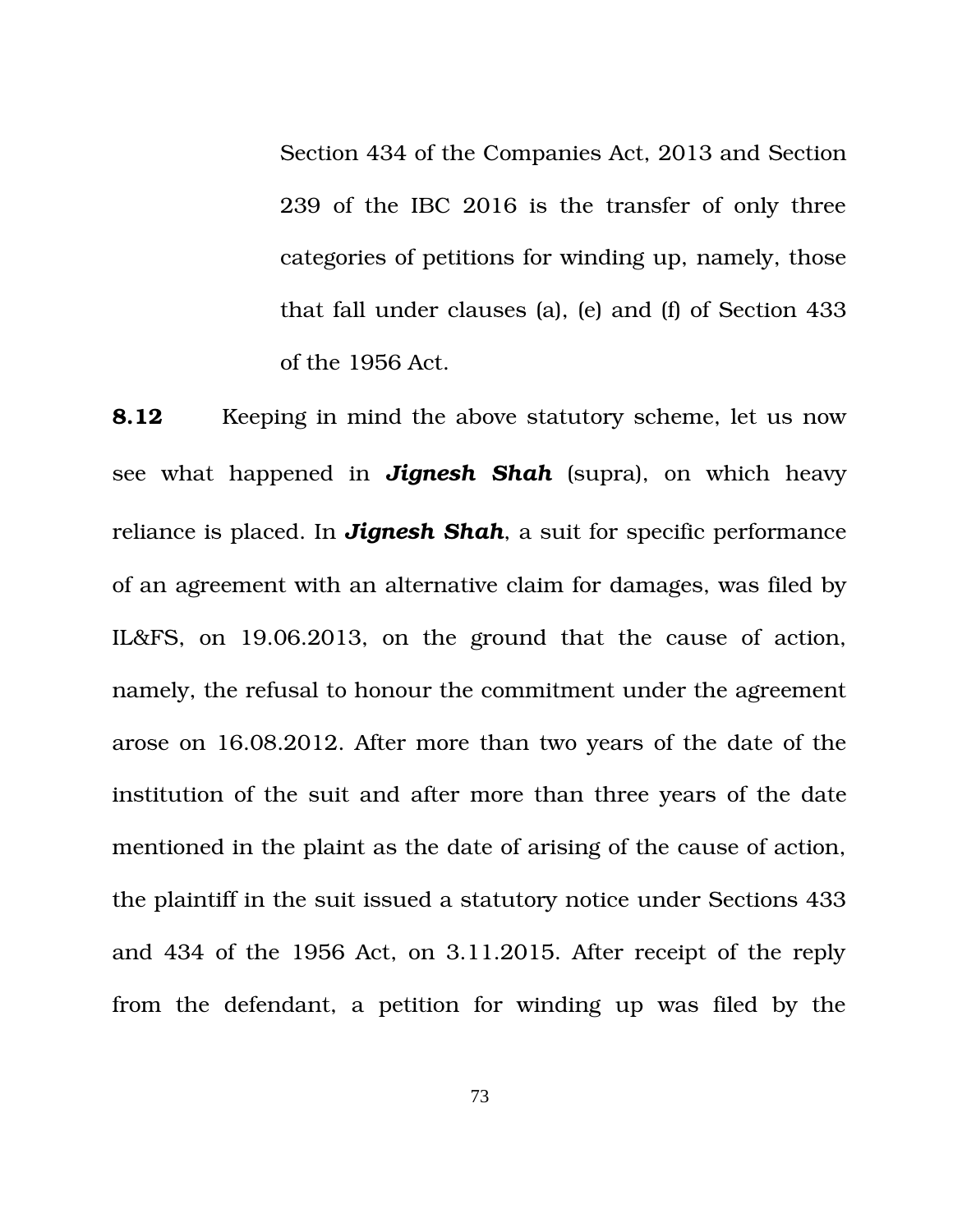plaintiff in the suit, against the defendant, on 21.10.2016 before the Bombay High Court under Section 433(e) of the 1956 Act. This petition for winding up was transferred by the High Court of Bombay to the NCLT, by an order dated 1.02.2017, in terms of Section 434 of the Companies Act, 2013 read with Rule 5 of the Companies (Transfer of Pending proceedings) Rules, 2016. NCLT treated the petition for winding up as a petition for corporate insolvency resolution under Section 7 of IBC by a financial creditor and ordered the admission of the petition. The order of admission was unsuccessfully challenged before the NCLAT, whereafter, the matter landed up before this Court. The view taken by NCLAT was that since Section 7 of IBC 2016 came into force on 1.12.2016, the winding up petition was within the period of limitation. It was this view of NCLAT which was put to test before this Court in *Jignesh*

*Shah.*

**8.13** In essence, *Jignesh Shah* was one under Section 433(e) of the 1956 Act which related to inability of a company to pay its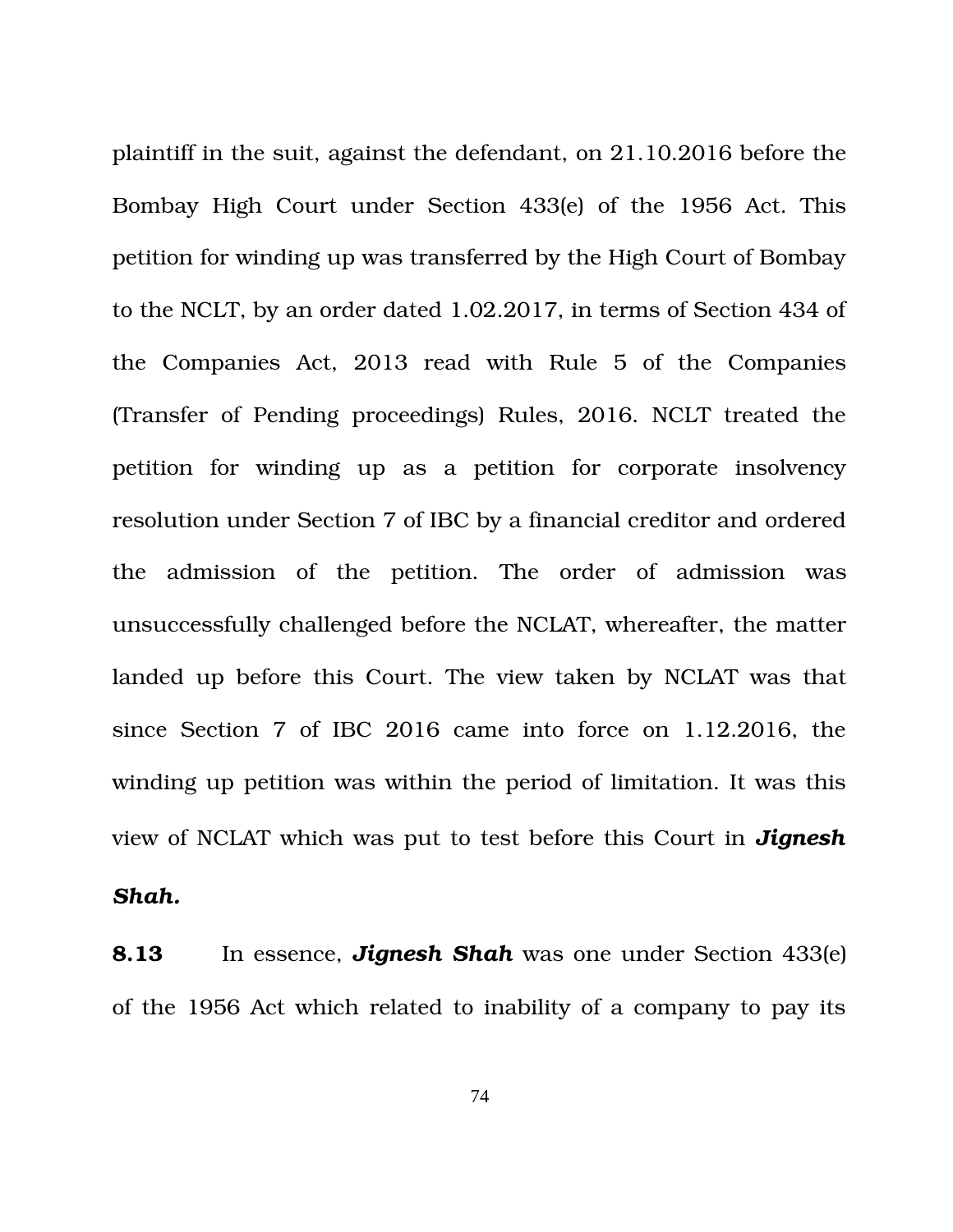debts. Therefore, unless the debt was a legally recoverable debt, on the date on which a petition for winding up was filed, no petition for winding up was maintainable. If a suit for recovery of such a debt was already time barred, it is incongruous to say that a petition for winding up was maintainable in respect of such a debt. Therefore, the test applied in *Jignesh Shah* was not new but what was so obvious. In fact, on the date on which a petition for winding up was filed on the file of the Bombay High Court in *Jignesh Shah*, the civil suit for enforcement of the contract with an alternative claim for damages was pending. If the plaintiff had waited for a decree in the suit and thereafter moved a petition for winding up on the basis of the decree, Section 434(1)(b) of the Companies Act, 1956 would have come into play and the winding up petition could not have been held in *Jignesh Shah* to have been time barred. Since the plaintiff in the suit moved an application for winding up even during the pendency of the suit, limitation had to be naturally counted on the basis of the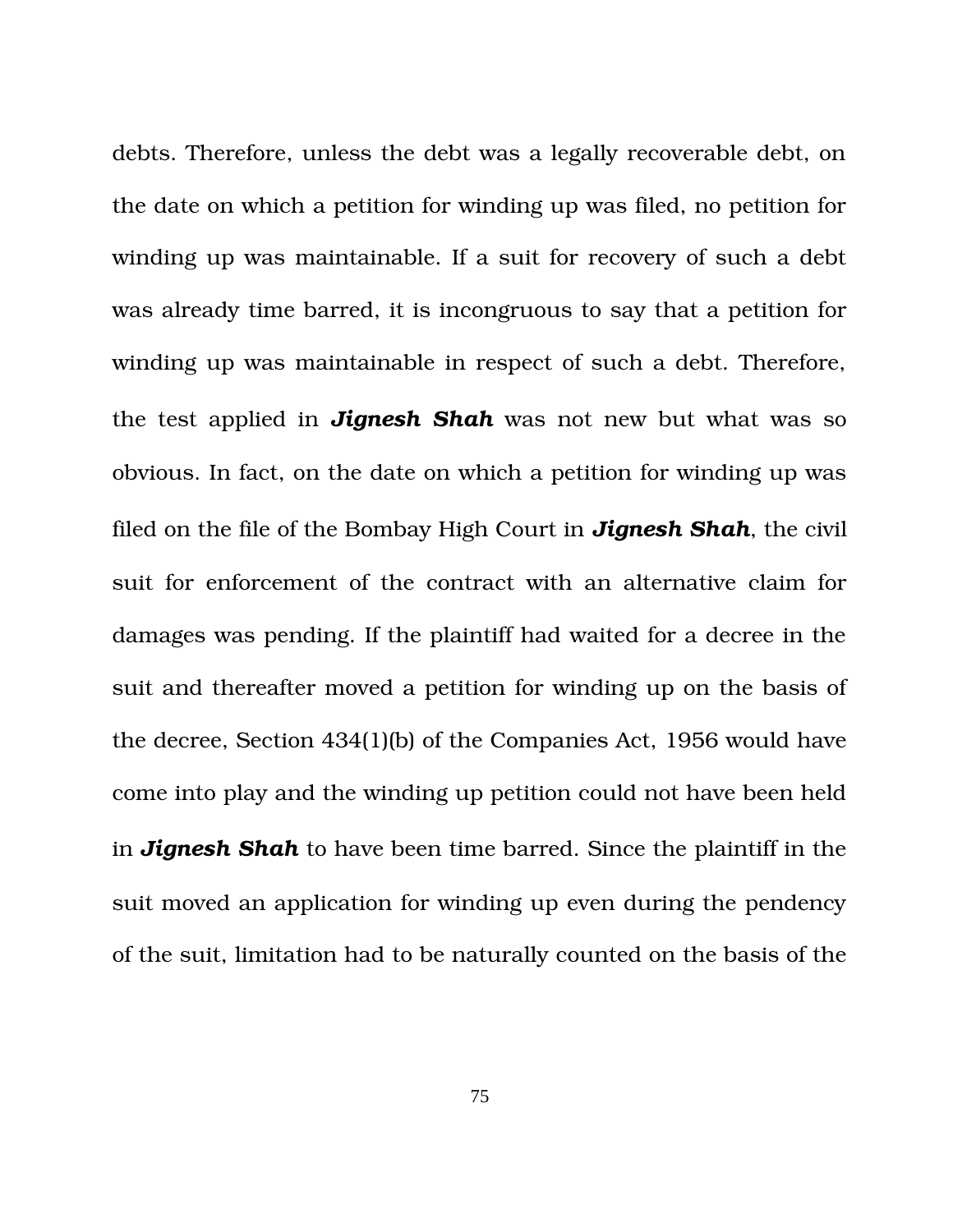original cause of action mentioned in the civil suit, with reference to Section 434(1)(a).

**8.14** As we have seen earlier, Section 434 of the 2013 Act read with the Companies (Transfer of Pending Proceedings) Rules, 2016 apply only in respect of three types of proceedings for winding up, namely, *(i)* proceedings on the ground of inability to pay the debts, covered by Clause (e) of Section 433 of the 1956 Act; *(ii)* proceedings initiated by the company itself by a special resolution covered by Clause (a) of Section 433; and *(iii)* proceedings on just and equitable ground covered by clause (f) of Section 433.

**8.15** As we have seen in Chapter **6** above, fraud was not included in Section 433 of the 1956 Act as one of the nine circumstances in which a company may be wound up. Under the 1956 statutory regime, a petition for winding up, even if triggered on the basis of an investigation report under section 237(b) read with section 243 and Section 439(1)(f), was required to be only on just and equitable ground under Section 433(f). Therefore, on the date on

76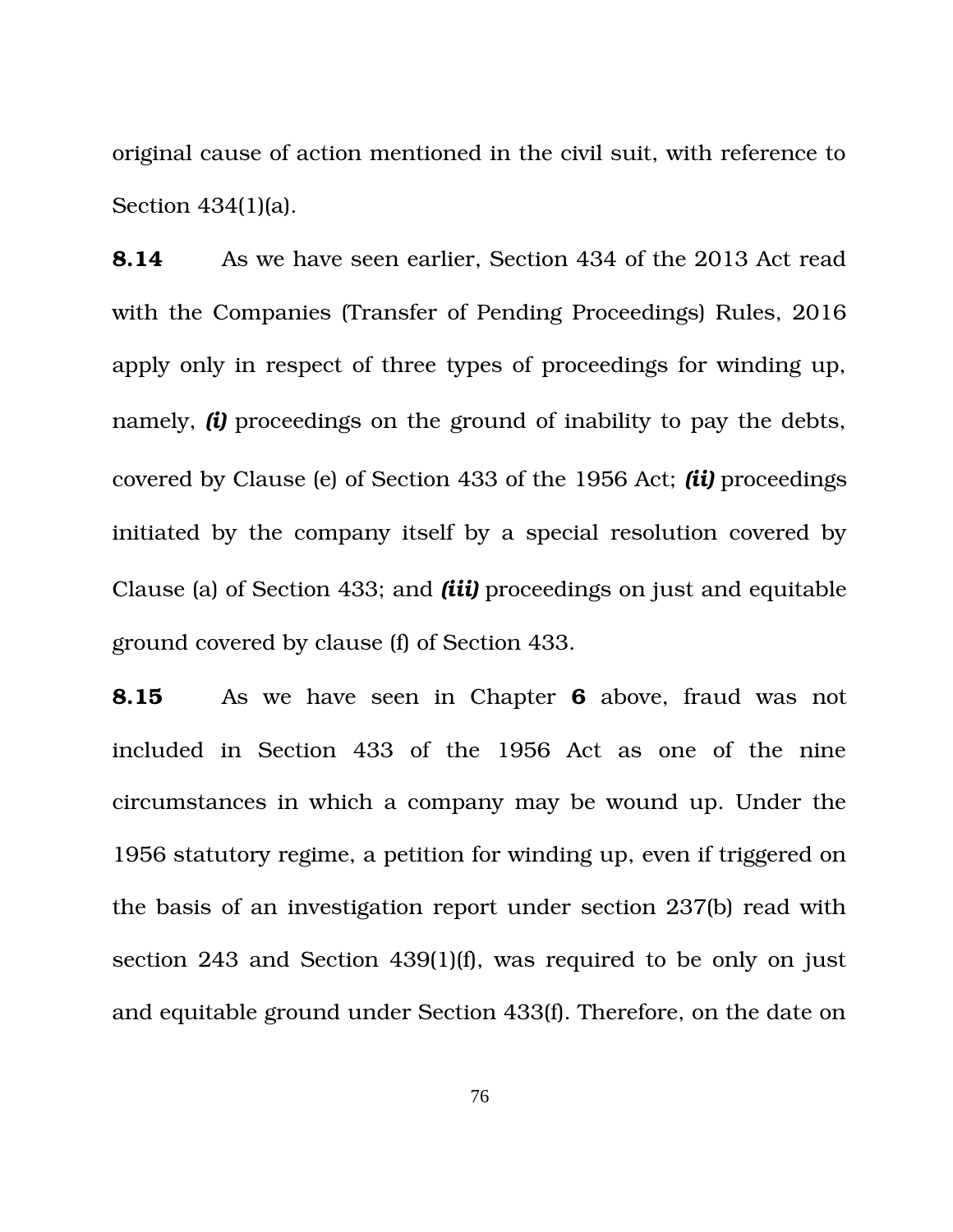which IBC came into force, if a petition for winding up was pending under section 433 (e) or (f), it was liable to be transferred to NCLT by virtue of Section 434 of the 2013 Act read with the Companies (Transfer of Pending Proceedings) Rules, 2016.

**8.16** But under the Companies Act, 2013, three different types of fraud are included in Section 271(c), as the circumstances for winding up a company. Such a winding up is independent of just and equitable ground. Therefore, the parameters applicable to winding up on the ground of inability to pay debts or on just and equitable ground may not be applied blind fold to a case of fraud.

**8.17** Antrix, which initiated the proceedings for winding up, is neither a financial creditor nor an operational creditor nor a corporate applicant. This is why Antrix have not and could not have gone for insolvency resolution process, under the IBC, but taken recourse to Section 271(c) of the Companies Act, 2013. Hence the ratio in *Jignesh Shah*, as applicable to debts, whose recovery in any case should not have been time barred on the date of initiation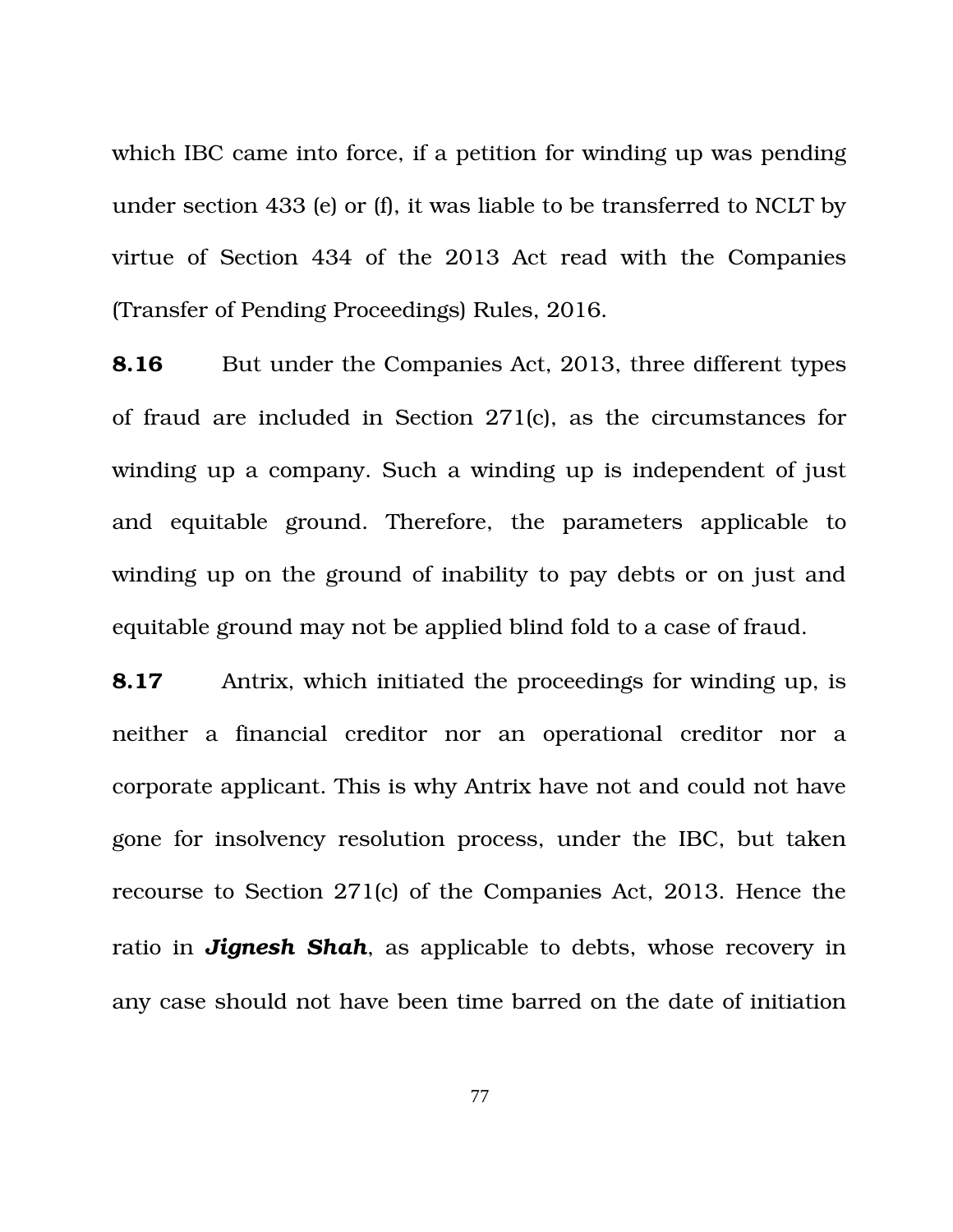of the proceedings for winding up/insolvency resolution process, cannot have any application to the case on hand.

**8.18** It is fundamental to the law of limitation that limitation extinguishes the remedy and not the right. If the remedy of filing a civil suit for the recovery of a debt stands extinguished by the Law of Limitation, the creditor cannot make use of Section 433(e) of the Companies Act, 1956. This is the premise on which this Court decided *Jignesh Shah.*

**8.19** After *Jignesh Shah*, this court was concerned with the application of sections 14 and 18 of the Limitation Act, 1963 in different cases. In *Sesh Nath Singh v. Baidyabati Sheoraphuli* Co-operative Bank Ltd<sup>[15](#page-77-0)</sup>, this Court held that Sections 14 and 18 will apply to cases filed under section 7 or 9 of IBC. Again in *Laxmi Pat Surana vs Union Bank of India[16](#page-77-1)*, this Court held :"*Section 18 of the Limitation Act would come into play every time when the principal borrower and/or the corporate guarantor (corporate debtor),*

<span id="page-77-0"></span><sup>15</sup> (2021) 7 SCC 313

<span id="page-77-1"></span><sup>16</sup> (2021) 8 SCC 481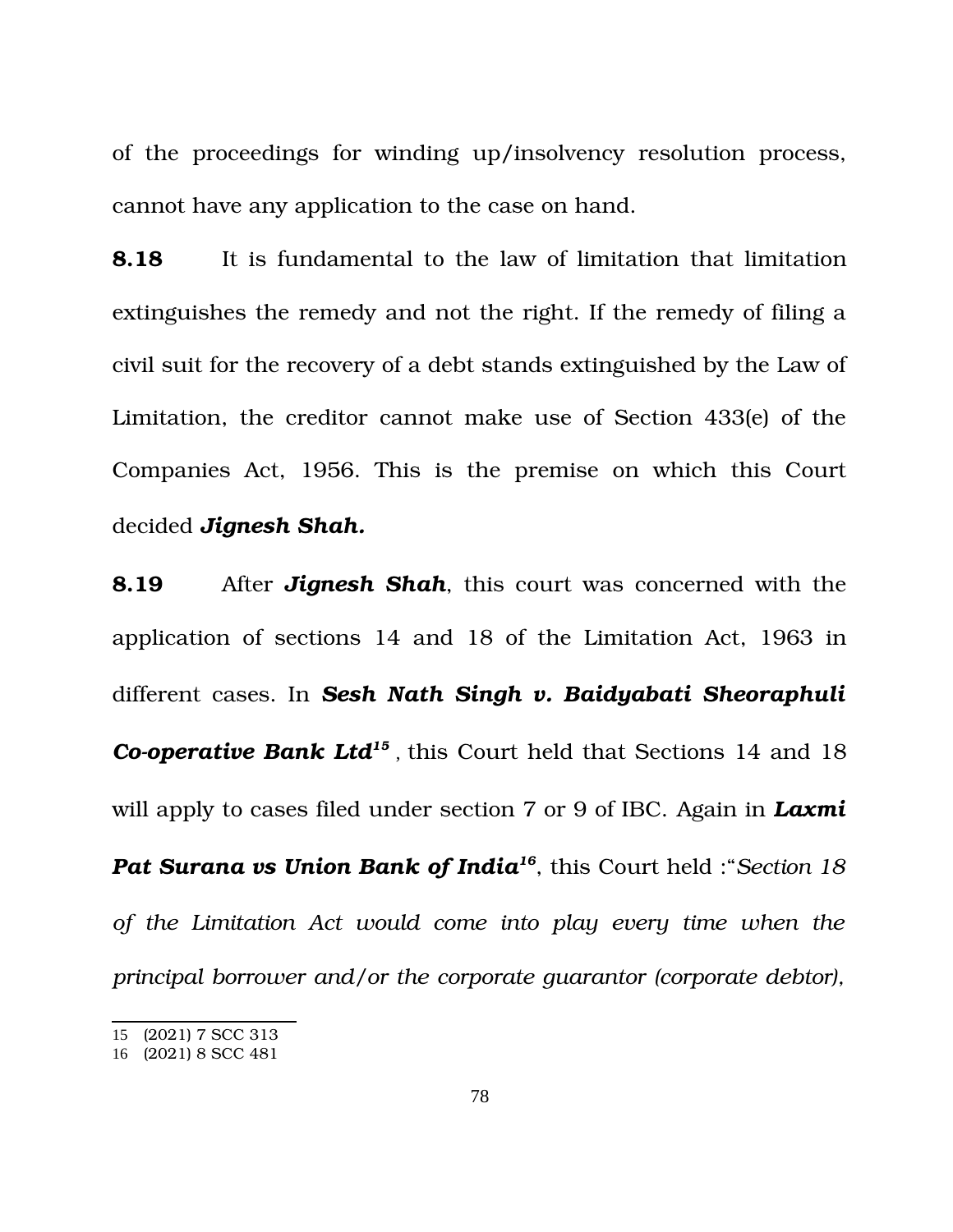*as the case may be, acknowledge their liability to pay the debt. Such acknowledgement, however, must be before the expiration of the prescribed period of limitation including the fresh period of limitation due to acknowledgement of the debt, from time to time, for institution of the proceedings under Section 7 of the Code."*

**8.20** Thereafter, the question whether the entries made in the balance sheets of a corporate debtor would amount to acknowledgement of a liability under section 18 of the Limitation Act came up for consideration in *Asset Reconstruction company vs Bishal Jaiswal[17](#page-78-0)*. After referring to the judgment of the Calcutta High Court in *Bengal Silk Mills Co. v. Ismail Golam Hossain Ariff[18](#page-78-1)* , this Court held in *Bishal Jaiswal (i) that "though the filing of a balance sheet is by compulsion of law, the acknowledgement of a debt is not necessarily so; and (ii) that the entries made in the balance sheets would amount to acknowledgement of liability depending upon whether such an entry qua any*

<span id="page-78-0"></span><sup>17</sup> (2021) 6 SCC 366

<span id="page-78-1"></span><sup>18</sup> AIR 1962 Cal 115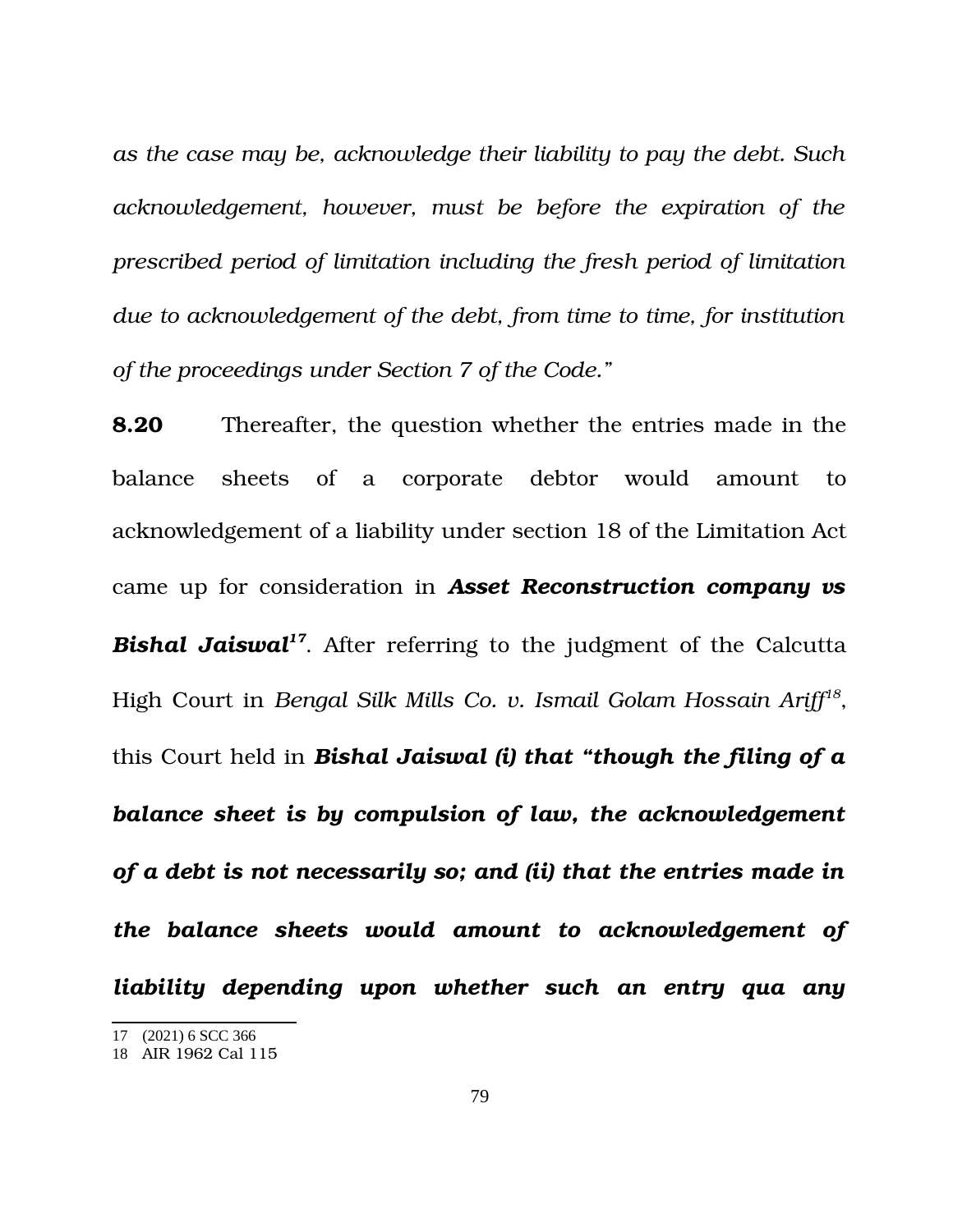*particular creditor is unequivocal or has been entered into with caveats in the form of notes that are annexed to or forming part of such financial statements*"

**8.21** The above decisions show that limitation is not always akin to a lighted matchstick to a train of gun powder. The date of commencement of the period need not necessarily be static. The date of commencement may keep changing depending upon the acts of omission and commission on the part of the party against whom the action is initiated. These acts of omission and commission constitute the bundle of facts, which determine the question whether an action is barred by limitation or not.

**8.22** As we have pointed out elsewhere, the contours of fraud as delineated in Section 271(c) of the Companies Act, 2013 cover three aspects namely, *(i)* the affairs of the company being conducted in a fraudulent manner; *(ii)* the company was formed for fraudulent and unlawful purpose; and *(iii)* the persons concerned in the formation and management of its affairs have been guilty of fraud,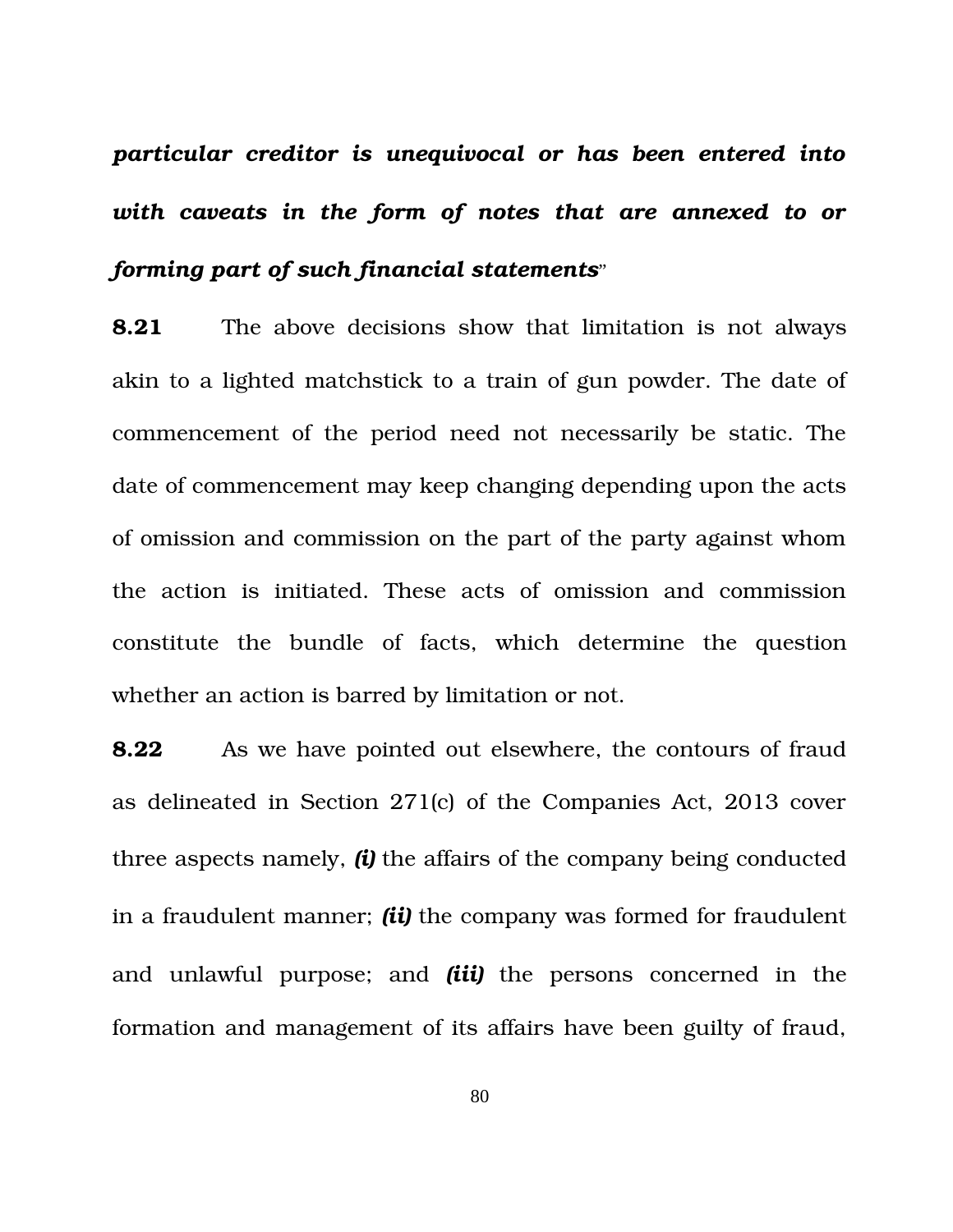misfeasance or misconduct in connection therewith. As rightly pointed out by the Tribunal, a singular act of omission or commission may constitute fraud and even a series of acts may constitute fraud. A fraudulent act may be different from the fraudulent manner in which an act is performed. The words "*the conduct of the affairs of a company in a fraudulent manner*" indicate that the process was a continuing one. If the conduct of the affairs of the company in a fraudulent manner is a continuing process, the right to apply becomes recurring.

**8.23** We must keep in mind the fact that apart from the persons in charge of the management of the affairs of the company in liquidation, the officials of Antrix as well as the officials of the Department of Space are now facing prosecution not only for offences under Section 420 read with Section 120B of the Indian Penal Code, but also for offences under the Prevention of Corruption Act, 1988 and the Prevention of Money Laundering Act. The termination of the Contract on 25.02.2011, was not triggered by an allegation of fraud and corruption. Fraud and corruption were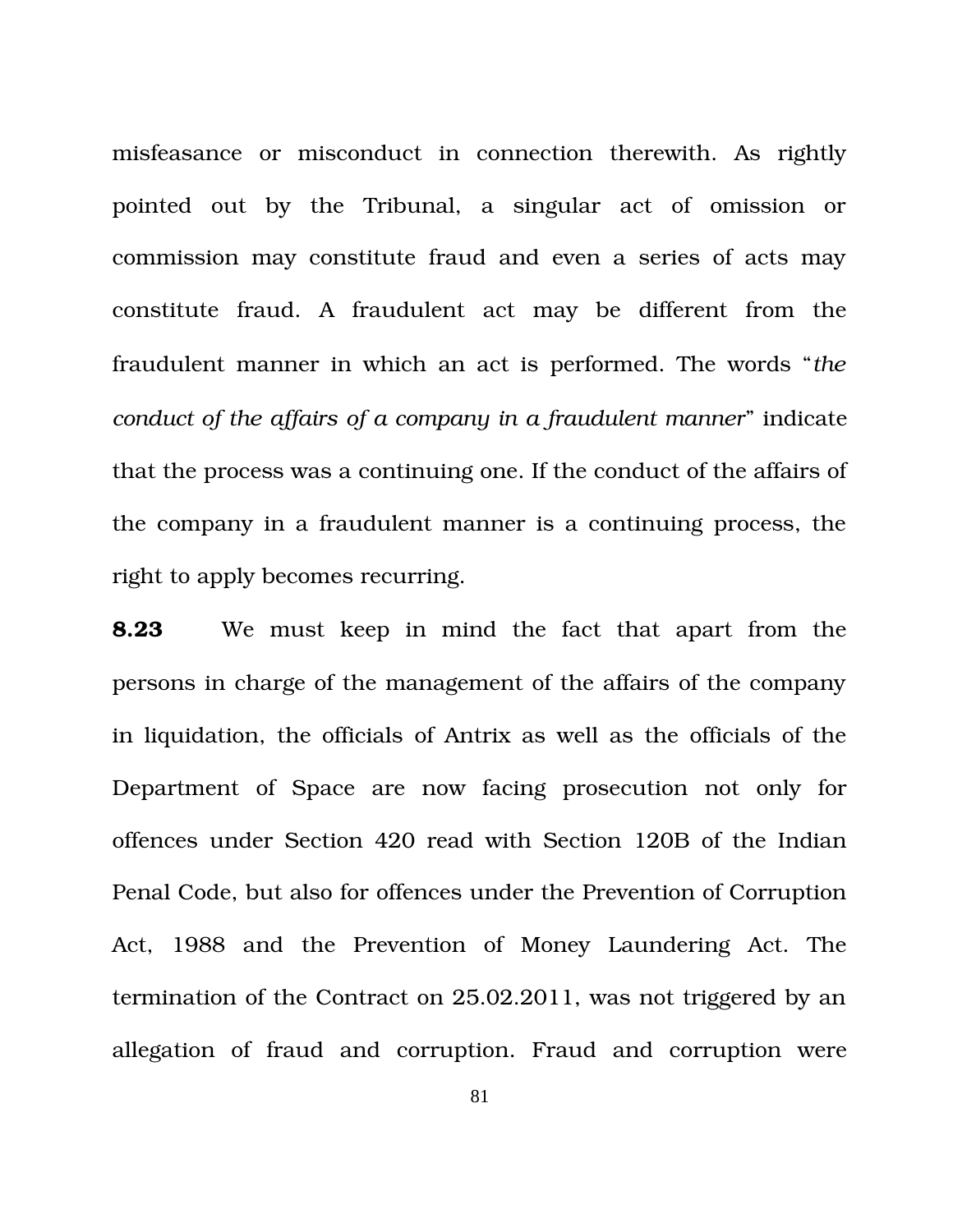discovered only later and by the time the discovery was made, the attempts to reap the fruits of fraud had reached the pinnacle. These attempts continue even till date and this falls squarely within Section 271(c). Therefore, the contention that the petition was barred by limitation was rightly rejected by the Tribunal and we have no reason to take a different view.

### **9. ESTOPPEL**

**9.1** The next ground of attack to the impugned orders is that Antrix is estopped from pleading fraud and seeking winding up of Devas, in view of the fact, *(i)* that the letter of termination dated 25.02.2011, of the Agreement dated 28.01.2005 was not on the ground of fraud but by invoking the *force majeure* clause; *(ii)* that in the proceedings before the arbitral Tribunals, no allegation of fraud was ever raised; and *(iii)* that the Auditor's reports of Antrix for all these years, contained a statement that no fraud was committed on Antrix.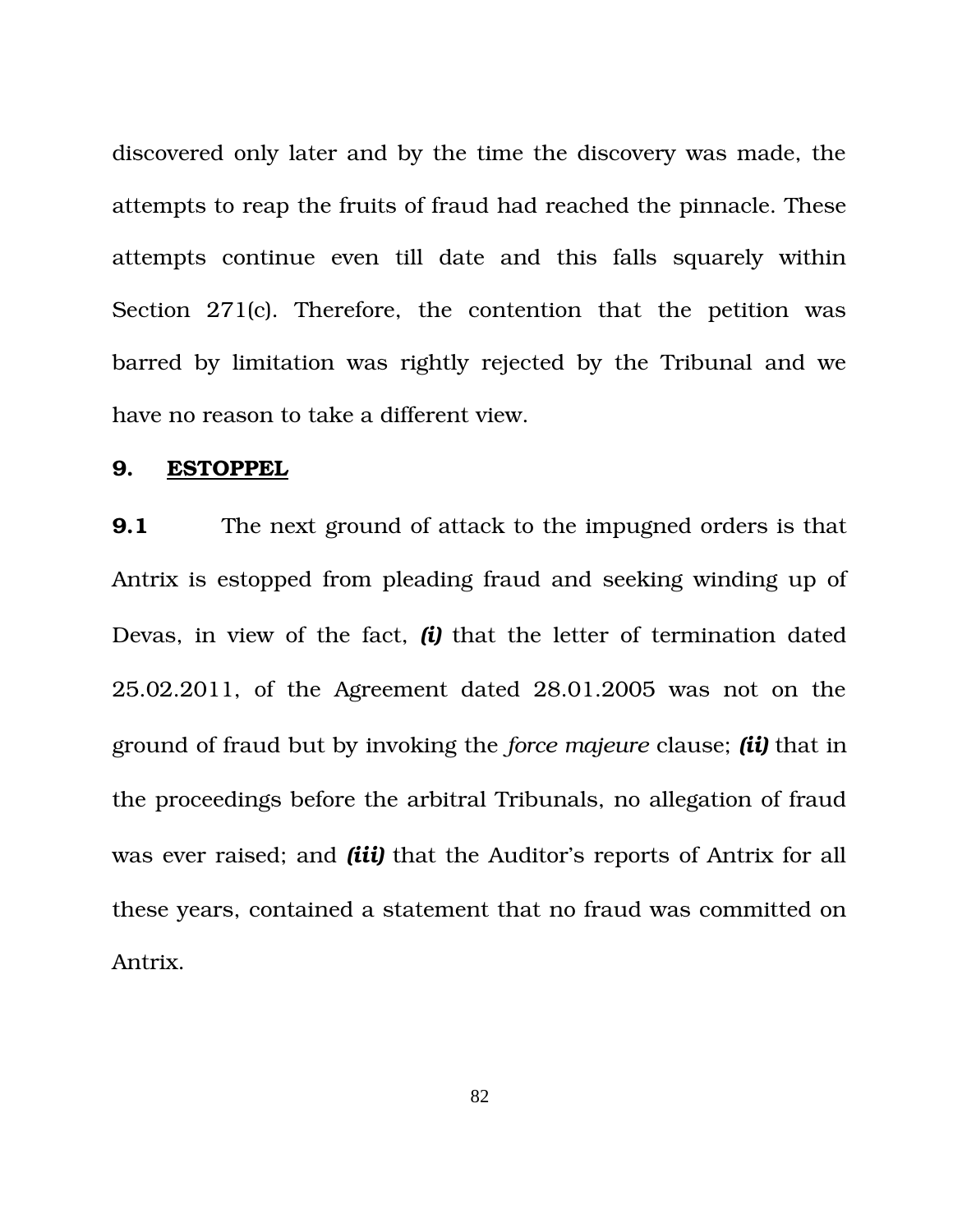**9.2** The contention of the appellants is that under Section 19 of the Indian Contract Act, 1872, an agreement vitiated by fraud is not void but only voidable at the option of the party who is a victim and that therefore the failure of Antrix, *(i)* to terminate the contract on the ground of fraud and/or *(ii)* to set up fraud as a defence to the arbitral proceedings operated as estoppel. In addition, the Auditor's statements in the Annual Reports, that no fraud was committed on Antrix, would give rise to a valid plea of estoppel.

**9.3** Factually, the appellants are right in pointing out that the Agreement dated 28.01.2005 was terminated by a letter dated 25.02.2011 only by invoking the *force majeure* clause and that fraud was not set up as a defence in the arbitral proceedings. The appellants are also factually correct in pointing out from the Auditor's reports of Antrix dated 15.09.2012, 19.07.2016, 24.07.2017, 19.06.2020 etc., that there was a certification by the auditors to the effect that no fraud on or by the company has been

83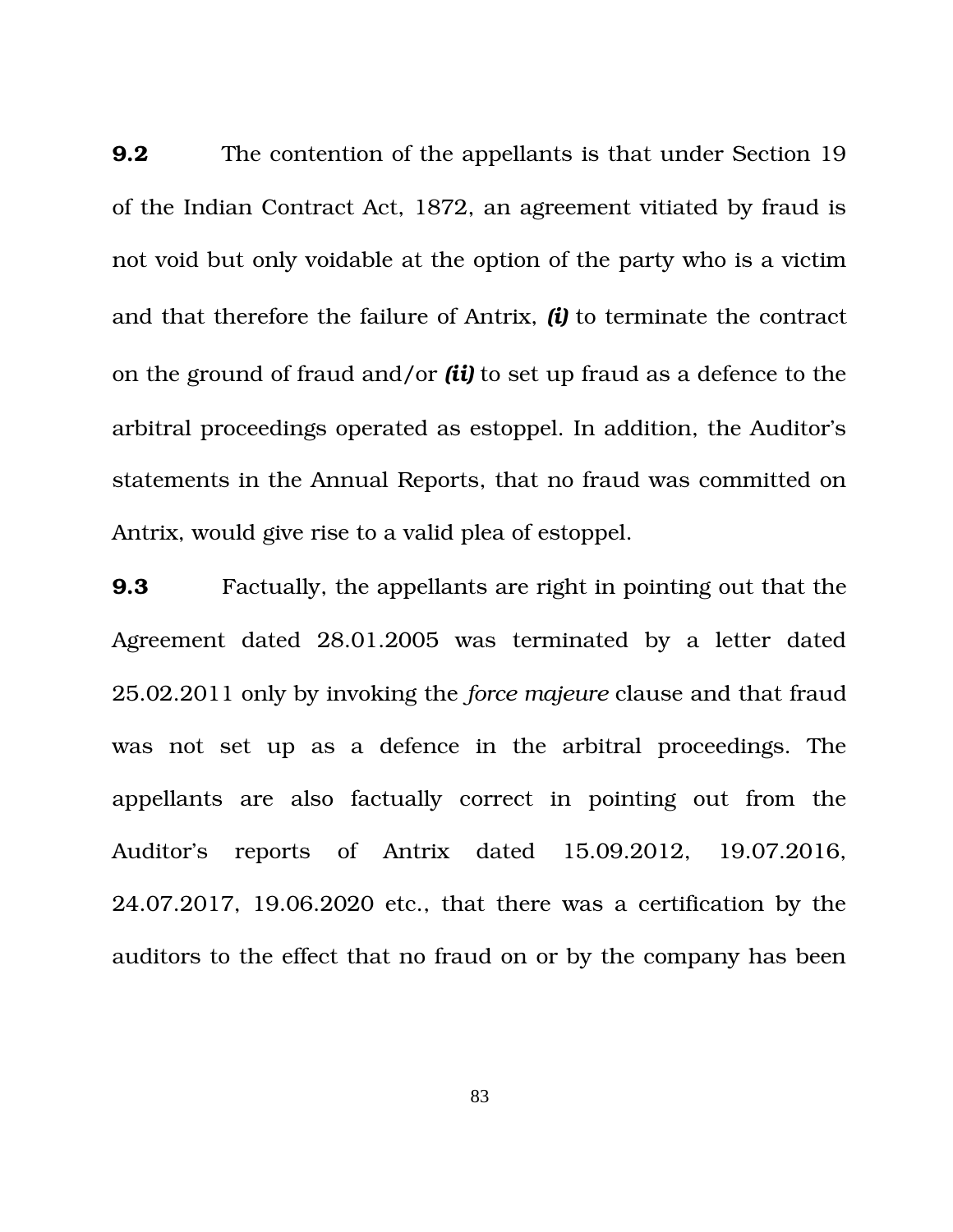noticed or reported during the course of the audit. In the Annexure

to the Auditor's report dated 15.09.2012, the Auditors have stated:

"According to the information and explanations given to us in the course of our audit, we report that no fraud on or by the Company has been noticed or reported during the course of our audit."

**9.4** Similarly, in the Annual Report dated 19.07.2016, for

2015-16, it was reported by the Auditors as follows:-

"To the best of our knowledge and belief and according to the information and explanations given to us, we report that no case of fraud has been committed on or by the Company or by its officers or employees during the year."

**9.5** A statement similar to the one extracted above, also finds

a place in the Auditor's report dated 24.07.2017, forming part of the

Annual Report 2016-17.

**9.6** Even in Annexure-B Report dated 19.06.2020, the

Auditors have given a statement as follows:

#### "**Fraud by company or its officers and employees**

According to the information and explanation given to us, there are no frauds reported by the company or any fraud has been noticed or reported during the year. Accordingly, the provisions of clause  $3(x)$  of the said order are not applicable."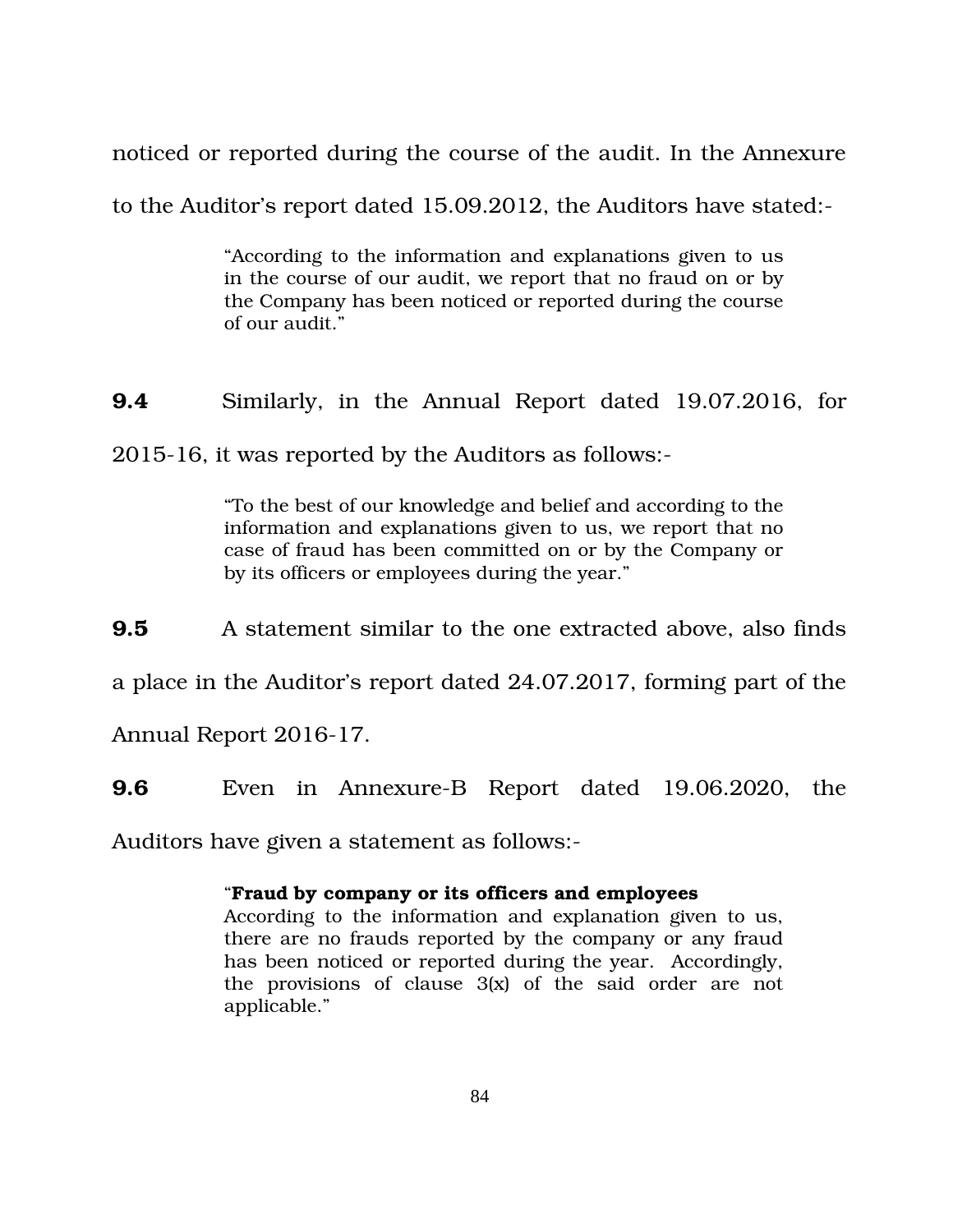**9.7** Under Clause (xxi) of paragraph 4 of the Companies (Auditor's Report) Order, 2003, issued in exercise of the powers conferred by Section 227 (4A) of the Companies Act, 1956, there is a prescription that the Auditor's Report should contain a statement as to whether any fraud on or by the company has been noticed or reported during the year and if so, the nature and the amount involved.

**9.8** But the question is as to whether all the above would lead to an inference of estoppel against Antrix. The fact that the Agreement dated 28.01.2005 was not terminated on the ground of fraud, through the letter dated 25.02.2011, cannot take the appellants anywhere. The earliest First Information Report for the offences under Section 420 read with Section 120B of the IPC was filed by the CBI only on 16.03.2015. The officers of Antrix as well as officials of the Government were also implicated in the FIR for offences under the Prevention of Corruption act, 1988. Therefore, the appellants cannot set up a plea of estoppel on the ground that the termination of the Agreement in the year 2011 was not on the

85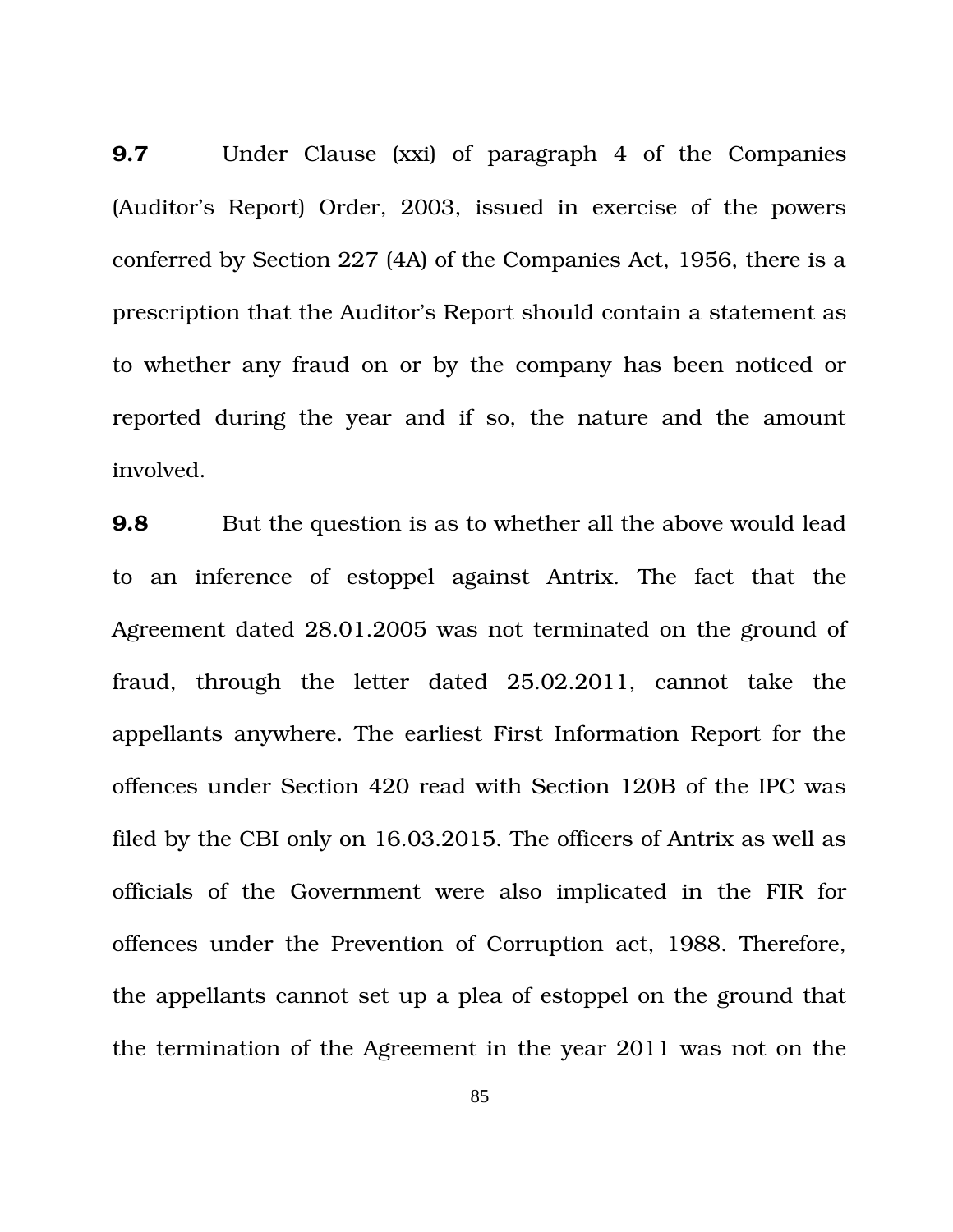ground of fraud, when the discovery of fraud itself was many years later.

**9.9** For the very same reason, the failure of Antrix to plead fraud in the ICC arbitration proceedings, cannot also operate as estoppel. The arbitral proceedings commenced in the year 2013 and the award itself was passed on 14.09.2015. Antrix cannot be expected to plead fraud in the arbitral proceedings, even before the discovery of fraud.

**9.10** The Chartered Accountants/Auditors are not experts either in Criminal Law or in the technology that formed the subject matter of the Agreement between Antrix and Devas. The statement of Chartered Accountants are always qualified with certain riders such as "*according to the information and explanations given to us in the course of our audit"* or "*to the best of our knowledge and belief and according to the information and explanations given to us*".

**9.11** In fact, the Companies (Auditor's Report) Order, 2015 which was superseded by another order in 2016 was issued by the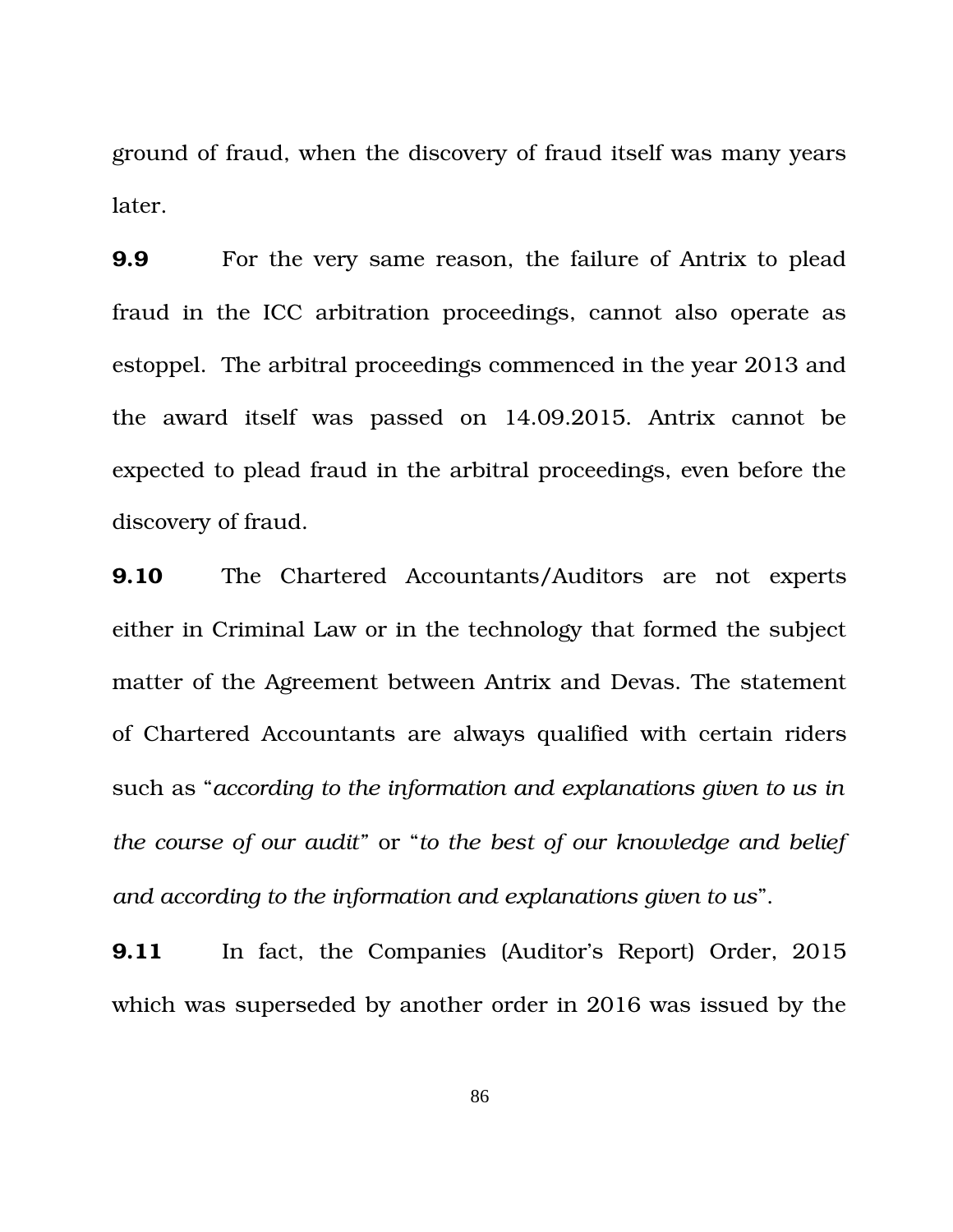Central Government in exercise of the power conferred by Section 143(11) of the Companies Act, 2013. Section 143(12) obliges the Auditor to report to the Central Government, if he has reason to believe that an offence of fraud of a particular dimension was being committed in the company by its officers or employees. Sub-section (13) of Section 143 also provides immunity to the Auditors for furnishing a report to the Central Government, if it is done in good faith. Sub-section (12)  $\&$  (13) of Section 143 read as follows:-

## "**143. Powers and duties of auditors and auditing standards.**

xxxx xxxx xxxx (12) Notwithstanding anything contained in this section, if an auditor of a company in the course of the performance of his duties as auditor, has reason to believe that an offence of fraud involving such amount or amounts as may be prescribed, is being or has been committed in the company by its officers or employees, the auditor shall report the matter to the Central Government within such time and in such manner as may be prescribed:

**Provided** that in case of a fraud involving lesser than the specified amount, the auditor shall report the matter to the audit committee constituted under section 177 or to the Board in other cases within such time and in such manner as may be prescribed:

**Provided further** that the companies, whose auditors have reported frauds under this sub-section to the audit committee or the Board but not reported to the Central Gov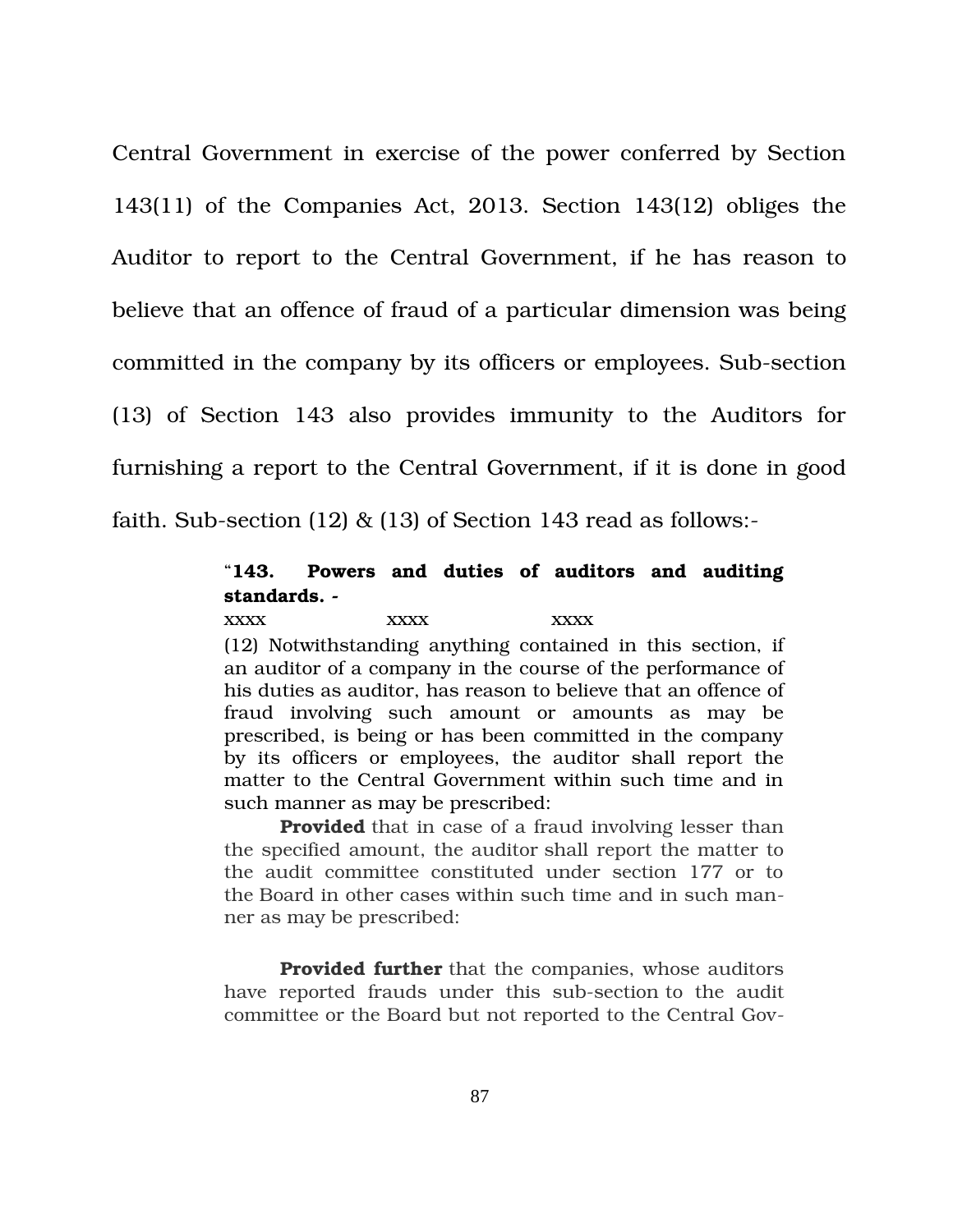ernment, shall disclose the details about such frauds in the Board's report in such manner as may be prescribed.

(13) No duty to which an auditor of a company may be subject to shall be regarded as having been contravened by reason of his reporting the matter referred to in sub-section (12) if it is done in good faith."

**9.12** If the auditors of a company fail to make a report in terms of Section 143(12), despite having knowledge about the fraud, they may become liable for penal consequences under Section 448 read with Section 447 of the Companies Act, 2013. But the failure of the auditors to make a report as required by Section 143(12) or as required by the order issued under Section 143(11), cannot operate as estoppel against the company. The auditor's report can neither be taken as gospel truth nor act as estoppel against the company. The statement in the auditor's report, is as per the information given to them or as per the information culled out to the best of their ability.

**9.13** The reliance placed upon Section 19 of the Indian Contract Act, 1872 to raise the plea of estoppel may not wholly be correct. Section 19 of the Indian Contract Act, deals with only one type of fraud namely, a fraud perpetrated on a party to secure his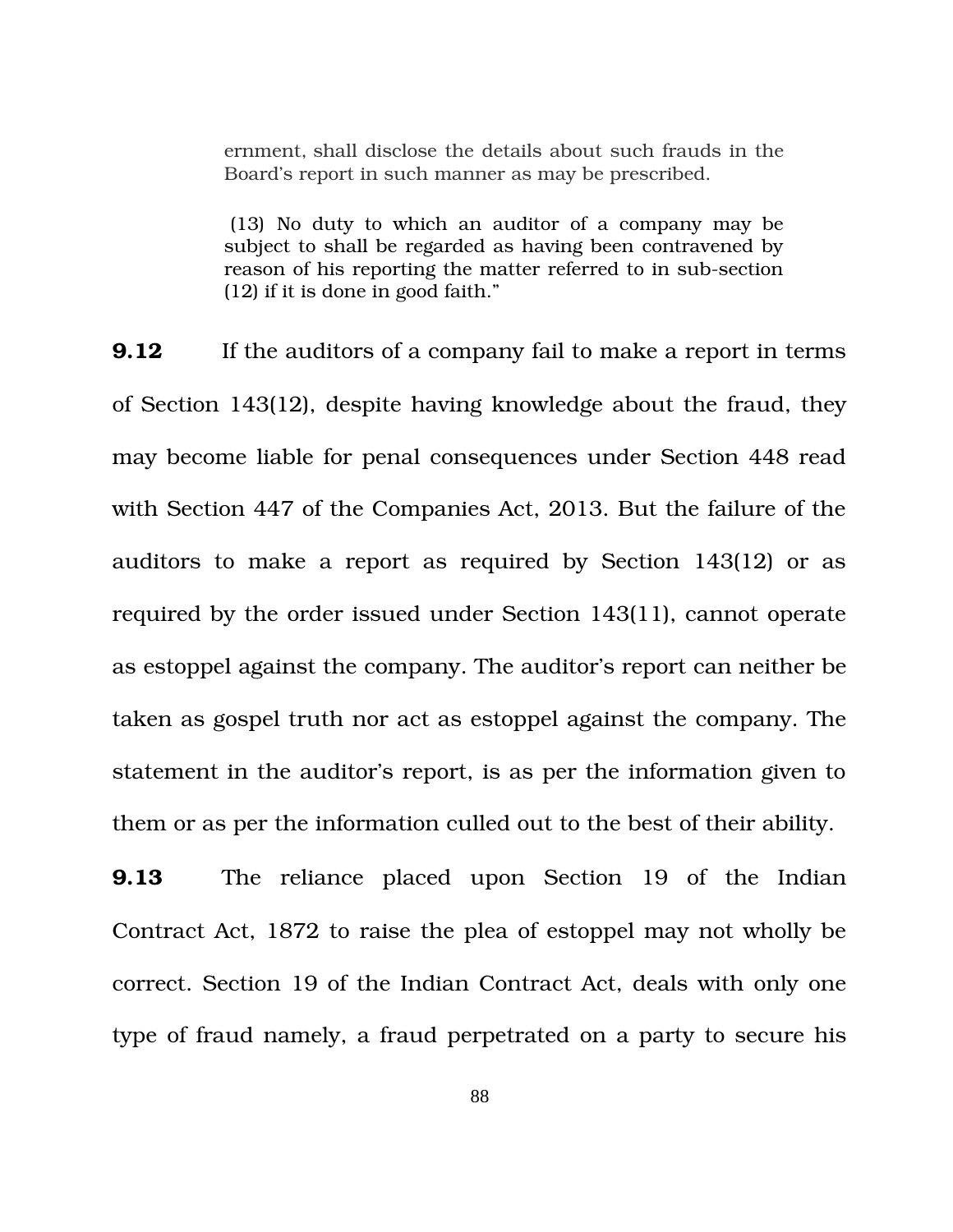consent to an agreement. Section 19 begins with the words "*when consent to an agreement is caused by coercion, fraud…..*". Frauds other than those used to induce the consent of a party to an agreement, are not covered by Section 19. In fact, the definition of fraud under Section 17 is also confined only to certain acts committed by a party to a contract. There are cases where a party may perpetrate a fraud either upon non-contracting parties or upon the Government or even upon the courts. The principle that fraud vitiates all solemn acts, will itself be rendered nugatory, if the understanding of fraud is confined only to the realm of contract.

**9.14** In the case on hand, the fraud alleged by Antrix is not solely on the ground that their consent to the Agreement dated 28.01.2005 was vitiated by fraud. What is alleged in the petition for winding up are, *(i)* formation of the company for fraudulent or unlawful purpose; *(ii)* fraud in the conduct of the affairs of the company; and *(iii)* fraud on the part of the persons who were involved in the formation and/or in the management of affairs of the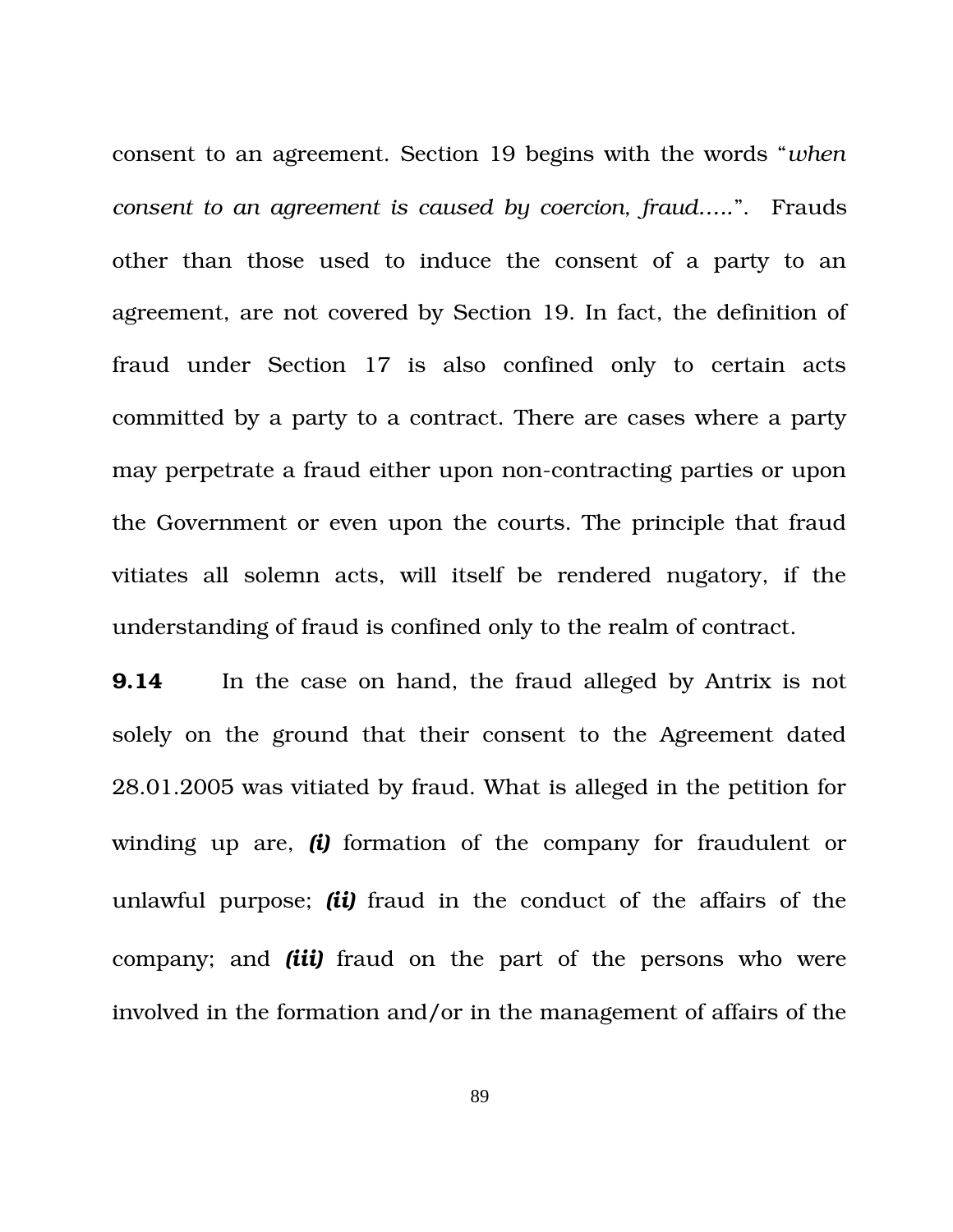company. The fraud relatable to the agreement, is only one facet of the whole scheme of things. Therefore, we have to go beyond section 19 of the Contract Act.

**9.15** In fact, the Explanation (i) under Section 447 of the companies Act, 2013 also defines fraud, but for the purposes of Section 447. What is covered by Section 271(c) of the Companies Act, 2013 is a fraud that goes beyond what lies in the realm of contract or in the realm of the penal provisions of the Companies Act, 2013. Hence the contention that Antrix was estopped from pleading fraud, was rightly rejected by the Tribunal and we see no reason to taken a different view.

## 10. **Refusal to permit cross-examination**

**10.1** Another ground of attack by the appellants to the impugned orders is that the foundation for the allegation of fraud was the averment that Devas offered to provide goods and services which were non-existent both on the date of execution of the agreement and on the date of its termination and that Devas was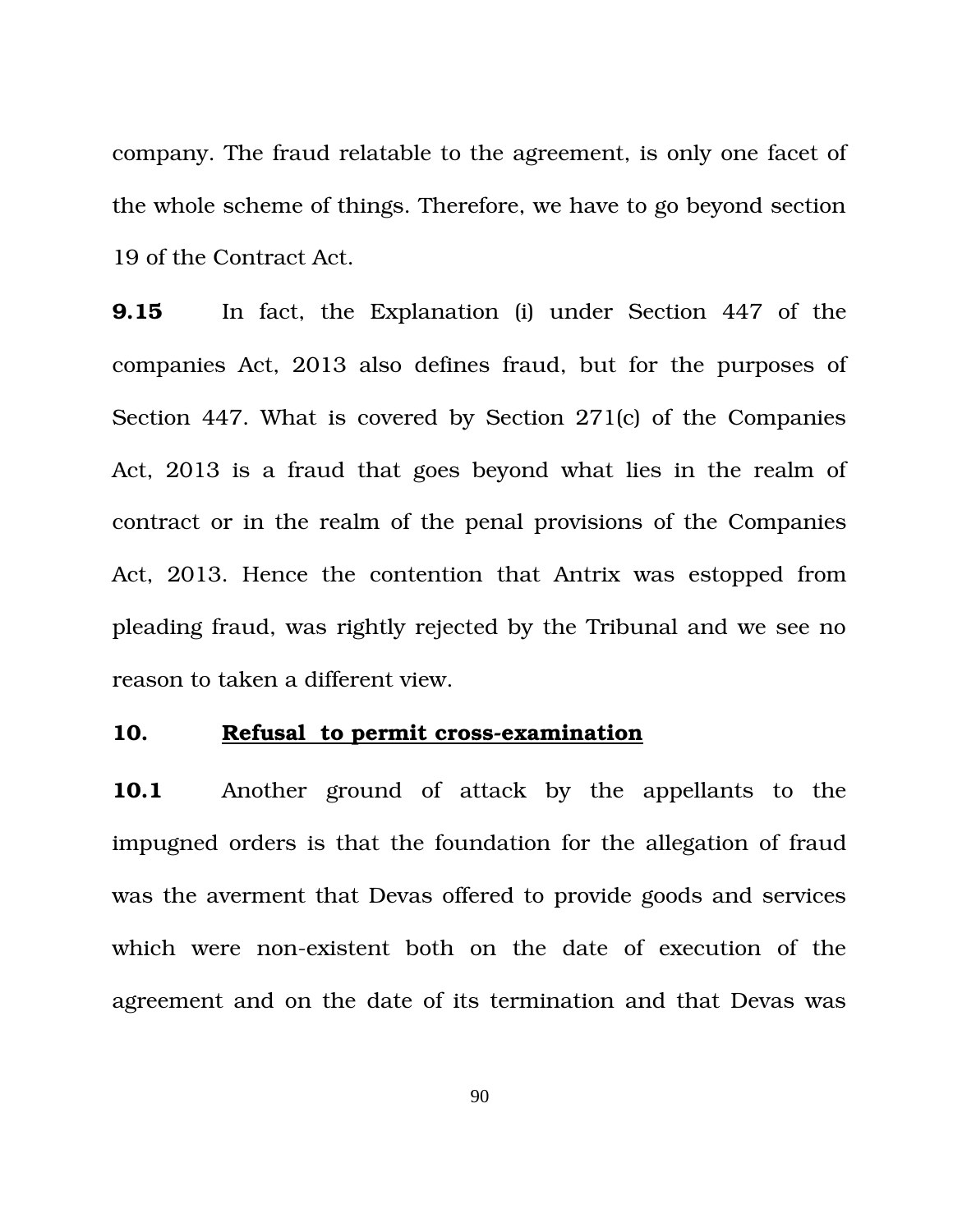also incapable and did not have the necessary permission/approvals to provide such device/services. Contending that the question of existence/availability of the technology has become a contentious issue with both parties filing several affidavits, Devas filed an application before NCLT seeking permission to cross-examine the officials of Antrix. This application was taken up along with the main company petition. While ordering winding up, by a final Order dated 25.05.2021, NCLT justified its action by holding that the case did not require any oral evidence. Therefore, in the memorandum of grounds of appeal before NCLAT, the appellants raised a specific ground that the omission on the part of the Tribunal to afford an opportunity of cross-examination, vitiated the final outcome. But NCLAT upheld the view taken by NCLT.

**10.2** Therefore, it is contended on behalf of the appellants that *(i)* allegations of fraud, as a rule, warrant a full-fledged trial and proof; *(ii)* that in the light of the specific bar of jurisdiction of Civil Courts under Section 430 of the Companies Act, 2013, NCLT was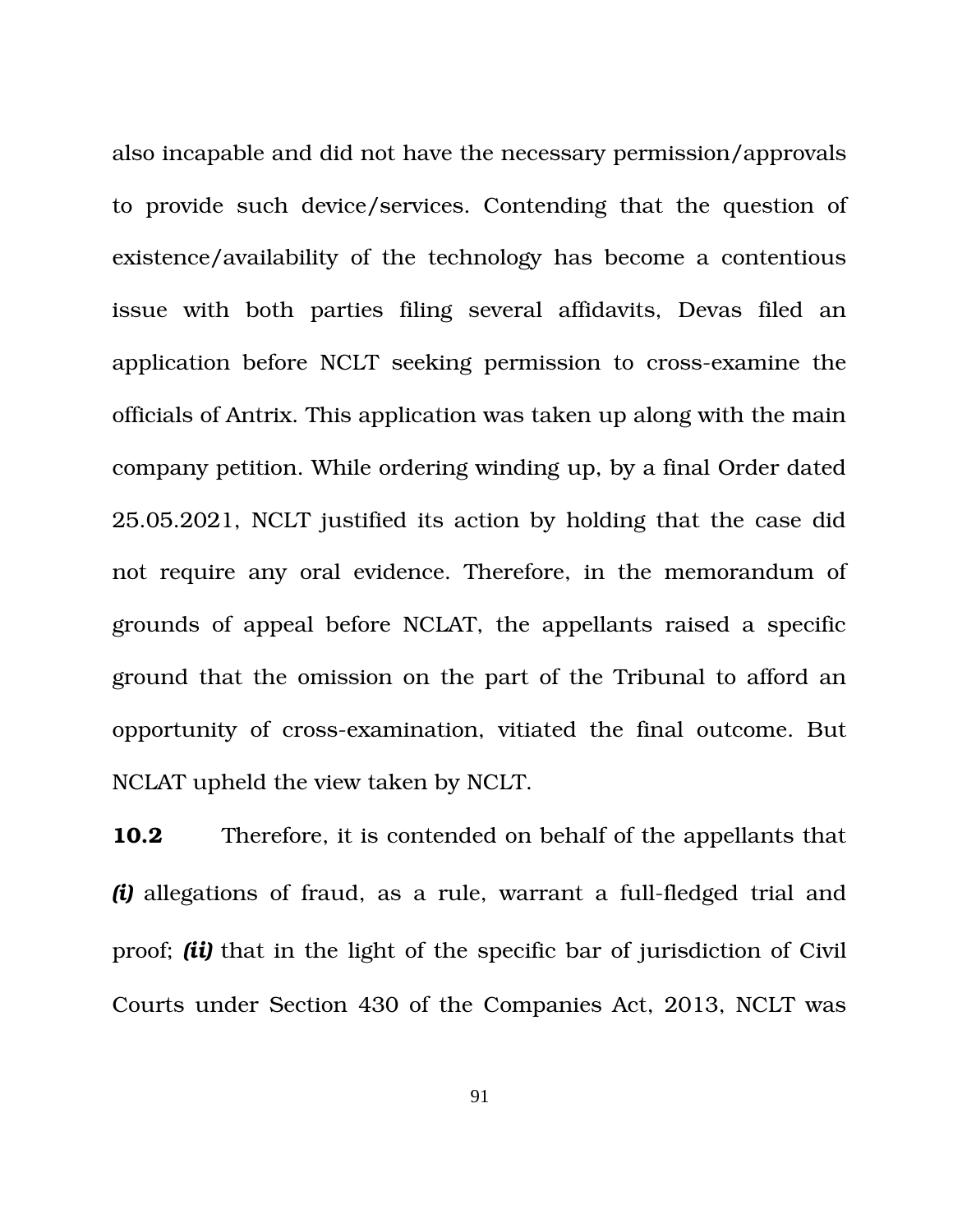obliged to scan the allegations of fraud very carefully, by allowing parties to lead evidence and cross-examine the witnesses; *(iii)* that the Tribunal is conferred with the same powers as are vested in a Civil Court under the Code of Civil Procedure, 1908, in respect of the summoning and enforcing of the attendance of any person and examining him on oath, under Section 424(2) of the Companies Act, 2013; *(iv)* that Rules 52 and 135 of the National Company Law Tribunal Rules, 2016 make it clear that the Tribunal has the power to summon the appearance of any witness, cross-examine him on oath and even issue commission for the examination of witnesses; and (v) that the Tribunals committed a gross error of law in recording findings on serious allegation of frauds, solely on the basis of affidavits and documents. Reliance is placed in this regard by the learned senior counsel for the appellants, on the decisions of this Court in *Standard Chartered Bank vs. Andhra Bank Financial Services Ltd. and Ors.[19](#page-91-0)*; *Svenska Handelsbanken vs. Indian*

<span id="page-91-0"></span><sup>19</sup> (2006) 6 SCC 94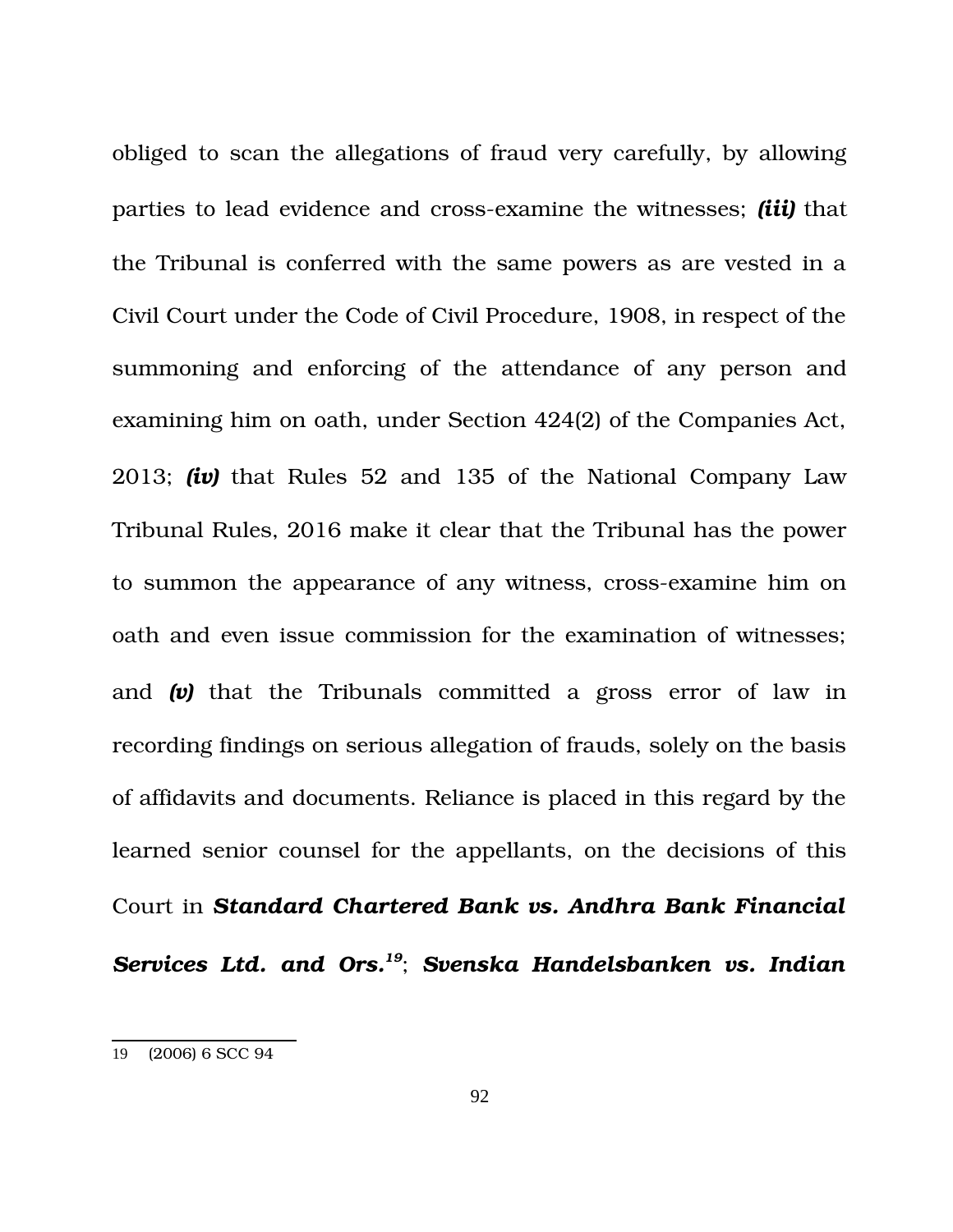# *Charge Chrome and Ors*. [20](#page-92-0) and *V. Ravi Kumar vs. State, Rep. by Inspector of Police, District Crime Branch, Salem & Ors.[21](#page-92-1)*

**10.3** At the outset we should point out that the decision in *Svenska Handelsbanken* (supra) arose out of an interim order of injunction granted in a civil suit. The principle of law laid down in the said decision that mere pleadings cannot make out a case of fraud, is an off-shoot of the time tested principle that pleadings cannot take the place of proof. Insofar as the decision in *Standard*

**Chartered Bank** supral is concerned, the same arose out of proceedings before the special Court. One of those proceedings was under Section 111 of the Companies Act, 1956 which was "*somewhat summary in nature*". Therefore it was in that context that this Court held that when a seriously disputed question of title arises, the Company Court should relegate the parties to a civil suit. But having admitted that under Section 430 of the Companies Act, the jurisdiction of the Civil Court is barred, it is not open to the

<span id="page-92-0"></span><sup>20</sup> (1994) 1 SCC 502

<span id="page-92-1"></span><sup>21</sup> (2019) 14 SCC 568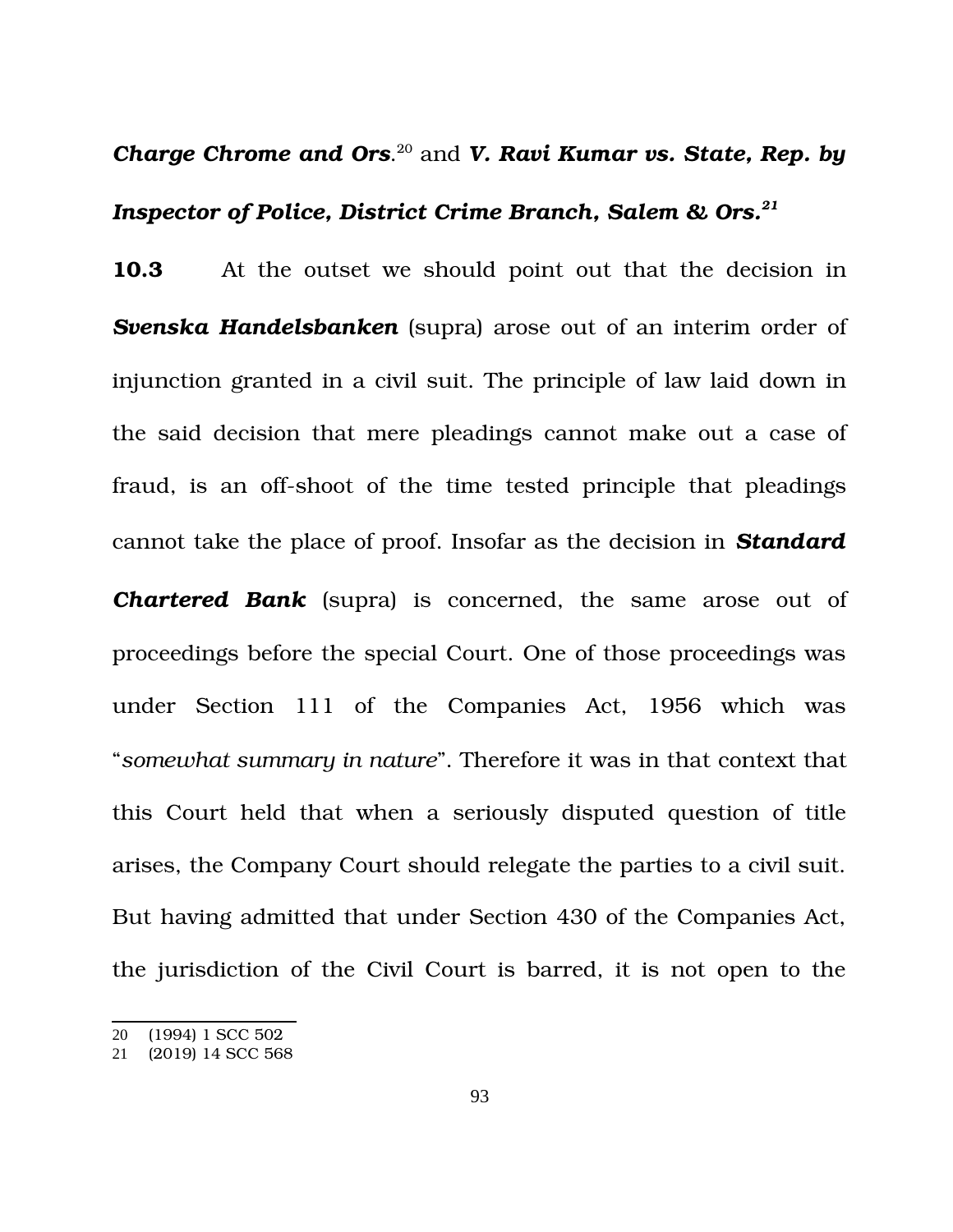appellants to rely upon this decision to say that the parties could be relegated to a civil court.

**10.4** Similarly the decision in *V. Ravi Kumar* (supra), arose out of criminal proceedings under Section 482 Cr.P.C for quashing the second complaint, after the withdrawal of the first complaint. The High Court quashed the criminal complaint and while setting aside the order of the High Court, this Court held that the allegations of fraud and cheating, which *prima facie* constitute offences under Section 420 IPC, have to be established through evidence at the time of trial.

**10.5** Thus the decisions relied upon by the appellants to drive home the point that the Tribunal must have permitted crossexamination, have no relevance to the case on hand. However, *dehors* those decisions relied upon by the appellants, let us see whether the omission of NCLT to permit cross-examination was fatal.

94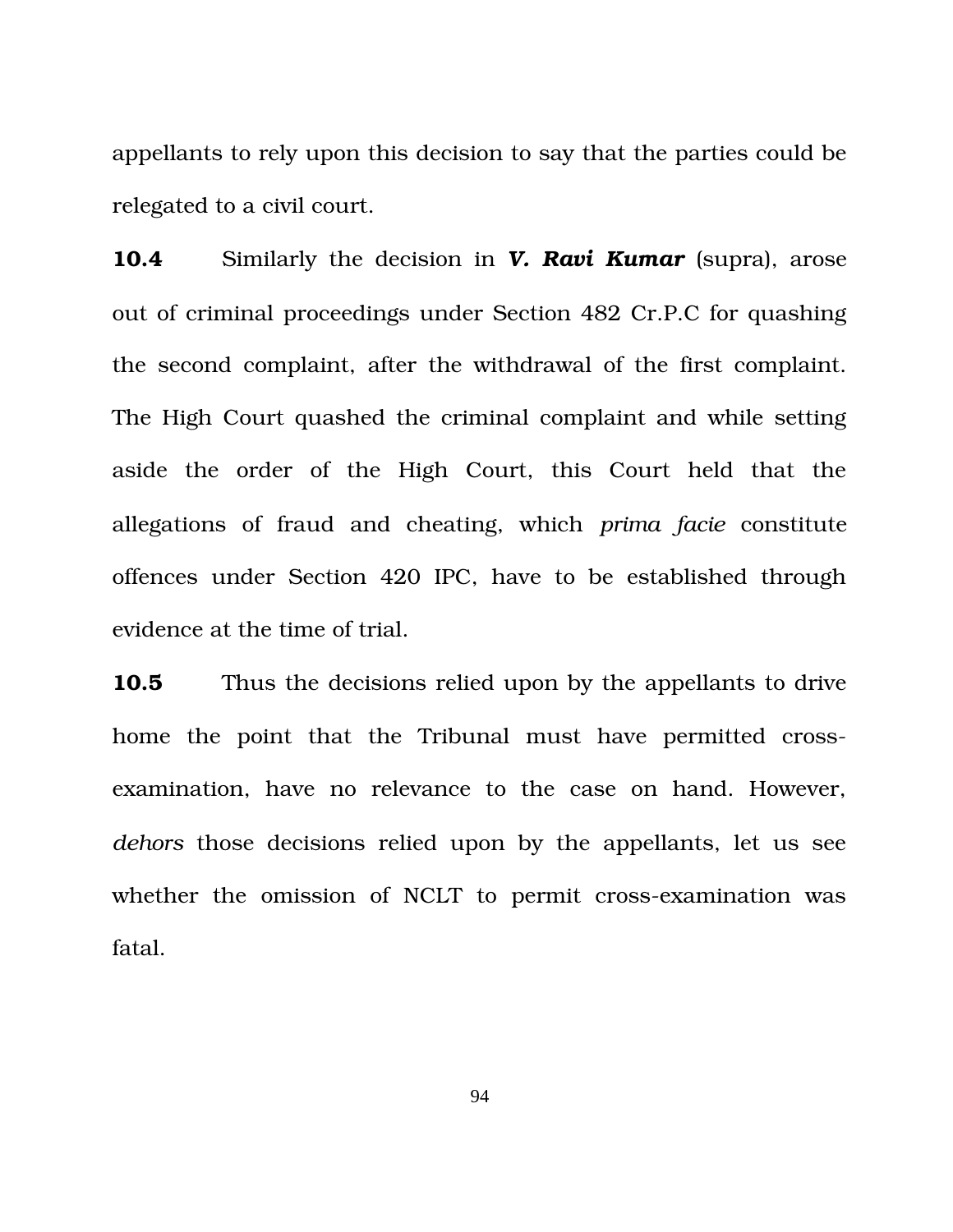**10.6** The Tribunal classified the allegations made by Antrix into eight categories. In sum and substance, they revolve around, *(i)* the offer of a non-existent technology; *(ii)* misrepresentation about the possession of intellectual property rights over a device; *(iii)* violation of SATCOM policy; *(iv)* securing of an experimental licence fraudulently; (v) manipulation of the minutes; and (vi) the trail of money brought in through FIPB approvals.

**10.7** All the averments forming the foundation of the allegations of fraud, from the point of view of the Indian Evidence Act, would fall under only two categories, namely, *(i)* positive assertions requiring persons making those assertions to prove them; and *(ii)* negative assertions.

**10.8** A party alleging the non-existence of something, cannot be called upon to prove the non-existence. It is the party who asserts the existence or who challenges the assertion of non existence, who is liable to prove the existence of the same.

95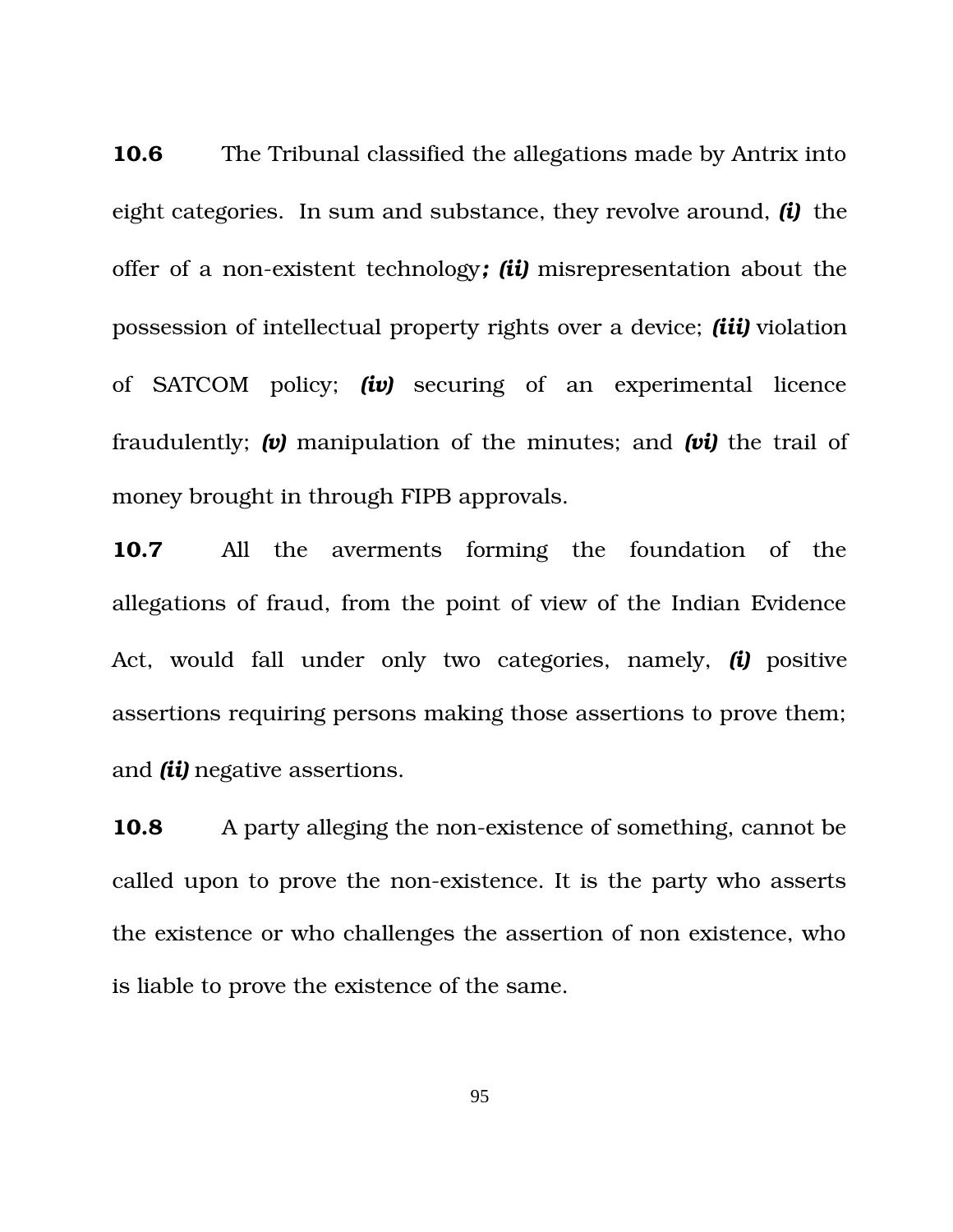**10.9** In the case on hand, Antrix asserted that Devas offered services which were non-existent, through a device which was not available and that even the so-called intellectual property rights over the device were not available. Therefore, obviously Antrix cannot lead evidence to show the non-existence or non-availability of those things, either by oral evidence or by subjecting their officials to crossexamination by Devas. Devas never produced before the Tribunals any device nor did they demonstrate the availability to Devas services. All that Devas wanted was, the cross-examination of the officials of Antrix. Any amount of cross-examination of the officials of Antrix could not have established the existence of something that was disputed by Antrix.

**10.10** It is also interesting to note that the application for crossexamination was moved by Devas on 5.5.2021, after arguments in the main petition itself had commenced on 30.04.2021 and concluded on 3.05.2021 on the side of Antrix. The list of dates filed by Shri N. Venkataraman, Additional Solicitor General shows that on 19.01.2021, NCLT ordered the admission of the company petition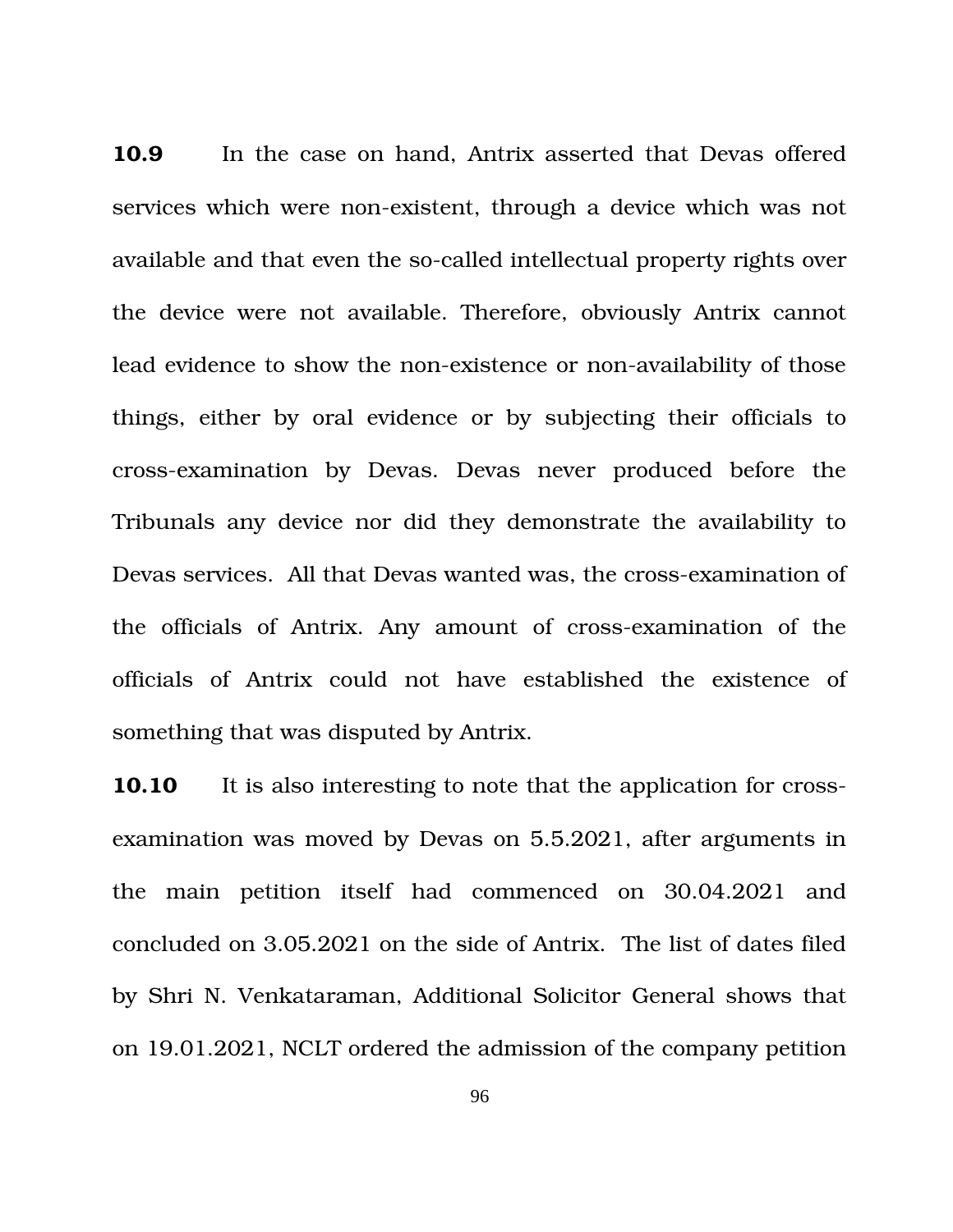and appointed a provisional liquidator. In fact this order was passed after hearing objections of the company. As against the order of admission, DEMPL filed an appeal before NCLAT. But the same was dismissed by NCLAT on 11.02.2021, with liberty to the DEMPL to file an application for impleadment. DEMPL filed an application for impleadment on 2.03.3021. They also filed a writ petition before the High Court of Karnataka challenging the authorisation given by Central Government to Antrix, as well as the constitutional validity of Section 272(1)(e) read with Section 272(3) of the Companies Act, 2013. After hearing extensive arguments over several dates, the High Court of Karnataka dismissed the writ petition by an Order dated 28.04.2021 with costs of Rs.5,00,000/ for abuse of process of law. It was only thereafter that the company petition was taken up by NCLT and arguments on behalf of Antrix was heard and concluded on 30.04.2021 and 3.05.2021.

**10.11** When the company petition was adjourned to 5.05.2021 for arguments on behalf of Devas, a two-pronged strategy was adopted by Devas. The first was to make DEMPL file a writ appeal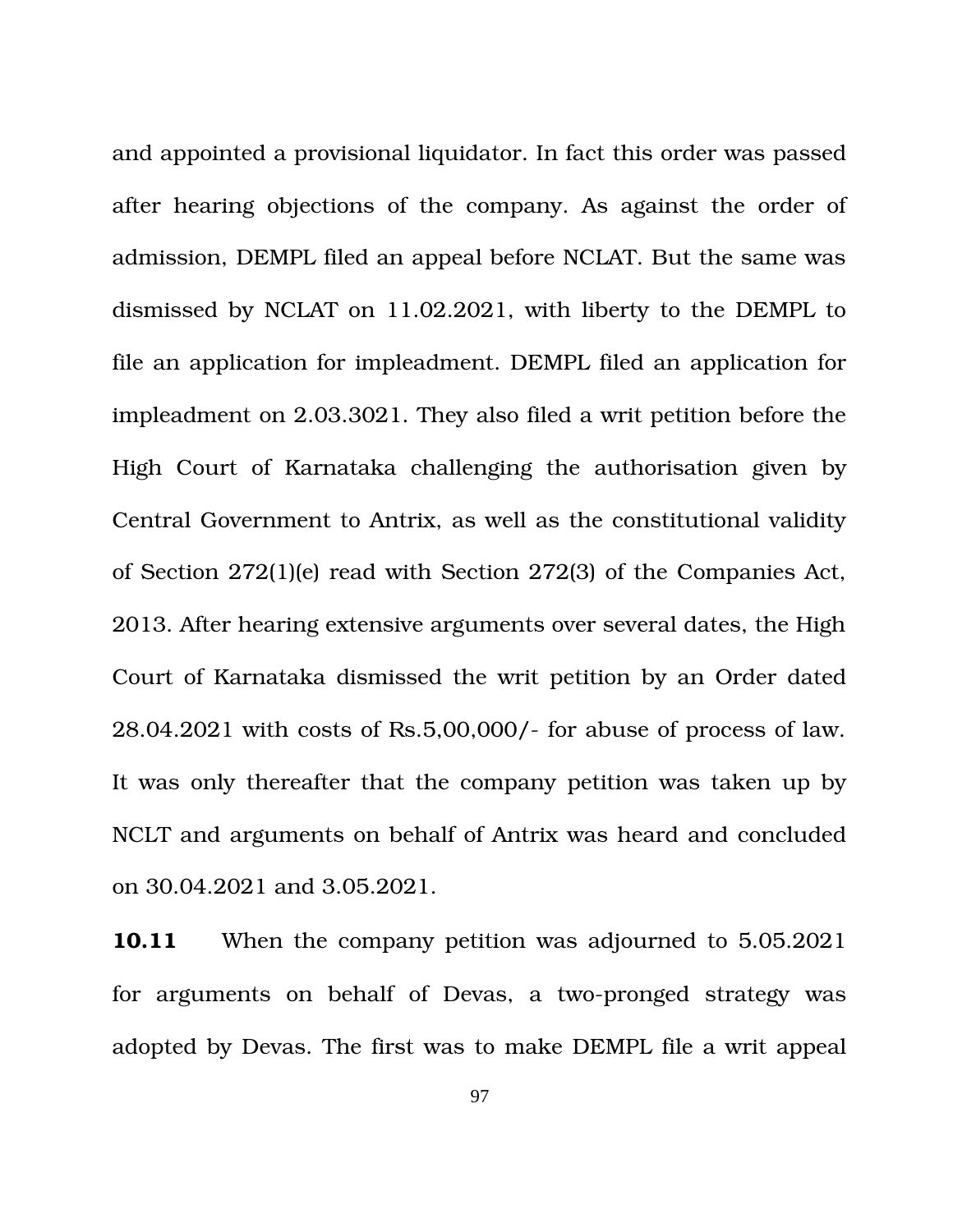before the Division Bench of the High Court of Karnataka against the order of the learned Single Judge upholding the constitutional validity of the aforesaid provisions. Simultaneously, Devas filed an application on 5.05.2021 to cross-examine the Managing Director and Finance Director of Antrix. However, Devas also continued their arguments in the main company petition and concluded the same on 10.05.2021. On 10.05.2021, NCLT reserved the judgment.

**10.12** Incidentally, it must be pointed out that the writ appeal filed by the DEMPL came up for hearing before the Division Bench of the High Court of Karnataka on 12.05.2021. The Division Bench directed the matter to be listed on 19.05.2021 with a condition that the costs as awarded by the learned Single Judge should be paid on or before the said date.

**10.13** On 25.05.2021, the NCLT passed final orders, after which DEMPL withdrew the writ appeal on 27.05.2021.

**10.14** It is clear from the above time-line of events that the application for cross-examination was moved by Devas after

98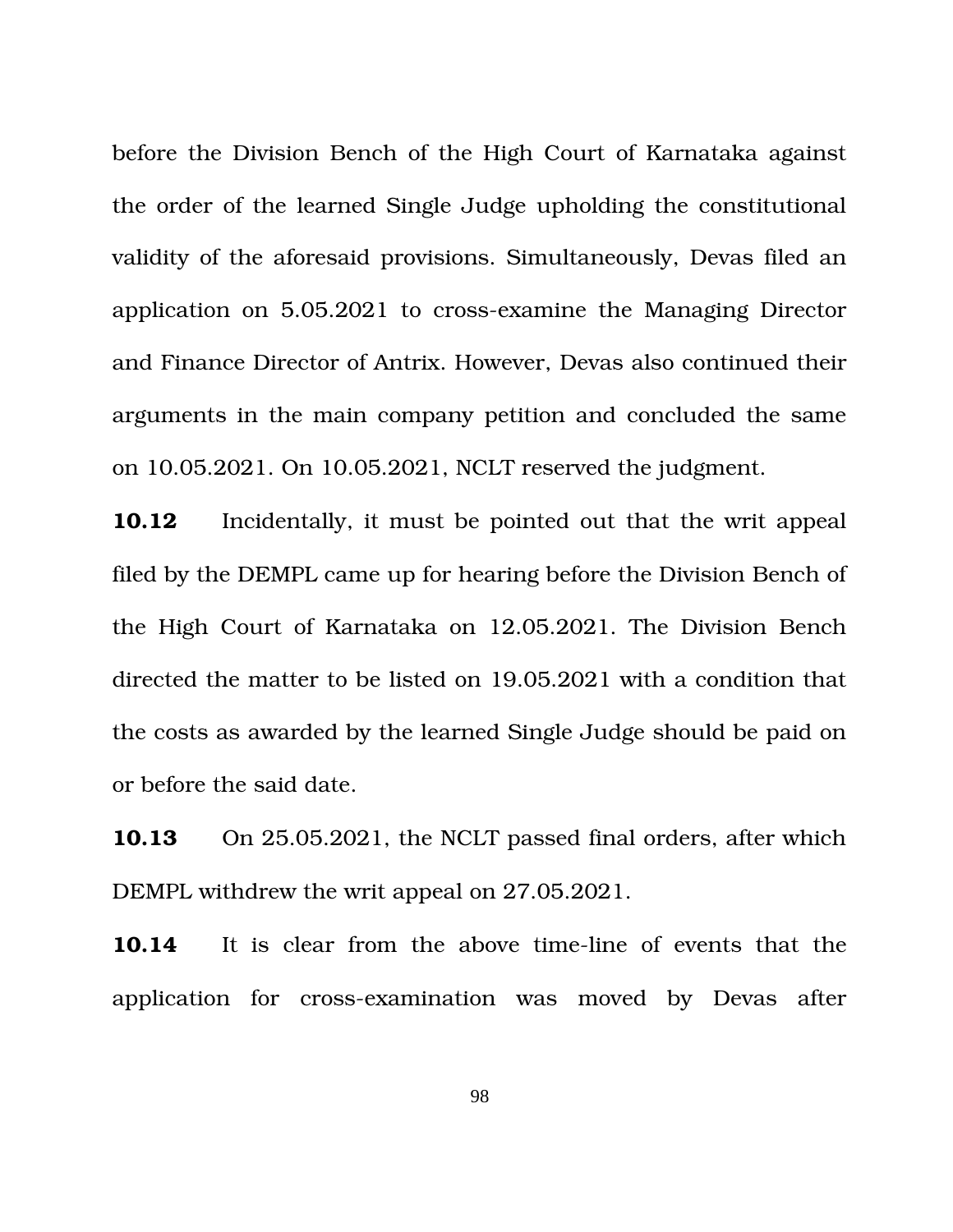conclusion of the arguments on the side of Antrix in the main petition itself, and that too after the unsuccessful attempt made by one of its shareholders to assail the constitutional validity of the statutory provisions. Therefore, the Tribunal was right in rejecting the request for cross-examination.

#### **11. LOCUS STANDI OF THE SHAREHOLDERS**

**11.1** The next ground of attack to the impugned orders is that despite the petition for winding up containing specific allegations of fraud as against the shareholders of Devas, NCLT did not give any opportunity to the shareholders. Even the application for impleadment filed by DEMPL which is one of the shareholders, pursuant to the leave granted by NCLAT, was taken up along with the main company petition and eventually rejected along with the main company petition. Therefore, DEMPL filed an independent appeal before NCLAT. Unfortunately, the Member (Judicial) of NCLAT dismissed the appeal, as not maintainable, on the ground *(i)* that the rights of the shareholders are confined to the election of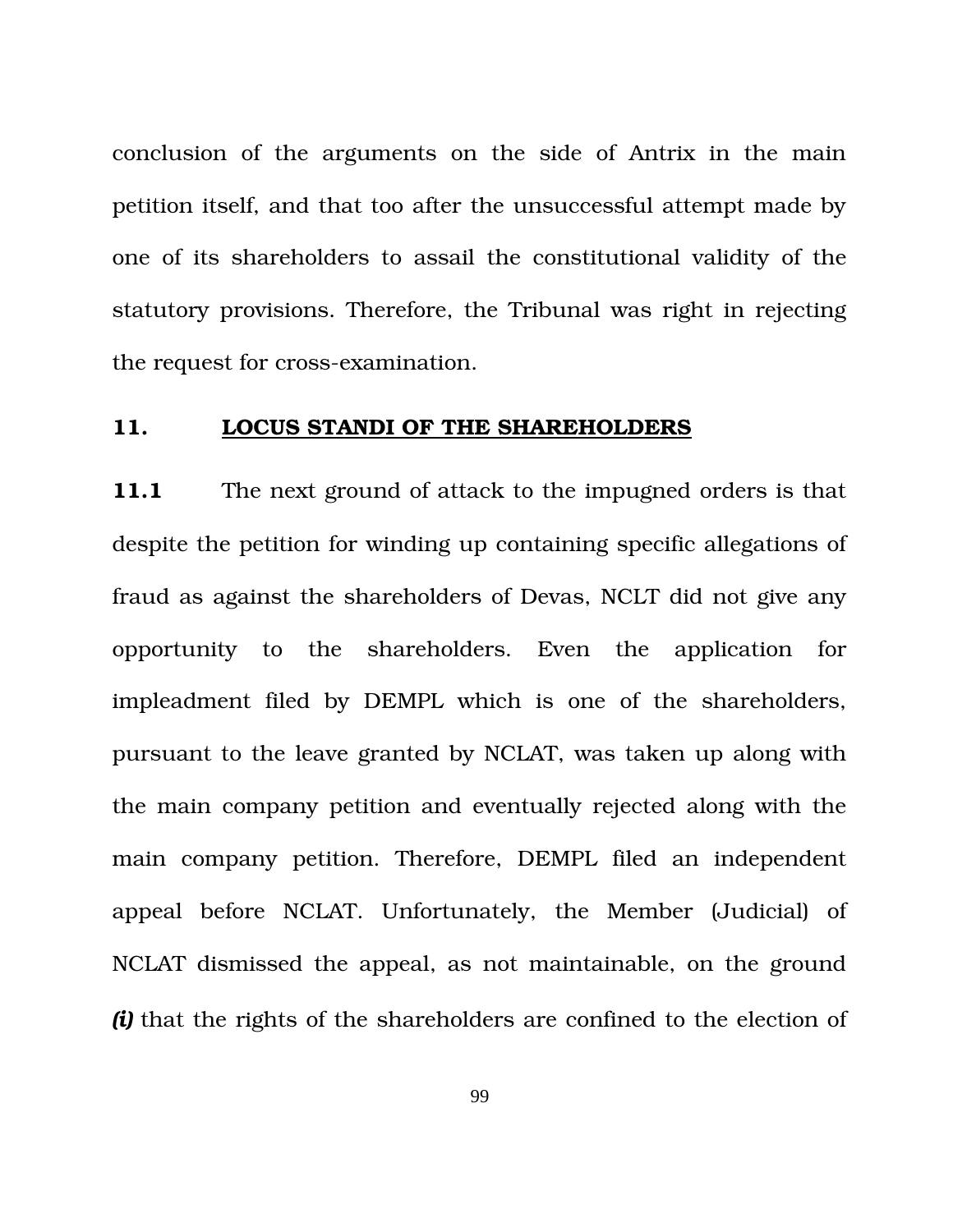Directors, voting in the meetings of the company, distribution of dividends and the distribution of surplus upon liquidation; and *(ii*) that the company in liquidation itself, through its ex-Director, has independently filed an appeal as an aggrieved person.

**11.2** Therefore, relying upon the decision of this Court in *National Textile Workers' Union vs. P.R. Ramakrishnan &* Ors.<sup>[22](#page-99-0)</sup>, it is contended that it would be contrary to every recognised principle of fair judicial procedure and violative of the rule of *audi alteram partem* which constitutes one of the basic principles of natural justice, to deny to the shareholders, the right to be heard before an order prejudicially affecting their interest was passed.

**11.3** It is true that the petition for winding up was filed under Section 271(c) alleging *(i)* that the affairs of the company have been conducted in a fraudulent manner; *(ii)* that the company was formed for fraudulent and unlawful purpose; and *(iii)* that the persons concerned in the formation or management of its affairs have been

<span id="page-99-0"></span><sup>22</sup> (1983) 1 SCC 228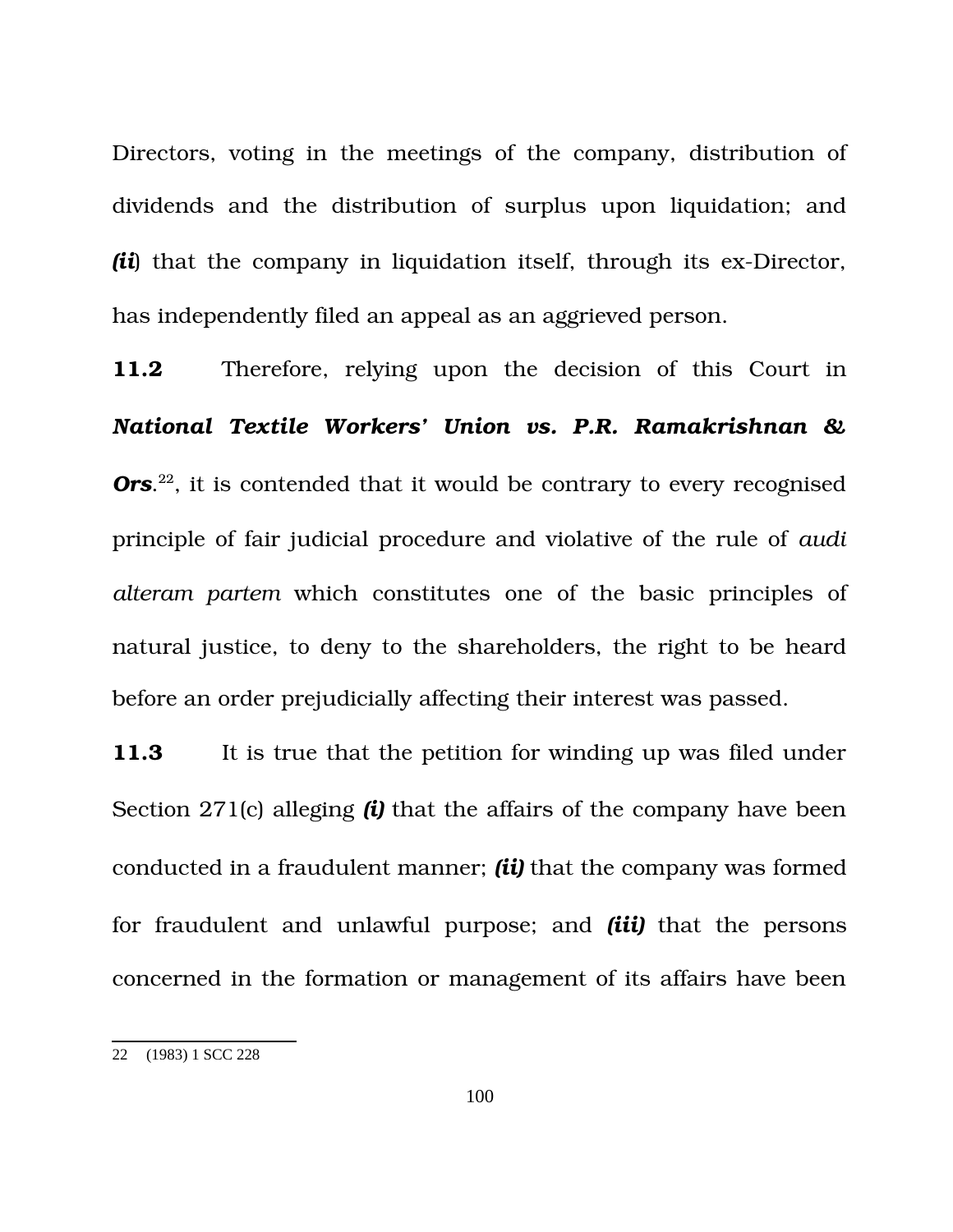guilty of fraud. But there is no scope either in the Act or in the Rules for the impleadment of any shareholder as a respondent to the petition for winding up. Rule 3(1) of Companies (Winding Up) Rules 2020 requires a petition for winding up to be in Form WIN 1 or Form WIN 2. A look at these forms would indicate that there is no provision for making any one, as the respondent in the petition. Therefore, the question of impleading any shareholder at the time when the petition for winding up was filed, did not arise.

11.4 Interestingly, Antrix sought the authorisation under Section 272(1)(e) on 14.01.2021 and the Central Government granted authorisation on 18.01.2021. On the very same day, the petition for winding up was filed. When the petition was taken up by NCLT on 19.01.2021 for the first time, Devas Multimedia Private Limited, which is the company in liquidation appeared through counsel and opposed the petition and also sought sufficient time to file reply. Therefore, NCLT did not have to go through the formality of ordering notice before admission, as a battery of counsel appeared for Devas, raised preliminary objections and also sought time to file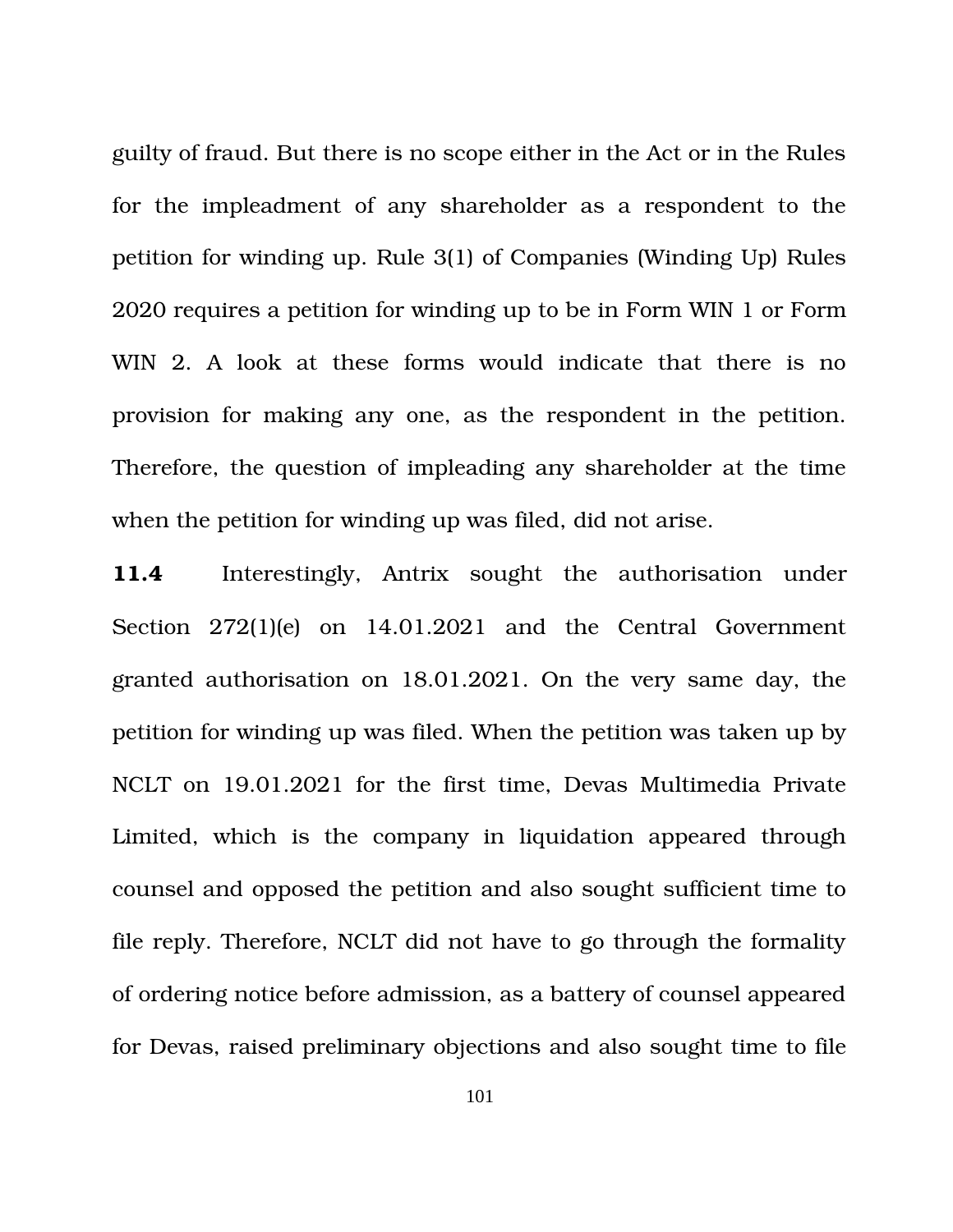response. The Tribunal passed a detailed order dated 19.01.2021 admitting the company petition and appointing a provisional liquidator even while granting time to the company to file its reply. In paragraph 5 of the detailed order dated 19.01.2021, the preliminary submissions made by the company in liquidation against the admission of the company petition, are recorded.

11.5 The order dated 19.01.2021 admitting the company petition became the subject matter of an appeal before NCLAT at the instance of the company in liquidation. Therefore, on 8.02.2021 when the company petition came up for hearing, it was adjourned to 16.02.2021 and, thereafter, to 2.03.2021. On 2.03.2021, DEMPL which is a shareholder filed a petition for impleadment. It is true that this application was not independently dealt with and disposed of at that stage. However, the objections of DEMPL to the main company petition were just the same as the objections of the company in liquidation. Despite the fact that a provisional liquidator has been appointed on 19.02.2021 itself, the ex-Director of the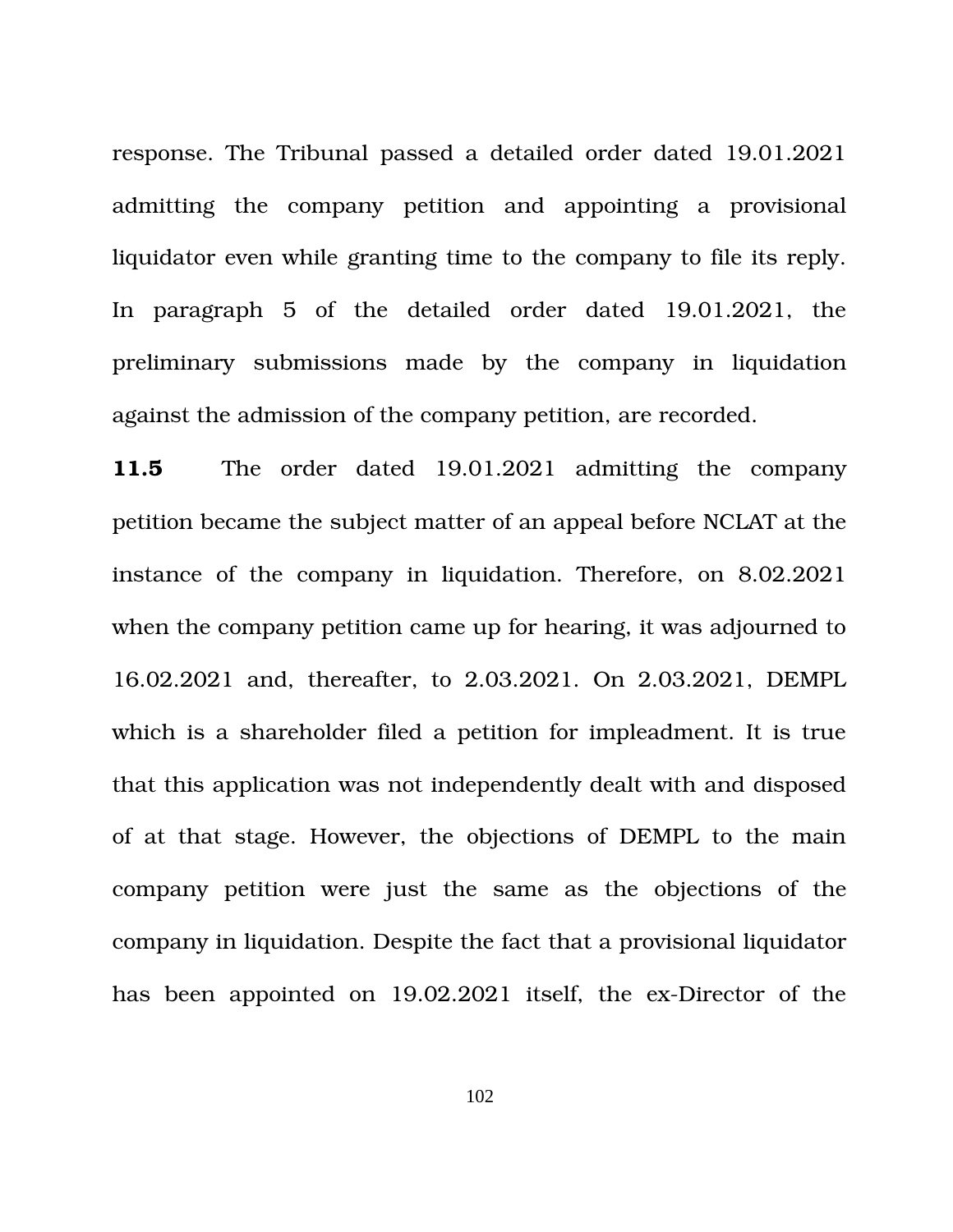company in liquidation was permitted to file objections to the main company petition and also argue the same fully.

**11.6** After the conclusion of the arguments on the part of Antrix to the main company petition, DEMPL even moved a writ petition challenging the constitutional validity of Section 272(1)(e) and the authorisation issued to Antrix. The writ petition was dismissed with costs and the writ appeal was withdrawn.

**11.7** It will be clear from the above sequence of events that *(i)* despite NCLT not disposing of the impleadment petition before passing final orders; and *(ii)* despite NCLT dismissing the impleadment petition along with the main company petition, their objections to the main company petition have been dealt, along with the objections of the ex-Director of the company in liquidation. In other words, the objecting shareholder had an effective hearing before NCLT. Though their appeal was rejected by NCLAT on the ground of maintainability, their arguments for opposing the winding up, which were just the same as that of the company, have been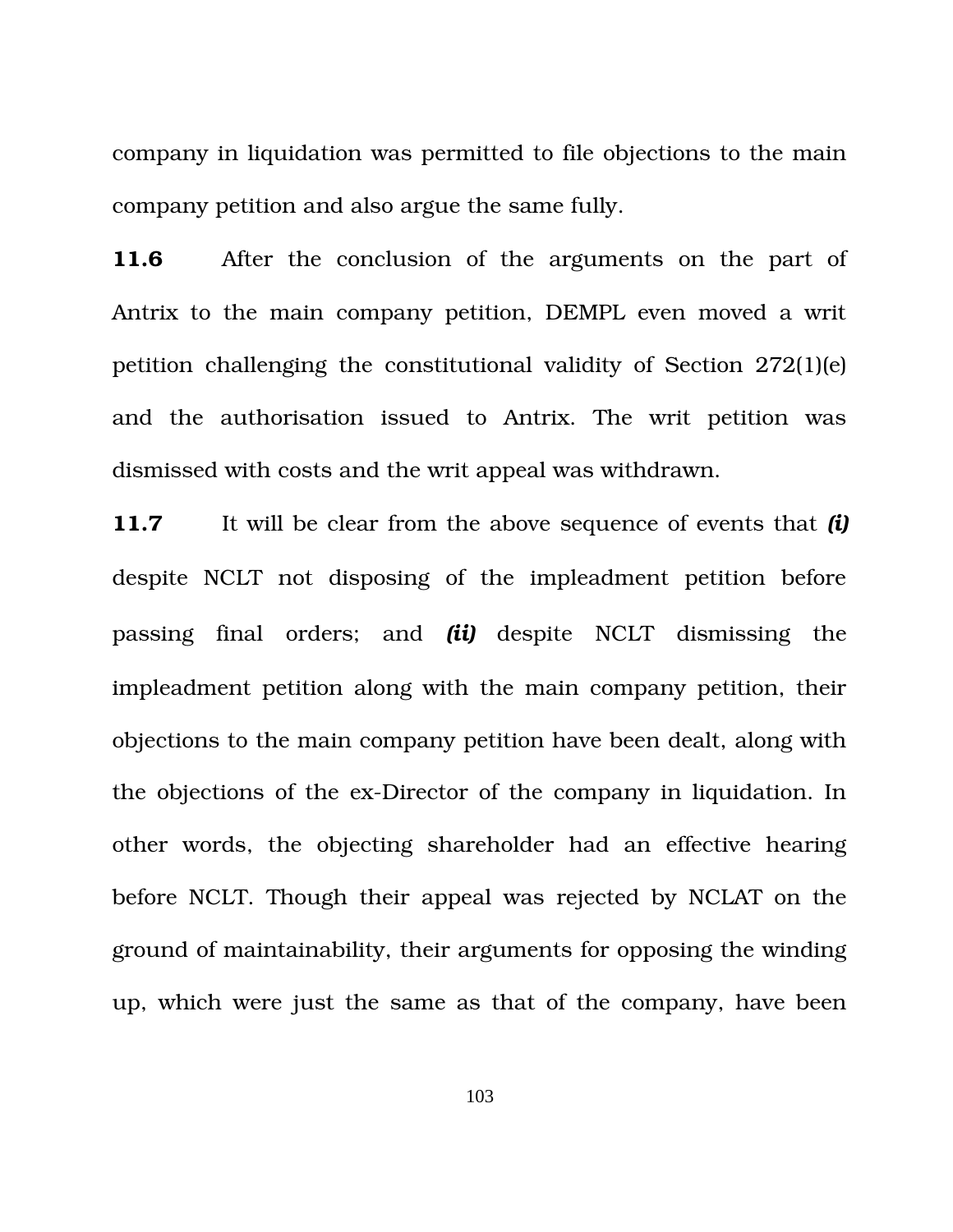considered. Therefore, the objection that an opportunity was not given to the shareholders, is just theoretical, when in fact they were heard.

11.8 It is true that in *National Textile Workers' Union* (supra), this Court took the law relating to locus standi by a leap forward. But as seen from the facts of the said case, the petition for winding up was triggered by one group of shareholders, both on the ground that company was unable to pay its debts and on the ground that it is just and equitable to wind up the company. The company Judge before whom the winding up petition came up, granted an exparte injunction restraining company from borrowing any moneys and from alienating and/or creating any charge or encumbrance over any of the assets of the company. As a consequence, the Employees' Cooperative Stores, stopped issuing any provisions or supplies to the workmen. The workmen were also prevented from enjoying the benefits under the ESI scheme. The wages payable for the following month itself became doubtful. Faced with the sudden threat to their livelihood, the workers' Unions sought to implead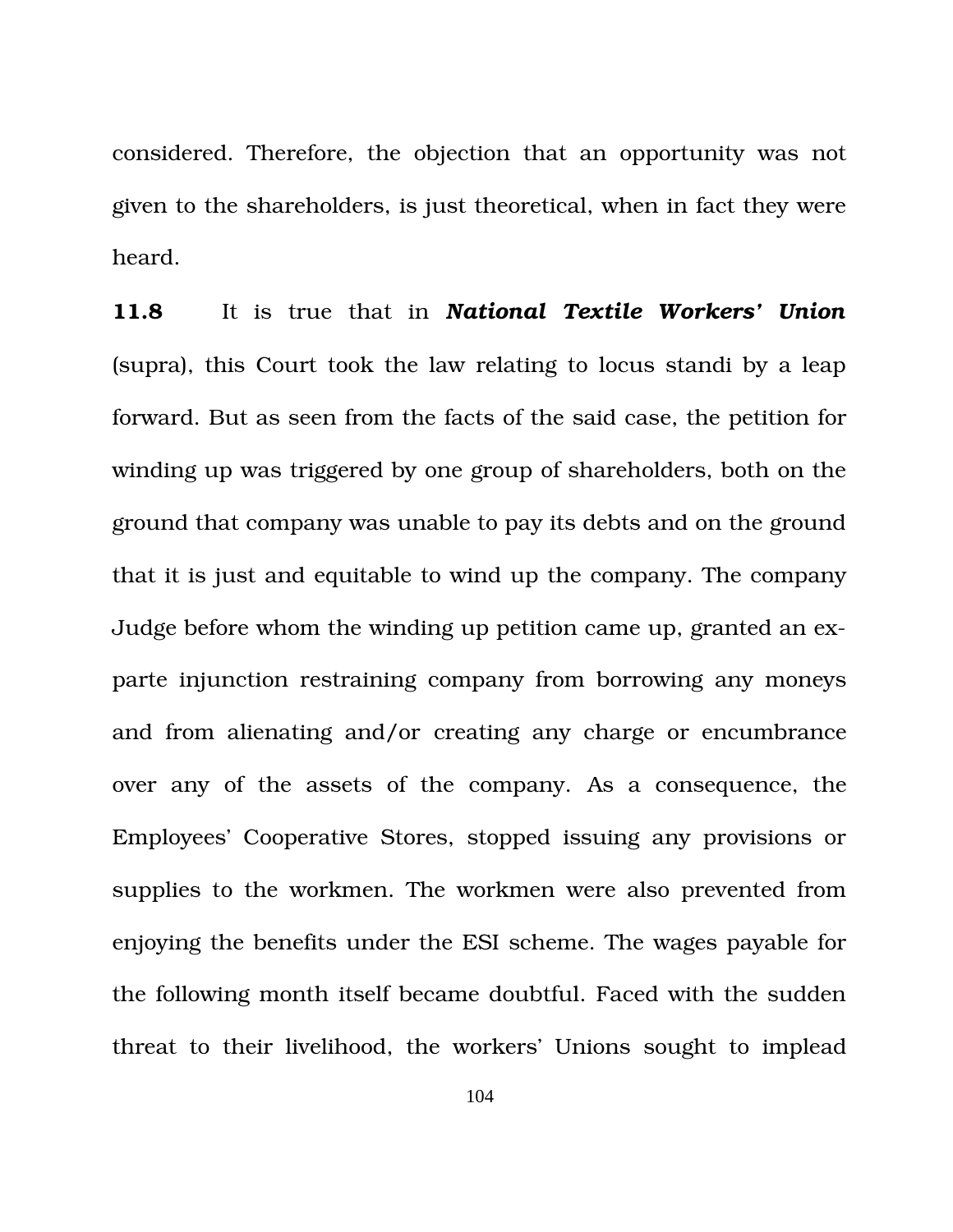themselves as party to the winding up proceeding. Therefore, the decision rendered in *National Textile Workers' Union***'s** case has to be understood in the context in which it was rendered.

**11.9** It is true that the dismissal of the appeal filed by DEMPL, by NCLAT on the ground of maintainability may not be correct. Section 421(1) of the Companies Act, 2013 enables "*any person aggrieved by an order of the Tribunal"*, to file an appeal. To say that DEMPL cannot be taken to be a person aggrieved, may be farfetched. But on that sole ground, the impugned order cannot be set aside.

**11.10** We have seen from the memorandum of grounds of appeal filed by DEMPL before NCLAT and the memorandum of grounds of appeal filed by DEMPL before this Court that their objections to the petition for winding up are just the same as those of the ex-Director of the company in liquidation. In fact, before us, the ex-Director of the company in liquidation was represented by Shri Mukul Rohtagi, learned senior counsel and DEMPL was represented by Shri Arvind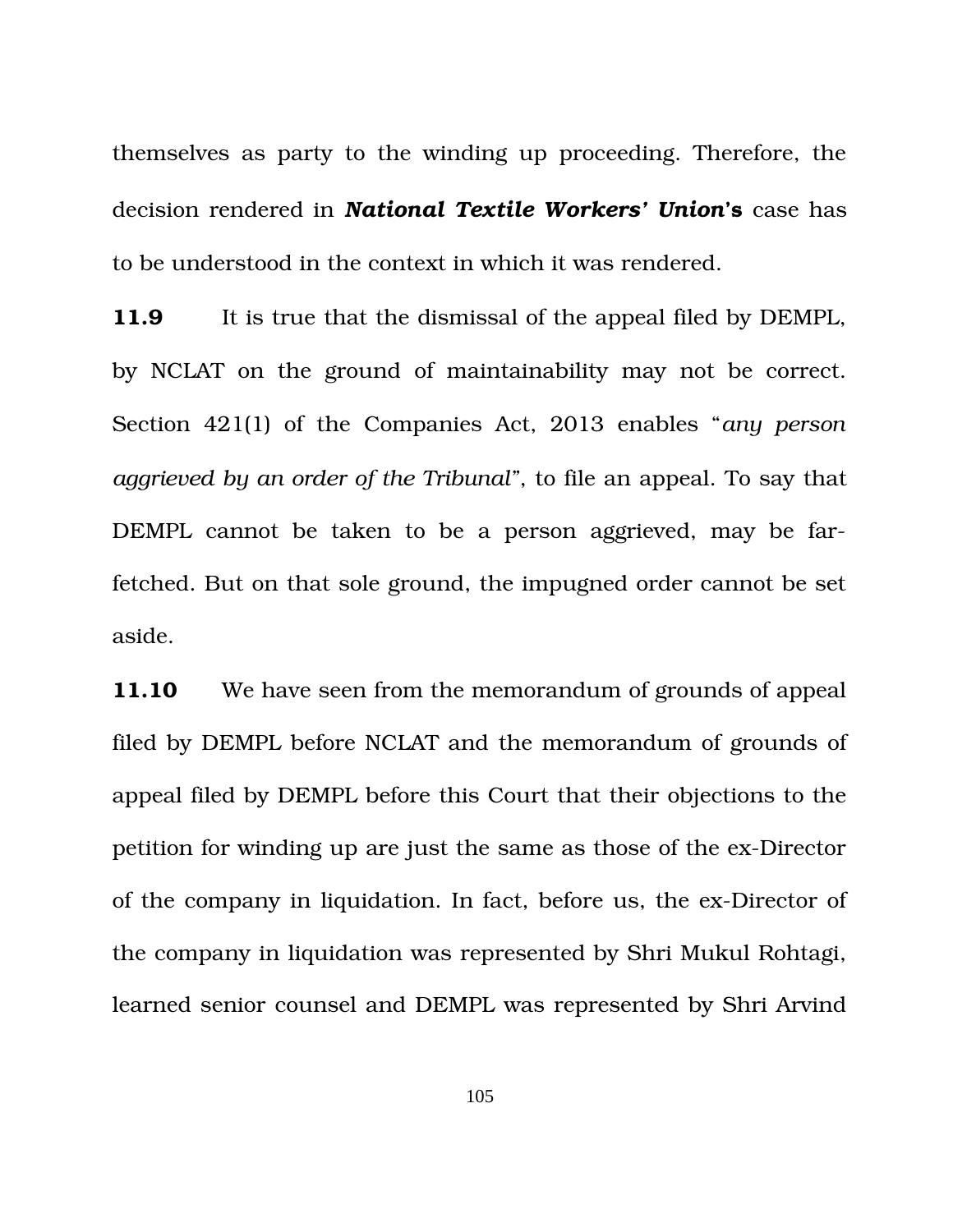P. Datar, learned senior counsel. While the learned senior counsel for the company in liquidation occupied the crease only for limited number of overs, the learned senior counsel appearing for DEMPL took the entire responsibility on his shoulders and played a very long innings. Therefore, it is not possible for us to set aside the order of winding up, on the sole ground that the shareholders application for impleadment as well as the appeal were rejected wrongly.

**11.11** Before leaving the discussion on this ground of attack, we must also take note of one submission made by Shri N. Venkataraman, learned Additional Solicitor General. According to him, all the shareholders of Devas are arrayed as accused by the CBI in the criminal cases. But the CBI has not even been able to serve summons on them. Therefore, persons who are ducking/ avoiding summons in the criminal prosecution, cannot be heard to contend that they must have been heard in the petition for winding up. Taking advantage of their citizenship/residence abroad, these shareholders are prosecuting proceedings for the enforcement of *(i)*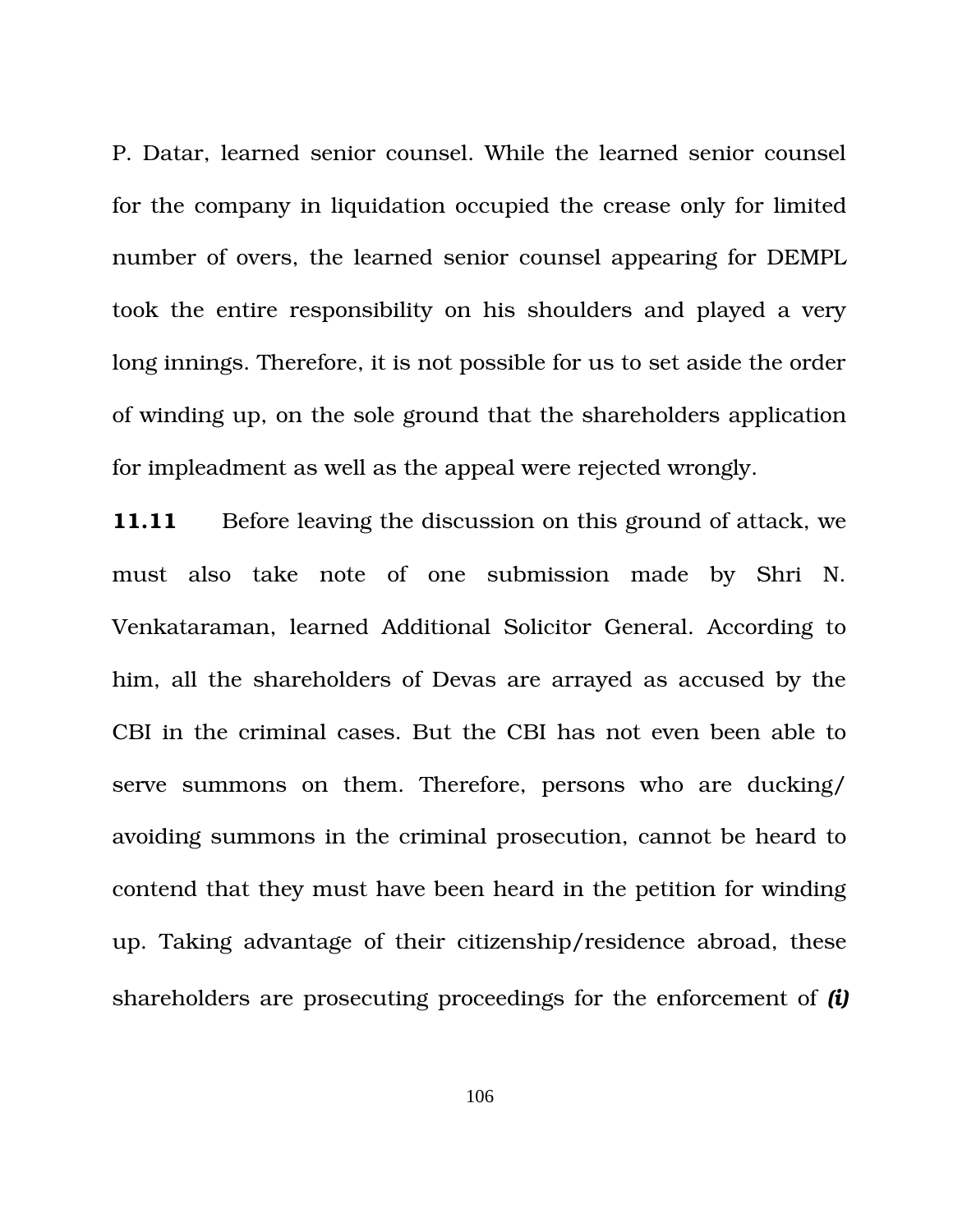ICC Arbitral Tribunal Award in India; and *(ii)* BIT Awards overseas, even while making it impossible for CBI to serve summons on them for the past five years. It is not open to such persons to raise the bogey of failure to afford an opportunity.

## **12. FINDINGS ERRONEOUS AND PERVERSE AND THE STANDARD OF PROOF APPLIED INCORRECT**

**12.1** The next ground of attack to the impugned orders is that the findings recorded by the NCLT which were approved by NCLAT were completely perverse and erroneous and that the Tribunals applied a completely incorrect standard of proof. In any case, the findings were recorded to be only *prima facie*, which is not sufficient to order the winding up of the company.

**12.2** In order to test the correctness of the above contention, it is necessary to take note of the averments on which Antrix built their case for winding up, the response of Devas to the averments, the findings recorded by NCLT and the findings recorded by NCLAT.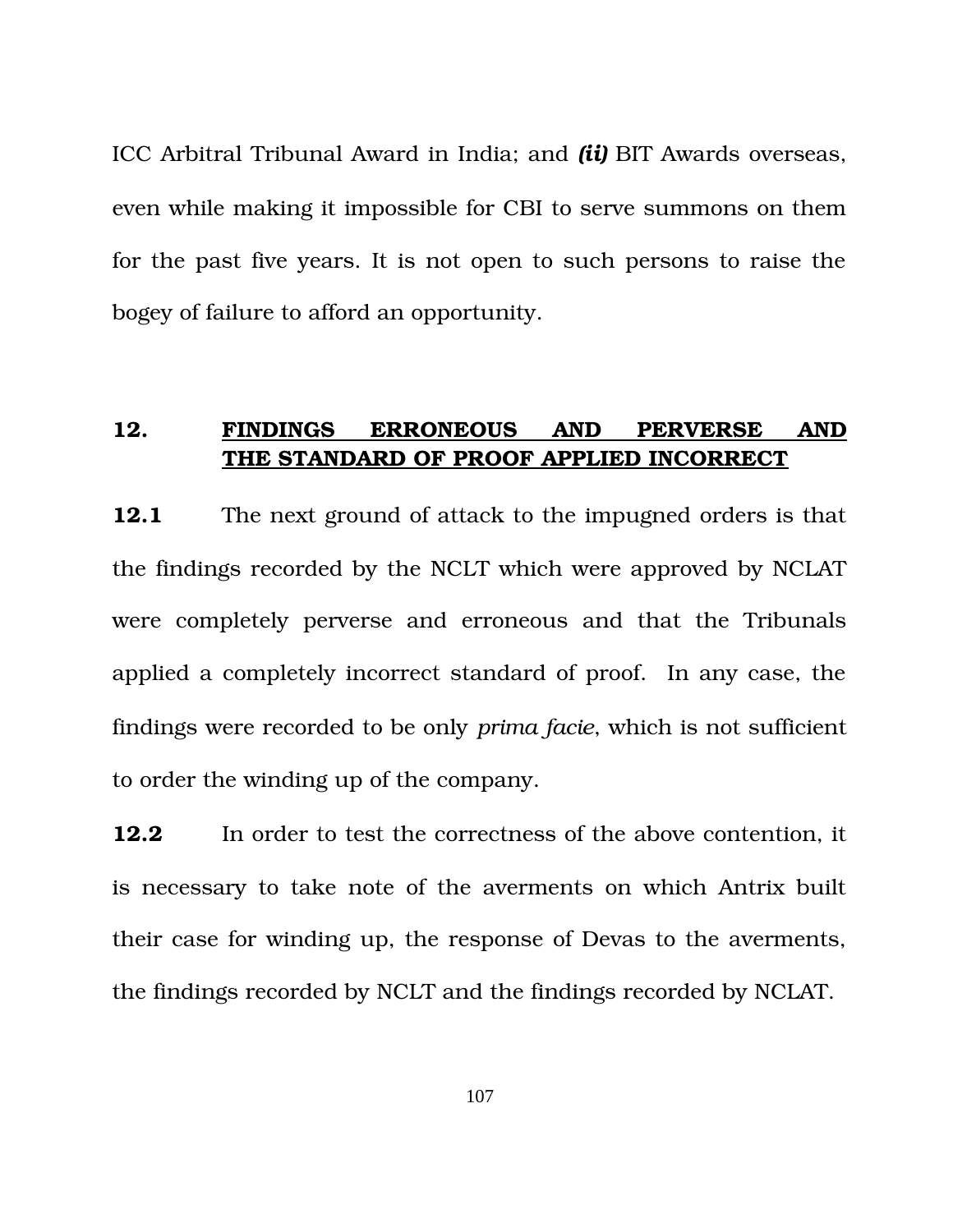**12.3** Briefly stated, the averments made by Antrix in their petition for winding up were, *(i)* that Devas was incorporated as a private limited company, on 17.12.2004, with an authorised share capital of Rs.1,00,000/- divided into 10,000 equity shares of Rs.10/each; *(ii)* that within a few weeks of incorporation, an Agreement dated 28.01.2005 was entered into between the company and Antrix, as a result of a fraudulent and criminal conspiracy between the persons in management of the affairs of the company and the officials of Antrix/Government of India, to award a lease of scarce and valuable S-band spectrum, without obtaining necessary approvals and without following applicable norms and procedures; *(iii)* that the persons in-charge of the formation as well as the management of the affairs of Devas did not possess the necessary technical know-how or the intellectual property rights for the provision of what was claimed as "Devas Services", either at the time of signing of the agreement or even till date; *(iv)* that despite not being in possession of either the technology or the device, the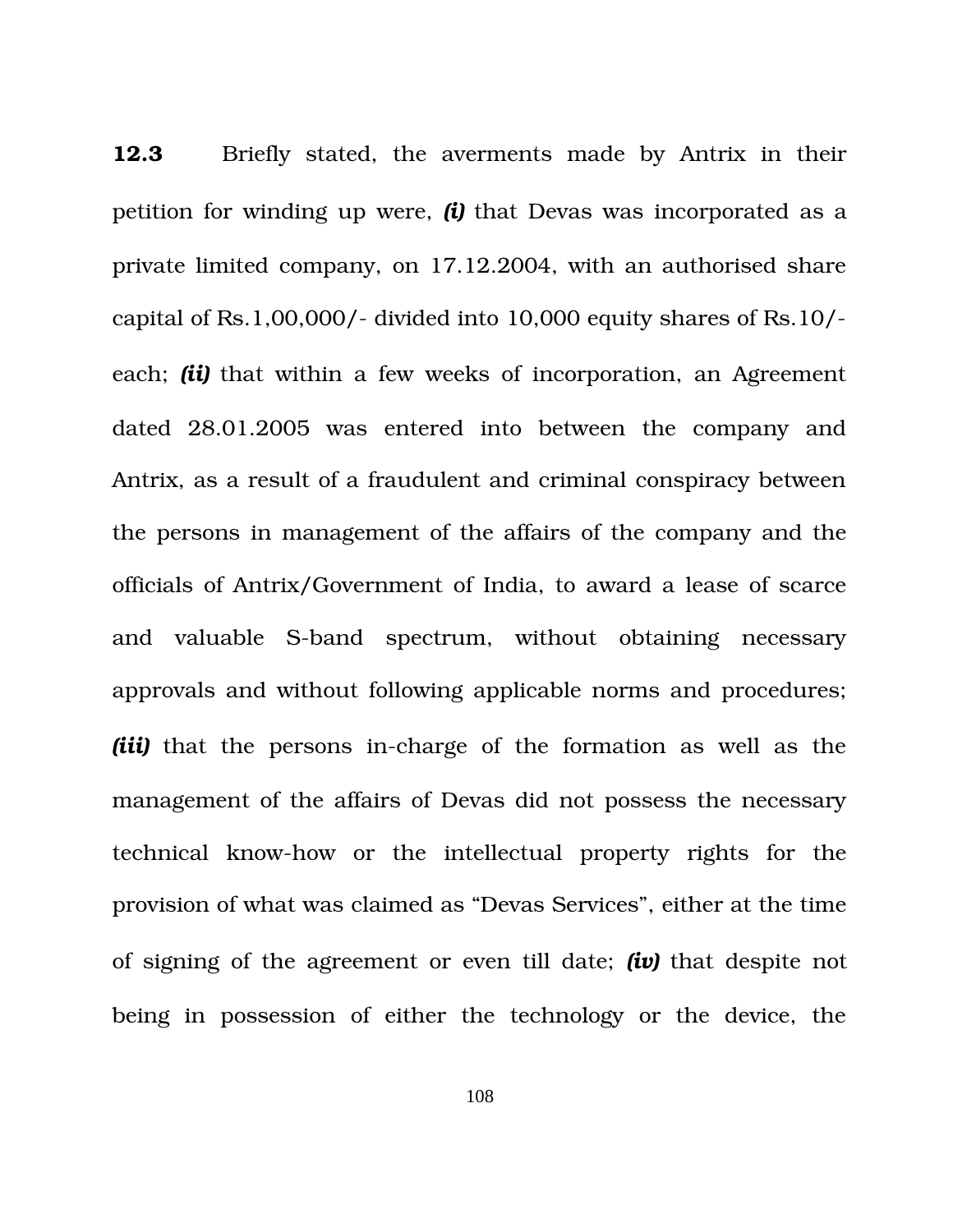company was pushing Antrix and the Government of India to launch the satellite; *(v)* that as part of the conspiracy, the Agreement dated 28.01.2005 was terminated by Antrix by a letter dated 25.02.2011 by invoking the *force majeure* clause; *(vi)* that it made things easy for Devas to initiate an arbitration before the ICC Arbitral Tribunal, apart from the initiation of the two BIT Arbitrations by the shareholders of Devas, *(vii)* that when the criminal conspiracy, fraud and corrupt practices came to light, an FIR was lodged by the CBI on 16.03.2015; *(viii)* that a charge-sheet was filed by CBI on 11.08.2016, both against the persons responsible for the formation and management of the affairs of the company in liquidation, as well as the officials of Antrix and Government of India; *(ix)* that a supplementary charge-sheet was filed on  $08.01.2019$ ;  $(x)$  that a complaint was also registered under the Prevention of Money Laundering Act, 2002 on 24.12.2018; *(xi)* that the company which was formed with an authorized share capital Rs. 1,00,000/- in December, 2004, managed to secure a contract for a stated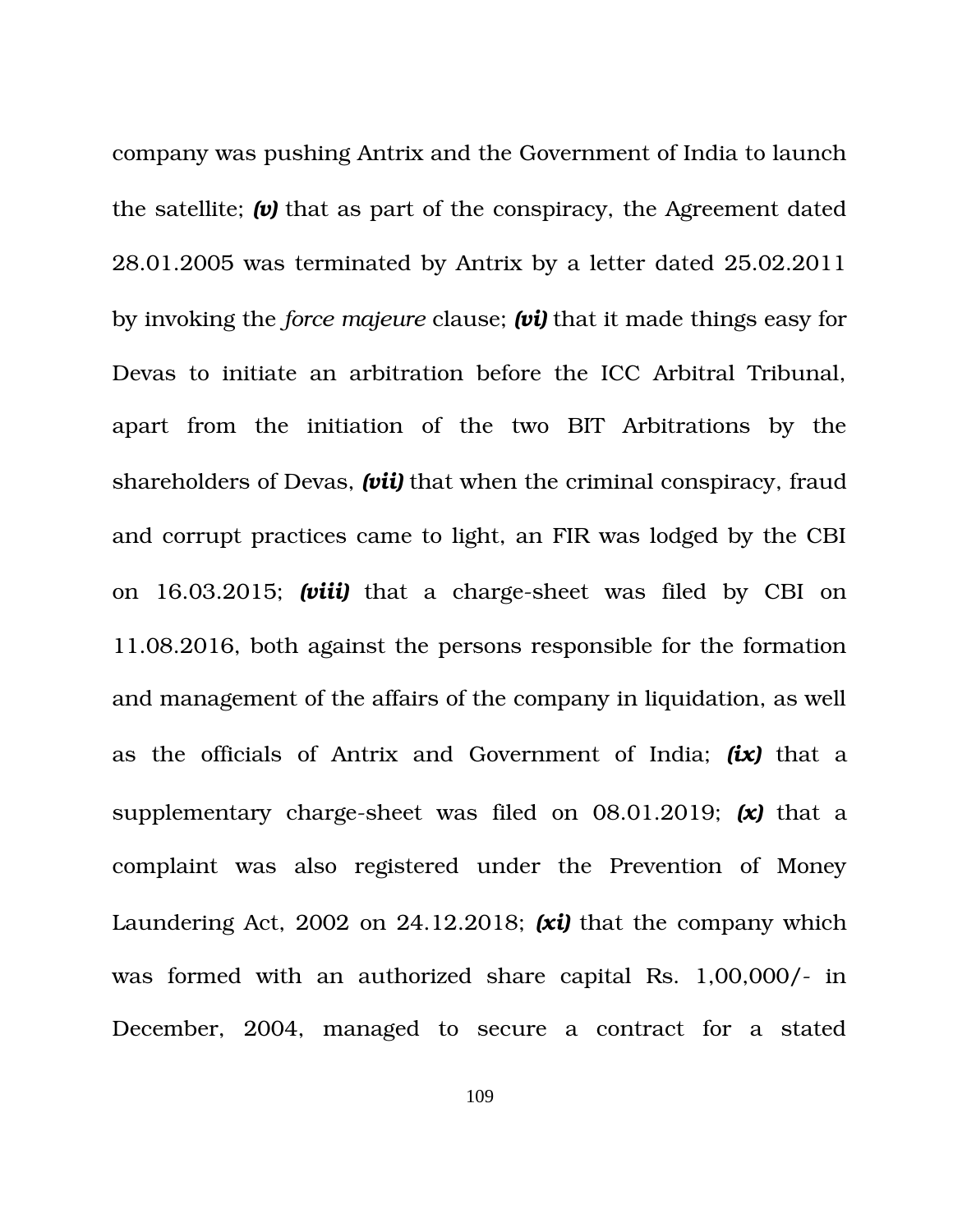consideration of an "up-front capacity reservation fee" in the region of US, \$ 20 million per satellite, apart from annual license fee of around US \$ 9 million per satellite; *(xii)* that the execution of such a contract and the award of a public largesse of such a huge magnitude was not through any public auction but by private negotiations held by the officials of Antrix with Forge Advisors of USA, *(xiii)* that after securing the contract, the company was able to sell its equity shares as well as OCP shares at a huge premium to foreign investors; *(xiv)* that equity shares of a face value of Rs. 10/ were sold at the rate of Rs. 1.26 lakhs per share; (xv) that interestingly, DT Germany which invested Rs. 430 crores through DT Asia obtained only 19% share holding, while four Mauritius investors obtained 37% share holding by investing Rs. 150 crores; *(xvi)* that experimental licences were obtained by Devas by manipulating the minutes of the meetings; *(xvii)* that FIPB approvals were secured for the stated purpose of providing Internet services, though the agreement was for rendering a hybrid service known as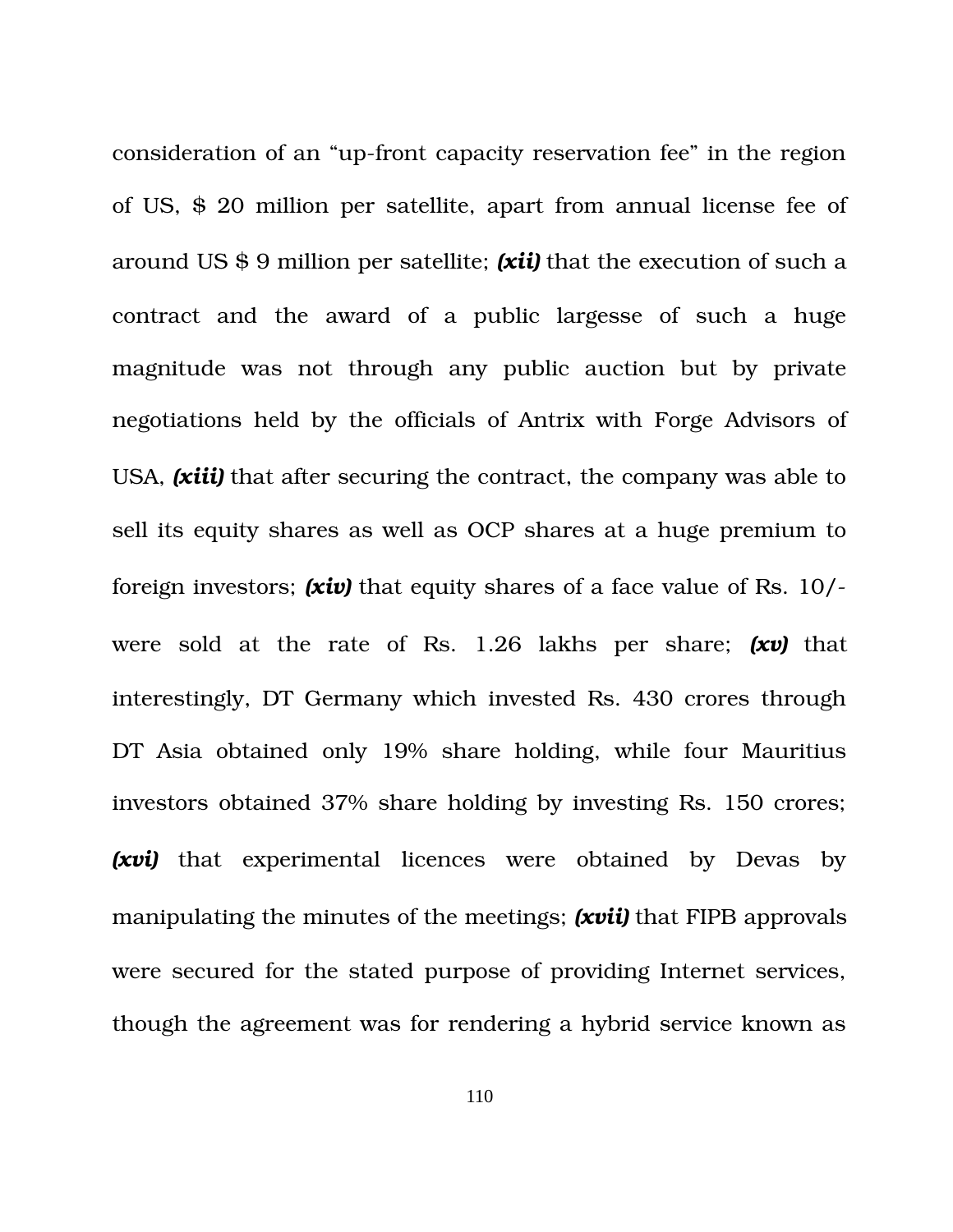Satellite based Digital Multimedia Broadcasting Services (SDMB Services, for short); **(xviii)** that the fact that such a hybrid technology was not in existence at that time was suppressed from FIPB as well as other authorities; *(xix)* that after showcasing the inflow into India, of investment to the tune of Rs. 579 crores, the company siphoned out of India, a sum of Rs. 75 crores for creating a wholly owned subsidiary in USA, a sum of Rs. 180 crores towards payment for business support services and sum of Rs. 233 crores toward litigation services; *(xx)* that a sum of Rs. 92 crores alone was kept in India out of which Rs. 21 crores was by way of Fixed Deposits and a sum of Rs. 59 crores was paid to Antrix towards upfront capacity fee; *(xxi)* that some of the then officials of Antrix and the Government of India were parties to the fraudulent and unlawful purpose for which Devas was created and the fraudulent manner in which the affairs of the company had been conducted; *(xxii)* that the persons including investors and the share-holders concerned in the formation and the management of its affairs have been guilty of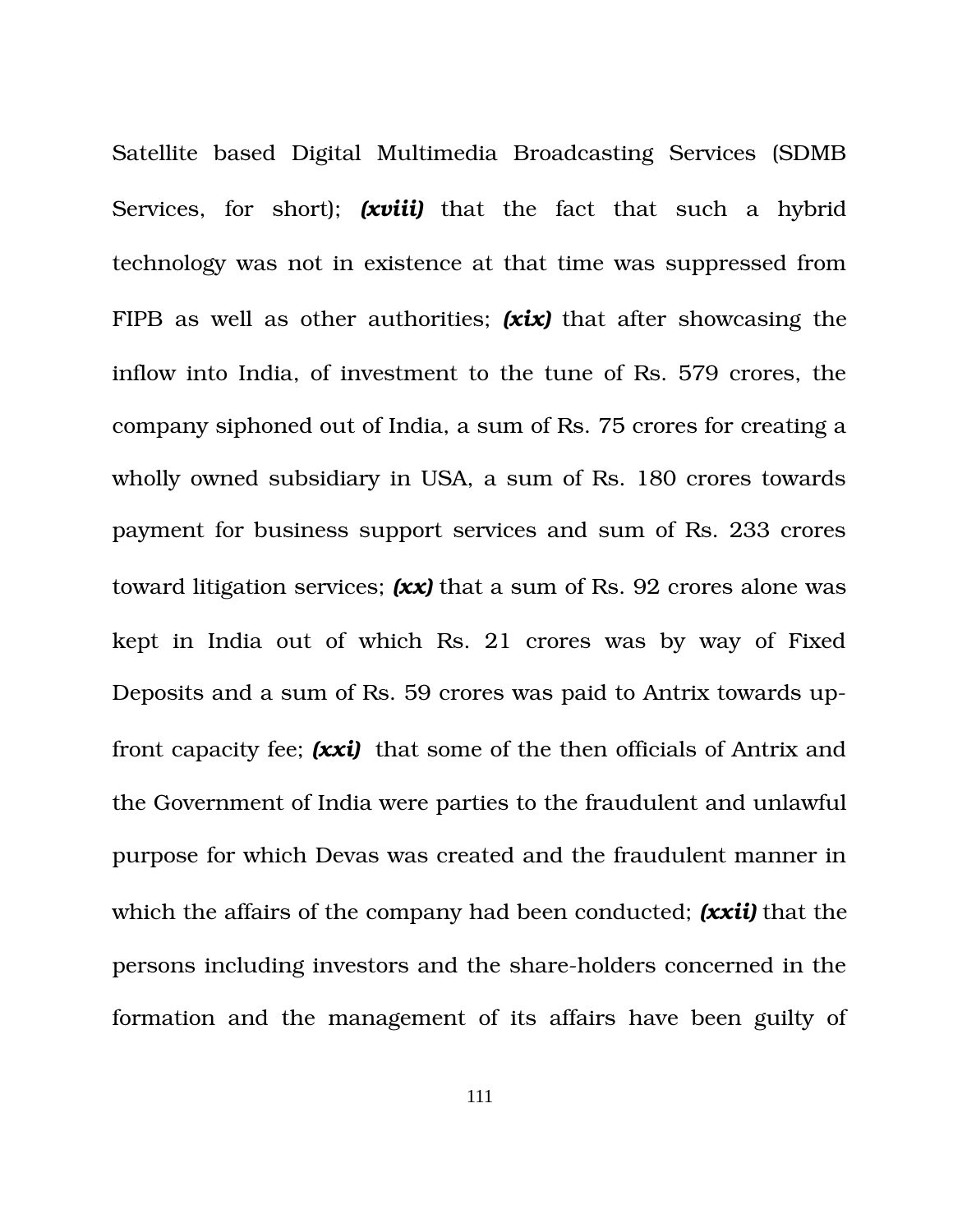fraud, corrupt practices and money laundering and that therefore the company was liable to be wound up.

**12.4** On the basis of the pleadings, the documents produced and the submissions made, NCLT recorded the following findings namely, *(i)* that the incorporation of Devas was with fraudulent intention to grab the prestigious contract in question, in connivance and collusion with the then officials of Antrix; *(ii)* that it is not in dispute that at the time of entering into the contract, Devas did not have the technology, infrastructure or experience to perform their obligations under the Agreement; *(iii)* that one of the subscribers to the Memorandum of Association of the company in liquidation was an Auditor by name Shri M. Umesh, whose Article Clerk by name Gururaj was the one signed the Agreement; *(iv)* that the Executive Director of Antrix who signed the Agreement of behalf of Antrix is one of accused in the criminal cases; *(v)* that the incorporation of Devas was with fraudulent motive and unlawful object, to bring money into India and divert it by dubious methods; *(vi)* that even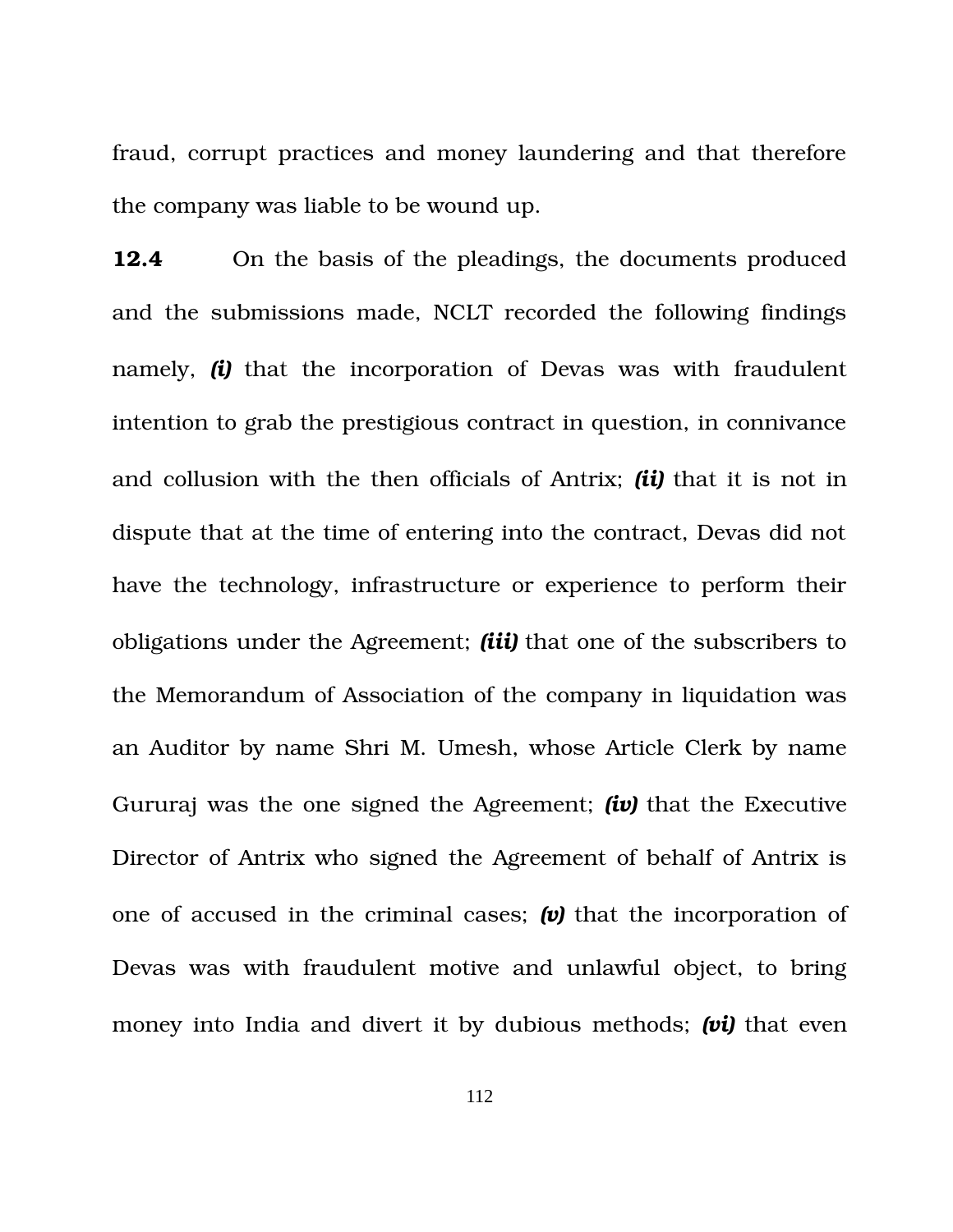after the termination of the Agreement, Devas was not carrying on any business operations; *(vii)* that the objective of Devas was hardly to do any business except grabbing Primary Satellite-I (PS-I) and Primary Satellite-II (PS-II), and that therefore the requirements of Section 271(c) stand satisfied.

**12.5** <sup>The order of the Appellate Tribunal is in two parts; the first</sup> authored by Member (Judicial), and the second authored by Member (Technical). The Member (Judicial) noted, *(i)* that the company in liquidation failed to establish either the existence of technology or the ownership of intellectual property rights over the stated technology; *(ii)* that even according to the affidavit of Shri M. G. Chandrashekar, Devas had ample time to develop Devas Technology, meaning thereby that its non-existence at that time was admitted; *(iii)* that the company did not have a single approval, permission or licence to render Devas services utilising Devas technology; *(iv)* that the approval of the Space Commission for building a satellite for Devas, was secured only after finalisation of commercial terms but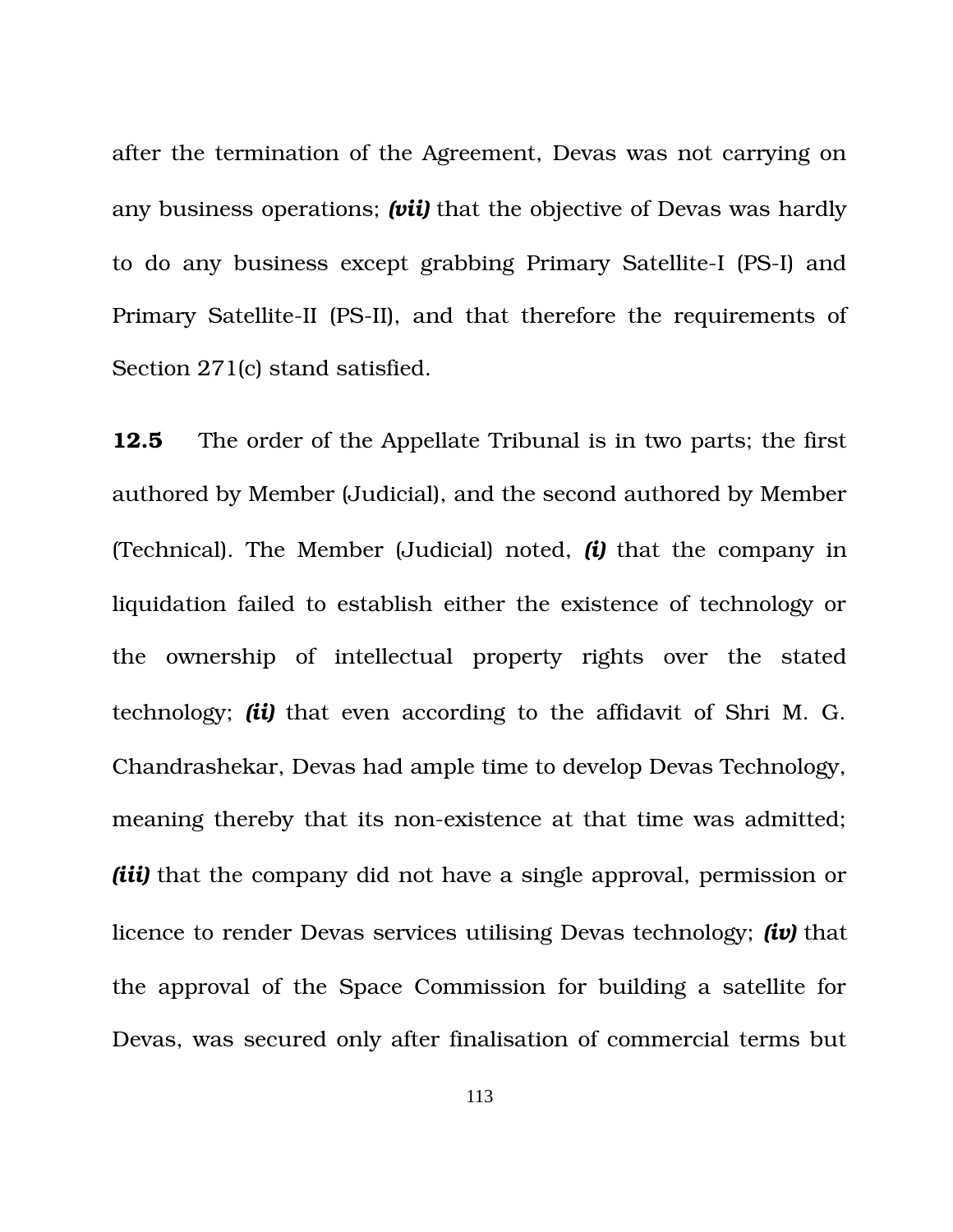without apprising the Space Commission of the same; *(v)* that even in the cabinet note, prepared by the Department of Space on 17.11.2005 a full picture was not recorded; *(vi)* that there was a contravention of the SATCOM Policy; *(vii)* that though the original minutes of the meeting required Devas to secure a spectrum licence from Wireless Planning Committee (WPC), after appearing before the apex committee with requisite technical details, the minutes of the meetings were manipulated later as though the company was exempted from the requirement; *(viii)* that after objections about the manipulations, the original minutes of the meeting came to be restored, on 20.11.2009, but this happened only after the grant of experimental licence on  $07.05.2009$ ;  $(ix)$  that in any case the experimental licence was to establish Wireless Telegraph Station in India under the India Telegraph Act, 1885, without which experimental trials could not have been conducted; *(x)* that Devas obtained IPTV licence as part of ISP licence, which has nothing to do with what was offered as DEVAS services; **(xi)** that the agreement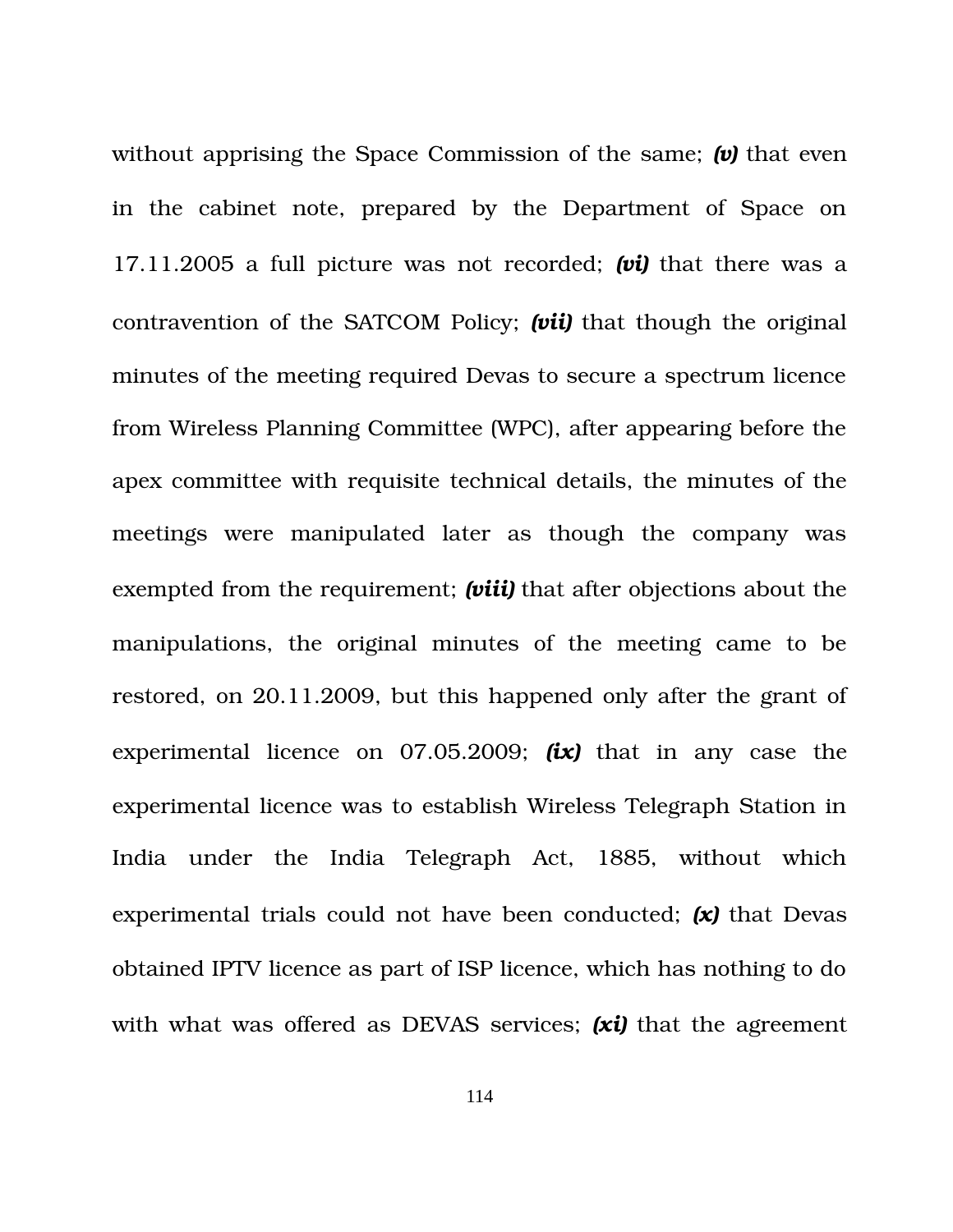dated 28.01.2005 made no reference of IPTV; *(xii)* that undeniably, Devas services cannot be provided with ISP licences; *(xiii)* that after bringing an amount of Rs 579 crores into India, a major portion was taken out of India; *(xiv)* that the only business activity carried on by Devas was to provide ISP services in a particular locality in Bangalore for a few residents and that too for a short duration, which made Devas earn a revenue of Rs. 80,000/; *(xv)* that the diversion of Rs. 489 crores and Rs. 58 crores for non ISP purposes is violative of ISP licence, which comes squarely within the ambit of Section 271(c); (xvi) that Devas fraudulently approached FIPB through the ISP route to avoid scrutiny by Department of Space; **(xvii)** that the investors of Devas actually became shareholders and they also had their nominees on the Board of Devas; *(xviii)* that therefore these persons were also guilty of the conduct of the affairs of Devas in the manner stated; *(xix)* that the Share Subscription Agreement dated 06.03.2006 entered into with the investors contains a recital as though appropriate licences have been validly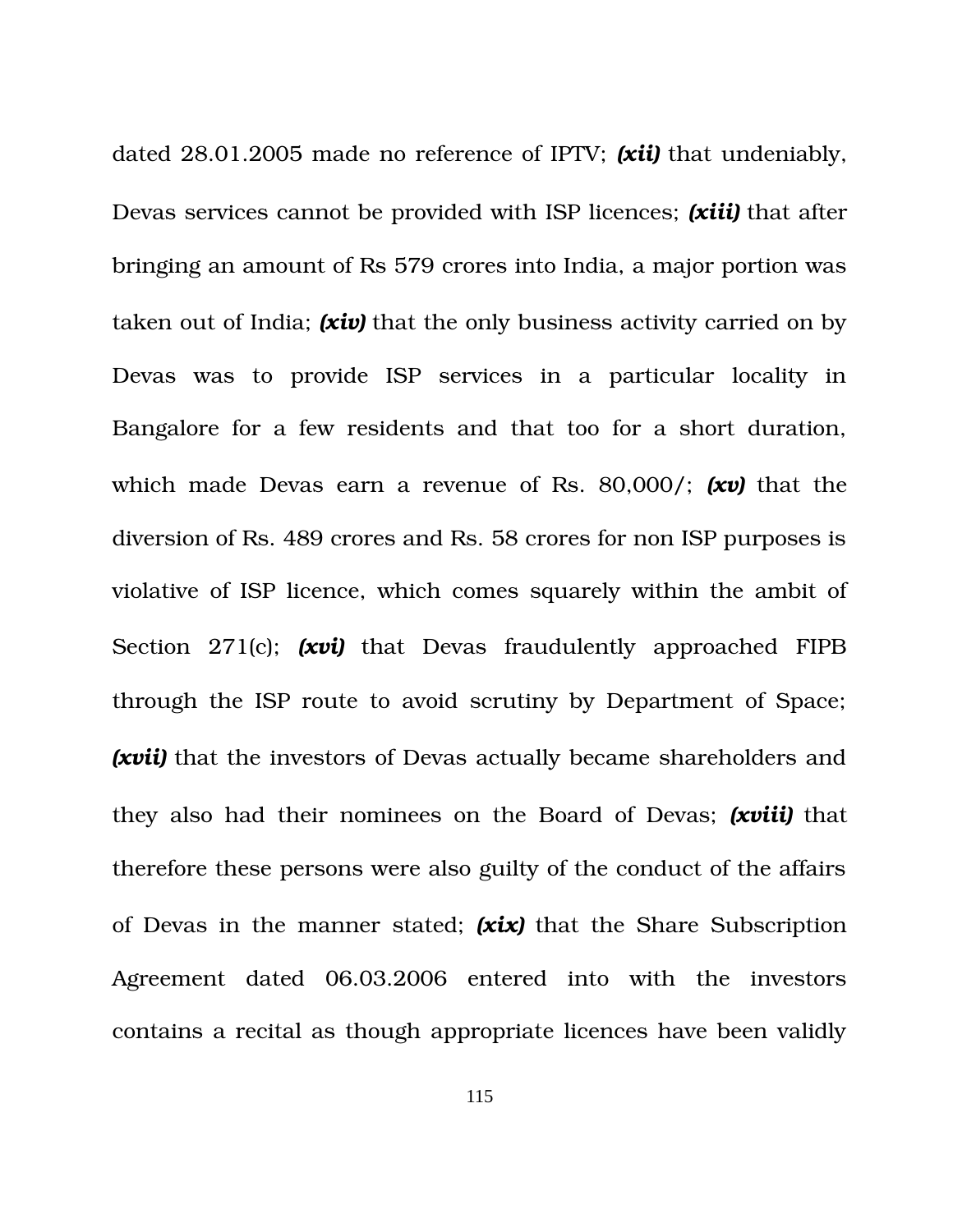issued or assigned to the company, though in fact the only licence namely ISP licence was obtained much later on 02.05.2008 and *(xx)* that therefore the formation of the company and the conduct of the affairs of the company were fraudulent and the persons concerned therewith were also guilty of fraud.

**12.6** In his independent but concurrent opinion the Member (Technical) of NCLAT classified the items of fraud into eight categories. He first found that the company was formed and the Agreement was entered into with the stated object of providing a bouquet of services, which were non-existent. The second category of fraud dealt with by the Member (Technical) related to the misrepresentation in the Agreement. The third category of fraud concerned the violation of SATCOM Policy. The fourth category was actually an extension of the third category which related to SATCOM Policy. The fifth category was about suppression and misrepresentation in obtaining the approval of the cabinet. The sixth category of fraud revolved around the ISP licence dated 02.05.2008,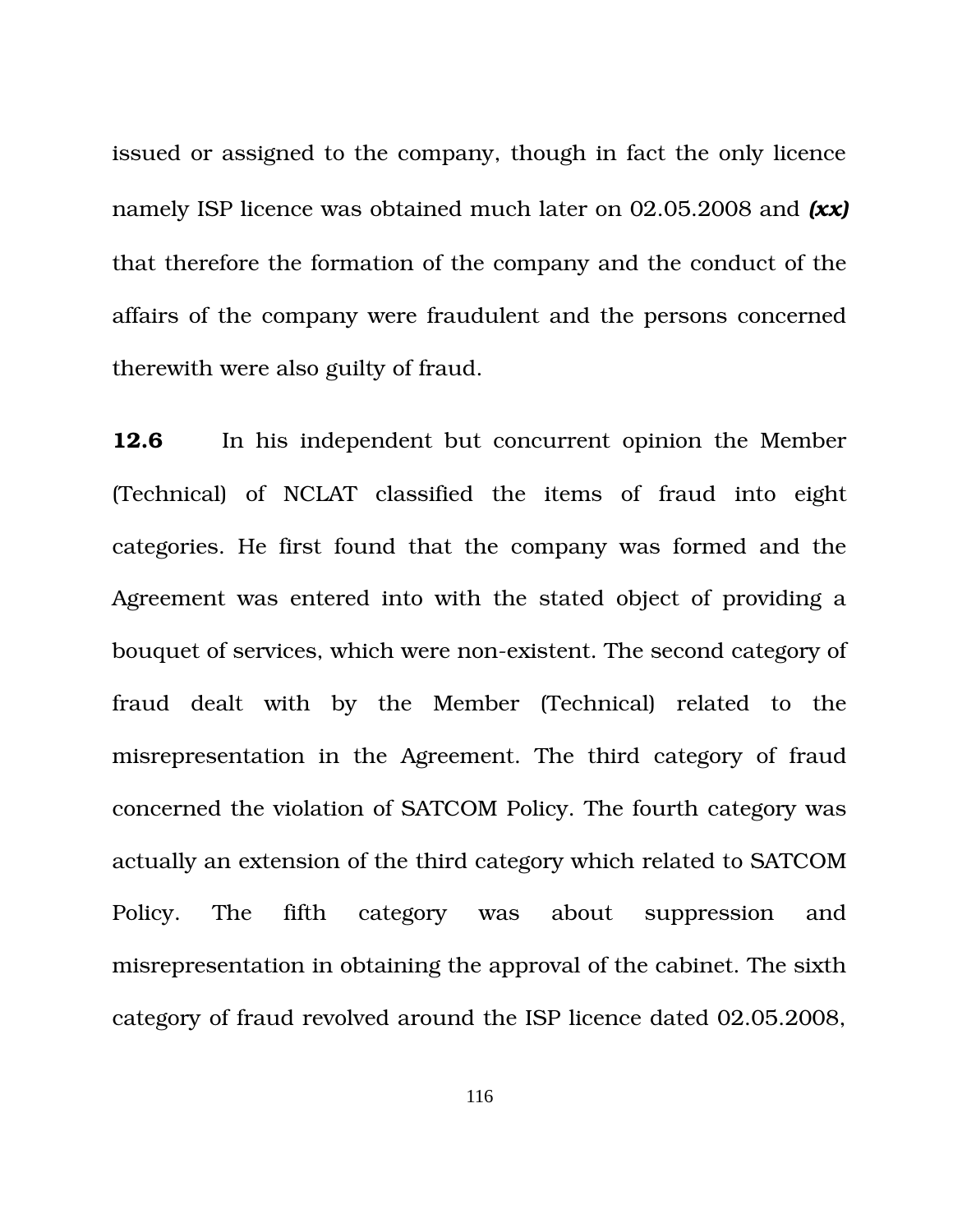of which IPTV licence was a part, but which had nothing to do with Devas Services. The seventh category related to the fraudulent manner in which experimental licence was obtained and the eighth category related to FIPB approvals and money trail. The Member (Technical) found the formation of company, the conduct of the affairs of the company and those persons concerned in the formation and conduct of management of its affairs to be guilty of fraud.

**12.7** Technically speaking, the appeal before us which is under Section 423 of the Companies Act, 2013, is only on a question of law. When two forums namely NCLT and NCLAT have recorded concurrent findings on facts, it is not open to this Court to reappreciate evidence. Realising this constraint, the learned Senior Counsel for the Appellant sought to project the case as one of perversity of findings. But we do not find any perversity in the findings recorded by both the Tribunals. These findings are actually borne out by documents, none of which is challenged as fabricated or inadmissible. Though it is sufficient for us to stop at this, let us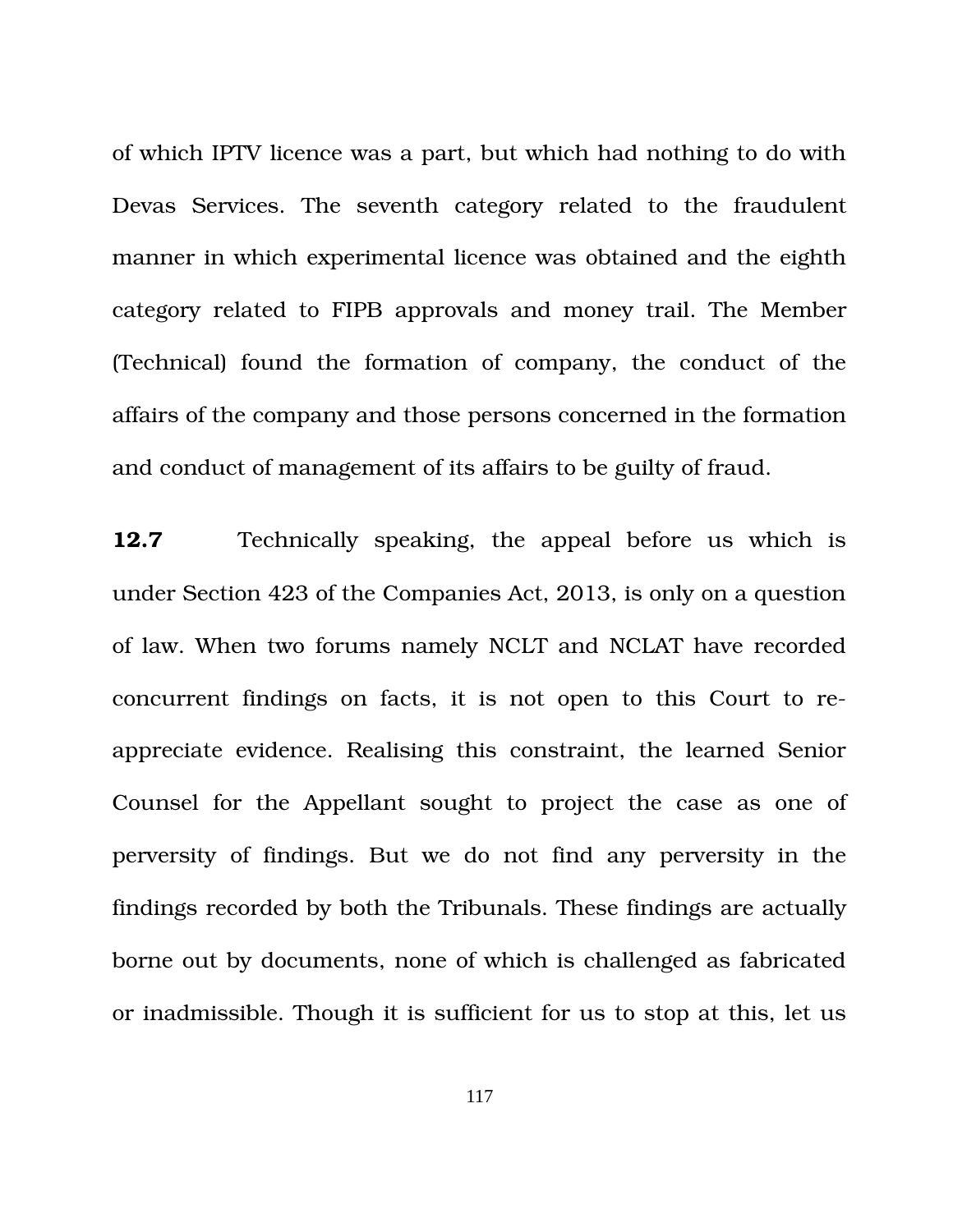go a little deeper to find out whether there was any perversity in the findings recorded by the Tribunals and whether such findings could not have been reached by any reasonable standards.

**12.8** The following undisputed facts emerge from the documents placed before the Tribunal. The authenticity of these documents were never in question or denied:

*(i)* An agreement of a huge magnitude, for leasing out five numbers of C X S transponders each of 8.1 MHz capacity and five numbers of S X C transponders each of 2.7 MHz capacity on the Primary Satellite-I (PS-I), was surprisingly and shockingly entered into by Antrix with Devas, without same being preceded by any auction/tender process. It appears from the letter dated 27.09.2004 sent by DEVAS LLC, USA to Shri K.R. Sridhara Murty, Executive Director of Antrix with copies to Dr. G. Madhavan Nair, Chairman, ISRO and others that Shri Ramachandran Viswanathan, met the then Chairman of ISRO and other officials in Bangalore in April-2003 and they met once again in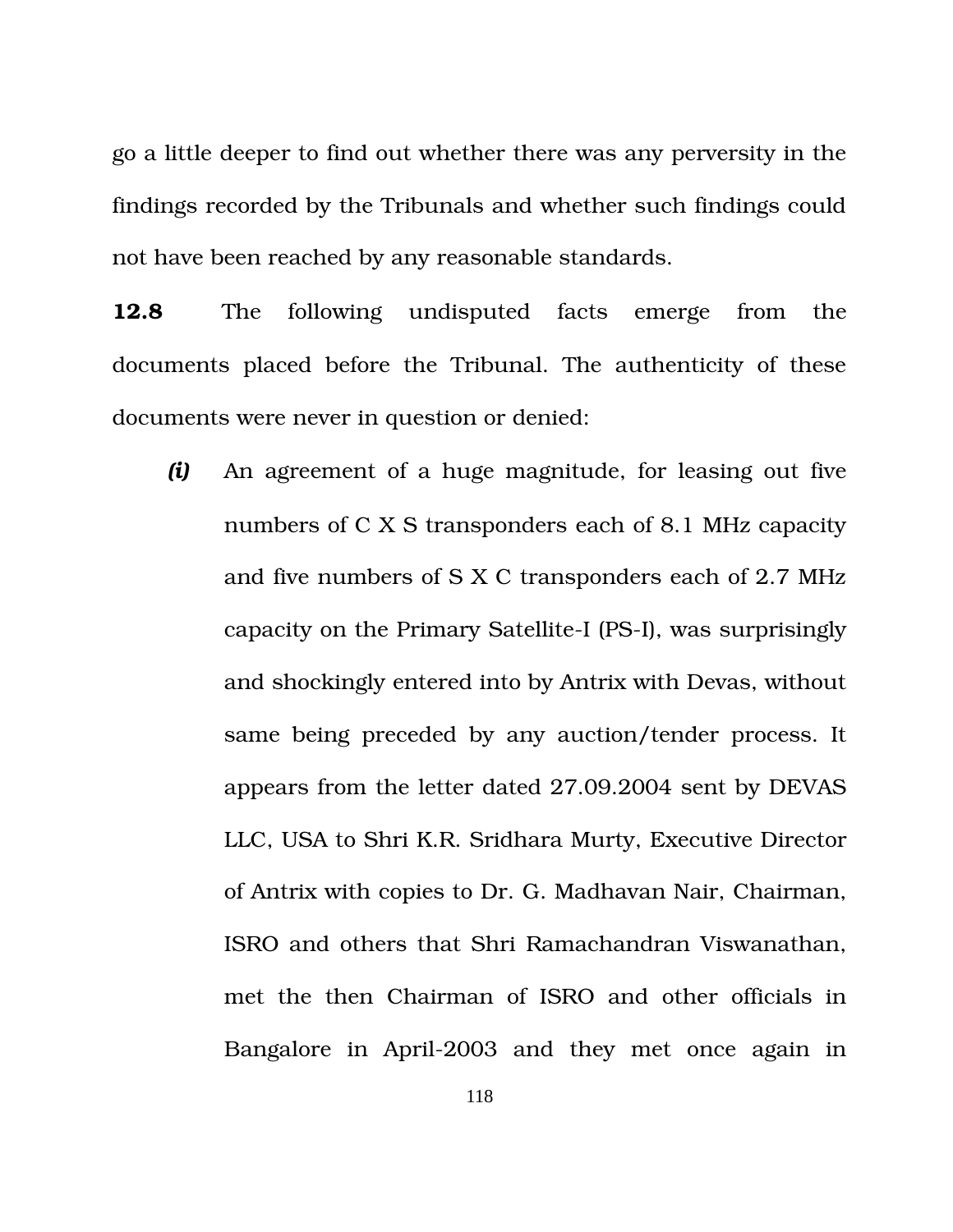Washington D.C. during the visit of the then Chairman of ISRO. These meetings, which were not preceded by any invitation to the public for any Expression of Interest, culminated in a Memorandum of Understanding dated 28.07.2003. Though it is not clear where the MoU was signed, there are indications that it was signed overseas;

*(ii)* It must be noted here that a one man Committee comprising of Dr. B.N. Suresh, former Member of the Space Commission and Director of Indian Institute of Space Science and Technology, was constituted on 8.12.2009, long after the commencement of the commercial relationship, to look comprehensively into all aspects of the contract, both commercial and technical. According to the Report submitted by him in May-2010, it was Forge Advisors, USA which made a presentation in March-2003, on technology aspects of digital multimedia services to Antrix/ISRO, followed by a presentation in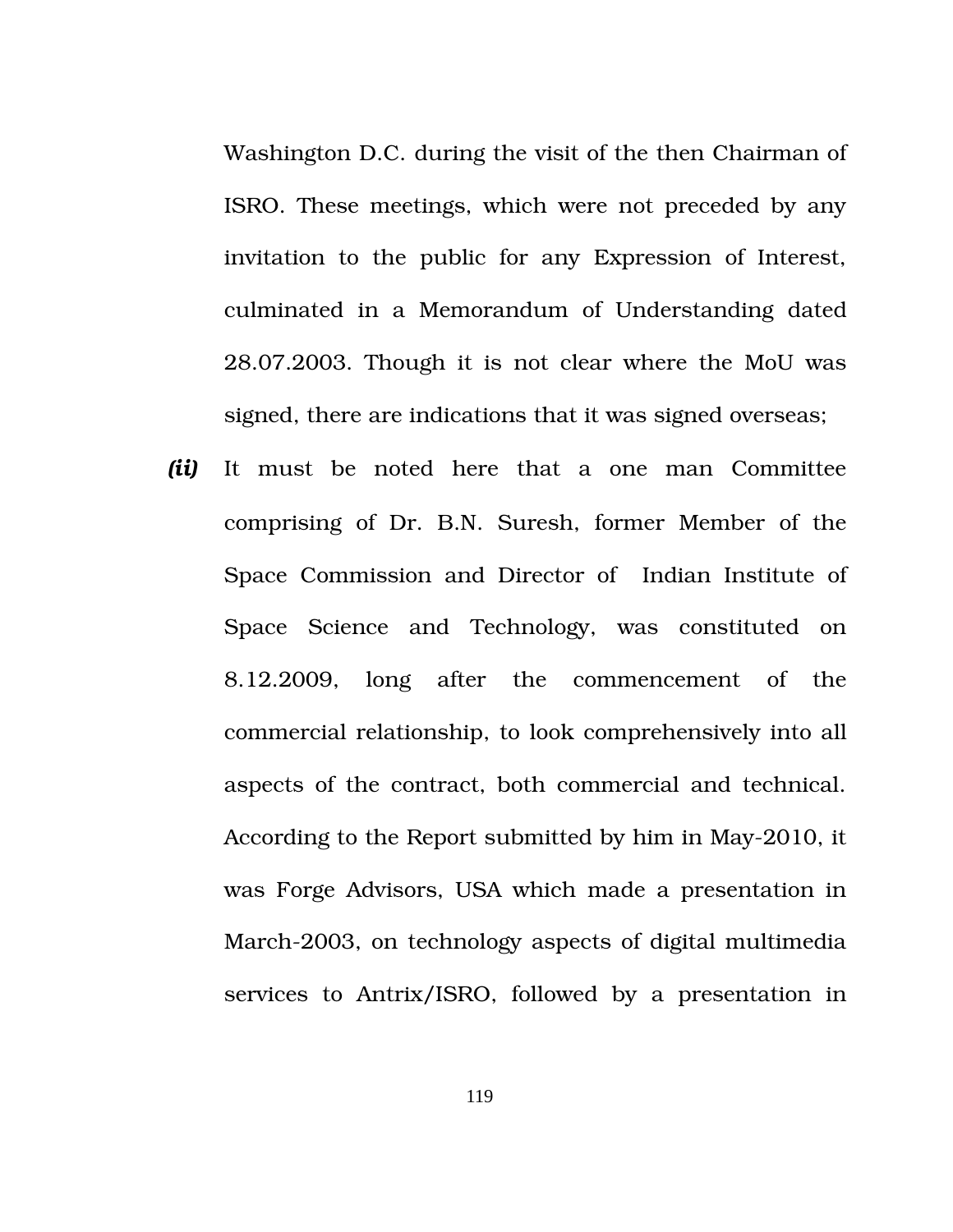May2003 purportedly to the top management of Antrix/ ISRO. The MoU was signed thereafter;

*(iii)* But the documents filed by the appellants themselves show that a power point presentation was made by Forge LLC on 22.03.2004, proposing an Indian joint venture to launch what came to be known as DEVAS (which perhaps ultimately turned out to be  $ASURAS<sup>23</sup>$  $ASURAS<sup>23</sup>$  $ASURAS<sup>23</sup>$ . It was claimed in the said proposal that DEVAS platform will be capable of delivering multimedia and information services *via* satellite to mobile devices tailored to the needs of various market segments such as consumer segment, commercial segment and social segment. This presentation dated 22.03.2004 was followed by a proposal dated 15.04.2004, about which we have made a brief mention in paragraph 3.4 above. This proposal obliged ISRO/Antrix to invest in one operational S-band Satellite with a ground space segment to be leased to a joint venture between Forge and

<span id="page-119-0"></span><sup>23</sup> According to Hindu Mythology, Devas are demigods and Asuras are demons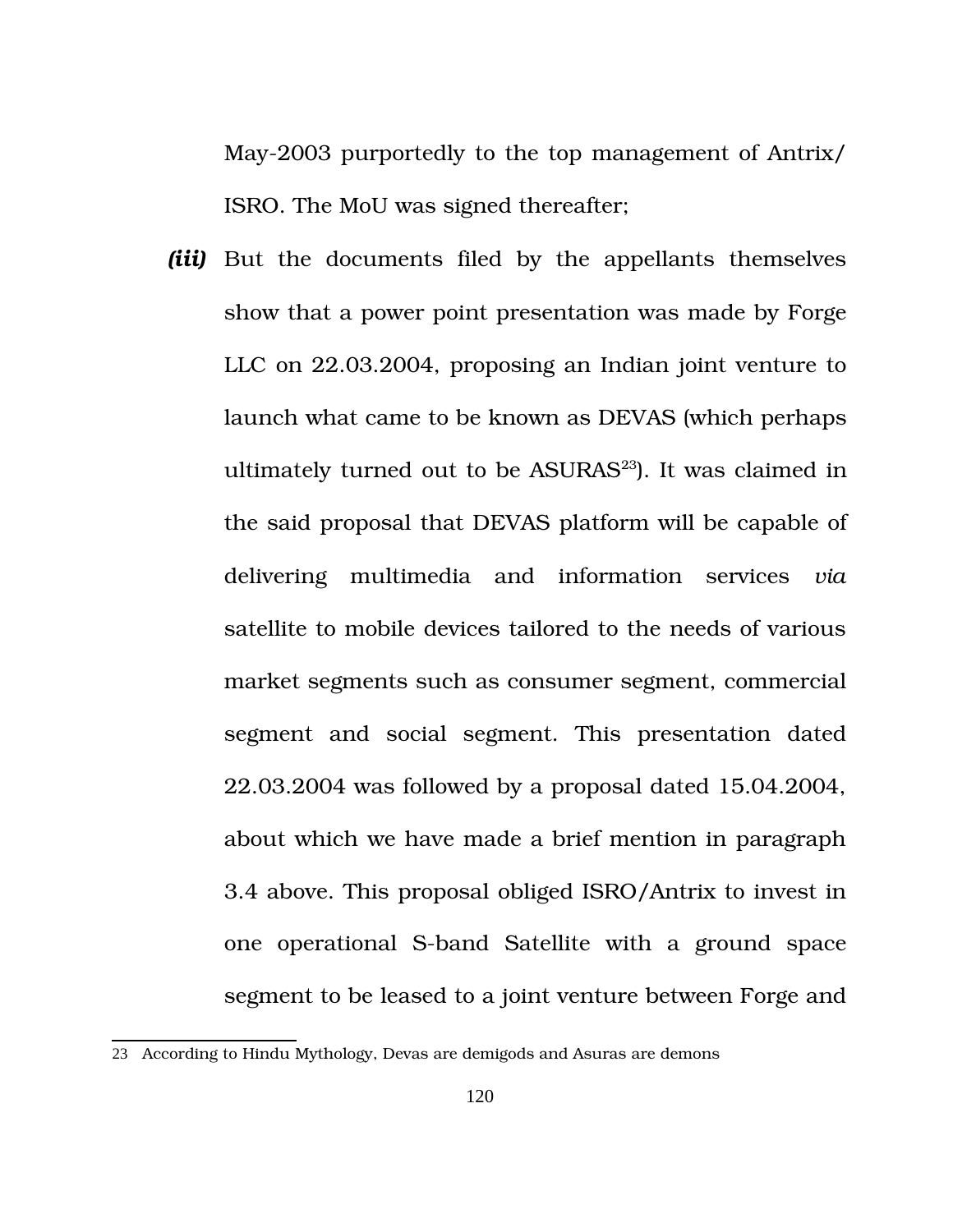Antrix. What was to be reserved for the joint venture was 97% of the space. The consideration receivable by ISRO/ Antrix upon such a lease, was to be US \$ 11 million annually for a period of 15 years. At least at this stage the proposal to invest in an operational S-band satellite and the lease of nearly the entire space of such satellite to a joint venture, should have come to the public domain, to see, *(a)* if the technology existed; and *(b)* if the proposal was commercially viable. But it was not done;

*(iv)* On 14.05.2004, a Committee headed by one Dr. K.N. Shankara, Director, Space Applications Centre was constituted purportedly to examine the technical feasibility, risk management including possibilities of alternate uses of space segment, financial and market aspects and time schedule. According to the Report submitted by this Committee, DEVAS was conceived as a new national service expected to be launched by the end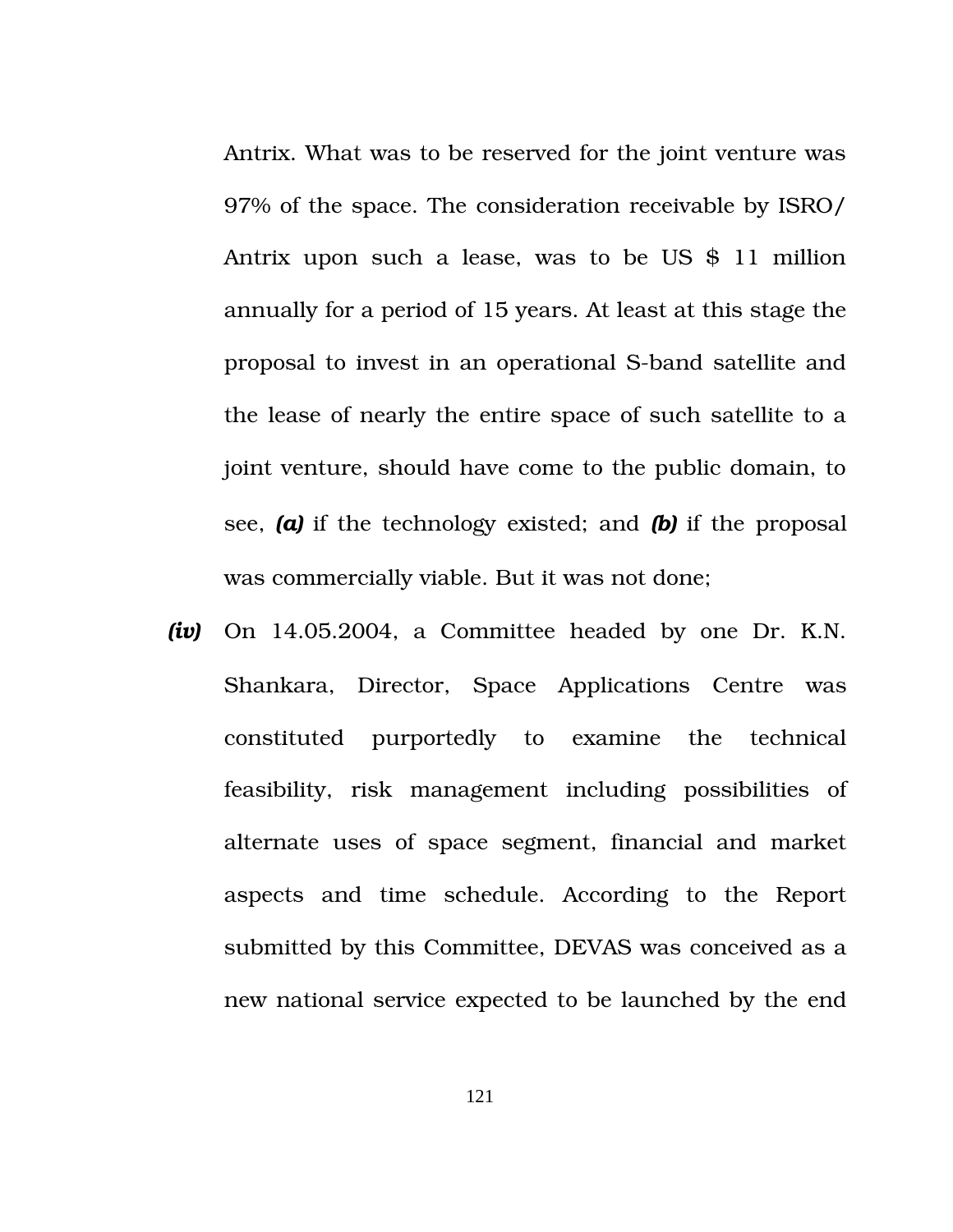of 2006 that would deliver video, multimedia and information services *via* high powered satellite to mobile receivers in vehicles and mobile phones across India. The catch here lies in the fact that while it was possible to deliver some of these services *via* terrestrial mode, it was not possible at that point of time to provide this bouquet of services *via* satellite. Even today satellite phones are beyond the reach of a common man. Mobile receivers or devices which can simply receive audio and video content are different from mobile phones, which are capable of providing a two way communication. The technology for providing the services through mobile phones was not in existence at that time, which is why the proposal made by Forge Advisors included an expectation that such a service may be launched by the end of 2006. It was with this expectation/promise that an Agreement was entered into on 28.01.2005 but this so-called new national service was never launched as promised in 2006. The launch of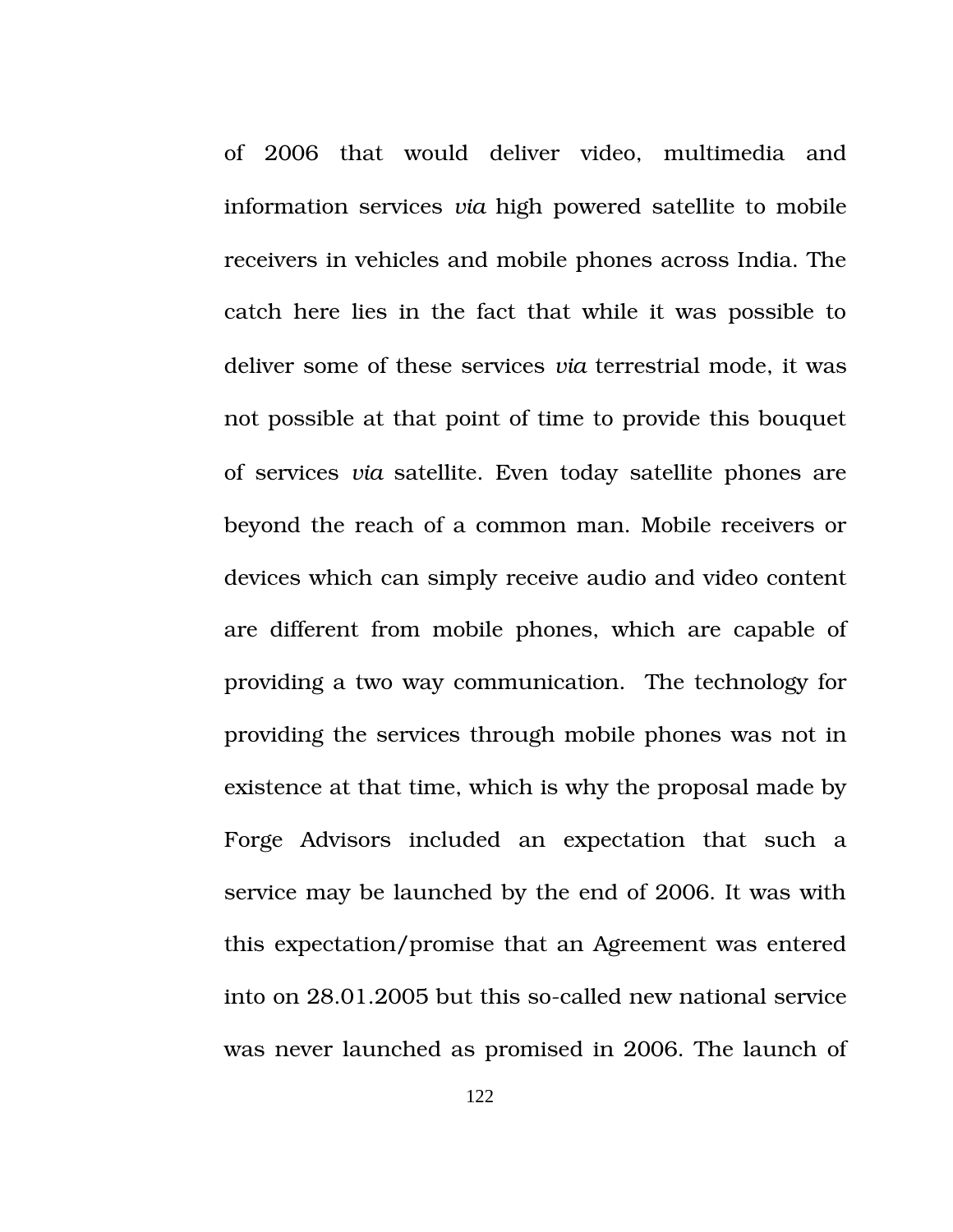the services was not linked to the provision of a S-band satellite by Antrix, at least at the time when negotiations took place;

- *(v)* Admittedly, FIPB (Foreign Investment Promotion Board) approvals taken by Devas during the period May2006 to September-2009 were on the basis of the ISP (Internet Service Provider) license secured from the Department of Telecommunications on 02.05.2008 and IPTV (Internet Protocol Television) services license obtained on 31.03.2009;
- *(vi)* Therefore, the finding of the Tribunal, *(a)* that a public largesse was doled out in favour of Devas, in contravention of the public policy in India; *(b)* that Devas enticed Antrix/ISRO to enter into an MoU followed by an Agreement by promising to provide something that was not in existence at that time and which did not come into existence even later; (c) that the licenses and approvals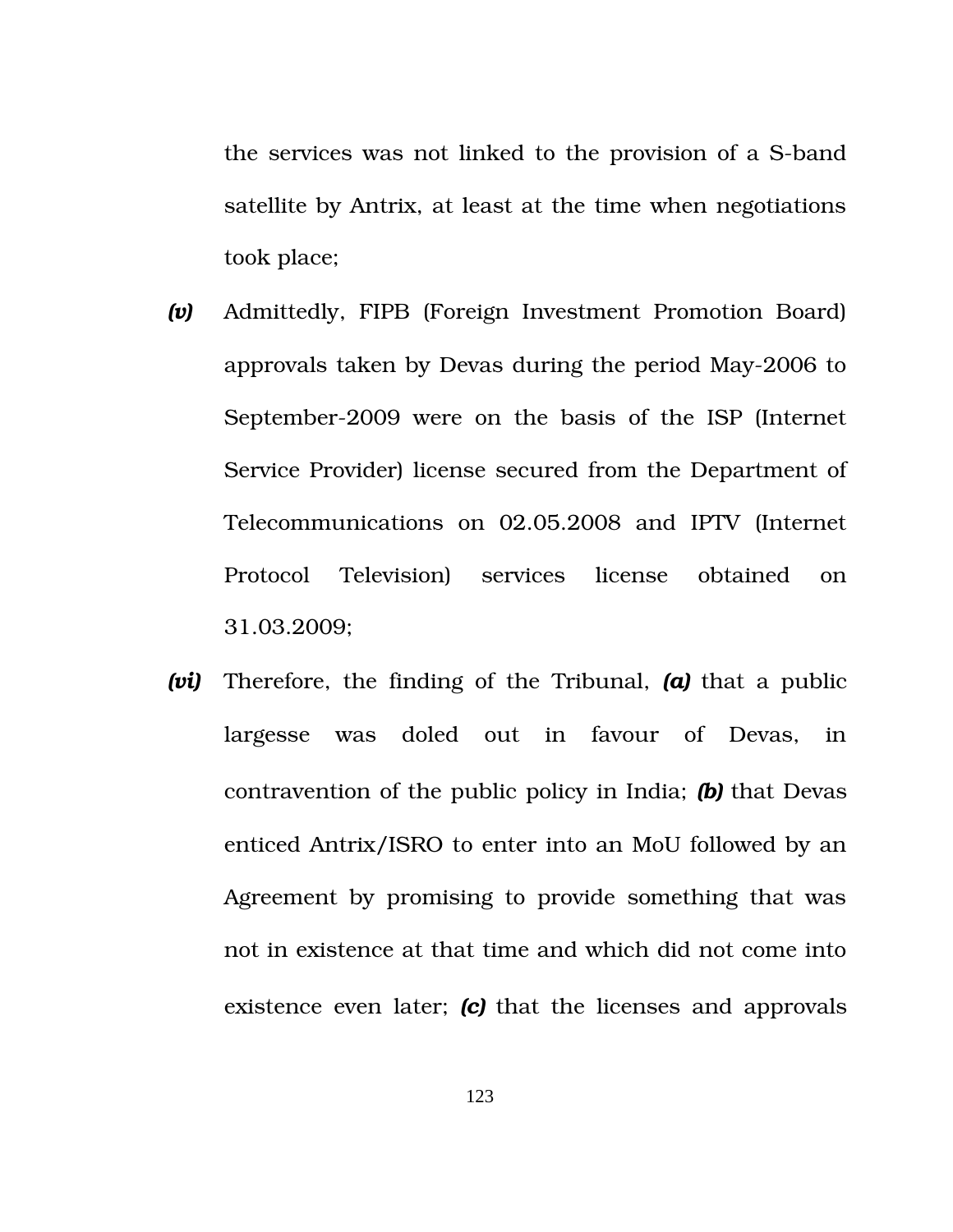were for completely different services; and *(d)* that the services offered were not within the scope of SATCOM Policy etc. are actually borne out by records;

- *(vii)* There is no denial of the fact that Devas offered a bouquet of services known as (a) *Devas Services* through a device called (b) *Devas device* in a hybrid mode of transmission, which is a combination of satellite and terrestrial transmissions, and which is called (c) *Devas Technology* but none of which existed at the relevant point of time or even thereafter;
- *(viii)* Devas did not even hold necessary intellectual property rights in this regard though they claimed to have applied;
- *(ix)* That the formation of the company, namely, Devas Multimedia Private Limited was for a fraudulent and unlawful purpose is borne out by the fact that the company was incorporated in December-2004, as a result of preliminary meetings held at Bangalore in March-2003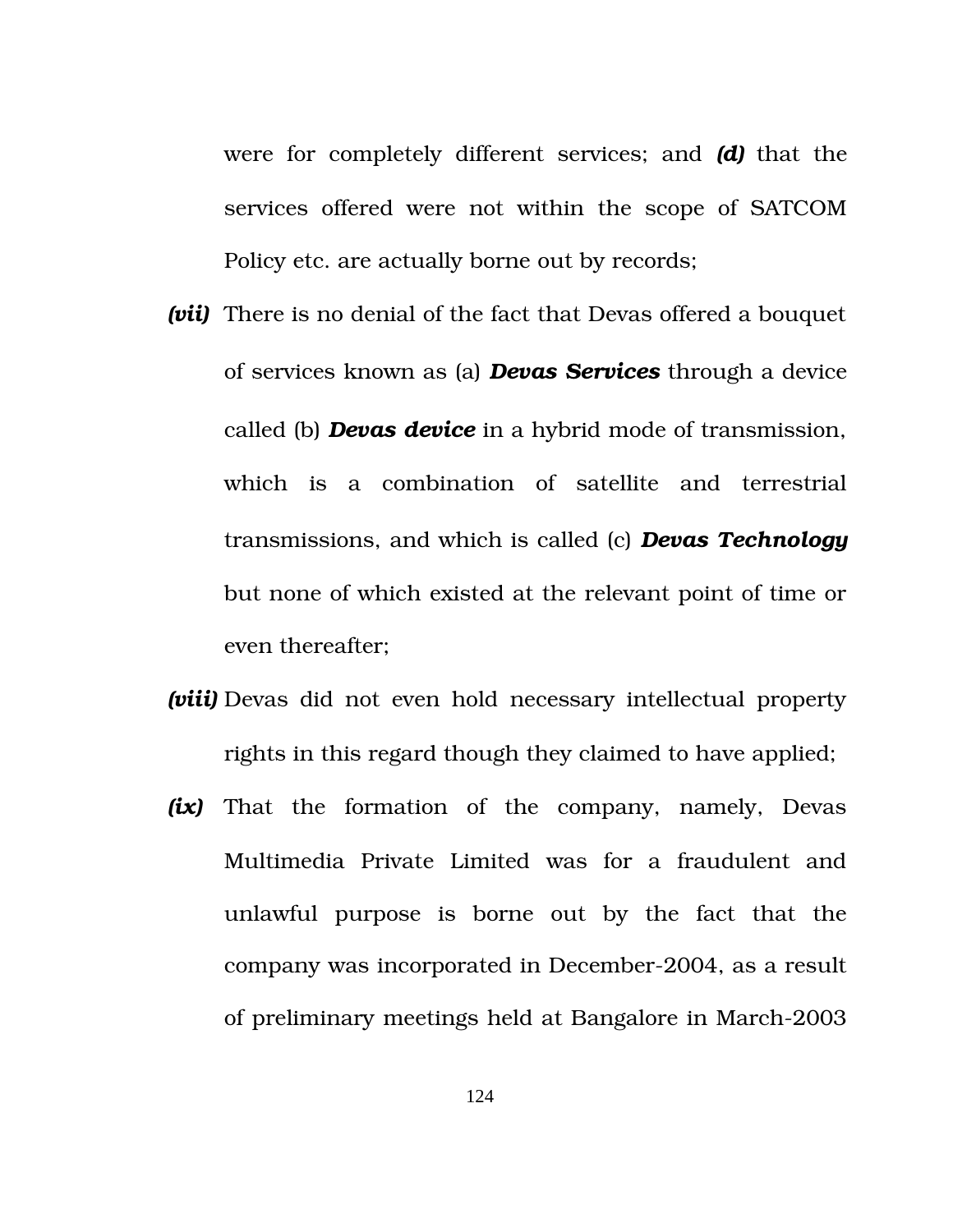and in USA in May-2003, followed by the signing of the MoU on 28.07.2003, the presentation made on 22.03.2004 and the discussions held thereafter. The ground work was clearly done during the period from March-2003 to December-2004 before the company was formally incorporated. Immediately after incorporation, the Agreement dated 28.01.2005 was signed. Therefore, the first ingredient of Section 271(c) of the Companies Act, 2013, namely, the formation of the company for a fraudulent and unlawful purpose was clearly made out;

**(x)** The kind of licenses obtained such as ISP and IPTV licenses and the object for which FIPB approvals were taken but showcased as those sufficient for fulfilling the obligations under the Agreement dated 28.01.2005 demonstrated that the affairs of the company were conducted in a fraudulent manner. This is fortified by the fact that a total amount of Rs.579 crores was brought in, but almost 85% of the said amount was siphoned out of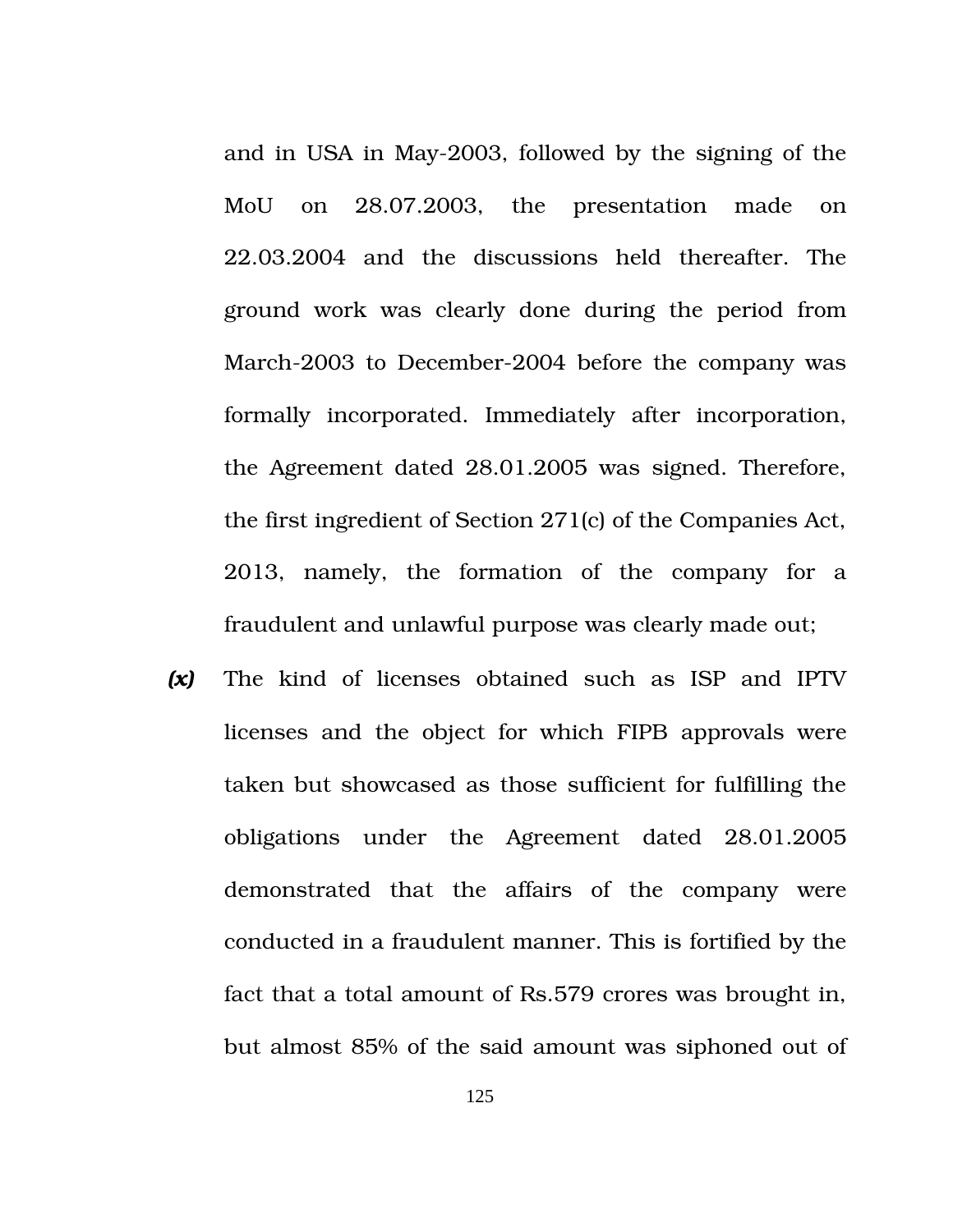India, partly towards establishment of a subsidiary in the US, partly towards business support services and partly towards litigation expenses. We do not know if the amount of Rs.233 crores taken out of India towards litigation services, also became a part of the investment in a more productive venture, namely, arbitration. The manner in which a misleading note was put to the cabinet and the manner in which the minutes of the meeting of TAG sub-committee were manipulated, highlighted by the Tribunal, also shows that the affairs of the company were conducted in a fraudulent manner. Thus, the second limb of Section 271(c), namely, the conduct of the affairs of the company in a fraudulent manner, also stood established.

*(xi)* SATCOM Policy perceived telecommunication and broadcasting services to be independent of each other and also mutually exclusive. Therefore, a combination of both was not permitted by law. It is especially so since no deliberation took place with the Ministry of Information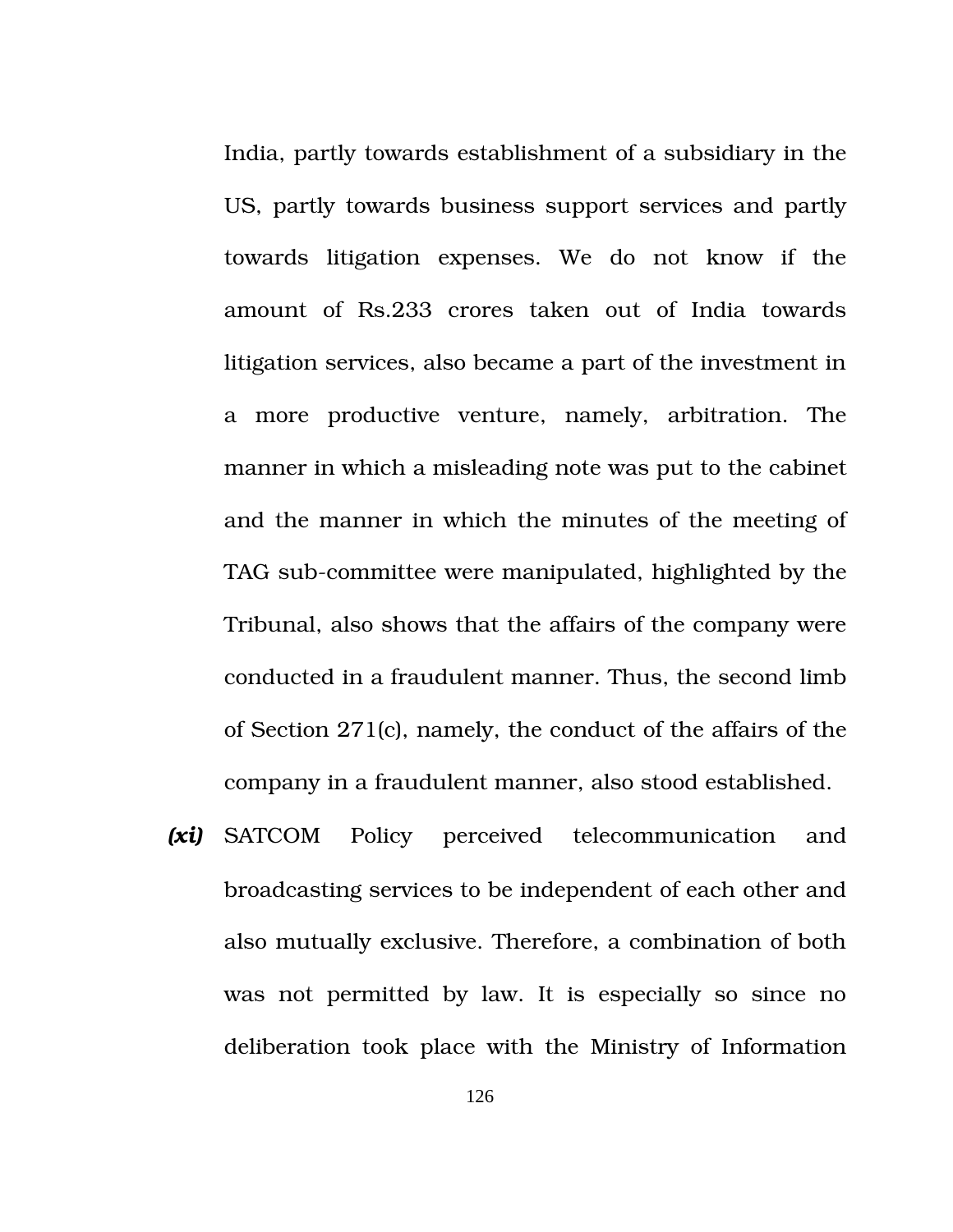and Broadcasting. Moreover, unless ICC allocates space segment, to a private player, the same becomes unlawful. This is why the conduct of the affairs of the company became unlawful;

- *(xii)* That the officials of the Department of Space and Antrix were in collusion and that it was a case of fence eating the crop (and also allowing others to eat the crop), by joining hands with third parties, is borne out by the fact that the Note of the 104<sup>th</sup> Space Commission did not contain a reference to the Agreement. The Cabinet Note dated 17.11.2005 prepared after ten months of signing of the Agreement, did not make a mention about Devas or the Agreement, but proceeded on the basis as though ISRO received several Expressions of Interest. These materials show the complicity of the officials to allow Devas to have unjust enrichment;
- *(xiii)* It is on record that the minutes of the meeting of the Sub Committee dated 06.01.2009 were manipulated and the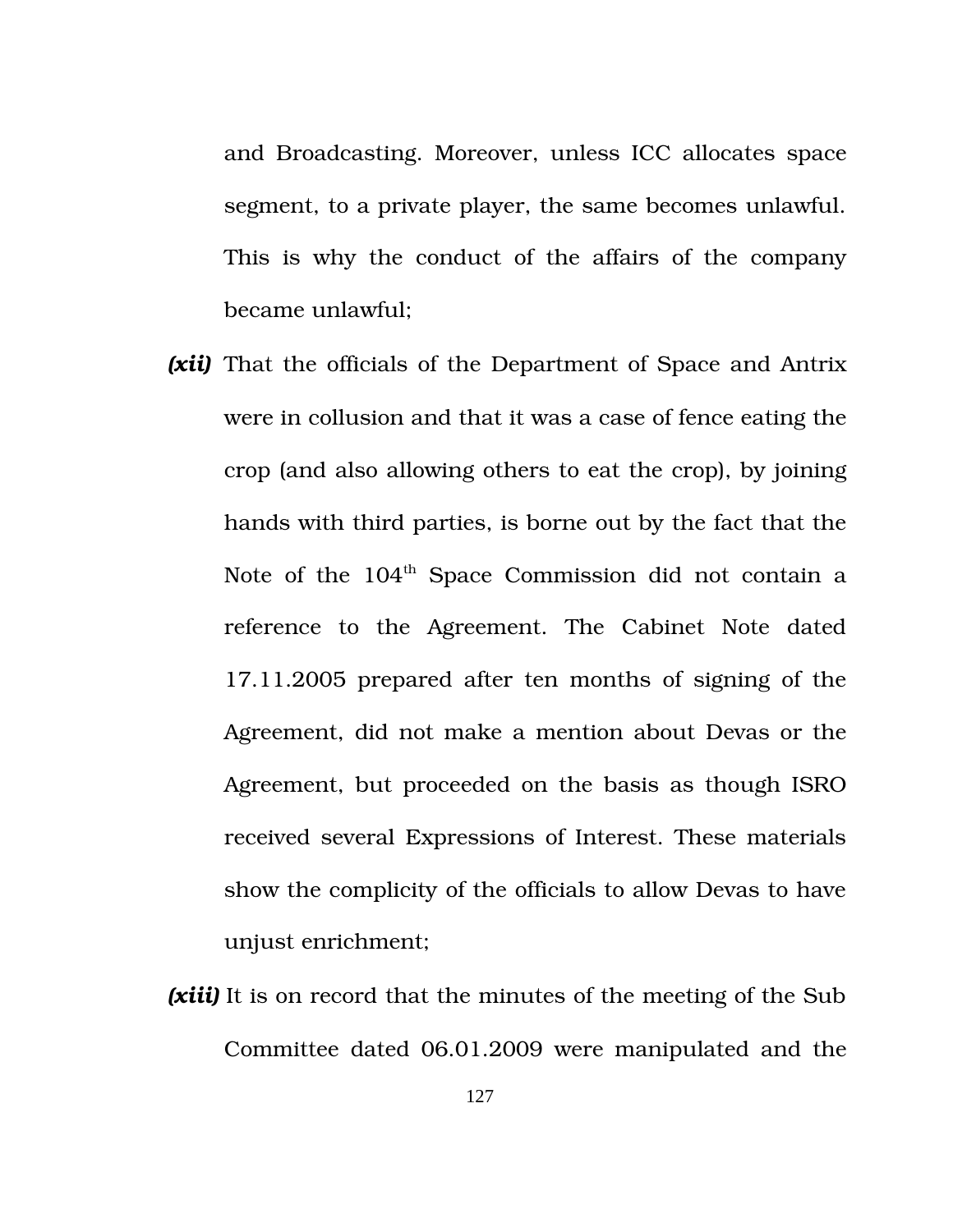experimental licence was granted on 07.05.2009. Only thereafter, the original minutes were restored on 20.11.2009 and that too after protest.

- *(xiv)* Admittedly, every one of the investors procured shares of the company in liquidation and each shareholder had a representative in the board of directors. Since the board controlled the company, the directors were guilty of the conduct of the affairs of the company in a fraudulent manner. Since each shareholder had a representative in the board, the shareholders had to take the blame for the misdeeds of the directors;
- *(xv)* Additionally, the shareholders were fully aware of the fact that the application for approval dated 02.02.2006 to the FIPB was for ISP services. But they entered into a Share Subscription Agreement on 06.03.2006 for Devas services. The Share Subscription Agreement discloses that they were aware of the false statements contained in the Agreement dated 28.01.2005. Therefore, the shareholders,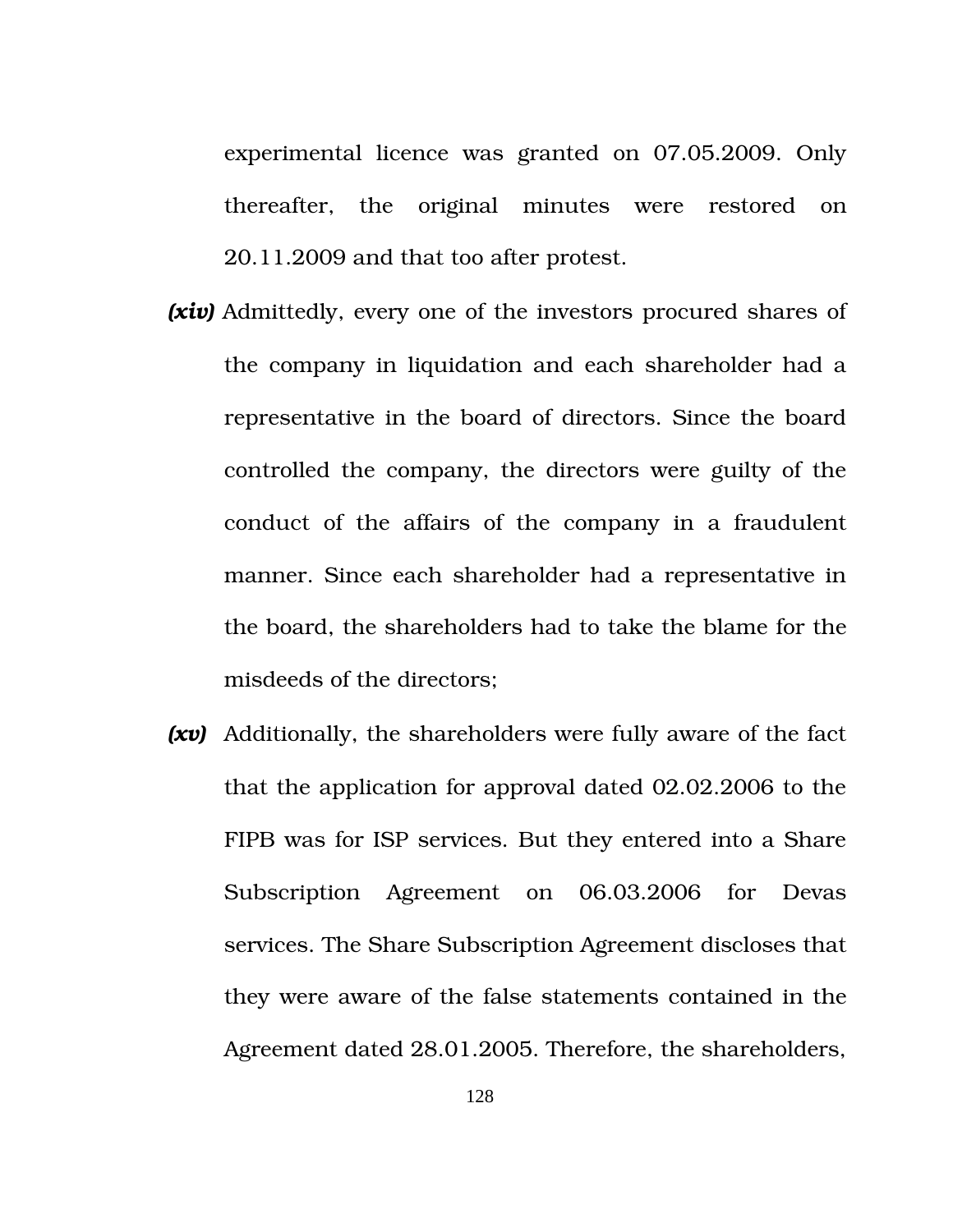who now want to reap the fruits of a tree, fraudulently planted and unlawfully nurtured, cannot feign ignorance and escape the allegations of fraud.

**12.9** An argument was advanced by the learned senior counsel for the appellants, on the basis of a statement contained in the order of NCLAT that the allegations are *prima facie* made out, that a company cannot be ordered to be wound up on the basis of *prima facie* findings. The standard of proof required for winding up of a company cannot be *prima facie.* 

**12.10** But we do not think that the appellants can take advantage of the use of an inappropriate expression by NCLAT. The detailed findings recorded by the Tribunal show that they are final and not *prima facie.* Merely because NCLAT used an erroneous expression those findings cannot become *prima facie*.

## **13. Miscellenous Grounds**

**13.1** Apart from the above main grounds of attack, which we have dealt in extenso, the learned senior counsel for the appellants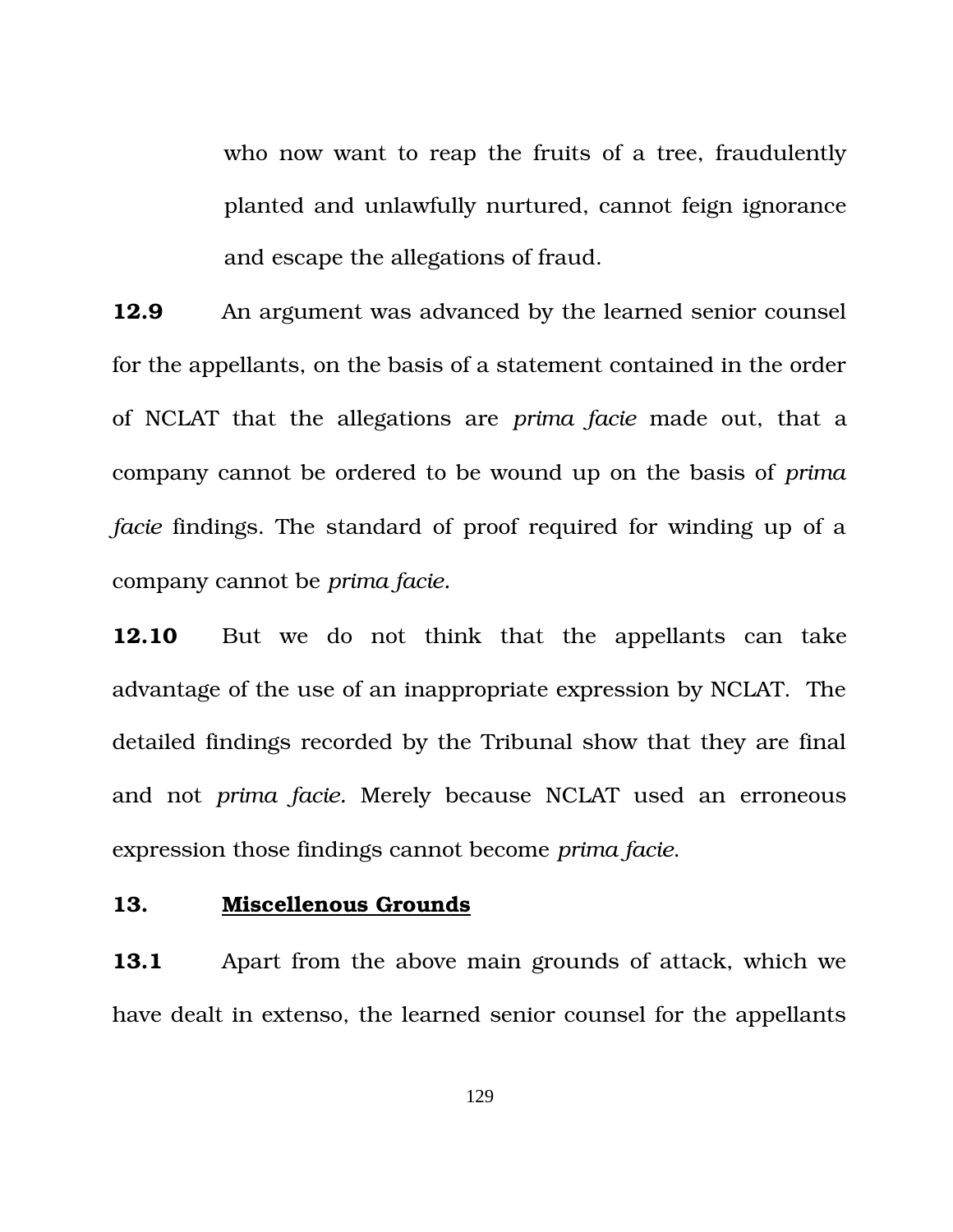also made a few supplementary submissions. One of them was that a *lis* between two private parties cannot become the subject matter of a petition under Section  $271(c)$ . But this argument is to be rejected outright, in view of the fact that the claims of Devas and its shareholders are also on the property of the Government of India. The space segment in the satellite proposed to be launched by the Government of India, is the property of the Government of India. In fact, the shareholders have secured two awards against the Republic of India under BIT. Therefore, it is neither a *lis* between two private parties nor a private *lis* between a private party and a public authority. It is a case of fraud of a huge magnitude which cannot be brushed under the carpet, as a private *lis.*

**13.2** Another contention raised on behalf of the appellants is that the petition under Section 271(c) should have been preceded, at least by a report from the Serious Fraud Investigation Office, which has now gained statutory status under Section 211 of the Companies Act, 2013. But this contention is un-acceptable, in view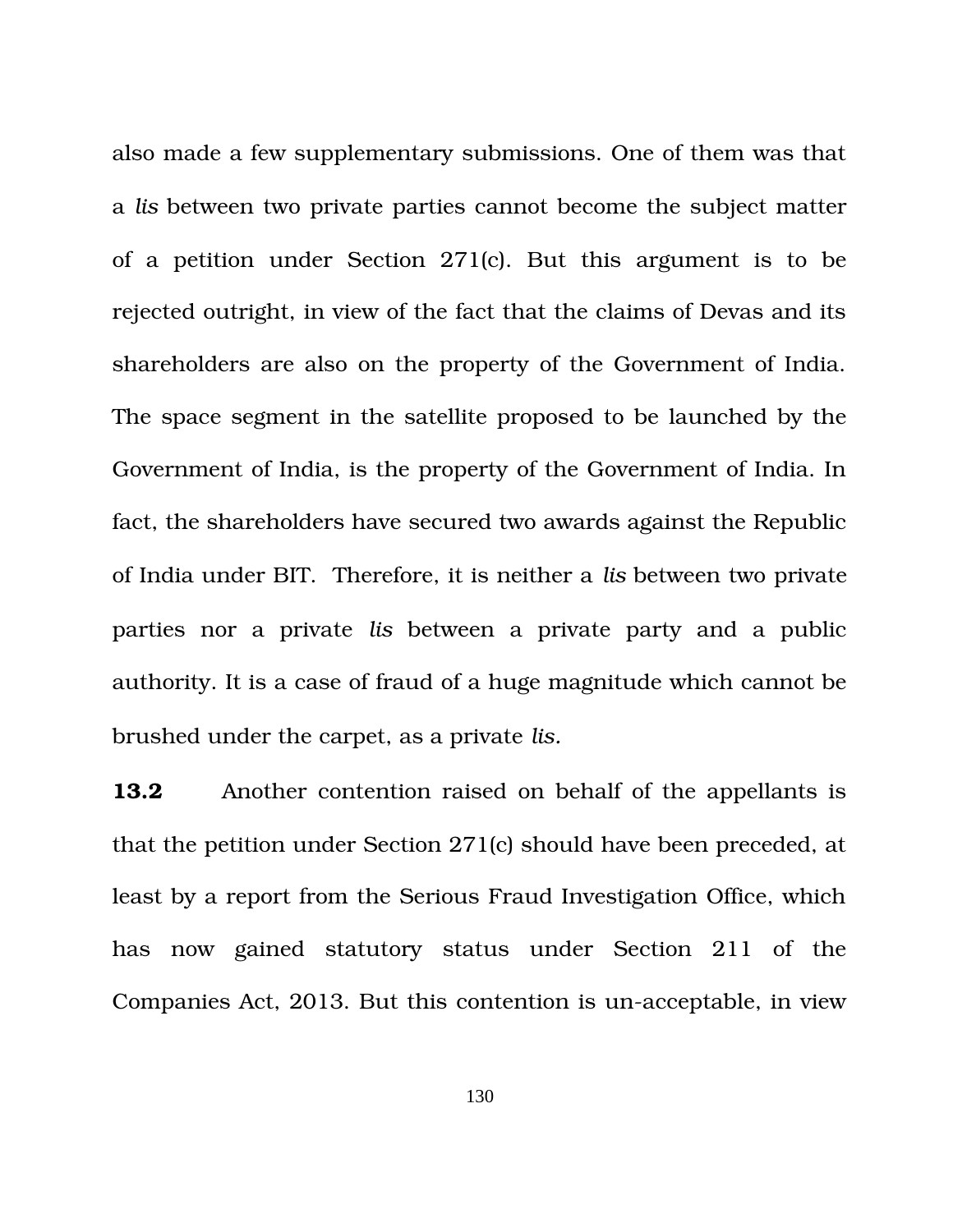of the fact that under the 2013 Act there are two different routes for winding up of a company on allegations of fraud. One is under Section 271(c) and the other is under the just and equitable clause in Section  $271(e)$ , read with Section  $224(2)$  and Section  $213(b)$ . What was Section 439(1)(f) read with Section 243 and Section 237(b) of the 1956 Act, have now taken a new *avatar* under Section 224(2) read with Section 213(b). It is only in the second category of cases that the report of the investigation should precede a petition for winding up.

**13.3** Yet another contention raised on behalf of the appellants is that the criminal complaint filed for the offences punishable under Section 420 read with Section 120B IPC, has not yet been taken to its logical end. Therefore, it is contended that in case the officials of Antrix and shareholders of Devas are acquitted after trial, the clock cannot be put back, if the company is now wound up. Attractive as it may seem at first blush, this contention cannot hold water, if scrutinised a little deeper. The standard of proof required in a criminal case is different from the standard of proof required in the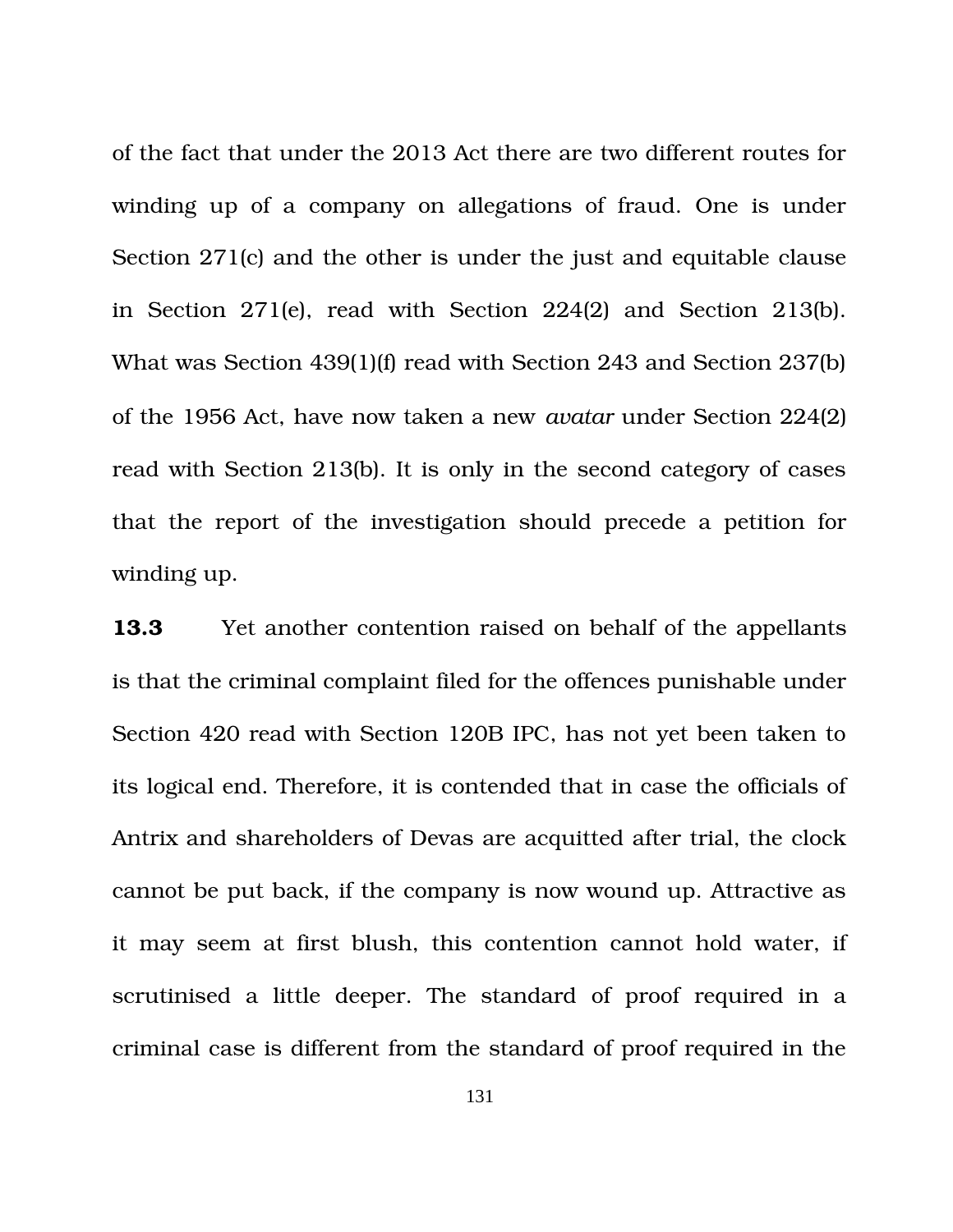proceedings before NCLT. The outcome of one need not depend upon the outcome of the other, as the consequences are civil under the Companies Act, 2013 and penal in the criminal proceedings. Moreover, this argument can be reversed like the handle of a dagger. What if the company is allowed to continue to exist and also enforce the arbitration awards for amounts totalling to tens of thousands of crores of Indian Rupees (The ICC award is stated to be for INR 10,000 crores and the 2 BIT awards are stated to be for INR 5,000 crores) and eventually the Criminal Court finds all shareholders guilty of fraud? The answer to this question would be abhorring.

**13.4** Lastly, it was contended that the actual motive behind Antrix seeking the winding up of Devas, is to deprive Devas, of the benefits of an unanimous award passed by the ICC Arbitral tribunal presided over by a former Chief Justice of India and the two BIT awards and that such attempts on the part of a corporate entity wholly owned by the Government of India would send a wrong message to international investors.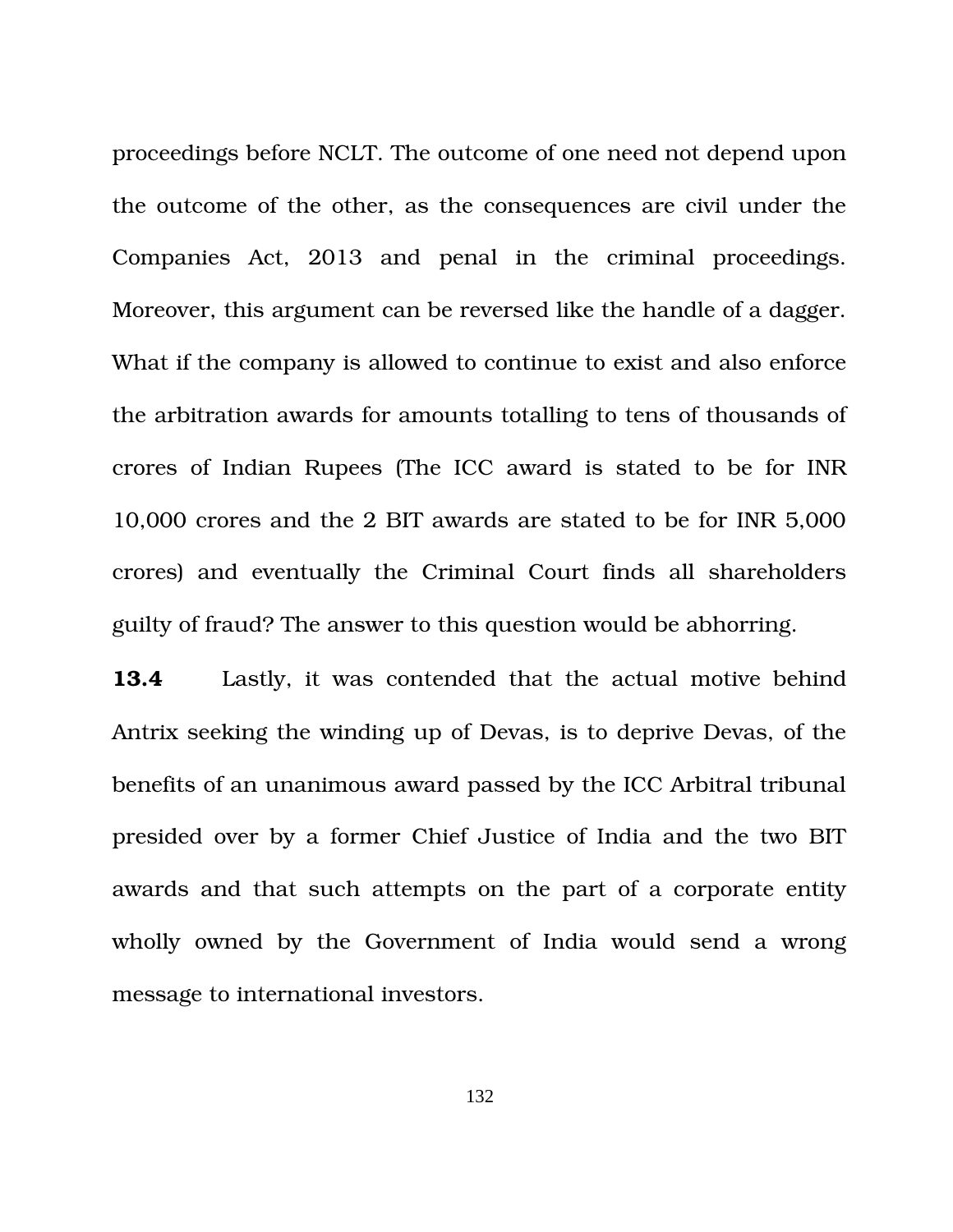**13.5** We do not find any merit in the above submission. If as a matter of fact, fraud as projected by Antrix, stands established, the motive behind the victim of fraud, coming up with a petition for winding up, is of no relevance. If the seeds of the commercial relationship between Antrix and Devas were a product of fraud perpetrated by Devas, every part of the plant that grew out of those seeds, such as the Agreement, the disputes, arbitral awards etc., are all infected with the poison of fraud. A product of fraud is in conflict with the public policy of any country including India. The basic notions of morality and justice are always in conflict with fraud and hence the motive behind the action brought by the victim of fraud can never stand as an impediment.

**13.6** We do not know if the action of Antrix in seeking the winding up of Devas may send a wrong message, to the community of investors. But allowing Devas and its shareholders to reap the benefits of their fraudulent action, may nevertheless send another wrong message namely that by adopting fraudulent means and by bringing into India an investment in a sum of INR 579 crores, the